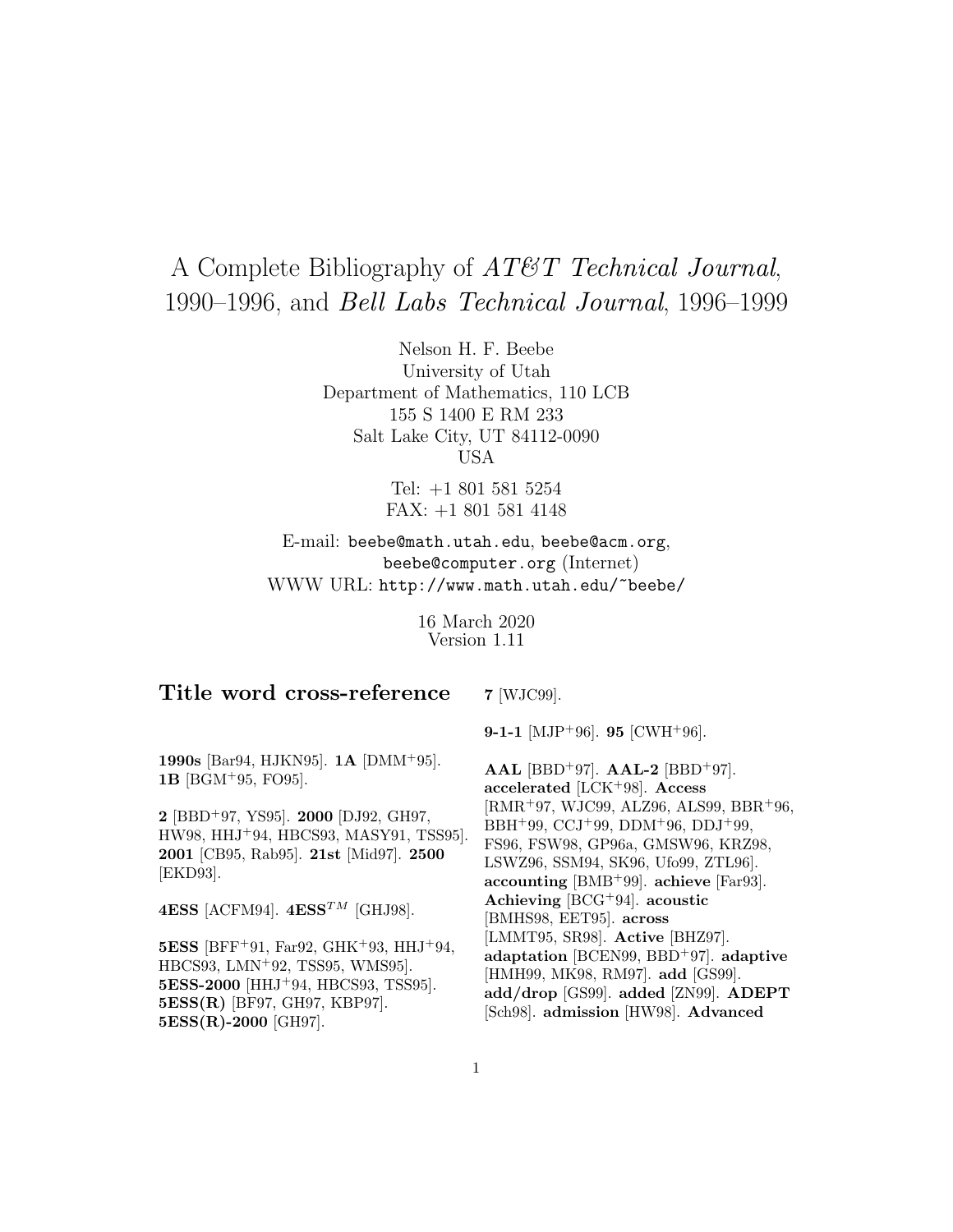[JN99, SSW93, SR98, Sch98]. **Advances** [EP97, JPT95]. **Adventures** [Tow99]. **Advice** [Tot91]. **against** [CLW95]. **age** [Ros97]. **agent** [BDGH95]. **agents** [BBB<sup>+</sup>99]. **Aided** [SKS91]. **Algorithmic** [DS90, ULS90]. **Algorithms** [BH91, Hol90, ABD<sup>+</sup>98, MZ97]. **allocation** [ABD<sup>+</sup>98]. **Alternative** [HZ97]. **altitudes** [LTM97]. **AM** [McG92]. **American** [GS97]. **amplified** [LMW95, MJSS95]. **Amplifiers** [ZGSD92, SSZS99]. **Analysis** [IPU91, AKM94, Dem99, DDJ<sup>+</sup>99, GHJ98, HJ97, HS98, LB97, TB98, Ufo99, Yu98]. **anomaly** [HMH99]. **antennas** [BKcL<sup>+</sup>99, Fos96]. **AnyMedia(R)** [CCJ<sup>+</sup>99]. **Application** [FM95, SD90, Tot91, BKR<sup>+</sup>93, ZMRR95, vSV97]. **Applications** [BH91, FKF90, HRRS90, RRW91, VPR<sup>+</sup>90, WKS<sup>+</sup>91, AAE<sup>+</sup>93, BCC<sup>+</sup>95, DK93a, EA97, FE91, FD90, JC95, MK98, RMN97, SSM94]. **applied** [GH97]. **Applying** [CLG92]. **Approach** [HMD<sup>+</sup>95, MC91, AKM94, FJ94, HMH99, Nag98, Spr98, YLB96, Yu98]. **approximation** [Kha97]. **Aqueous** [WDM<sup>+</sup>92]. **Architectural** [FS96]. **Architecture** [BCF<sup>+</sup>96, FM95, LB97, WBE<sup>+</sup>91, ASSS96, BRSS97, BBH<sup>+</sup>99, Fos96, GHN<sup>+</sup>99, KNS<sup>+</sup>92, KK98, LPS98, PR99, RHNS91, WJC99, KDF90]. **Architectures** [BDR<sup>+</sup>92, ALZ96, AMRMV99, Che98, CS98, DDHQ98, KJPR97, PLS90, Ufo99]. **area** [DHVS<sup>+</sup>98, RZ99]. **art** [HHMP94]. **art/craft** [HHMP94]. **ASCC** [DBL96]. **ASN.1** [Mit94]. **Assembly** [AHM<sup>+</sup>92, ABS92, BJL92, Ell92, LRW90]. **asset** [BDNT96]. **assets** [LTM97]. **Assistant** [HMMS90]. **assuring** [FJ94]. **Asynchronous** [CCS95, Sub91]. **AT&T**  $[AL95, BEF+95, BCD+94, BLR95, BD95,$ BPP92, BFF<sup>+</sup>91, CK94, ELC92, FE91, FE92, FSV91, Fos91, GP96b, HCWW91, HS95, KNS<sup>+</sup>92, PLS90, Sei95, SSM94, VPR<sup>+</sup>90, WMS95, WKS<sup>+</sup>91, YFF94]. **ATM**

 $[ANN97, BBD+97, BCC+95, BF97,$ CKLM98, CT97a, CT97b, Che98, CDT98, DDM<sup>+</sup>96, EP97, HW98, KRZ98, Noh98, SH99, TWN95, Vee97, YFF94]. **ATM-based** [BCC<sup>+</sup>95]. **ATT** [HK95]. **ATT-GIS** [HK95]. **attributes** [WMS95]. **Audio** [BEF<sup>+</sup>95, BF90, JC95, JLP90, Rab95]. **audits** [FHM<sup>+</sup>91]. **Augsburg** [HK95]. **Automated** [ABS92, Sub91, Hol90]. **Automatic** [WGHL93, JPT95]. **BALI** [EKK<sup>+</sup>97]. **band** [KM97, KRZ98, Tuc93]. **bands** [BDK96]. **bandwidth** [ABD<sup>+</sup>98, GHN<sup>+</sup>99, ABDH99]. **banking** [JSS<sup>+</sup>95]. **Barker** [BDK96]. **base** [LB97]. **Based**

[BF90, LGPR93, Mil93, SD90, BDGH95, BMW94, BCC<sup>+</sup>95, FCT<sup>+</sup>99, HLMS93, HSGR99, LTM97, LB97, RM97, SW99]. **basic** [BCRV95]. **beat** [GHJ98]. **Bell** [Ano96a, Ano96b, Ano97a, Ano97b, Ano97c, Ano97d, Ano98a, Ano98b, Ano98c, Ano98d, Ano99a, Ano99b, Ano99c, Ano99d, Spr98]. **Benefits** [KSS93]. **Benign** [MVC90]. **Best** [DMM<sup>+</sup>95, CC96, GUP98, YLB96, vSV97]. **best-in-class** [GUP98]. **Better** [DMM<sup>+</sup>95, MG91]. **beyond** [Rex91]. **billing** [BMB<sup>+</sup>99]. **bitstream** [ZYB98]. **block** [ABDH99]. **Board** [AHM<sup>+</sup>92]. **Boundary** [YBC<sup>+</sup>94]. **Boundary-scan** [YBC<sup>+</sup>94]. **BRI** [ABI<sup>+</sup>93a]. **bridge** [HLMS93]. **Bridging** [SS98]. **briefs** [Ano96a, Ano96b, Ano97a, Ano97b, Ano97c, Ano97d, Ano98a, Ano98b, Ano98c, Ano98d, Ano99a, Ano99b, Ano99c, Ano99d]. **bring** [TWN95]. **Bringing** [GP96b]. **Broadband** [BBH<sup>+</sup>99, DK93a, LSWZ96, RMR<sup>+</sup>97, ASSS96, DDM<sup>+</sup>96, GHN<sup>+</sup>99, KRZ98, WWS<sup>+</sup>99, ZTL96]. **build** [vdBC97]. **Building** [FHO92, ABDH99, CS98, vSV97]. **bullet** [DBL96, Gel94]. **business** [ALZ96, BDPU94, CS96, GP96b, KRS98, Kyt96, SS91, vSV97]. **businesses** [SW95].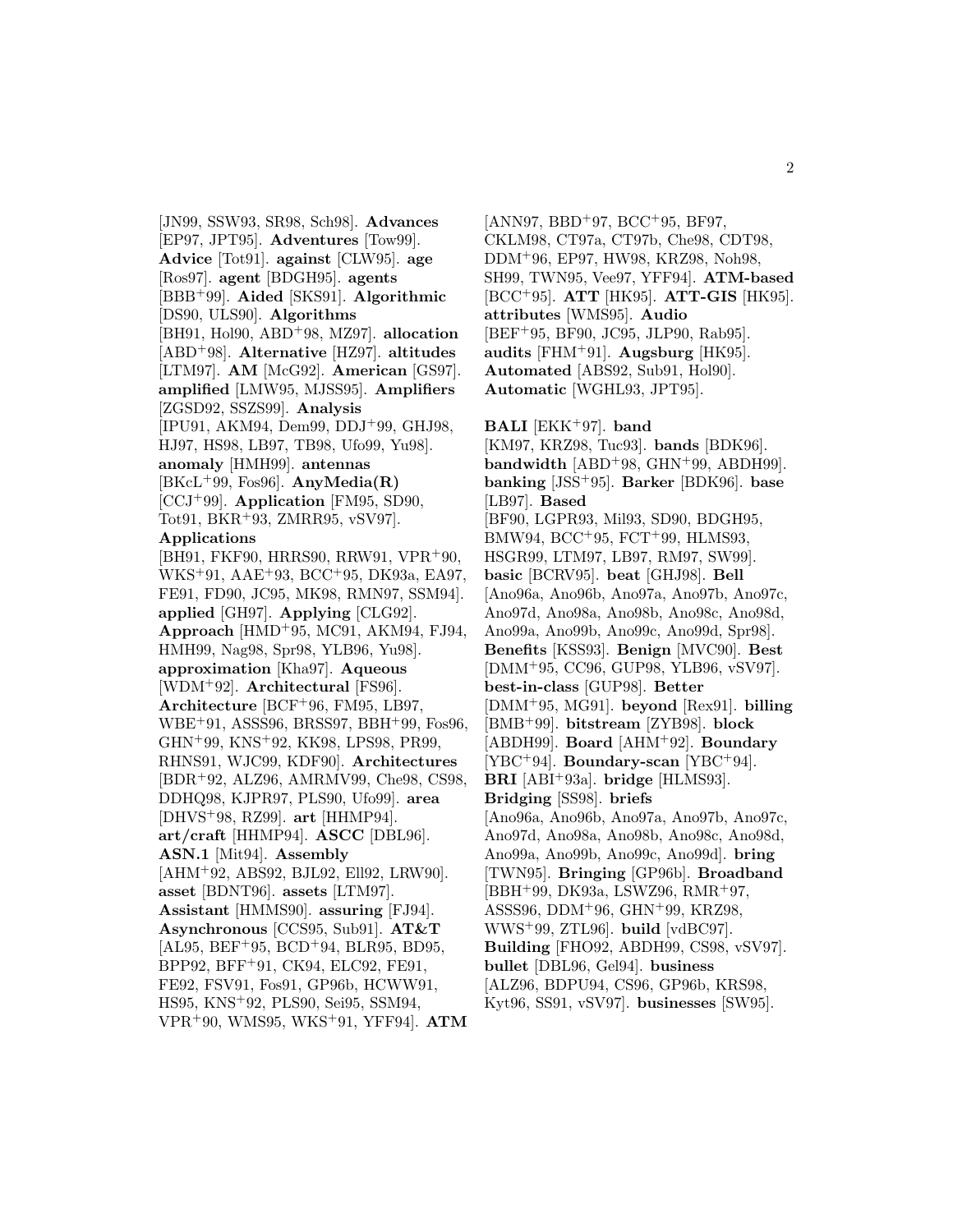**Cable** [ABS92, KGC95, SAES95, ZMRR95]. **Cabling** [HE93]. **CAD** [Fos91]. **CAE** [Fos91]. **CAE/CAD** [Fos91]. **Call** [HHP91, Che98, HJKN95, PSS96]. **cancellation** [BMHS98]. **Capabilities** [BCM91, LMN<sup>+</sup>92]. **Capability** [FF92, LMN90]. **capable** [Bus98]. **capacity** [Chr99, FKCR92, KD97, ZN99]. **Card** [SSM94]. **carrier** [FSW98, KBB99]. **carrier-scale** [FSW98]. **carriers** [ZN99]. **case** [CFH<sup>+</sup>99, FLJL<sup>+</sup>98, KK98, CLG92]. **CATV** [WWS<sup>+</sup>99]. **cause** [Yu98]. **CDMA** [BF97, EKK<sup>+</sup>97, Pit99, ZN99]. **cdma2000** [KLR98]. **cell** [BLWW94]. **Cellular** [BJS97, WN94, AAN96, GUP98, NHK98, RFS96, TSS95, ZN99, Gar99]. **cellular/PCS** [Gar99]. **Center** [HHP91, GHK+93, LB97, WN94]. **center-to-base** [LB97]. **centers** [HJKN95]. **centric** [DDHQ98, MMO<sup>+</sup>98]. **century** [GLDT98, Mid97]. **certification** [HK95]. **challenge** [HS95]. **Challenges** [RT90, ELMS99, JALR95, JPT95, MJSS95, SMS95]. **Changes** [JAC91]. **Channel** [AAN96, GCJM93, SSW93]. **channels** [WPE96]. **character** [JSS<sup>+</sup>95]. **characterization** [EFG<sup>+</sup>97]. **Characterizing** [SS91, CGL<sup>+</sup>94]. **China** [WCW99]. **Chip** [GLDT98, AAE<sup>+</sup>93]. **Chip-scale** [GLDT98]. **CIF** [ZYB98]. **CIF-to-QCIF** [ZYB98]. **CIM** [Nis99]. **CIM/DEN** [Nis99]. **Circuit**  $[AHM+92, El192, ABD+90, LCL99, MSHT97].$ **Circuit-Board** [AHM<sup>+</sup>92]. **Circuits** [CA91, FKRW92, KK92, WYKO93]. **Ciruit** [HCWW91]. **Class** [BGH<sup>+</sup>93, GUP98, YLB96]. **Classic** [BMW94]. **cleaning** [WDM<sup>+</sup>92]. **coax** [DDM<sup>+</sup>96, GP96a, GMSW96]. **code** [BDK96]. **codec** [AAE<sup>+</sup>93]. **coded** [WPE96]. **coders** [CKC<sup>+</sup>95]. **Coding** [GCJM93, JLP90, ACD<sup>+</sup>93, Yu98]. **cognitive** [JW96]. **collaboration** [AHRS95]. **combined** [BMHS98].

**commerce** [BBE<sup>+</sup>99]. **Communication** [EA97, BDK96, CFH<sup>+</sup>99, Fos96, GS99, LK95]. **Communications** [ANP93, BF90, EFG<sup>+</sup>97, ALS99, Bau99a, BKcL<sup>+</sup>99, CS96, CCS95, KR95, LB97, Net97, SC99, Sip95, SH99]. **comparison** [DDHQ98]. **COMPAS** [BC90]. **Competencies** [Pat90]. **Competing** [GLM92]. **Competitive** [FF92, GF90, MSSU96]. **Competitiveness** [NA91]. **complexity** [DER97]. **compliance** [HMC90]. **Components** [HKBW96, Kyt96]. **compression** [JC95]. **Computer** [FSV91, SKS91]. **Computer-Aided** [SKS91]. **Computing** [BH91, DM95, HJ97, Net97, Xu97]. **Concepts** [Hen90, DK90]. **Concurrent** [GLH<sup>+</sup>94]. **conferencing** [BMHS98, HLMS93]. **configuration** [Mid97]. **Conformance** [BRW90, DS90]. **Connection** [HW98, Vee97]. **connects** [JPMK99]. **conscious** [WS91]. **considerations** [FKK93, Rab95]. **considering** [DCGS95]. **Constructing** [HE98]. **Construction** [Tul92]. **Consumer** [SS92]. **consumers** [SW95]. **content** [CH96]. **continuous** [BSP97]. **contract** [VNB91]. **control** [BCEN99, BHZ97, HW98, SK96, Vee97]. **controls** [DHVS<sup>+</sup>98]. **converged** [BCH<sup>+</sup>99, FKLS98]. **convergence** [BBE<sup>+</sup>97, LR99]. **conversion** [ZYB98]. **copper** [LSWZ96]. **Core** [Pat90, HW98]. **Corporate** [RRW91, RHNS91, EF96]. **Correction** [SSW93]. **cost** [ESWW96, Ufo99]. **coupled** [Nag98]. **craft** [HHMP94]. **creating** [BLLR94, PBBV99]. **creation** [ABB<sup>+</sup>97, Bau99b, MCG<sup>+</sup>91]. **critical** [LMN90]. **cross** [JPMK99]. **cryptography** [Odl94]. **Current** [ALZ96, SAES95]. **customer**  $[BCG+94, Bro91, BBH+99, HHJ+94].$ **Customers** [WGHL93, ALZ96]. **Customized** [YS95]. **cyber** [CJST99].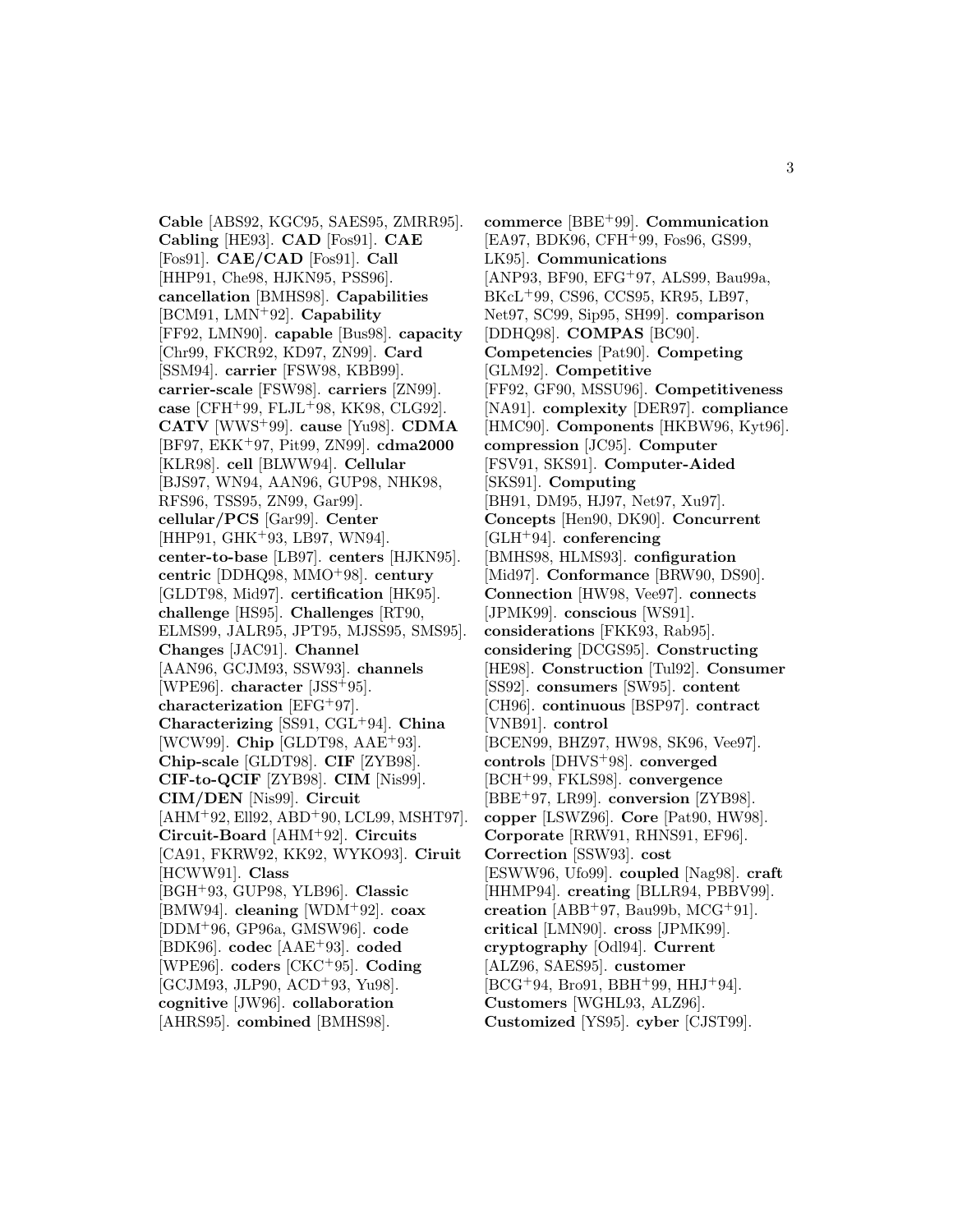**Dal´ı** [BRSS97]. **data** [ABD<sup>+</sup>98, BCH<sup>+</sup>99, BJS97, BSP97, CCS95,  $DDM+96$ ,  $DDHV+99$ , EF96, EKK $+97$ , GP96b, GMSW96, HJ97, KBB99, KBP97, NHK98, RMR<sup>+</sup>97, TCG<sup>+</sup>98, WWS<sup>+</sup>99]. **Database** [Sch98, Whe96]. **datalinks** [Was92]. **DCT** [ZYB98]. **Decade** [ANP93]. **Decision** [DFLN92]. **Definition** [GWB92, Gel94]. **DEFINITY** [HJKN95]. **DEFINITY(R)** [CLN99, SH99]. **delivering** [WWS<sup>+</sup>99]. **demand** [AHK<sup>+</sup>93]. **Denver** [CFJ<sup>+</sup>90, KDF90]. **Deployable** [JPT95]. **deployment** [Bau99b, BGM<sup>+</sup>95, LMW95]. **Design** [BGH<sup>+</sup>93, BDNT96, BJL92, CFW92, FFM93, GWB92, HMC90, HPR97, IPU91, JAC91, LMW95, NL93, SAES95, SKS91, WMS95, AL95, AKM94, BCG<sup>+</sup>94, CC96, CDT98, DK93b, DDH<sup>+</sup>99, DER97, FHMOS97, FKK93, GCS95, HW98, JW96, MMR98, PGGA<sup>+</sup>92, WMGL98, vdBC97, GF90, Nag98]. **Design-by-Use** [GWB92]. **DESIGNER** [MMR98]. **Designing** [Bal93, BDH<sup>+</sup>98, CLRW95, DCGS95, GUP98, MC91, OT93]. **designs** [EP97]. **desktop** [BMHS98, TWN95]. **destructive** [CGL<sup>+</sup>94]. **detection** [EET95, HMH99]. **Developing** [LMN<sup>+</sup>92, SF91]. **Development** [BJL92, FHM<sup>+</sup>91, FE91, FFM93, GLM92, HMMS90, Tuc93, AG98, BC90, BCW90, BKSZ90, BFF<sup>+</sup>91, CLN99, CC96, FGJL97, GH97, MSSU96, Nag98, Pee91, YBH97]. **development-process** [BC90]. **Device** [MAB<sup>+</sup>97, CDK<sup>+</sup>94]. **devices** [CGL<sup>+</sup>94]. **DFX** [GF90]. **dial** [CHV99]. **dial-up** [CHV99]. **differentiated** [BV98, Wei98]. **Digital** [BKR<sup>+</sup>93, CB95, GRL<sup>+</sup>91, KBB99, KRS98, RMR<sup>+</sup>97, SD90, BBR<sup>+</sup>96, BM91,

BJS97, CDK<sup>+</sup>94, NHK98, WN94]. **digital-mobile-services** [WN94]. **Dimensional** [AHM<sup>+</sup>92, AsK93]. **dimensions** [JALR95]. **Directions** [HR93, Wal90, CS96, KR95, SK91].

**directory** [Nis99]. **directory-hosted** [Nis99]. **DirSA** [KK98]. **Distance** [ABI<sup>+</sup>93a]. **distances** [LMMT95]. **Distributed** [PSS96, Bau99a, CBH96, Kyt96, PR99, vSV97]. **Distribution** [HE93, Max94, CCJ<sup>+</sup>99]. **diverse** [BCH<sup>+</sup>99]. **Diversity** [SSW93]. **Dividing** [CFN96]. **Document** [Max94, AsK93]. **documentation** [Bal93]. **domain** [AG98, ZYB98]. **Doped** [ZGSD92]. **down** [ZYB98]. **down-conversion** [ZYB98]. **driven** [HMH99]. **drop** [GS99]. **Dynamic**  $[ABD+98]$ .

**Earth** [LMMT95]. **ease** [Far93, OT93]. **easy** [Bal93]. **easy-to-use** [Bal93]. **echo** [BMHS98]. **echoing** [Bro91]. **Eco** [Nag98]. **eco-design** [Nag98]. **Eco-supplier** [Nag98]. **ecology** [AL95]. **economic** [DM95]. **edge** [CCS95, LMN90]. **effects** [LTM97]. **Efficiency** [FKRW92]. **Efficiently** [CLW95]. **EGPRS** [BCEN99]. **Electronic** [Max94, BBE<sup>+</sup>99, DMW94, ESWW96, YBC<sup>+</sup>94]. **Electronics** [ML90, BP97, Net97]. **Element** [HCWW91, Fos96, May92, WJC99]. **Elements** [BCM91, JN99]. **EMC** [HMC90]. **Emerging** [Cro94, ELMS99]. **empirical** [YBH97]. **empowered** [GS92]. **emulation** [CT97b]. **enabler** [GLH<sup>+</sup>94]. **enabling** [BMW94]. **encapsulation** [BBD<sup>+</sup>97]. **end** [BKSZ90, Far92]. **Energy** [OOM95]. **engine** [PBBV99]. **Engineering** [BDRS99, DM95, AKM94, AG98, BBCLS97, GLH<sup>+</sup>94, HPR97, HHMP94, JW96, Nag98, OT93]. **engineering-designing** [OT93]. **enhanced**  $[ABL+98, BDGH95, MJP+96].$ **enhancements** [CWH<sup>+</sup>96]. **ensuring** [BFF<sup>+</sup>91]. **enterprise** [Bau99a, SH99]. **Environment** [Ell92, SKS91, Sch98, AL95, BV98, Cop91, Fos96, HJ97, KHD90, MSSU96, OOM95, RW98, Sei95, SEKS94, TB98, WMS95, YBH97]. **Environmental** [GG90, HK95, Nag98, PH92, BD95, LTM97]. **Environmentally** [WS91]. **environments**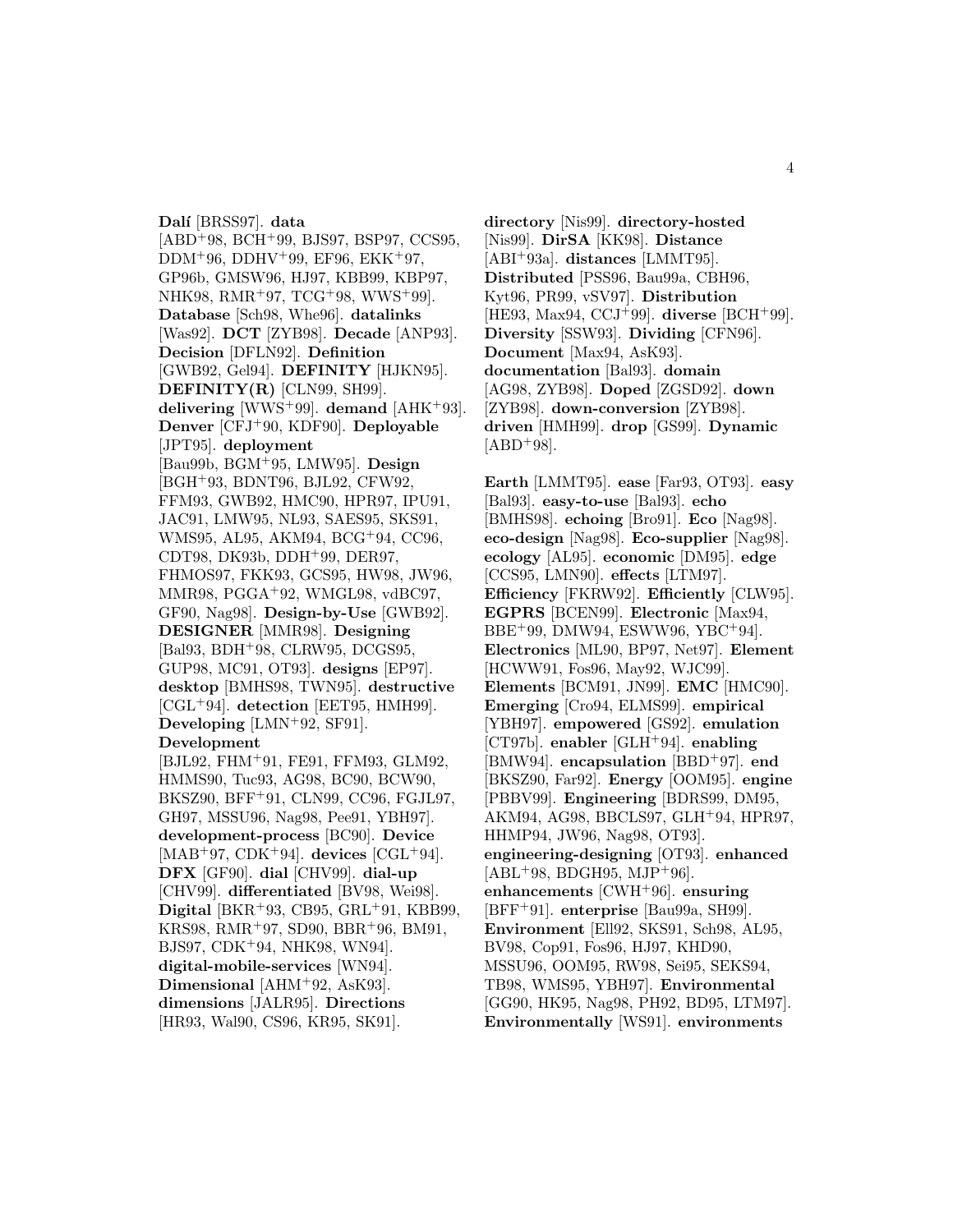[BCW90, DM95, Xu97]. **Equalization** [SSW93]. **Equipment** [IPU91, AFH90, BEF<sup>+</sup>95]. **Erbium** [ZGSD92]. **Erbium-Doped** [ZGSD92]. **Errata** [Ano98e]. **Erratum** [Ano97e]. **Error** [SSW93]. **errors** [Jac98]. **Estimating** [CH96]. **etching** [LCL99].  $\mathbf{E}^{TM}$  [WJC99]. **evaluation** [JW96]. **event** [BBKS98]. **event-processing** [BBKS98]. **Evolution** [BCW90, CT97a, FSV91, FKCR92, MASY91, RHNS91, Scr94, SBH<sup>+</sup>93, WBE<sup>+</sup>91, ACFM94, BLR95, Cop91, HS95, KMS98, KBP97, WCW99]. **Evolutions** [BCM91]. **evolving** [SS91]. **exceeding** [HHJ<sup>+</sup>94]. **Excellence** [CFJ<sup>+</sup>90, CS90]. **eXchange** [EFG<sup>+</sup>97, Bau99a]. **Execution** [Hen90, LRW90, ABD<sup>+</sup>90, AFH90, BGM<sup>+</sup>95, BCH<sup>+</sup>90, DK90]. **exhaustive** [Wu91]. **expanding** [GZ96]. **expectations** [HHJ<sup>+</sup>94]. **Experiences** [CBH96, CLG92]. **experiment** [BCF<sup>+</sup>96]. **Experimental** [BF90]. **experiments** [Chr99]. **extrapolation** [LCK<sup>+</sup>98].

**Facilitating** [FSW98]. **facsimile** [Teb99]. **Factors** [WGHL93]. **fading** [Fos96]. **Fast** [DFLN92, ANN97, GLH<sup>+</sup>94]. **fault** [CH96, HKBW96, Yu98]. **faults** [YBH97]. **Fiber** [BKNP92, ZGSD92, BBH<sup>+</sup>99, DDM<sup>+</sup>96, GP96a, GMSW96, PGGA<sup>+</sup>92, SSZS99, WCW99]. **fiber-coax** [DDM<sup>+</sup>96, GP96a, GMSW96]. **fiber-to-the-customer** [BBH<sup>+</sup>99]. **Fibers** [Wal90, Ref99]. **FiberVista** [WWS<sup>+</sup>99]. **fifty** [Pen97]. **Filtering** [SD90]. **filters** [Jac98]. **Final** [LRW90]. **Final-Assembly** [LRW90]. **finite** [FHMOS97]. **finite-state** [FHMOS97]. **fix** [CH96]. **fix-on-fix** [CH96]. **flawless** [BGM<sup>+</sup>95]. **Foundation** [FF92, Ros97]. **frame** [RFS96]. **framework** [BBE<sup>+</sup>99, RM97, vdBC97]. **frameworks** [CHKP99]. **France** [ELC92]. **Free** [HM92]. **Free-space** [HM92]. **front** [BKSZ90, Far92]. **FT** [DJ92, YS95]. **FT-2** [YS95]. **FT-2000**

[DJ92]. **FTTC** [WWS<sup>+</sup>99]. **FTTH** [WWS<sup>+</sup>99]. **Future** [KR95, ALS99, BP97, DER97].

**gap** [SS98]. **gateway** [KRZ98, Teb99, TSS95, WFK<sup>+</sup>98, WJC99]. **general** [Dem99]. **generating** [KMS98]. **Generation** [HBCS93, ZGSD92, ABDH99, Bau99b, BCC<sup>+</sup>95, CHKP99, DS90, DDHQ98, DGM98, EET95, FJL<sup>+</sup>96, KLR98, KMS98, KJPR97, PBBV99, Pit99, RZ99, SAES95, TB98, WMGL98]. **Generator** [Tot91]. **Germany** [HK95]. **giga** [WYKO93]. **giga-scale** [WYKO93]. **gigabit** [EP97]. **GIS** [HK95]. **Global** [FFM93, HE93, LMN<sup>+</sup>92, SBH<sup>+</sup>93, WBE<sup>+</sup>91, BD95, DK93b, GH97, KNS<sup>+</sup>92, ZMRR95]. **Globalization** [SV92, May92]. **GlobeView(R)** [HW98]. **GlobeView(R)-2000** [HW98]. **goals** [BD95]. **government** [VNB91]. **grades** [CLW95]. **Graphical** [CBA93]. **Green** [DDS<sup>+</sup>95, GCS95]. **group** [ANN97]. **growth** [KD97]. **GSM** [Dem99, RFS96]. **guarantees**  $[BDH+98]$ .

**Hand** [Ell92]. **handoffs** [GS92]. **handovers** [AAN96]. **Happened** [Tow99]. **Hardened** [JY91]. **Hardware** [BGH<sup>+</sup>93, BFF<sup>+</sup>91, Cop91]. **harmonization** [Pit99]. **heart** [GHJ98]. **heart-beat** [GHJ98]. **heterogeneous** [BBB<sup>+</sup>99, SEKS94]. **hidden** [AsK93]. **Hierarchical** [MZ97]. **High** [Chr99, Ell92, KDF90, RMR<sup>+</sup>97, SD90, ABD<sup>+</sup>98, BDK96, CCS95, DDHV<sup>+</sup>99, EKK<sup>+</sup>97, GLH<sup>+</sup>94, GLDT98, KM97, LTM97, RW98]. **High-capacity** [Chr99]. **high-level** [GLDT98]. **High-Mix** [Ell92]. **High-Option** [KDF90]. **high-performance** [KM97]. **high-quality** [GLH<sup>+</sup>94]. **high-rate** [BDK96]. **High-Speed** [SD90, RMR<sup>+</sup>97,  $ABD+98$ , CCS95, DDHV+99, EKK+97]. **high-tech** [RW98]. **history** [BFW97].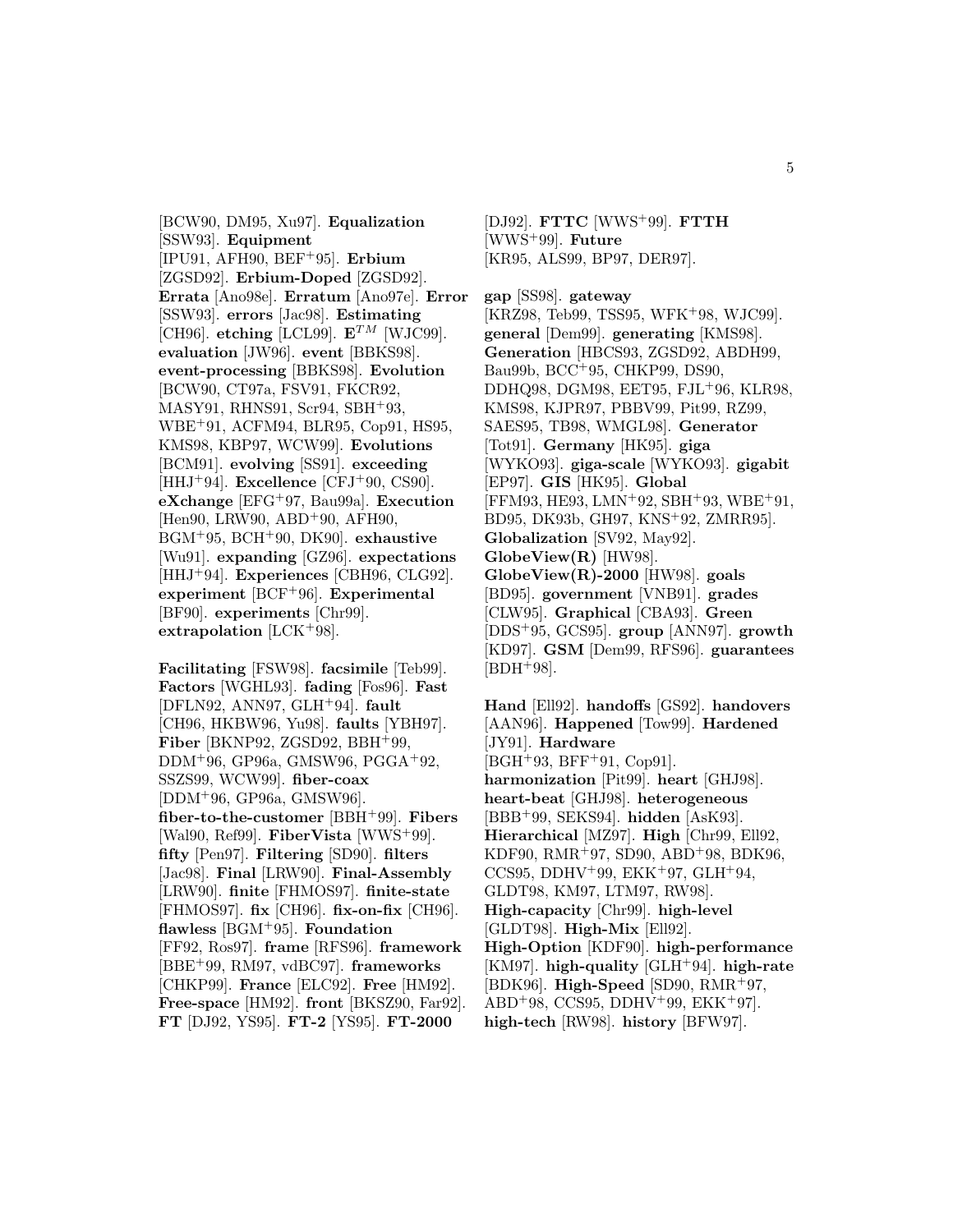**home** [LSWZ96, TB98]. **hosted** [Nis99]. **Human** [BF90, WGHL93, YLB96]. **Human-Factors** [WGHL93]. **Human-Machine** [BF90]. **Humanet** [BF90]. **Hybrid** [GP96a, BCRV95, DDM<sup>+</sup>96, GMSW96].

**IC** [DER97]. **idea** [CKC<sup>+</sup>95]. **identification** [BM91]. **IEEE** [SK96]. **II** [BLWW94, KM97]. **Image** [ACD<sup>+</sup>93]. **images** [WPE96]. **Imaging** [AHM<sup>+</sup>92]. **Impact**

[GHN<sup>+</sup>99, GG90, DBL96, GUP98, Net97]. **impact-tolerant** [GUP98]. **impacts** [Pen97]. **implement** [CFH<sup>+</sup>99]. **implementation** [FHMOS97, Nis99]. **implementing** [Wu91]. **implications** [WMGL98]. **importance** [AL95]. **Improve** [NA91, OT93]. **Improved** [HMD<sup>+</sup>95]. **Improvement** [Elm92, PH92, Gel94]. **Improving**

[BKSZ90, DMM<sup>+</sup>95, FKRW92, RW98, SS92]. **in-building** [CS98]. **Incremental** [SKS91, BCEN99]. **independence** [CCJ<sup>+</sup>99]. **Indoor** [GCJM93]. **industrial** [AL95]. **industry** [HJ97]. **Inferno**TM [DPP<sup>+</sup>97]. **Information** [CC96, KDF90, AEK<sup>+</sup>96, BBC<sup>+</sup>90, GP96b, JW96, LPS98, Nis99, YLB96].

**infrastructure** [AEK<sup>+</sup>96, GHN<sup>+</sup>99]. **Initiation** [SR98]. **Injection** [Tul92]. **innovation** [Ano96a, Ano96b, Ano97a, Ano97b, Ano97c,

Ano97d, Ano98a, Ano98b, Ano98c, Ano98d, Ano99a, Ano99b, Ano99c, Ano99d]. **Innovative** [Ber93]. **Installation** [KGC95]. **Integrated**  $[ABB<sup>+</sup>97, FKRW92, Cop91, GHN<sup>+</sup>99,$ 

KK92, MSHT97, RM97, WYKO93, YLB96]. **Integrating** [Whe96]. **Integration** [DK90, LRW90, AKM94, GLDT98, SH99]. **intelligence** [BLR95]. **Intelligent** [BCM91, BKcL<sup>+</sup>99, EMS91, GRL<sup>+</sup>91, HCWW91,

MASY91, RAMS<sup>+</sup>91, SK91, SV92, WKS<sup>+</sup>91,

WBE<sup>+</sup>91, BDGH95, BBB<sup>+</sup>99, CK94, FGJL97, HZ97, KNS<sup>+</sup>92, KMS98, MCG<sup>+</sup>91]. **Interactive** [ASSS96, BM91, FKF90, SW95, HE98, LMMN95]. **interchange** [ABL<sup>+</sup>98]. **interconnect** [BF97]. **Interconnection** [BGT90, NL93]. **Interface** [FM95, FSV91, BCRV95]. **Interfaces** [HR93, Mil93, BB93, CBA93, HE98, OT93]. **International** [FKK93, HCS93, LMN<sup>+</sup>92, WKS<sup>+</sup>91, FGJL97, FKCR92, May92]. **Internationalizing** [Sch95]. **Internet** [HMH99, RM97, SR98]. **internetworking** [CT97a]. **interoperability** [BCRV95]. **interpretive** [KHD90]. **Interspan** [CCS95]. **Interval** [HS98]. **interworking** [KRZ98]. **intranets** [RM97]. **Introducing** [LPH97, HZ97]. **Introduction** [AF92, Fos91, Mit94, AG98, ALS99, KK98, LCL99]. **Intuity** [FM95]. **Intuity**<sup>TM</sup> [ABL+98]. **Inventory** [BDNT96]. **investment** [Ber97]. **involving** [BCF<sup>+</sup>96]. **IP** [AMRMV99, Bau99a, BDH<sup>+</sup>98, BMB<sup>+</sup>99, CDT98, DDHQ98, FKLS98, SS98, SW99, Teb99, WMGL98]. **IP-centric** [DDHQ98]. **IRAPI** [FM95]. **IS-95** [CWH<sup>+</sup>96]. **ISDN** [ABI<sup>+</sup>93a, BCRV95, BF90, CHJ93, DK93b, LMN<sup>+</sup>92, ULS90]. **ISHMAEL** [Cop91]. **ISM** [BDK96, Tuc93]. **Issues** [BLLR94, FO95, GG90, WGHL93, DM95]. **iterative** [Gel94].

**JAM\*** [YS95]. **JPEG** [WPE96]. **JPEG-coded** [WPE96].

**Key** [CLS90, MSHT97, SBH<sup>+</sup>93, ABDH99, BCRV95, GF90, Odl94]. **Key-System** [SBH<sup>+</sup>93]. **knowledge** [BMW94]. **knowledge-based** [BMW94].

**label** [ESWW96]. **Laboratory** [WMRG90, Scr94]. **Labs** [Ano96a, Ano96b, Ano97a, Ano97b, Ano97c, Ano97d, Ano98a, Ano98b, Ano98c, Ano98d, Ano99a, Ano99b, Ano99c, Ano99d, Spr98].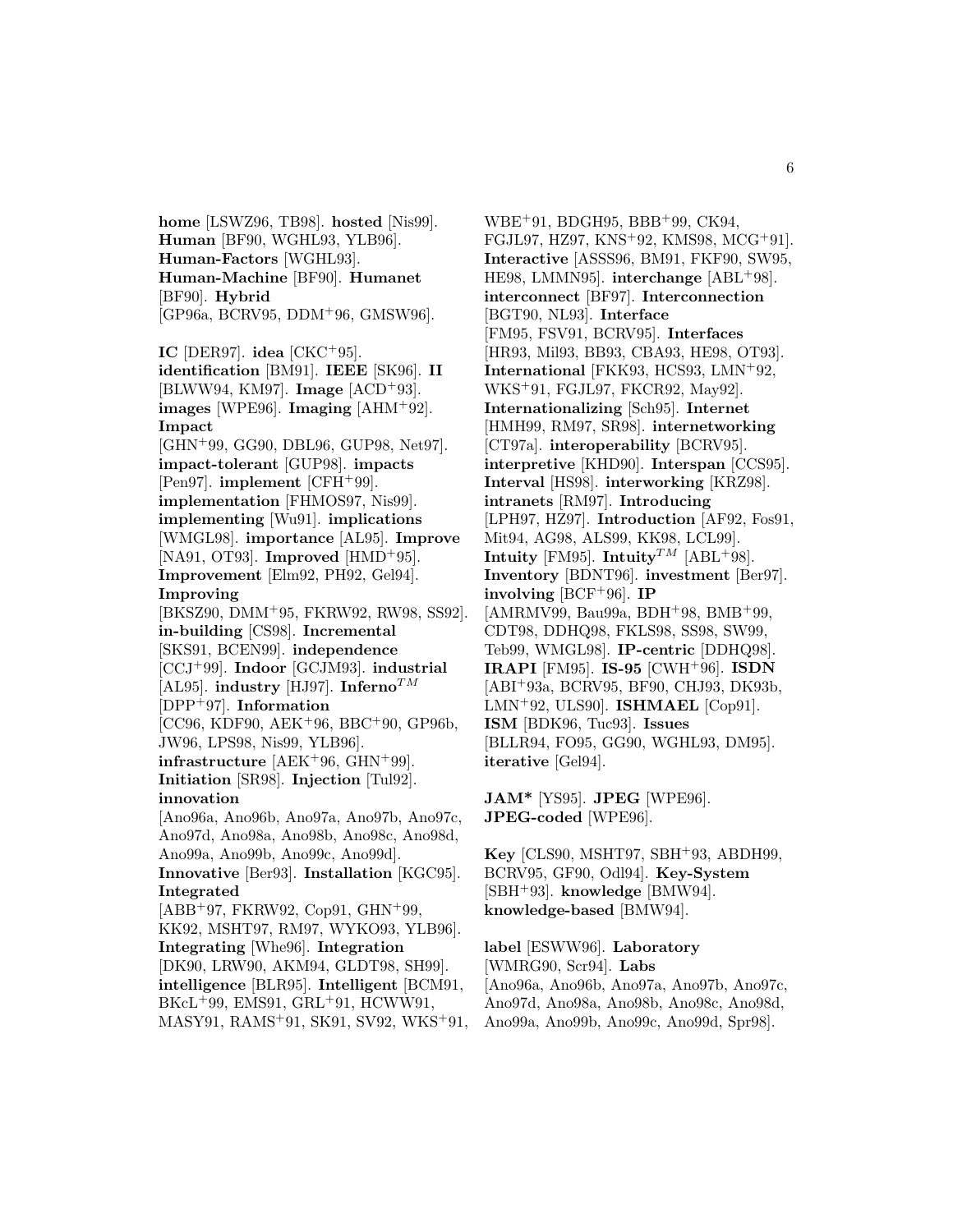**LAN** [CT97b, KM97, Tuc93]. **Large** [GLM92, LGPR93, BDR<sup>+</sup>92, BKSZ90, Ber96, BDRS99, CJST99, CP92, LMMT95, YBH97]. **Large-Scale** [GLM92, BDR<sup>+</sup>92, BKSZ90, LMMT95]. **Large-Vocabulary** [LGPR93]. **Laser** [Tow99, KRS98]. **lasers** [GHK<sup>+</sup>92]. **layer** [BBD<sup>+</sup>97, Pee91, SK96, ULS90]. **Layered** [Fos96]. **Layering** [RMN97]. **leading** [BGM<sup>+</sup>95, CCS95, LMN90]. **leading-edge** [LMN90]. **Learning** [ABI<sup>+</sup>93a, RW98]. **length** [DDM<sup>+</sup>96]. **level** [BMB<sup>+</sup>99, GLDT98, YBH97]. **LIBRA** [RM97]. **Lightwave** [CKL92, DJ92, ZGSD92, Chr99, GS99, McG92, Run92]. **Like** [DMM<sup>+</sup>95]. **likely** [Pen97]. **limits** [BKP90]. **line** [Nag98]. **link** [BCEN99, DDHV<sup>+</sup>99]. **lithographic** [RT90]. **lithography** [SF91]. **LLC** [Dem99]. **LLC-MAC** [Dem99]. **load** [HSGR99]. **loading** [Kha97]. **local** [GMSW96, RZ99]. **Logic** [AHR91]. **Loop** [BKNP92, KBB99]. **Lot** [Ell92]. **Low** [TCG<sup>+</sup>98, ESWW96]. **low-cost** [ESWW96]. **Low-speed** [TCG<sup>+</sup>98]. **Lucent** [JN99, LR99].

**MAC** [Dem99]. **Machine** [ABS92, BF90, BJL92, FHMOS97]. **Machines** [CLRW95]. **macro** [Mit94]. **main** [BRSS97]. **maintenance** [Cop91, KGC95, LK95]. **MAKCAL** [Tot91]. **making** [MJP<sup>+</sup>96]. **Management** [BBB<sup>+</sup>99, DG99, FE92, GS92, AAN96, BCH<sup>+</sup>99, Bar94, BDPU94, BLWW94, BGK<sup>+</sup>97, BDRS99, CT97b, CHKP99, CP92, CBA93, ELMS99, FKCR92, Gar99, GHN<sup>+</sup>99, HSGR99, MR91, Mid97, Nis99, OOM95, Rex91, SC99, SW99, WJC99]. **manager** [BRSS97, ABDH99, LMMN95]. **Managing** [CJST99, DG99, DER97, Elm92, JAC91,

SC99, Sie91, VNB91, DM95, GH97, KD97]. **Mandatory** [HCS93]. **Manufacturing**  $[ABD+90, AFH90, BCH+90, CFJ+90, CS90,$ 

FKRW92, FO95, Hen90, KDF90, Tul92, DDS<sup>+</sup>95, EMS91, WS91]. **Market** [FFM93, HE93, IPU91, SS92, AHK<sup>+</sup>93, Cro94, Far92]. **markets** [DK93b]. **Markov** [AsK93]. **MARS** [AHR91]. **Massively** [BH91]. **match** [HMH99]. **Material** [Kin90]. **Materials** [CG90, CLS90, GG90, Pat90, BGT90, CGL<sup>+</sup>94, DCGS95, RT90]. **measurements** [YSH90]. **mechanical** [BHZ97]. **mechanisms** [BLLR94]. **MediaBuilder** [Bau99b]. **MediaXact**<sup>TM</sup> [BBE<sup>+</sup>99]. **medium** [SK96]. **Meeting** [BD95]. **Memory** [SD90, BRSS97, EP97]. **Memory-Based** [SD90]. **message**  $[ABL+98, BCD+94]$ . **messaging** [ABL<sup>+</sup>98, Cro94, DMW94, PBBV99]. **method** [ANN97]. **methodologies** [BRW90, CDK<sup>+</sup>94]. **methodology** [BFF<sup>+</sup>91]. **Methods** [CA91, CLG92, HZ97]. **Metro** [CFR<sup>+</sup>99]. **Microelectronics** [JY91, Cle97, HJ97, RMN97]. **microprocessor** [BFW97]. **MIDAS** [BEFK91]. **middleware** [EA97]. **mistrust** [BLLR94]. **Mix** [Ell92, HMH99]. **mix-and-match** [HMH99]. **Mixed** [Sub91]. **Mixed-Mode** [Sub91]. **MMCX** [EFG<sup>+</sup>97]. **Mobile** [AEK<sup>+</sup>96, CHV99, BKR<sup>+</sup>93, GHK<sup>+</sup>93, KJPR97, LB97, PSS96, TB98, WN94, Xu97]. **Mode** [CCS95, Sub91]. **model** [CH96, Gel94, Nis99, RW98, Ufo99]. **modeling** [GH97]. **models** [AsK93, LPS98]. **Modular** [MR91]. **Modulation** [SSW93, BDK96]. **Modules** [Zim93, GLDT98]. **Mold** [Tul92]. **Molded** [Zim93]. **MONET** [JN99]. **monitor** [GHJ98]. **monitoring** [HMH99, RZ99]. **Mount** [BJL92]. **mousetrap** [MG91]. **moving** [Rex91, YLB96]. **multi** [DG99, EA97, Fos96]. **multi-element** [Fos96]. **multi-party** [EA97]. **multi-vendor** [DG99]. **multicasting** [BSP97]. **Multichip** [Zim93]. **Multicomputer** [AHR91]. **Multilayer** [Jac98]. **Multilingual** [Spr98].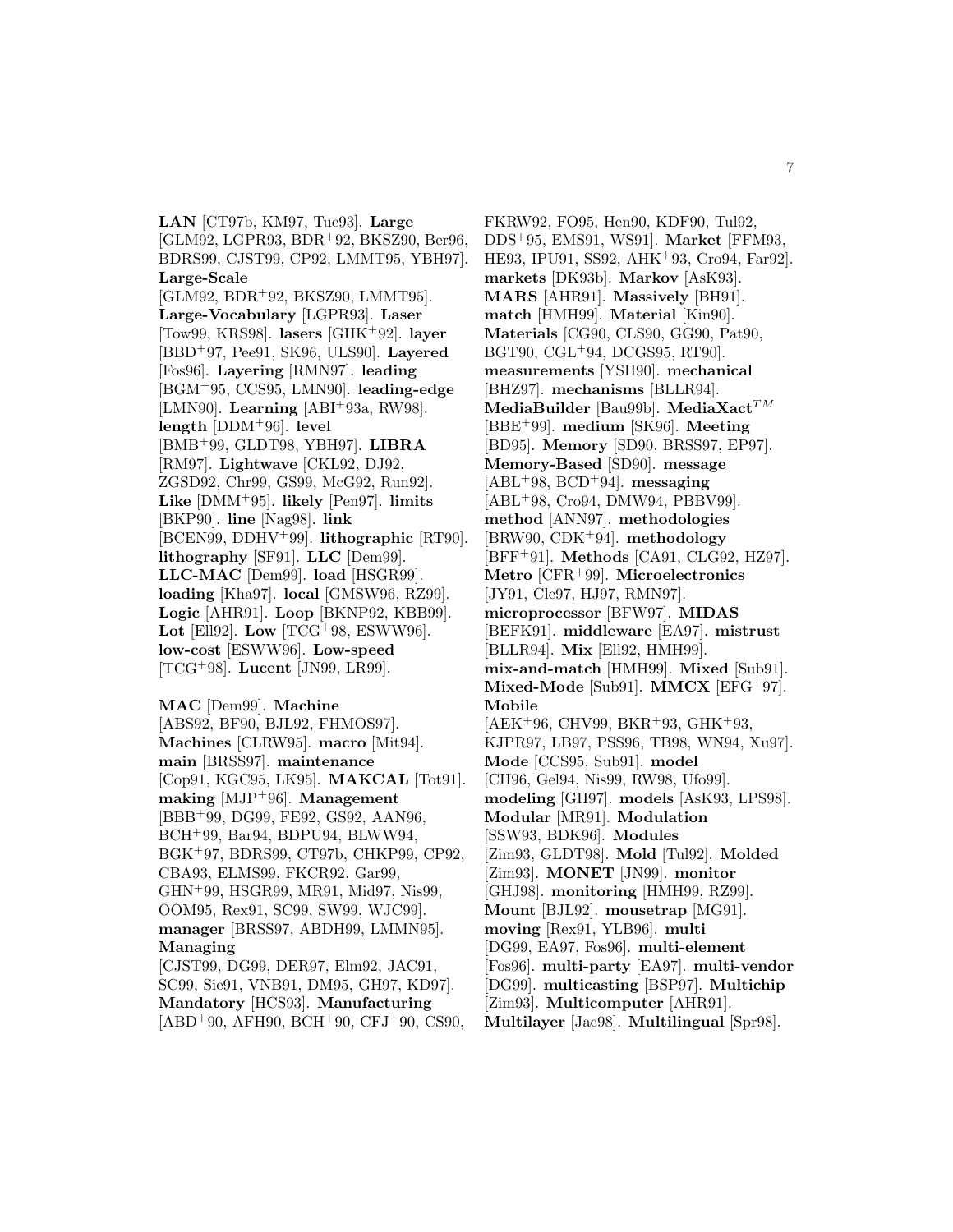#### **Multimedia**

[AHRS95, ABI<sup>+</sup>93a, BB93, BE95, JALR95, Teg $95, \text{AAE}$ + $93, \text{Bau}$  $99b, \text{BDGH}$  $95, \text{AAE}$ BCC<sup>+</sup>95, CWH<sup>+</sup>96, EA97, HLMS93, SW95, vdBC97, EFG<sup>+</sup>97, ABL<sup>+</sup>98]. **multinational** [HMC90]. **multiple** [CLW95, DDM<sup>+</sup>96, SSM94]. **multiplexer** [GS99]. **multiplexing** [BBD<sup>+</sup>97]. **multiservice** [BV98, CDT98, MMR98]. **National** [NA91]. **Net** [MASY91].

**Net-2000** [MASY91]. **NetCare(R)** [DG99]. **Network**

[BCM91, BF90, DG99, ELMS99, HCWW91, LPS98, LK95, MASY91, SEKS94, SV92, VPR<sup>+</sup>90, WJC99, WKS<sup>+</sup>91, WBE<sup>+</sup>91, ABDH99, ANN97, ASSS96, BCH<sup>+</sup>99, BV98, BDGH95, BLWW94, Ber93, BLR95, BF97, CDT98, CCJ<sup>+</sup>99, CK94, CBA93, DDH<sup>+</sup>99, EKD93, FGJL97, FKLS98, GP96b, GHN<sup>+</sup>99, HE98, HZ97, HSGR99, JN99, KNS<sup>+</sup>92, KMS98, KJPR97, LMMN95, MCG<sup>+</sup>91, Nis99, PBBV99, RAMS<sup>+</sup>91, SK91, SC99, SSM94, ULS90, WMGL98, YFF94, ZN99]. **Networking** [FSV91, MC91, RRW91,  $A SFG+98$ ,  $ABN+99$ ,  $ABL+98$ ,  $AMRMV99$ , CFR<sup>+</sup>99, JPMK99, JN99, MZ97, Ref99, RHNS91, ZMRR95, vdBC97]. **Networks**  $[GRL+91, AAN96, ABD+98, BCH+99,$  $BBR+96, BDH+98, BBB+99, BMB+99,$ BJS97, BDRS99, Bus98, CJST99, CDT98, CHKP99, DG99, DDM<sup>+</sup>96, DHVS<sup>+</sup>98, DDHV<sup>+</sup>99, DGM98, FKCR92, FJL<sup>+</sup>96, FLJL<sup>+</sup>98, GP96a, Gar99, GS99, GMSW96, KD97, KBB99, KRZ98, KMS98, MMO<sup>+</sup>98, MMR98, NHK98, Noh98, PSS96, RZ99, SS91, SW99, SSZS99, Vee97, WCW99, WFK<sup>+</sup>98]. **Next** [DGM98, FJL<sup>+</sup>96, HBCS93, ZGSD92, ABDH99, Bau99b, DDHQ98, EET95, KMS98, PBBV99, Pen97]. **Next-generation** [DGM98, ABDH99, Bau99b, DDHQ98, KMS98, PBBV99]. **Nineties** [FSV91, MC91, WS91]. **NMS** [BLWW94]. **Node** [HCWW91]. **noise**

[MAB<sup>+</sup>97]. **Non** [CGL<sup>+</sup>94, SMS95]. **Non-destructive** [CGL<sup>+</sup>94]. **non-repeatered** [SMS95]. **North** [GS97]. **notation** [Mit94]. **Novel** [VPR<sup>+</sup>90].

**OAM&P** [BCM91]. **OATS** [BPP92]. **Object** [CFW92, KSS93, BDNT96]. **Object-Oriented** [CFW92, KSS93, BDNT96]. **objective** [HMH99]. **objective-driven** [HMH99]. **objects** [CBH96, vSV97]. **OC** [DJ92]. **OC-48** [DJ92]. **oceanic** [LMMT95]. **On-site** [KBP97]. **OneVision(R)** [LPS98]. **online** [Bal93]. **Only** [DMM<sup>+</sup>95]. **operating** [DPP<sup>+</sup>97]. **operation** [LK95]. **Operations** [FF92, LRW90, Sta94, BCF<sup>+</sup>96, CBA93, DK90, KHD90, Scr94]. **opportunities** [KMS98]. **Optical** [ASFG<sup>+</sup>98, DDH<sup>+</sup>99, JSS<sup>+</sup>95, JPMK99, NL93, PGGA<sup>+</sup>92, Ref99, SSZS99, Wal90, Was92, ABN<sup>+</sup>99, AMRMV99, CGL<sup>+</sup>94, CFR<sup>+</sup>99, Jac98, JN99, SC99, WCW99]. **optically** [LMW95, MJSS95]. **Option** [KDF90]. **organizational** [GS92]. **organizations** [HC96]. **organizing** [BGK<sup>+</sup>97]. **Oriented** [CFW92, KSS93, BDNT96]. **OSI** [BRW90]. **other** [GUP98]. **outages** [Ber93]. **overloads** [CLW95]. **Overview** [BG97, FE92, GZ97, Mar97, TZ99, CMS93, EFG<sup>+</sup>97, FE91, FS96, LMMN95].

**Packaging** [ML90]. **Packet** [AM97, BBD<sup>+</sup>97, BF97, BJS97, Dem99, DHVS<sup>+</sup>98, DDHV<sup>+</sup>99, FSW98, FLJL<sup>+</sup>98, LB97]. **packet-based** [LB97]. **PacketStar**<sup>TM</sup> [FKLS98, WFK<sup>+</sup>98]. **Packs** [Ell92, ABD<sup>+</sup>90]. **paradigm** [DM95, FHMOS97]. **Parallel** [BH91]. **part** [DCGS95]. **partitioning** [MZ97]. **Partnering** [May92, ELC92]. **party** [EA97]. **past** [DER97]. **path** [ANN97]. **PathStar**<sup>TM</sup> [FSW98]. **Patterns** [HC96, vdBC97]. **PBX** [FKK93]. **PCS**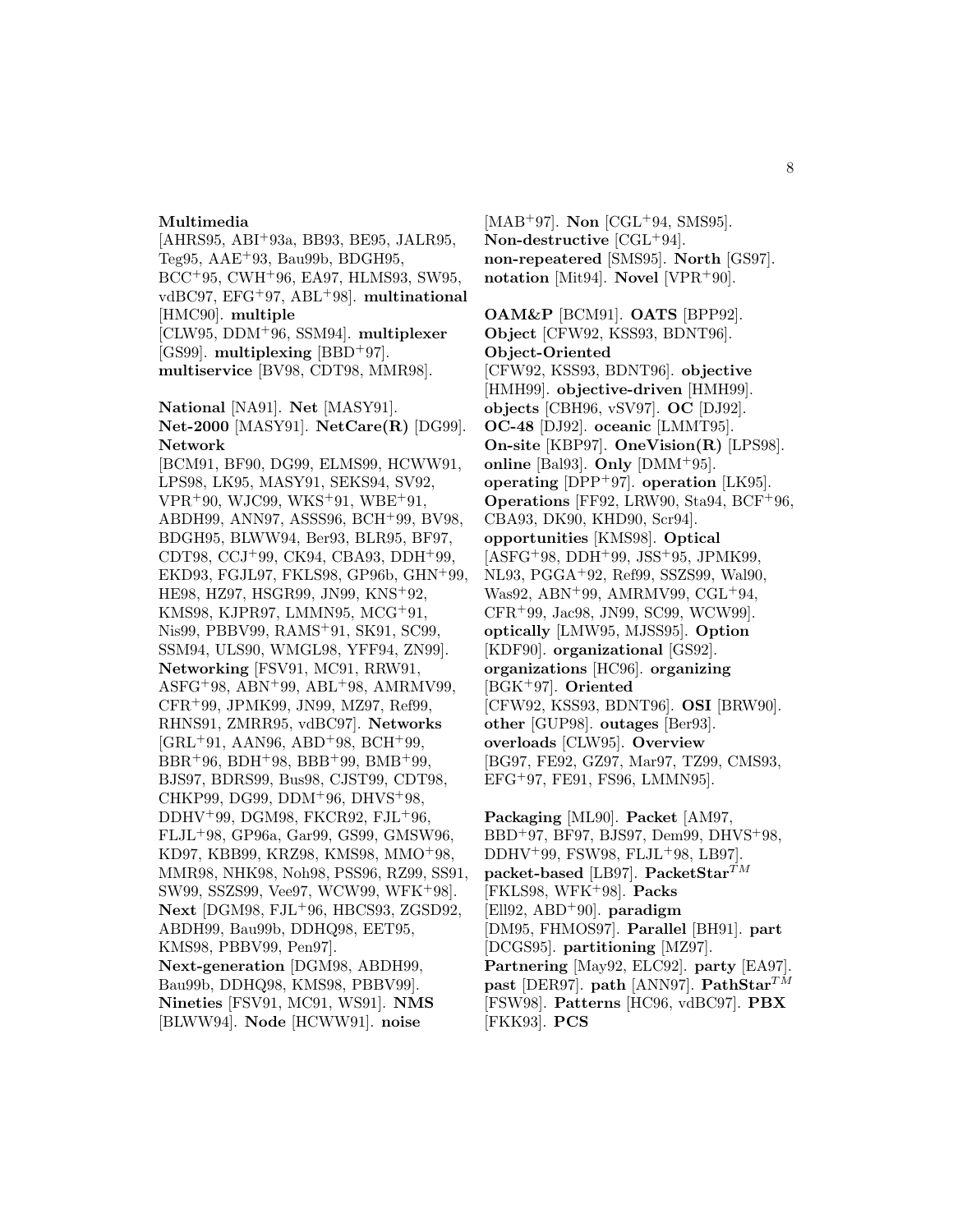[ASSS96, GS97, Gar99, NHK98, WN94]. **Pen** [Mil93]. **Pen-Based** [Mil93]. **Performance** [DDJ<sup>+</sup>99, FF92, BDH<sup>+</sup>98, DHVS<sup>+</sup>98, EFG<sup>+</sup>97, FLJL<sup>+</sup>98, HMH99, KM97, KD97, LB97, SS91]. **Personal** [CHJ93, YBH97]. **personalized** [BBE<sup>+</sup>99]. **Perspective** [NL93, BLR95, FD90, Sta94]. **PEST** [Wu91]. **phone** [TCG<sup>+</sup>98]. **phones** [GUP98]. **Photonic** [CG90, KK92]. **photonics** [HM92]. **pie** [CFN96]. **Place** [BJL92]. **Planning** [Kin90, LRW90, Sch98, DK90, LK95]. **plans** [Rex91]. **plasma** [LCL99]. **plastics** [DCGS95]. **platform** [Bau99b, BCC<sup>+</sup>95, FLJL<sup>+</sup>98]. **Platforms**  $[SBH+93, WKS+91, BCF+96, BE95,$ RAMS<sup>+</sup>91]. **platforms-provisioning** [BCF<sup>+</sup>96]. **PMX** [BPP92]. **PMX/StarMAIL** [BPP92]. **policies** [AAN96]. **Policy** [HSGR99, SW99]. **Policy-based** [HSGR99, SW99]. **Polymers** [ML90]. **polynomial** [Kha97]. **portable** [GUP98]. **position** [BDK96]. **potentials** [LMMT95]. **practical** [ABN<sup>+</sup>99]. **practices** [CC96, LK95]. **Precursors** [MVC90]. **Premises** [HE93, KRZ98]. **present** [DER97]. **preventable** [YBH97]. **preventing** [Ber93]. **prevention** [Yu98]. **price** [ESWW96]. **prioritization** [TB98]. **private** [Bus98, CHV99, MZ97, MMR98]. **proactive** [FJ94]. **problem** [Kha97]. **procedure** [BFF<sup>+</sup>91]. **Process** [AF92, DFLN92, GWB92, BC90, BKSZ90, BBCLS97, FHM<sup>+</sup>91, Far92, Gel94, Sie91]. **Processes** [CLS90, FE92, GG90, BGT90, FE91, RT90, RMN97, WDM<sup>+</sup>92]. **Processing** [CG90, MVC90, Pat90, VPR<sup>+</sup>90, BBKS98, BKP90, Che98, CK94, FD90, LMN90, PLS90, PSS96, Rab95]. **Processor** [FO95, BGM<sup>+</sup>95]. **Processors** [CB95]. **Product** [AF92, GWB92, HCS93, HMD<sup>+</sup>95, IPU91, CKC<sup>+</sup>95, DDS<sup>+</sup>95, GLH<sup>+</sup>94, GCS95, JW96, LMN90]. **production** [HHMP94]. **productive**

[HC96]. **Productivity** [Tul92, RW98, YSH90]. **Products** [SS92, VPR<sup>+</sup>90, BB93, GF90, GUP98, MJSS95, SMS95, YFF94]. **professionals** [YLB96]. **profitable** [GF90]. **Program** [BJL92, CFH<sup>+</sup>99]. **Program-and-Place** [BJL92]. **Programming** [CFW92, FM95]. **Progressive** [Ell92]. **Project** [FE92, YS95, CP92, KRS98, MR91, Rex91, Sie91]. **projection** [SF91]. **projects** [Sch95, Sul96]. **ProLogix** [CLN99]. **promise** [Kyt96, LR99]. **proposal** [BCEN99]. **prose** [BMW94]. **prospectus** [DK93a]. **protection** [ANN97, CLW95]. **protocol** [CT97b, DS90, DDM<sup>+</sup>96, DDHV<sup>+</sup>99, Hol90, ULS90, LMMN95, SR98, Teb99]. **Protocols** [AMRMV99, DHVS<sup>+</sup>98, BRW90, Xu97]. **Prototyping** [YS95]. **provider** [WFK<sup>+</sup>98]. **Providing** [HCWW91, CLW95, CCJ<sup>+</sup>99, SR98]. **provision** [BDGH95]. **provisioning** [BCF<sup>+</sup>96]. **Pseudo** [AsK93, Wu91]. **pseudo-exhaustive** [Wu91]. **Public**

**QCIF** [ZYB98]. **QFD** [Bro91]. **QoS** [BV98, Bus98, FLJL<sup>+</sup>98, MK98, Wei98]. **QoS-capable** [Bus98]. **Quality** [Elm92, FE92, HMD<sup>+</sup>95, PH92, Tul92, BDPU94, BFF<sup>+</sup>91, CP92, FJ94, GLH<sup>+</sup>94, RW98]. **Quantum** [GHK<sup>+</sup>92]. **queries** [HZ97]. **Quick** [YS95].

[Odl94, EKD93]. **PWT** [TCG<sup>+</sup>98].

**R** [WJC99]. **R&D** [VNB91]. **R/E**TM [WJC99]. **Radiation** [JY91]. **Radiation-Hardened** [JY91]. **Radio** [SD90, BCEN99, BKR<sup>+</sup>93, Dem99, ESWW96, KLR98]. **random** [Jac98]. **rapid** [BCC<sup>+</sup>95, CLN99]. **rate** [BCRV95, BDK96]. **ray** [SF91]. **Reaching** [BKP90]. **Real** [HMH99, SK96, Teb99, WMRG90, BBKS98]. **Real-time** [HMH99, SK96, Teb99, BBKS98]. **reality** [MJP<sup>+</sup>96, Teg95]. **realization** [GLH<sup>+</sup>94]. **Realizing** [LR99]. **Reaping**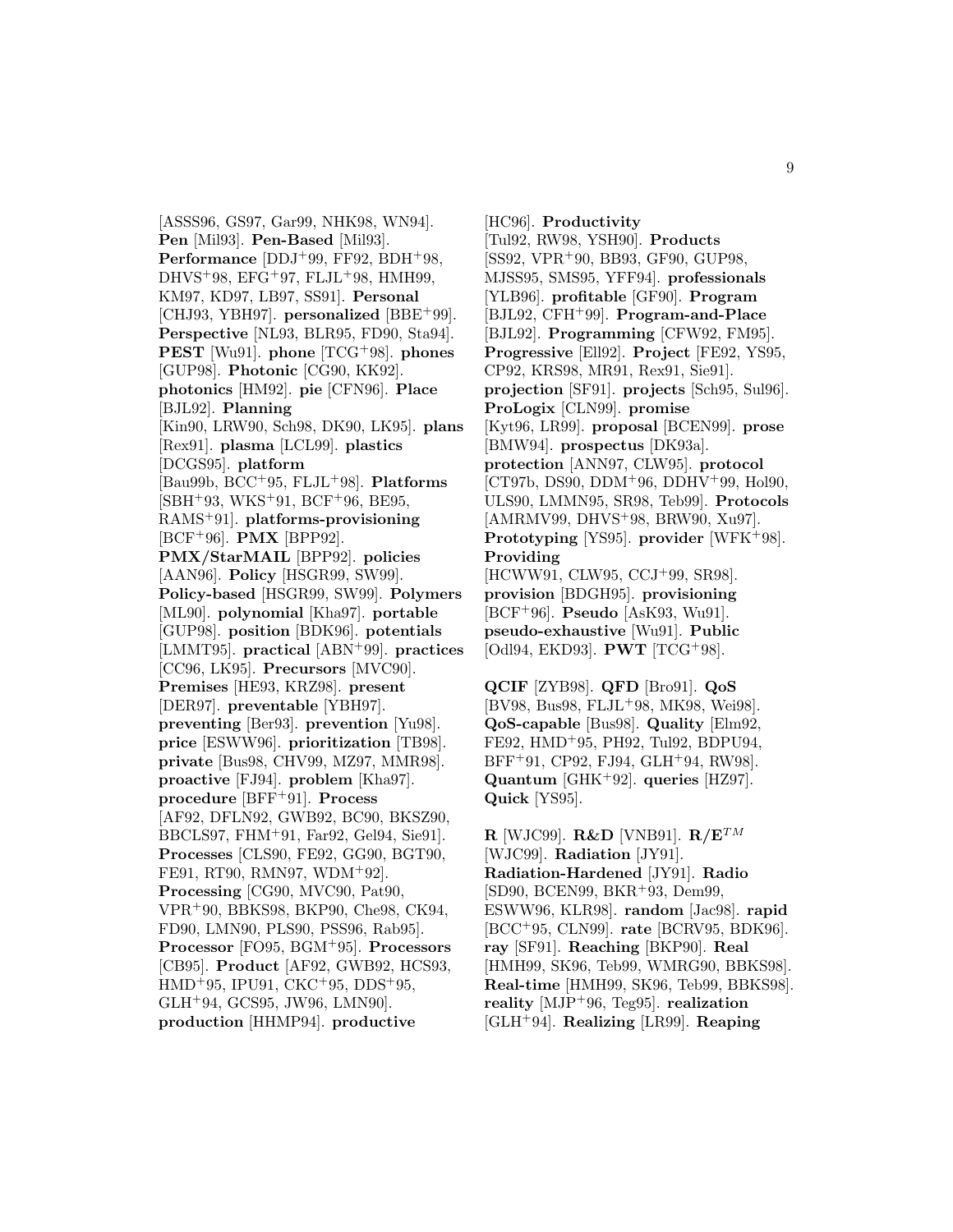[KSS93]. **Recognition** [LGPR93, WGHL93, WMRG90, AsK93, JSS<sup>+</sup>95, JPT95]. **recyclability** [DCGS95]. **recycled** [DCGS95]. **Redefining** [Bau99a]. **reduction** [HS98]. **redundancy** [BCEN99]. **Reengineering** [AF92]. **rejuvenation** [HKBW96]. **relation** [FGJL97]. **relay** [BLWW94]. **Reliability** [CLS90]. **Reliable** [BSP97, Xu97]. **repeatered** [MJSS95, SMS95]. **replacement** [Mit94]. **requirements** [HPR97, HS98, SAES95, Teb99]. **Research** [BSW92, BE95, Pee91]. **Residential** [GMSW96]. **Resources** [Pat90, CLW95, YLB96]. **Response** [FM95, HRRS90]. **restoration** [DDH<sup>+</sup>99]. **retrofit** [KBP97]. **Reusable** [CHKP99, BDNT96]. **reuse** [BDR<sup>+</sup>92, LPH97]. **revenue** [KMS98]. **reviews** [FHM<sup>+</sup>91]. **Revolutionizing** [HJKN95]. **RF** [MAB<sup>+</sup>97]. **ring** [Kha97]. **Robust** [BPP92, CLS90, GCJM93, BCG<sup>+</sup>94]. **role** [KMS98, LMN90]. **root** [Yu98]. **routing** [FKCR92, FLJL<sup>+</sup>98, RM97]. **Sandia** [NA91, Pee91]. **satisfaction**

[BCG<sup>+</sup>94]. **Scalable** [Che98]. **Scale** [GLM92, BDR<sup>+</sup>92, BKSZ90, FSW98, GLDT98, LMMT95, WYKO93]. **scan** [YBC<sup>+</sup>94]. **scenarios** [Noh98]. **scheme** [Kha97]. **science** [FD90]. **Scientist** [Tow99]. **Scoping** [Sul96]. **SDH** [BDRS99, Noh98]. **SDH/SONET** [Noh98]. **Secure** [SSM94, AKM94]. **Security** [BK94, DMW94, MG91, CJST99, SEKS94]. **self** [BGK<sup>+</sup>97, JSS<sup>+</sup>95, JW96, Wu91]. **self-organizing** [BGK<sup>+</sup>97]. **self-service** [JSS<sup>+</sup>95, JW96]. **self-test** [Wu91]. **semi** [WDM<sup>+</sup>92]. **semi-aqueous** [WDM<sup>+</sup>92]. **Semiconductor** [MVC90, CGL<sup>+</sup>94, Pee91]. **Sequencing** [LRW90]. **Sequential** [CA91]. **server** [ABL<sup>+</sup>98, FSW98, SH99]. **Service** [CK94, FKRW92, HCWW91, MMO<sup>+</sup>98,

 $MCG+91, ABB+97, Bau99b, BCD+94,$ CLW95, Dem99, JSS<sup>+</sup>95, JW96, MJP<sup>+</sup>96, RM97, WFK<sup>+</sup>98, BDNT96, CCS95, MASY91]. **service-based** [RM97]. **Service-centric** [MMO<sup>+</sup>98]. **Services** [HCWW91, IPU91, SV92, ASSS96, ALS99, BV98, BBE<sup>+</sup>99, BDGH95, BCF<sup>+</sup>96, BB93, CWH<sup>+</sup>96, CHV99, CCS95, CS98, DK93a, DDM<sup>+</sup>96, FCT<sup>+</sup>99, GMSW96, HZ97, KMS98, PBBV99, RMR<sup>+</sup>97, SR98, SW95, Wei98, WN94, WWS<sup>+</sup>99, DG99]. **Serving** [WGHL93]. **Session** [SR98]. **set** [AAE<sup>+</sup>93]. **shared** [CLW95, EP97]. **shared-memory** [EP97]. **shift** [DM95]. **Signal** [CB95, BCF<sup>+</sup>96]. **signatures** [BM91]. **Silicon** [Cle97, BKP90, MAB<sup>+</sup>97, Ros97, RMN97, WYKO93]. **Silver** [Gel94, DBL96]. **simple** [DDHV<sup>+</sup>99]. **Simulation** [AHR91, BEFK91, BGK<sup>+</sup>97, FLJL<sup>+</sup>98]. **site** [KBP97]. **Small** [Ell92, MSSU96, BBD<sup>+</sup>97]. **Small-Lot** [Ell92]. **Small-team** [MSSU96]. **SMART** [KD97, SSM94]. **soft** [SF91]. **Softswitch** [LR99]. **Software** [BH91, Ber96, Ber97, FHO92, GLM92, HHMP94, Mid97, Rex91, YSH90, AG98, BCW90, BBC<sup>+</sup>90, BSW92, BDNT96, BKSZ90, BBCLS97, CH96, CFN96, CP92, Cop91, FJ94, GH97, GHJ98, HC96, HKBW96, KK98, LPH97, Sch95, Sul96, YBH97, Yu98, HMMS90]. **software-development** [BKSZ90]. **software/hardware** [Cop91]. **solid** [BP97, Net97, Pen97]. **solid-state** [BP97, Net97, Pen97]. **solution** [BCH<sup>+</sup>99, EKK<sup>+</sup>97, KD97, WFK<sup>+</sup>98]. **Solutions** [HHP91, MC91, CLN99, CCJ<sup>+</sup>99, KBB99]. **Some** [Pen97]. **SONET** [BDRS99, Kha97, Noh98]. **SONET/SDH** [BDRS99]. **space** [Fos96, HM92, LTM97]. **space-based** [LTM97]. **space-time** [Fos96]. **spatial** [HJ97]. **spectrum** [BGK<sup>+</sup>97]. **Speech** [CKC<sup>+</sup>95, FD90, FCT<sup>+</sup>99, GCJM93, LGPR93,  $VPR+90$ , WGHL93, WMRG90, JLP90, JPT95, RFS96, SO95, Spr98].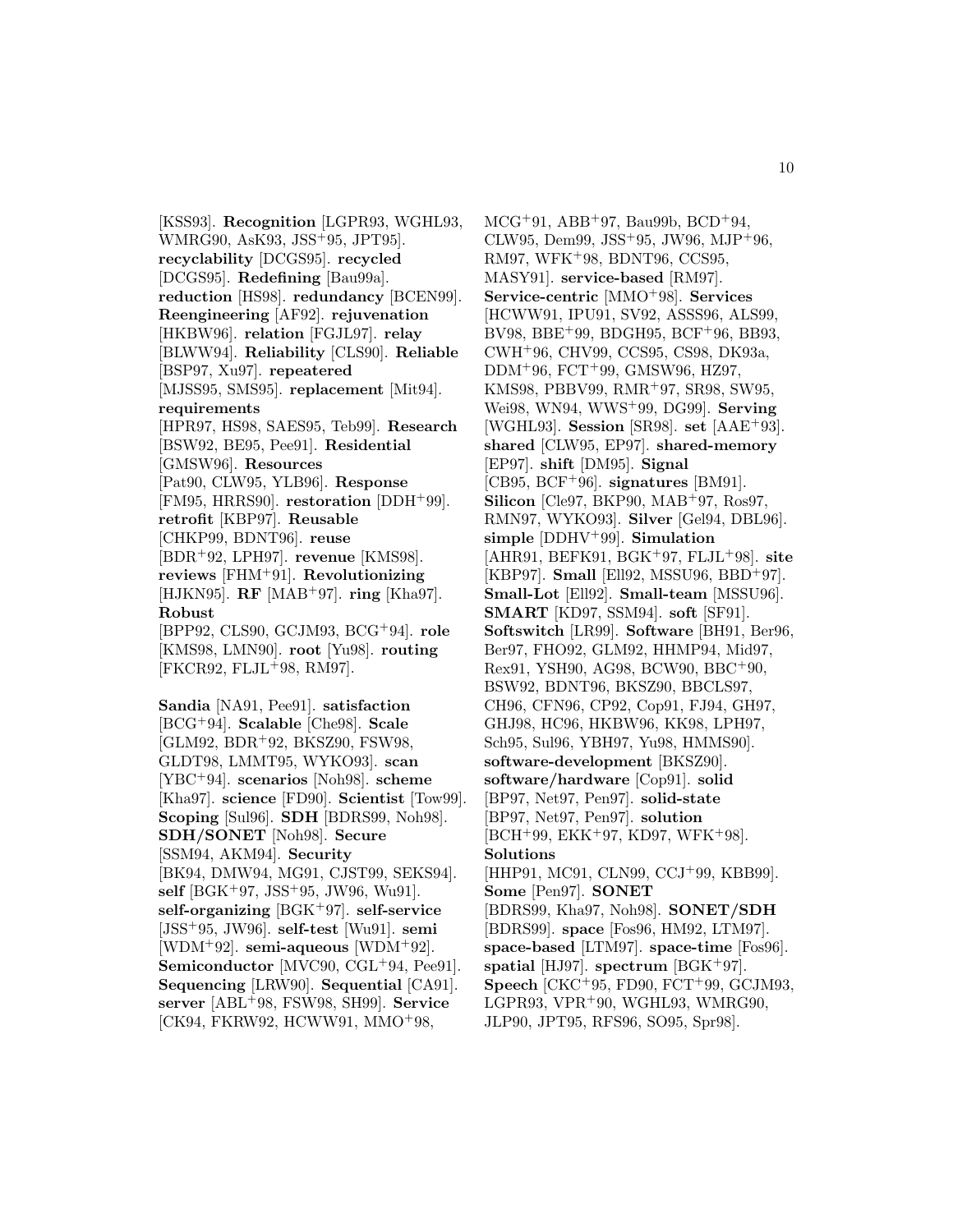**Speech-based** [FCT<sup>+</sup>99]. **Speed**  $[SD90, ABD+98, CCS95, DDHV+99,$ EKK<sup>+</sup>97, RMR<sup>+</sup>97, TCG<sup>+</sup>98]. **SQA** [FJ94]. **st** [GLDT98]. **Standards** [HCS93, ACD<sup>+</sup>93, FGJL97, HLMS93, Pit99]. **standards-based** [HLMS93]. **StarKeeper** [BLWW94]. **StarMAIL** [BPP92]. **state** [BP97, FHMOS97, Net97, Pen97]. **station** [LB97]. **Statistical** [GH97]. **step** [vSV97]. **steps** [MSHT97]. **stereo** [BMHS98]. **STM** [DDM<sup>+</sup>96]. **storage** [BRSS97]. **storeroom** [BCH<sup>+</sup>90]. **stories** [BMW94]. **Strained** [Pee91]. **Strained-layer** [Pee91]. **Strategic** [Pat90, May92]. **strategy** [Ber97, LCK<sup>+</sup>98]. **stream** [Xu97]. **streams** [BSP97]. **Stress** [PH92]. **Striving** [CFJ<sup>+</sup>90, CS90]. **Structured** [HE93]. **Studies** [LMMT95]. **study** [CFH<sup>+</sup>99, FLJL<sup>+</sup>98, KK98, YBH97]. styles [BCF<sup>+96]</sup>. **Styx(R)** [PR99]. **subassemblies** [YBC<sup>+</sup>94]. **Subword** [LGPR93]. **Subword-Based** [LGPR93]. **Successful** [AG98, CFH<sup>+</sup>99]. **Summary** [CFJ<sup>+</sup>90]. **Sunrise** [BBKS98]. **supplier** [Nag98]. **supply** [Nag98]. **supply-line** [Nag98]. **support** [BC90, KHD90]. **Supported** [CLG92]. **Surface** [BJL92]. **Surface-Mount-Assembly** [BJL92]. **survivability** [ANN97]. **Switch** [FSV91, HBCS93, LMN<sup>+</sup>92, RZ99, ACFM94, BLR95, BFF<sup>+</sup>91, DDJ<sup>+</sup>99, Far92, FKLS98, GH97, HHJ<sup>+</sup>94, KBP97, TSS95, WMS95]. **Switch-Computer** [FSV91]. **Switch-to-Computer** [FSV91]. **Switched** [BBR<sup>+</sup>96, BF97, EKD93, FKCR92, RMR<sup>+</sup>97]. **switches** [Che98, HW98]. **Switching** [HBCS93, ANN97, BDPU94, EP97, GHK<sup>+</sup>93, HM92, HS95, LB97, WN94, YFF94]. **switching-network** [YFF94]. **Synchronization** [GRL<sup>+</sup>91]. **Synchronous** [Sub91]. **Synthesis** [Sub91, SO95, Spr98]. **Synthesized** [BMHS98]. **Synthesizing** [CA91]. **System** [BEFK91, HBCS93, KDF90, KJPR97, NL93, Scr94, SBH<sup>+</sup>93,

AKM94, BCH<sup>+</sup>99, BC90, BBKS98, BBC<sup>+</sup>90,  $BCF+96, CCJ+99, DPP+97, ESWW96,$ PLS90, PGGA<sup>+</sup>92, TCG<sup>+</sup>98, WWS<sup>+</sup>99, BBE<sup>+</sup>99, BDNT96, DJ92, RMR<sup>+</sup>97]. **Systematic** [GHJ98]. **Systems** [Bar94, FHO92, HRRS90, HE93, Sub91, VPR<sup>+</sup>90, ZGSD92, BCRV95, Bal93, BDPU94, Bau99a, BKSZ90, BMW94, BLLR94, CMS93, CK94, DMW94, DDJ<sup>+</sup>99, EMS91, GS97, GP96b, JPT95, KGC95, KHD90, LK95, LMW95, PR99, RFS96, Run92, SAES95, SC99, Sta94, YBC<sup>+</sup>94, ZMRR95].

**Talking** [CLRW95]. **TDMA** [GS97, LB97]. **team** [MSSU96]. **teams** [GS92]. **Teamwork** [LMN<sup>+</sup>92]. **tech** [RW98]. **Techniques** [FHO92, SSW93, CGL<sup>+</sup>94]. **technological** [FS96]. **Technologies** [HRRS90, LR99, NA91, BMW94, Ber93, BK94, CMS93, Cro94, EMS91, MAB<sup>+</sup>97, MCG<sup>+</sup>91, SMS95]. **Technology** [CKL92, FKF90, KSS93, NL93, Zim93, BEF<sup>+</sup>95, CC96, Cle97, Far93, GZ96, JC95, JALR95, JW96, KK98, KLR98, KGC95, LCL99, LPH97, McG92, MG91, MJSS95, Pen97, Sei95, Sip95, TWN95, WS91, Whe96, YLB96]. **Telecommunications** [IPU91, KJPR97, BB93, GHK<sup>+</sup>92, May92, TB98]. **telephone** [ABB<sup>+</sup>97, EKD93]. **telephones** [KRS98]. **Telephony** [ABI93b, AM97, EKD93, FSW98, SR98, SS98]. **telesystemes** [ELC92]. **TelMex** [PGGA<sup>+</sup>92]. **Ten** [OT93]. **Terminal** [HR93, MK98, BEF<sup>+</sup>95]. **test** [AHK<sup>+</sup>93, CDK<sup>+</sup>94, Wu91]. **Testable** [CA91]. **Testing** [BPP92, FHO92, HMD<sup>+</sup>95, PH92, BRW90, GHJ98, LCK<sup>+</sup>98, YBC<sup>+</sup>94]. **tests** [DS90]. **Text** [SO95, Spr98]. **Text-to** [SO95]. **text-to-speech** [Spr98]. **their** [RMN97]. **Theory** [Hen90, DK90]. **Third** [KJPR97, Pit99, TB98, CHKP99, KLR98, WMGL98]. **Third-generation** [KJPR97, Pit99, TB98, CHKP99, KLR98, WMGL98]. **Three** [AHM<sup>+</sup>92, vSV97]. **Three-Dimensional** [AHM<sup>+</sup>92]. **Time**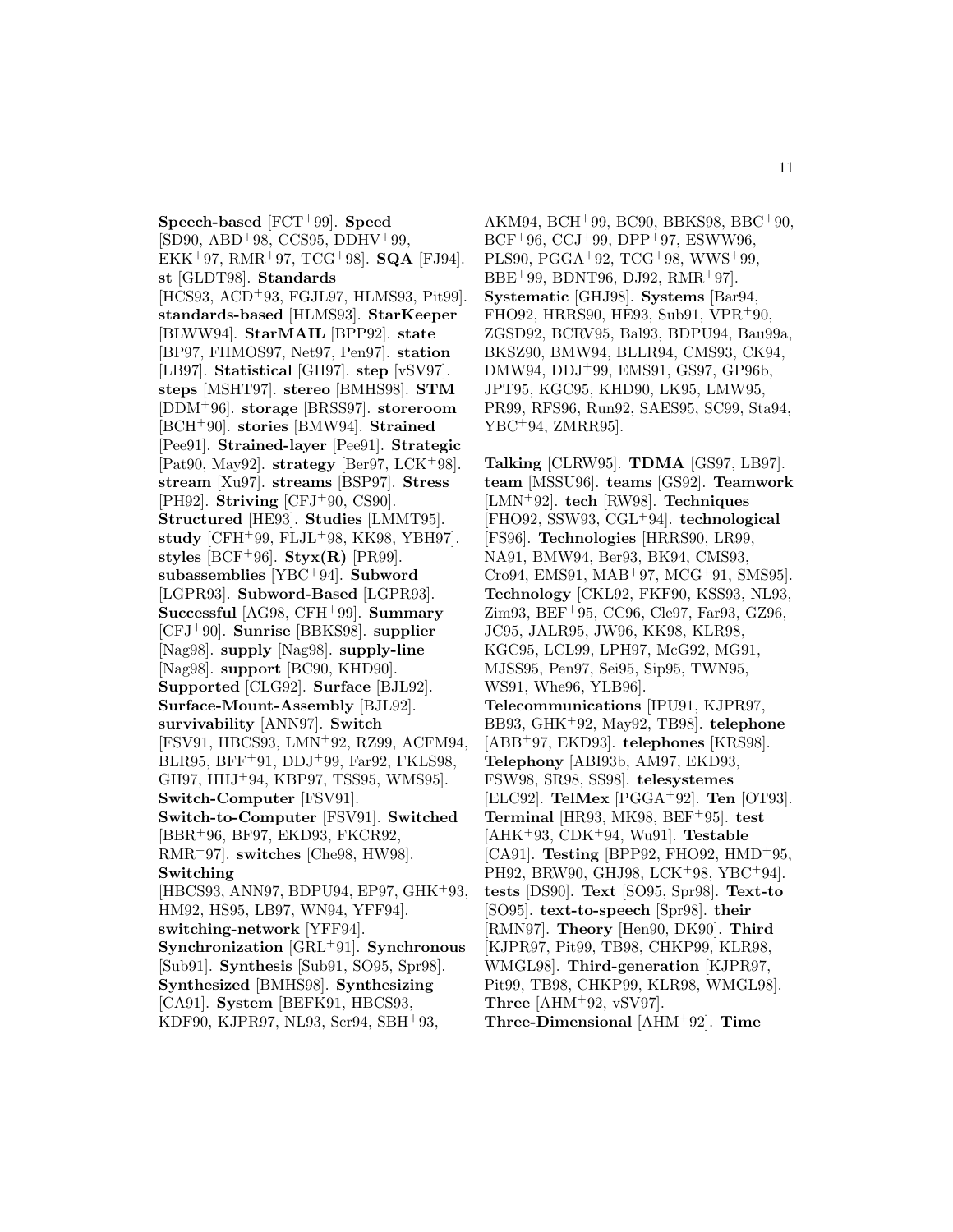[SS92, BBKS98, Fos96, HMH99, Kha97, SK96, Teb99]. **TM** [CLN99]. **Today** [CLRW95]. **tolerance** [HKBW96]. **tolerant** [GUP98]. **Tomorrow** [CLRW95]. **Tool** [Tul92, MMR98, SF91, Wu91]. **Tools** [BBCLS97, CLG92, FHO92, SKS91, HPR97]. **topology** [ABL<sup>+</sup>98, CT97b]. **Total** [BDPU94, CP92]. **Tracking** [Sch98]. **traffic** [LB97, SK96]. **training** [RW98]. **Transaction** [HR93]. **transcoding** [RFS96]. **Transfer** [CCS95]. **Transmission** [BGH<sup>+</sup>93, WPE96, Chr99, KLR98, SS91, Xu97]. **transparent** [BLLR94]. **transport** [ALZ96, ABDH99, ABN<sup>+</sup>99, DDHQ98, SC99]. **Trends** [CDK<sup>+</sup>94, ALZ96, ELMS99, FS96]. **Trial** [ABI<sup>+</sup>93a]. **triggers** [HZ97]. **Trunk** [Gar99, WJC99]. **trustworthy** [BLLR94]. **Two** [ZTL96, AsK93]. **two-dimensional** [AsK93]. **Two-way** [ZTL96]. **type** [RM97].

**UMTS** [KJPR97]. **Undersea** [MJSS95, Run92, Sip95, SMS95, KR95, KGC95, LK95, LMW95, SAES95, ZMRR95]. **underwater** [EET95]. **Unified** [PBBV99]. **unit** [BDPU94]. **Universal** [KRZ98, KJPR97]. **UNIX** [Sch95]. **unlicensed** [KM97]. **Update** [CKL92]. **uplink** [BKcL<sup>+</sup>99]. **Usability** [JW96, OT93]. **Use** [GWB92, Bal93, DCGS95, Far93, OT93]. **used** [BEF<sup>+</sup>95]. **User** [BMB<sup>+</sup>99, CLRW95, Mil93, BB93, OT93]. **User-level** [BMB<sup>+</sup>99]. **Using** [ABI<sup>+</sup>93a, BPP92, Far93, NA91, NHK98, PH92, TWN95, YS95, vdBC97, BCEN99, CH96, Fos96, GHJ98, HZ97, KRZ98, RMR<sup>+</sup>97, SSM94].

**V** [LMMN95]. **value** [PBBV99]. **value-creating** [PBBV99]. **Variability** [FF92]. **variable** [DDM<sup>+</sup>96]. **VCTV** [AHK<sup>+</sup>93]. **vendor** [DG99]. **verification** [Hol90, ULS90]. **VeriSoft** [GHJ98]. **very** [YBH97]. **via** [GMSW96]. **vibrations**

[BHZ97]. **Video** [ANP93, ABI93b, CHJ93, AAE<sup>+</sup>93, AHK<sup>+</sup>93, ACD<sup>+</sup>93, BBR<sup>+</sup>96, EKD93, LMMN95, ZYB98, LMMN95]. **video-codec** [AAE<sup>+</sup>93]. **video-on-demand** [AHK<sup>+</sup>93]. **VideoPhone** [EKD93]. **View** [Tul92]. **Virtual** [ANN97, Bus98, CT97b, CHV99, FHMOS97, MZ97, MMR98, TB98]. **vision** [ABN<sup>+</sup>99, Teg95, CB95, Rab95]. **visual** [FLJL<sup>+</sup>98, HE98]. **Visualizing** [EF96]. **VLSI** [LCL99]. **Vocabulary** [LGPR93]. **Voice** [CKLM98, CDT98, FKF90, HRRS90, KMS98, WFK<sup>+</sup>98, BCH<sup>+</sup>99, Bro91, DHVS<sup>+</sup>98, KBB99, KRZ98, NHK98, PLS90, Rab95, SS91, WMGL98]. **voice-over-IP** [WMGL98]. **VPN** [MMR98]. **vulnerabilities** [CJST99].

**warehouse** [GP96b]. **WaveLAN** [Tuc93]. **WaveLAN(R)** [KM97]. **WaveLAN(R)-II** [KM97]. **wavelength** [GS99]. **WaveStar**TM [ABDH99]. **way** [BGM<sup>+</sup>95, ZTL96]. **ways** [OT93]. **WDM** [SSZS99]. **web** [ABB<sup>+</sup>97, Whe96]. **well** [GHK<sup>+</sup>92]. **Wide** [Whe96, DHVS<sup>+</sup>98]. **Wideband** [BF90, JLP90]. **WIN** [FGJL97]. **Wireless** [BBE<sup>+</sup>97, BGK<sup>+</sup>97, CMS93, CS98, GCJM93, LTM97, MJP<sup>+</sup>96, WMGL98, ABD<sup>+</sup>98, BKcL<sup>+</sup>99, CS96, CHKP99, FGJL97, Fos96, FJL<sup>+</sup>96, GHK<sup>+</sup>93, GZ96, HZ97, KM97, KD97, Pit99, PSS96, TCG<sup>+</sup>98, Tuc93, Ufo99, WPE96, ZTL96]. **wireline** [BBE<sup>+</sup>97]. **Works** [KDF90, CFJ<sup>+</sup>90]. **World** [BGH<sup>+</sup>93, WMRG90, GZ96, Whe96]. **World-Class** [BGH<sup>+</sup>93]. **worlds** [vSV97].

**X** [GF90, SF91]. **X-ray** [SF91].

**years** [Pen97].

# **References**

**Ackland:1993:VCC**

[AAE<sup>+</sup>93] B. D. Ackland, R. Aghevli, I. El-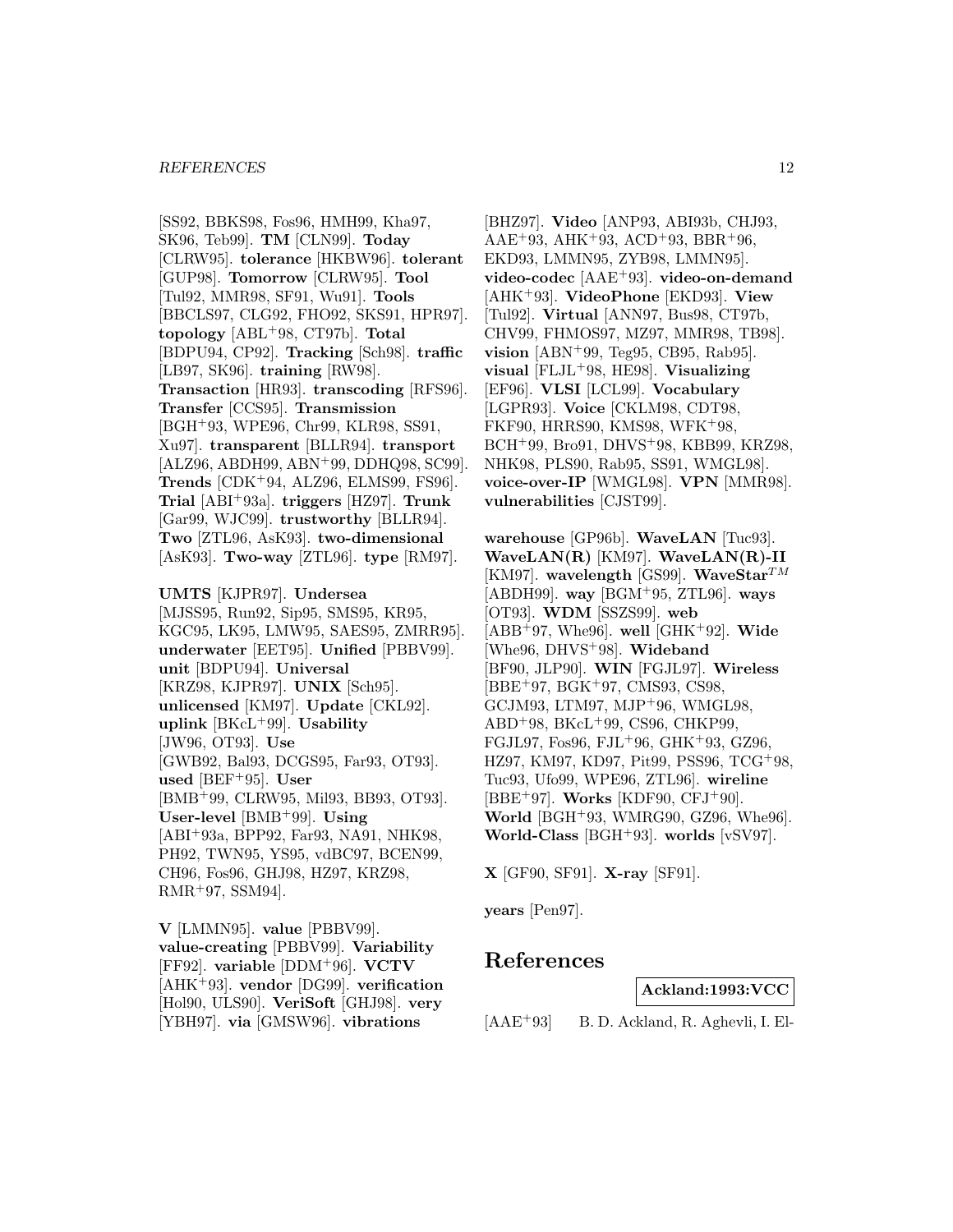dumiati, A. C. Englander, and E. Scuteri, Jr. A video-codec chip set for multimedia applications. AT&T Technical Journal, 72(1):50–66, January/February 1993. CODEN ATJOEM. ISSN 2376-676X (print), 8756-2324 (electronic).

#### **Agrawal:1996:CMP**

[AAN96] Prathima Agrawal, Dinesh K. Anvekar, and Balakrishnan Narendran. Channel management policies for handovers in cellular networks. Bell Labs Technical Journal, 1(2): 97–110, Summer 1996. CO-DEN BLTJFD. ISSN 1089-7089 (print), 1538-7305 (electronic).

# **Atkins:1997:IWT**

[ABB<sup>+</sup>97] David L. Atkins, Thomas Ball, Thomas R. Baran, Michael A. Benedikt, Kenneth C. Cox, David A. Ladd, Peter A. Mataga, Carlos Puchol, J. Christopher Ramming, Kenneth G. Rehor, and Curtis Tuckey. Integrated web and telephone service creation. Bell Labs Technical Journal,  $2(1):19-35$ , Spring 1997. CODEN BLTJFD. ISSN 1089-7089 (print), 1538-7305 (electronic).

#### **Albano:1990:MEC**

[ABD<sup>+</sup>90] R. E. Albano, C. Buyukkoc, B. T. Doshi, D. X. Callaway, D. J. Friedman, T. R. Mc-Clure, L. A. Schmitt, and J. J. Svitak. Manufacturing execution: circuit packs.  $AT \& T$ Technical Journal, 69(4):64–80,

July/August 1990. CODEN ATJOEM. ISSN 2376-676X (print), 8756-2324 (electronic).

#### **Andrews:1998:DBA**

[ABD<sup>+</sup>98] Matthew Andrews, Simon C. Borst, Francis Dominique, Predrag R. Jelenkovic, Krishnan Kumaran, K. G. Ramakrishnan, and Philip A. Whiting. Dynamic bandwidth allocation algorithms for highspeed data wireless networks. Bell Labs Technical Journal, 3 (3):30–49, Autumn 1998. CO-DEN BLTJFD. ISSN 1089-7089 (print), 1538-7305 (electronic).

## **Alegria:1999:WTB**

[ABDH99] Carlos A. Alegria, Shalom S. Bergstein, Kimberly A. Dixson, and Christopher J. Hunt. The WaveStar<sup>TM</sup> BandWidth Manager: The key building block in the next-generation transport network. Bell Labs Technical Journal, 4(1):42–57, Spring 1999. CODEN BLTJFD. ISSN 1089-7089 (print), 1538- 7305 (electronic).

#### **An:1993:MDL**

[ABI<sup>+</sup>93a] Chungming An, Brian T. Barcelo, Joyce A. Inkrott, Arthur R. Snowdon, and Kenneth J. Trojniar. A multimedia distance learning trial using ISDN BRI. AT&T Technical Journal, 72(1):15–21, January/February 1993. CODEN ATJOEM. ISSN 2376-676X (print), 8756-2324 (electronic).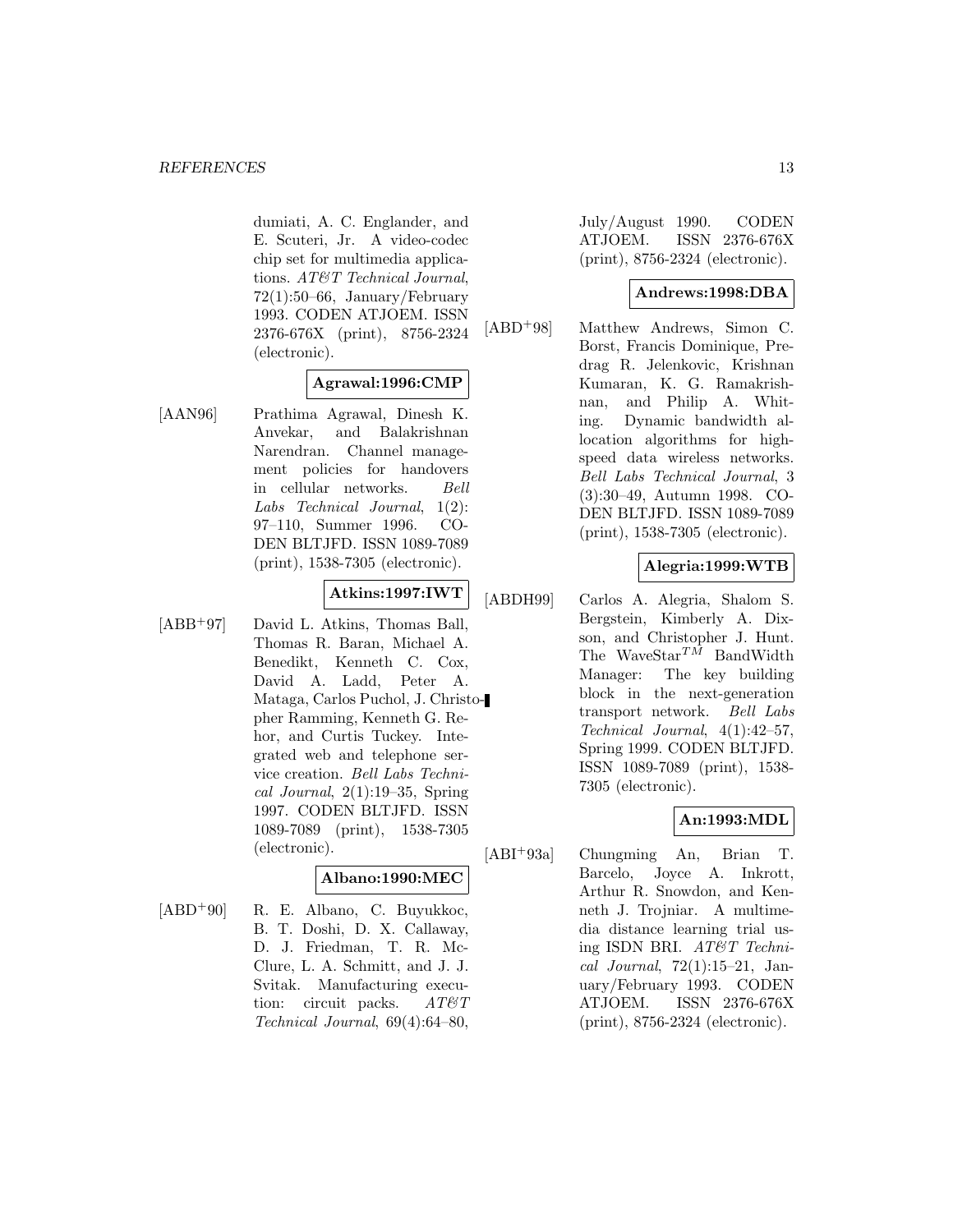## **Angiolillo:1993:VT**

[ABI93b] Joel S. Angiolillo, Harry E. Blanchard, and Edmond W. Israelski. Video telephony. AT&T Technical Journal, 72(3): 7–20, May/June 1993. CO-DEN ATJOEM. ISSN 2376- 676X (print), 8756-2324 (electronic).

### **Anderl:1998:EMN**

[ABL<sup>+</sup>98] Ewald C. Anderl, Craig S. Batzel, Gurmeet S. Lamba, John M. Leikness, and Bhaskar N. Sanakkayala. An enhanced message networking topology: Multimedia messaging with the Intuity $^{TM}$  interchange server. Bell Labs Technical Journal, 3 (2):124–135, Summer 1998. CO-DEN BLTJFD. ISSN 1089-7089 (print), 1538-7305 (electronic).

# **Alferness:1999:PVO**

[ABN<sup>+</sup>99] Rod C. Alferness, Paul A. Bonenfant, Curtis J. Newton, Kevin A. Sparks, and Eve L. Varma. A practical vision for optical transport networking. Bell Labs Technical Journal, 4(1):3–18, Spring 1999. CO-DEN BLTJFD. ISSN 1089-7089 (print), 1538-7305 (electronic).

### **Anderson:1992:ACA**

[ABS92] Carl R. Anderson, Allan R. Brown, and Gary G. Seaman. An automated cable assembly machine.  $AT\mathcal{O}T$ Technical Journal, 71(4):24–29, July/August 1992. CODEN ATJOEM. ISSN 2376-676X (print), 8756-2324 (electronic).

## **Aravind:1993:IVC**

[ACD<sup>+</sup>93] R. Aravind, G. L. Cash, D. L. Duttweiler, Hsueh-Ming Hang, B. G. Haskell, and A. Puri. Image and video coding standards. AT&T Technical Journal, 72(1): 67–79, January/February 1993. CODEN ATJOEM. ISSN 2376- 676X (print), 8756-2324 (electronic).

## **Anderson:1994:ES**

[ACFM94] Thomas W. Anderson, Paul D. Carestia, James H. Foster, and Michael N. Meyers. The evolution of the 4ESS switch. AT&T Technical Journal, 73 (6):93–100, 1994. CODEN ATJOEM. ISSN 2376-676X (print), 8756-2324 (electronic).

### **Ayanoglu:1996:MII**

[AEK<sup>+</sup>96] Ender Ayanoglu, Kai Y. Eng, Mark J. Karol, Zhao Liu, Pramod Pancha, Malathi Veeraraghavan, and Clark B. Woodworth. Mobile information infrastructure. Bell Labs Technical Journal, 1(2):143–164, Summer 1996. CODEN BLTJFD. ISSN 1089-7089 (print), 1538- 7305 (electronic).

## **Arnold:1992:RNP**

[AF92] George W. Arnold and Mark C. Floyd. Reengineering the new product introduction process. AT&T Technical Journal, 71 (6):12–19, November/December 1992. CODEN ATJOEM. ISSN 2376-676X (print), 8756-2324 (electronic).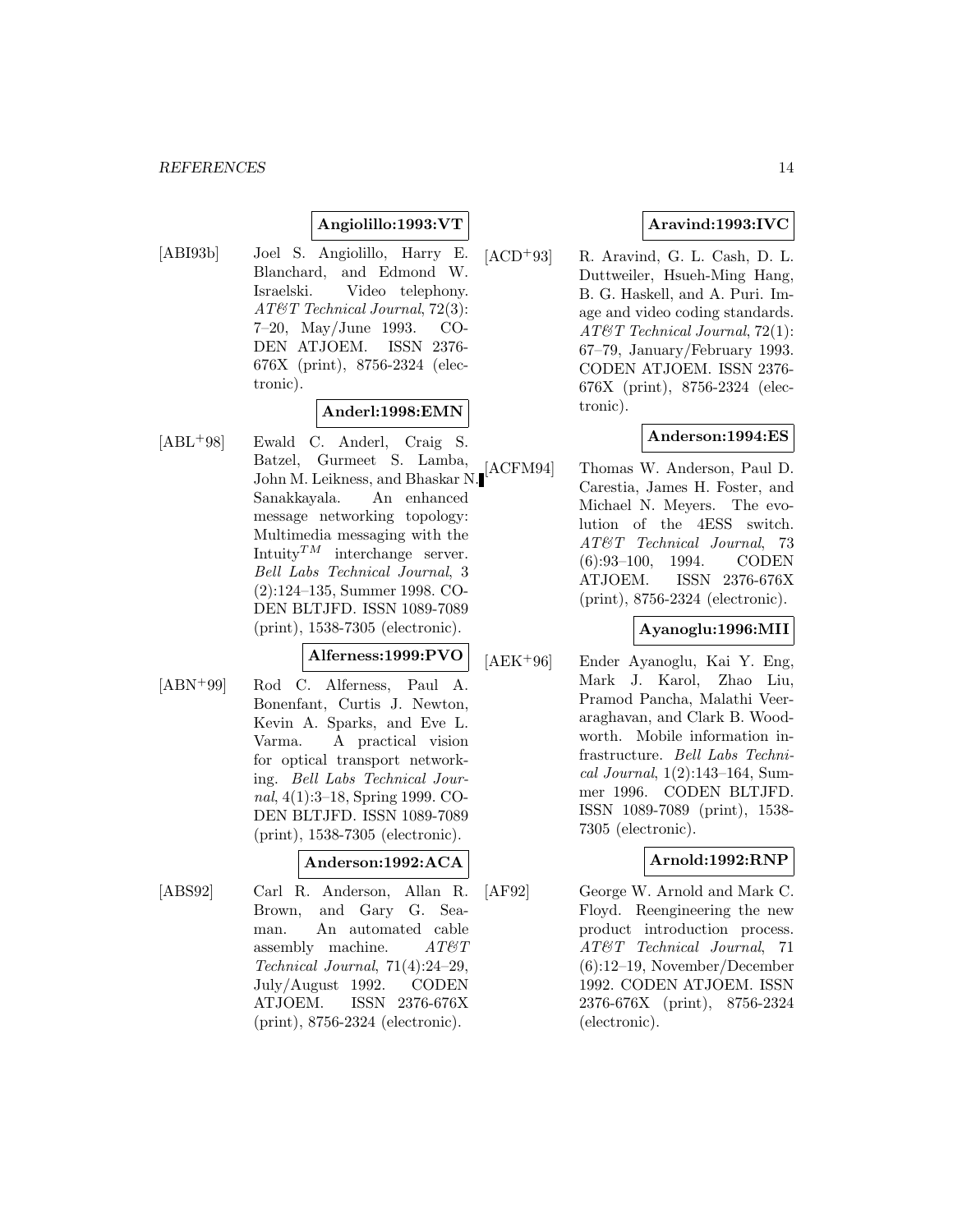#### **Albano:1990:MEE**

[AFH90] Robert E. Albano, David J. Friedman, and Stanley A. Hendryx. Manufacturing execution: equipment.  $AT\&T$ Technical Journal, 69(4):53–63, July/August 1990. CODEN ATJOEM. ISSN 2376-676X (print), 8756-2324 (electronic).

# **Ardis:1998:SID**

[AG98] Mark A. Ardis and Janel A. Green. Successful introduction of domain engineering into software development. Bell Labs Technical Journal, 3(3): 10–20, Autumn 1998. CO-DEN BLTJFD. ISSN 1089-7089 (print), 1538-7305 (electronic).

## **Allen:1993:VVD**

[AHK<sup>+</sup>93] James R. Allen, Blaise L. Heltai, Arthur H. Koenig, Donald F. Snow, and James R. Warson. VCTV: a video-on-demand market test. AT&T Technical Journal,  $72(1):7-14$ , January/February 1993. CODEN ATJOEM. ISSN 2376-676X (print), 8756-2324 (electronic).

### **Amir:1992:TDI**

[AHM<sup>+</sup>92] Israel Amir, Frank P. Higgins, John B. Macdonald, Howard N. Gaston, and Rodney E. Griffin. Three-dimensional imaging for circuit-board assembly. AT&T Technical Journal, 71(4): 30–36, July/August 1992. CO-DEN ATJOEM. ISSN 2376- 676X (print), 8756-2324 (electronic).

## **Agrawal:1991:LSM**

[AHR91] Prathima Agrawal, Chong Hoc Hao, and Michel Remillard. Logic simulation on the MARS multicomputer. AT&T Technical Journal,  $70(1):21-35$ , January/February 1991. CODEN ATJOEM. ISSN 2376-676X (print), 8756-2324 (electronic).

### **Ahuja:1995:MC**

[AHRS95] Sudhir R. Ahuja, H. Fred Haisch, Ram S. Ramamurthy, and Lucinda M. Sanders. Multimedia collaboration.  $AT \& T$ Technical Journal, 74(5):46–53, September/October 1995. CO-DEN ATJOEM. ISSN 2376- 676X (print), 8756-2324 (electronic).

#### **Amoroso:1994:EAS**

[AKM94] E. Amoroso, W. E. Kleppinger, and D. Majette. An engineering approach to secure system analysis, design, and integration. AT&T Technical Journal, 73 (5):40–51, September/October 1994. CODEN ATJOEM. ISSN 2376-676X (print), 8756-2324 (electronic).

### **Allenby:1995:IIE**

[AL95] Braden R. Allenby and Robert A. Laudise. The importance of industrial ecology and design for environment to AT&T.  $AT \& T$ Technical Journal, 74(6):8–16, 1995. CODEN ATJOEM. ISSN 2376-676X (print), 8756-2324 (electronic).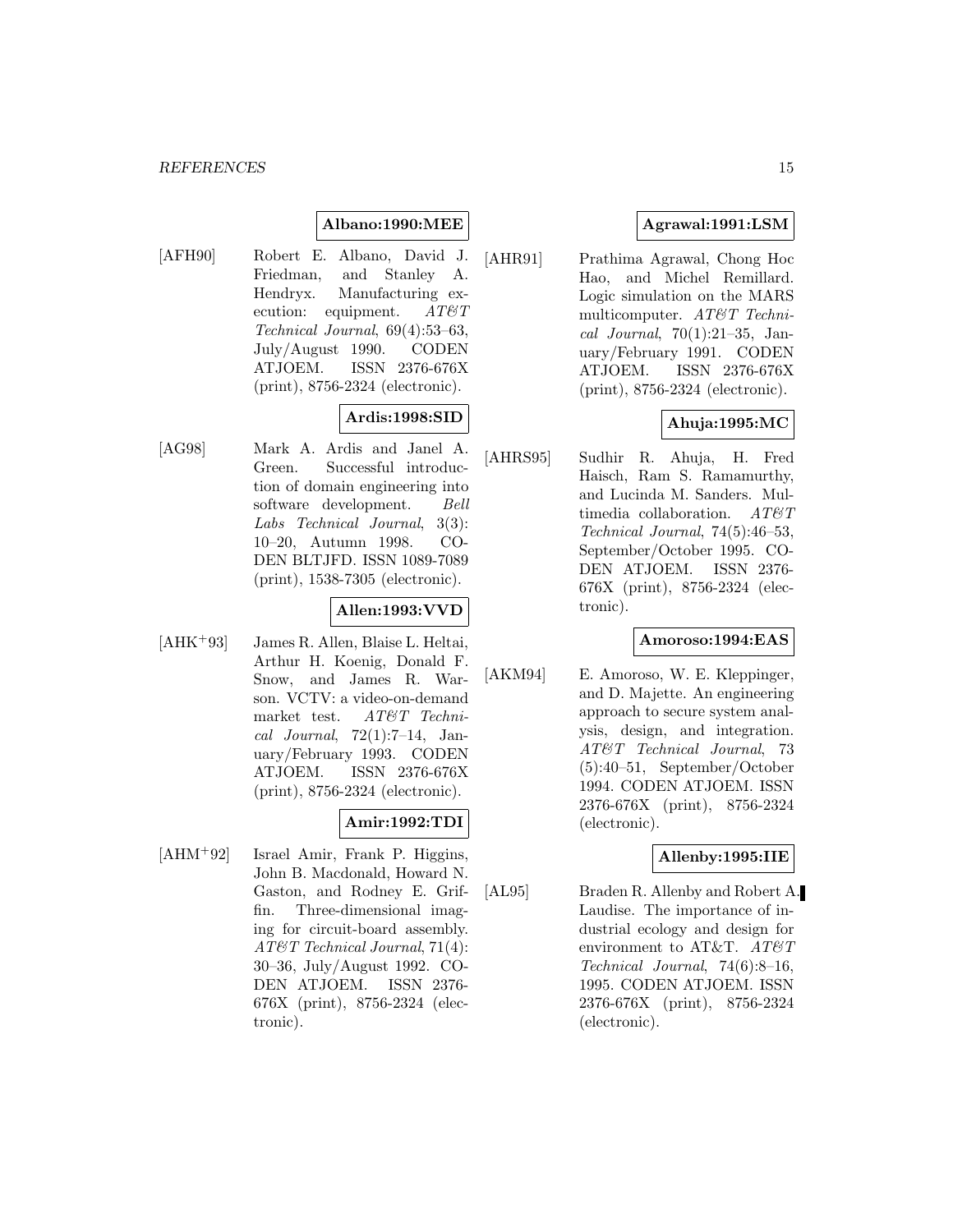### **August:1999:IFC**

[ALS99] Kit G. August, Victor B. Lawrence, and Burton R. Saltzberg. An introduction to future communications services and access. Bell Labs Technical Journal, 4(2):3–20, Summer 1999. CODEN BLTJFD. ISSN 1089-7089 (print), 1538- 7305 (electronic).

# **Alegria:1996:CTA**

[ALZ96] Carlos A. Alegria, Hyeon J. Lee, and Richard Zoccolillo. Current trends in access and transport architectures for business customers. Bell Labs Technical Journal,  $1(1)$ :78–87, Spring 1996. CODEN BLTJFD. ISSN 1089-7089 (print), 1538-7305 (electronic).

#### **Ahuja:1997:PT**

[AM97] Sudhir R. Ahuja and Krishna G. Murti. Packet telephony. Bell Labs Technical Journal, 2(2): 5–14, Summer 1997. CO-DEN BLTJFD. ISSN 1089-7089 (print), 1538-7305 (electronic).

### **Anderson:1999:PAI**

[AMRMV99] Jon Anderson, James S. Manchester, Antonio Rodriguez-Moral, and Malathi Veeraraghavan. Protocols and architectures for IP optical networking. Bell Labs Technical Journal, 4 (1):105–124, Spring 1999. CO-DEN BLTJFD. ISSN 1089-7089 (print), 1538-7305 (electronic).

### **Anderson:1997:VPG**

[ANN97] Jon Anderson, Curtis J. Newton, and Tai H. Noh. Virtual path group protection switching — a method for fast ATM network survivability. Bell Labs Technical Journal, 2(2): 213–233, Summer 1997. CO-DEN BLTJFD. ISSN 1089-7089 (print), 1538-7305 (electronic).

#### **Anonymous:1996:BLIa**

[Ano96a] Anonymous. Bell Labs innovation briefs. Bell Labs Technical Journal, 1(1):146–147, Spring 1996. CODEN BLTJFD. ISSN 1089-7089 (print), 1538-7305 (electronic).

#### **Anonymous:1996:BLIb**

[Ano96b] Anonymous. Bell Labs innovation briefs. Bell Labs Technical Journal, 1(2):216–217, Summer 1996. CODEN BLTJFD. ISSN 1089-7089 (print), 1538- 7305 (electronic).

#### **Anonymous:1997:BLIa**

[Ano97a] Anonymous. Bell Labs innovation briefs. Bell Labs Technical Journal, 2(1):220–222, Spring 1997. CODEN BLTJFD. ISSN 1089-7089 (print), 1538-7305 (electronic).

#### **Anonymous:1997:BLIb**

[Ano97b] Anonymous. Bell Labs innovation briefs. Bell Labs Technical Journal, 2(2):258–259, Summer 1997. CODEN BLTJFD. ISSN 1089-7089 (print), 1538- 7305 (electronic).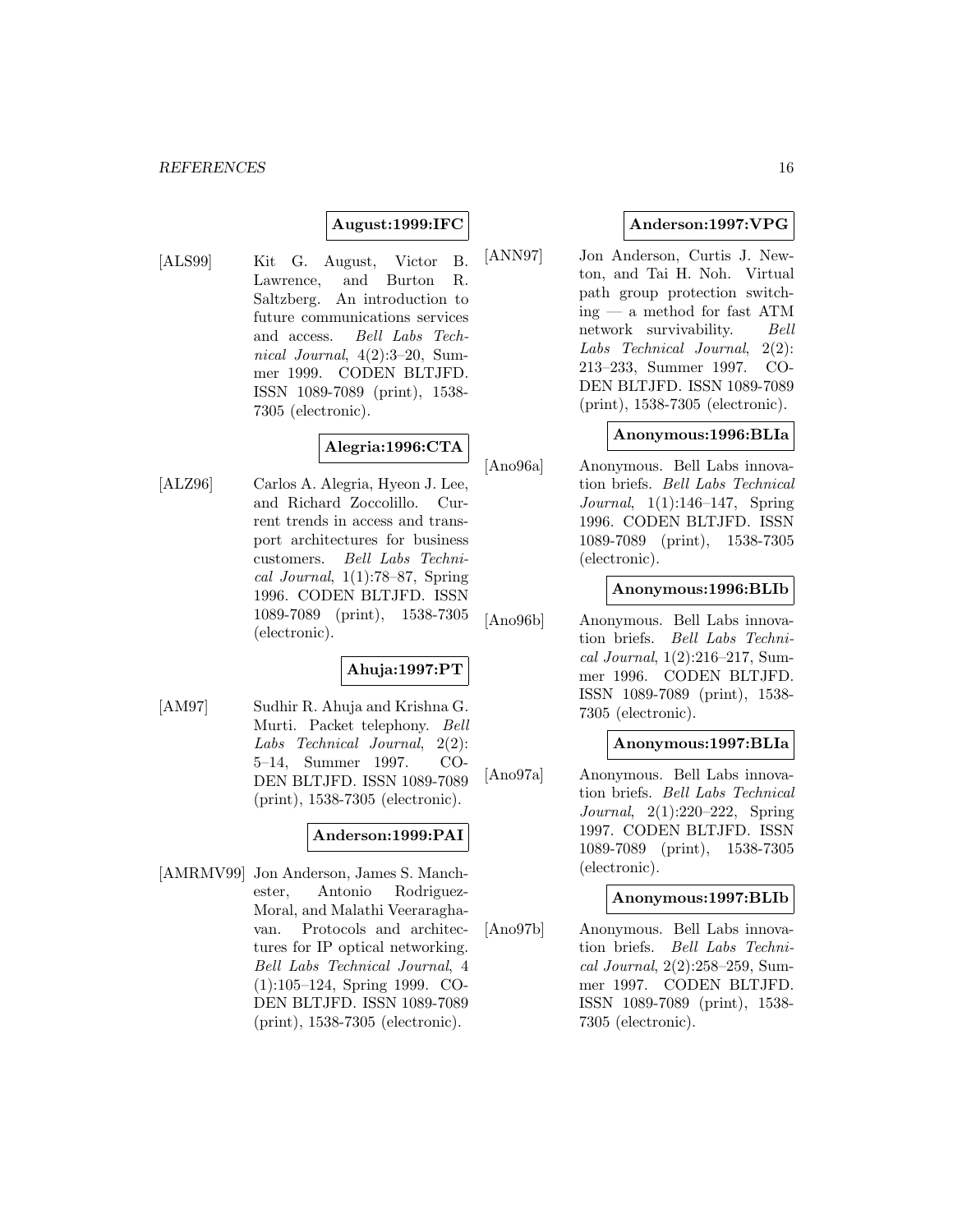#### *REFERENCES* 17

#### **Anonymous:1997:BLIc**

[Ano97c] Anonymous. Bell Labs innovation briefs. Bell Labs Technical Journal, 2(3):243–244, Autumn 1997. CODEN BLTJFD. ISSN 1089-7089 (print), 1538- 7305 (electronic).

#### **Anonymous:1997:BLId**

[Ano97d] Anonymous. Bell Labs innovation briefs. Bell Labs Technical Journal, 2(4):169–170, Autumn 1997. CODEN BLTJFD. ISSN 1089-7089 (print), 1538- 7305 (electronic).

#### **Anonymous:1997:E**

[Ano97e] Anonymous. Erratum. Bell Labs Technical Journal, 2(3): 261, Autumn 1997. CODEN BLTJFD. ISSN 1089-7089 (print), 1538-7305 (electronic).

### **Anonymous:1998:BLIa**

[Ano98a] Anonymous. Bell Labs innovation briefs. Bell Labs Technical Journal, 3(1):145–146, Spring 1998. CODEN BLTJFD. ISSN 1089-7089 (print), 1538-7305 (electronic).

#### **Anonymous:1998:BLIb**

[Ano98b] Anonymous. Bell Labs innovation briefs. Bell Labs Technical Journal, 3(2):137–138, Summer 1998. CODEN BLTJFD. ISSN 1089-7089 (print), 1538- 7305 (electronic).

#### **Anonymous:1998:BLIc**

[Ano98c] Anonymous. Bell Labs innovation briefs. Bell Labs Techni-

cal Journal, 3(3):175–176, Autumn 1998. CODEN BLTJFD. ISSN 1089-7089 (print), 1538- 7305 (electronic).

### **Anonymous:1998:BLId**

[Ano98d] Anonymous. Bell Labs innovation briefs. Bell Labs Technical Journal, 3(4):338–339, October/December 1998. CO-DEN BLTJFD. ISSN 1089-7089 (print), 1538-7305 (electronic).

#### **Anonymous:1998:E**

[Ano98e] Anonymous. Errata. Bell Labs Technical Journal, 3(1): 159, Spring 1998. CODEN BLTJFD. ISSN 1089-7089 (print), 1538-7305 (electronic).

#### **Anonymous:1999:BLIa**

[Ano99a] Anonymous. Bell Labs innovation briefs. Bell Labs Technical Journal, 4(1):323, Spring 1999. CODEN BLTJFD. ISSN 1089- 7089 (print), 1538-7305 (electronic).

#### **Anonymous:1999:BLIb**

[Ano99b] Anonymous. Bell Labs innovation briefs. Bell Labs Technical Journal, 4(2):218–219, Summer 1999. CODEN BLTJFD. ISSN 1089-7089 (print), 1538- 7305 (electronic).

### **Anonymous:1999:BLIc**

[Ano99c] Anonymous. Bell Labs innovation briefs. Bell Labs Technical Journal, 4(3):191–192, Autumn 1999. CODEN BLTJFD. ISSN 1089-7089 (print), 1538- 7305 (electronic).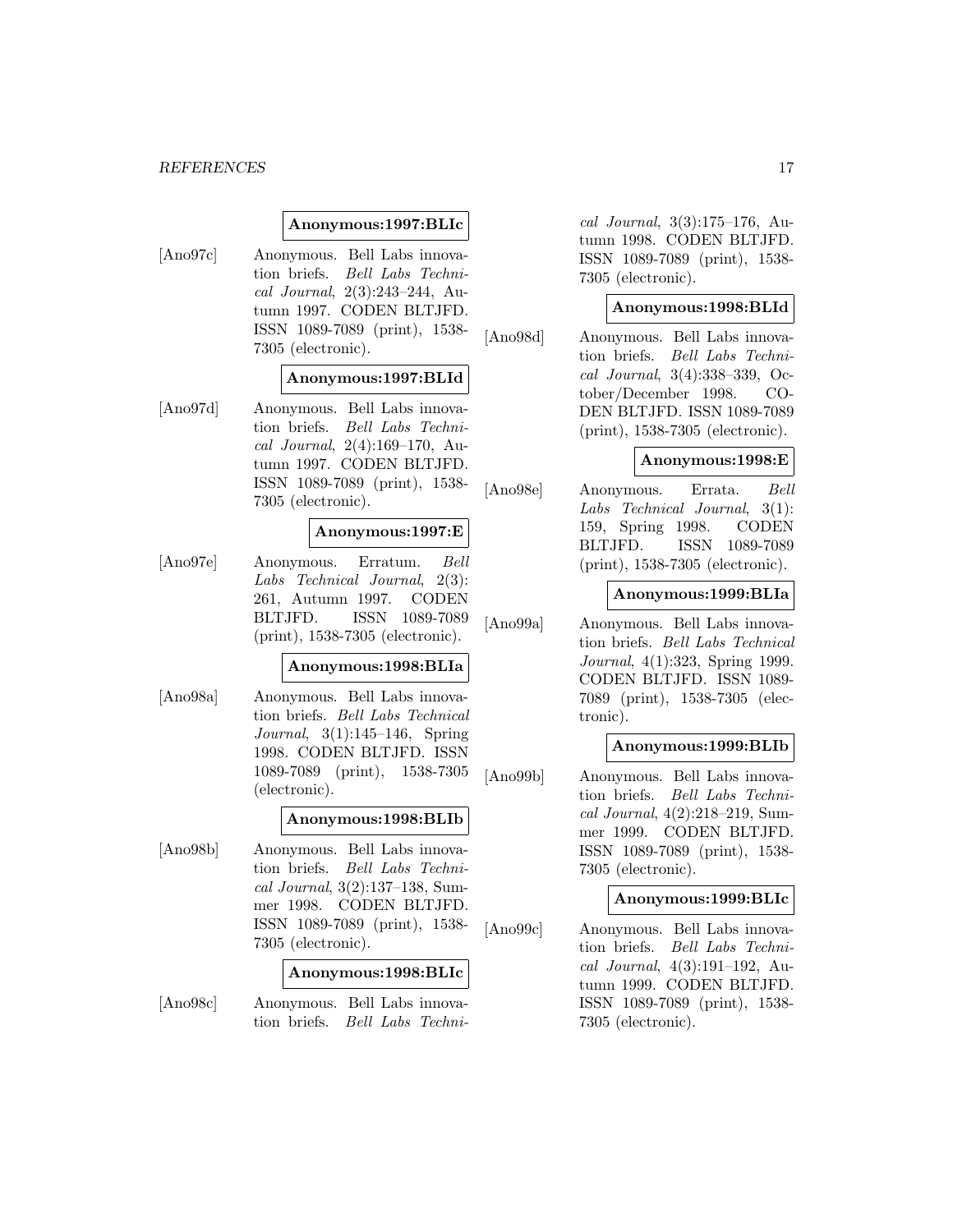#### *REFERENCES* 18

### **Anonymous:1999:BLId**

[Ano99d] Anonymous. Bell Labs innovation briefs. Bell Labs Technical Journal, 4(4):273–274, October/December 1999. CO-DEN BLTJFD. ISSN 1089-7089 (print), 1538-7305 (electronic).

#### **Aldermeshian:1993:VCD**

[ANP93] Hrair Aldermeshian, William H. Ninke, and Randolph J. Pilc. The video communications decade. AT&T Technical Journal,  $72(1):2-6$ , January/ February 1993. CODEN ATJOEM. ISSN 2376-676X (print), 8756-2324 (electronic).

#### **Al-Salameh:1998:ON**

[ASFG<sup>+</sup>98] Daniel Y. Al-Salameh, Mohammad T. Fatehi, William J. Gartner, Stan Lumish, Bruce L. Nelson, and Kamal K. Raychaudhuri. Optical networking. Bell Labs Technical Journal, 3 (1):39–61, Spring 1998. CO-DEN BLTJFD. ISSN 1089-7089 (print), 1538-7305 (electronic).

#### **Agazzi:1993:PTD**

[AsK93] Oscar E. Agazzi and Shyh shiaw Kuo. Pseudo two-dimensional hidden Markov models for document recognition.  $AT\&T$ Technical Journal, 72(5):60–72, September/October 1993. CO-DEN ATJOEM. ISSN 2376- 676X (print), 8756-2324 (electronic).

#### **Aprille:1996:IBS**

[ASSS96] Thomas J. Aprille, Larry M. Schwerin, James D. Sipes, and Nancy S. Stevens. Interactive broadband services and PCS network architecture. Bell Labs Technical Journal, 1(1):11–27, Spring 1996. CODEN BLTJFD. ISSN 1089-7089 (print), 1538- 7305 (electronic).

#### **Baldasare:1993:DEU**

[Bal93] J. Baldasare. Designing easy-touse online documentation systems. AT&T Technical Journal, 72(3):67–74, May/June 1993. CODEN ATJOEM. ISSN 2376- 676X (print), 8756-2324 (electronic).

#### **Barbier:1994:SM**

[Bar94] Susan Barbier. Systems management in the 1990s.  $AT \& T$ Technical Journal, 73(4):82–96, 1994. CODEN ATJOEM. ISSN 2376-676X (print), 8756-2324 (electronic).

#### **Bauer:1999:IES**

[Bau99a] Eric J. Bauer. IP exchange systems — Redefining distributed communications in the enterprise. Bell Labs Technical Journal, 4(2):43–56, Summer 1999. CODEN BLTJFD. ISSN 1089- 7089 (print), 1538-7305 (electronic).

#### **Baumann:1999:MNG**

[Bau99b] Frank V. Baumann. Media-Builder: A next-generation multimedia service creation and deployment platform. Bell Labs Technical Journal, 4(2): 57–70, Summer 1999. CO-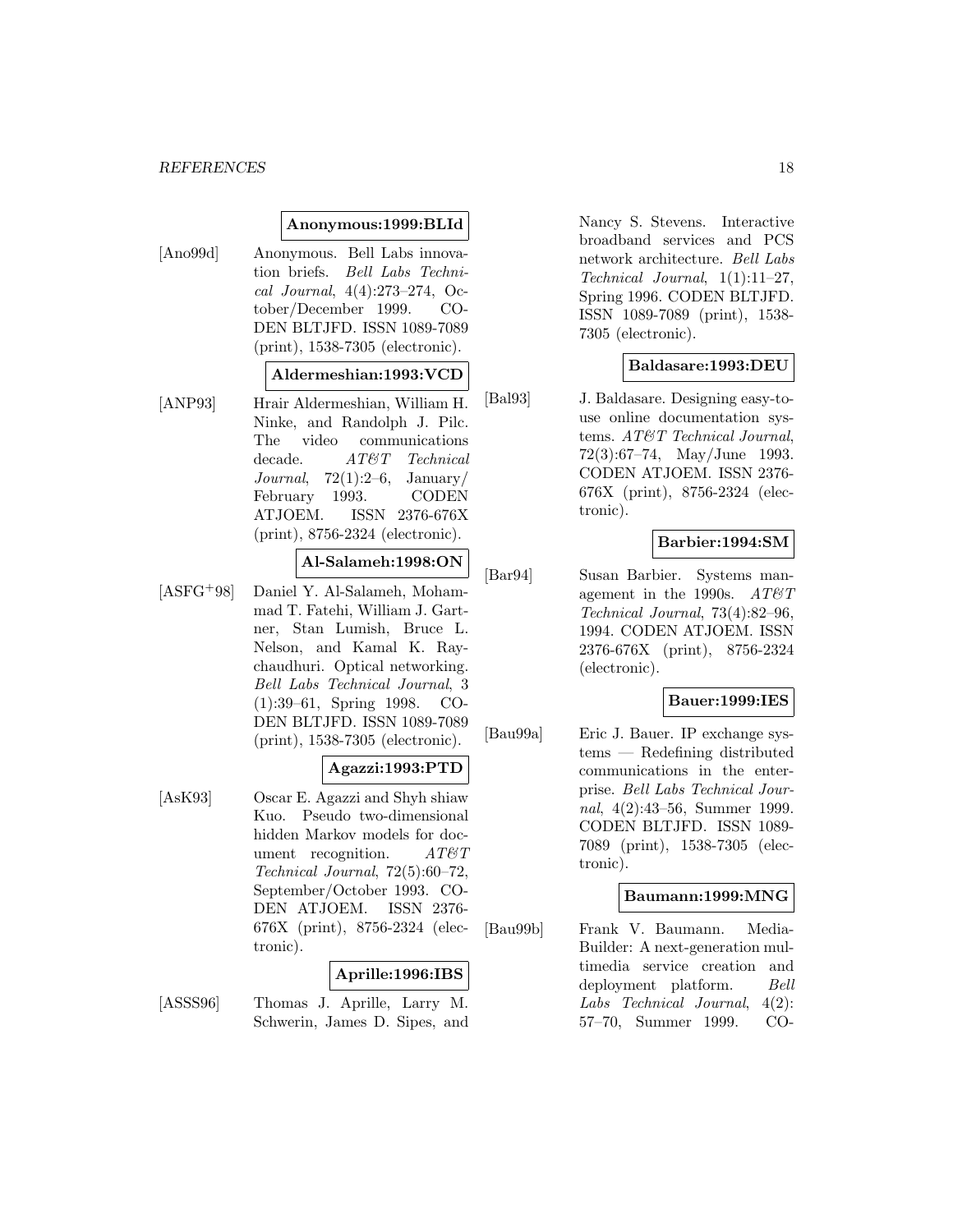DEN BLTJFD. ISSN 1089-7089 (print), 1538-7305 (electronic).

### **Benimoff:1993:MUI**

[BB93] N. I. Benimoff and M. J. Burns. Multimedia user interfaces for telecommunications products and services. AT&T Technical Journal, 72(3):42–49, May/ June 1993. CODEN ATJOEM. ISSN 2376-676X (print), 8756- 2324 (electronic).

### **Bieszczad:1999:MHN**

[BBB<sup>+</sup>99] Andrzej Bieszczad, Pratik K. Biswas, Walter Buga, Manu Malek, and Hai Tan. Management of heterogeneous networks with intelligent agents. *Bell* Labs Technical Journal, 4(4): 109–135, October/December 1999. CODEN BLTJFD. ISSN 1089-7089 (print), 1538-7305 (electronic).

#### **Belanger:1990:TSI**

[BBC<sup>+</sup>90] David G. Belanger, Ronald J. Brachman, Yih-Farn Chen, Prekumar T. Devanbu, and Peter G. Selfridge. Toward a software information system. AT&T Technical Journal, 69(2):22–41, 1990. CO-DEN ATJOEM. ISSN 2376- 676X (print), 8756-2324 (electronic).

### **Brownlie:1997:TSP**

[BBCLS97] Robert A. Brownlie, Philip E. Brown, Kathleen Culver-Lozo, and James J. Striegel. Tools for software process engineering. Bell Labs Technical Journal, 2

(1):130–143, Spring 1997. CO-DEN BLTJFD. ISSN 1089-7089 (print), 1538-7305 (electronic).

### **Baldwin:1997:ANA**

[BBD<sup>+</sup>97] John H. Baldwin, Behram H. Bharucha, Bharat T. Doshi, Subrahmanyam Dravida, and Sanjiv Nanda. AAL-2 — a new ATM adaptation layer for small packet encapsulation and multiplexing. Bell Labs Technical Journal, 2(2):111–131, Summer 1997. CODEN BLTJFD. ISSN 1089-7089 (print), 1538- 7305 (electronic).

### **Bergren:1997:WWC**

[BBE<sup>+</sup>97] Mark H. Bergren, Brian D. Bolliger, Deborah T. Earl, Dolores L. Grossmann, Bin wen Ho, and Robin J. Thompson. Wireless and wireline convergence. Bell Labs Technical Journal, 2(3):194–206, Autumn 1997. CODEN BLTJFD. ISSN 1089-7089 (print), 1538- 7305 (electronic).

### **Bartell:1999:MTS**

[BBE<sup>+</sup>99] Randy L. Bartell, Nadine A. Blackwood, Dominik Eggenschwiler, Mai-Huong Nguyen, Christian Schnidrig, and Michael J. Yatchman. The MediaXact<sup>TM</sup> System — a framework for personalized electronic commerce services. Bell Labs Technical Journal, 4(2):153–173, Summer 1999. CODEN BLTJFD. ISSN 1089-7089 (print), 1538- 7305 (electronic).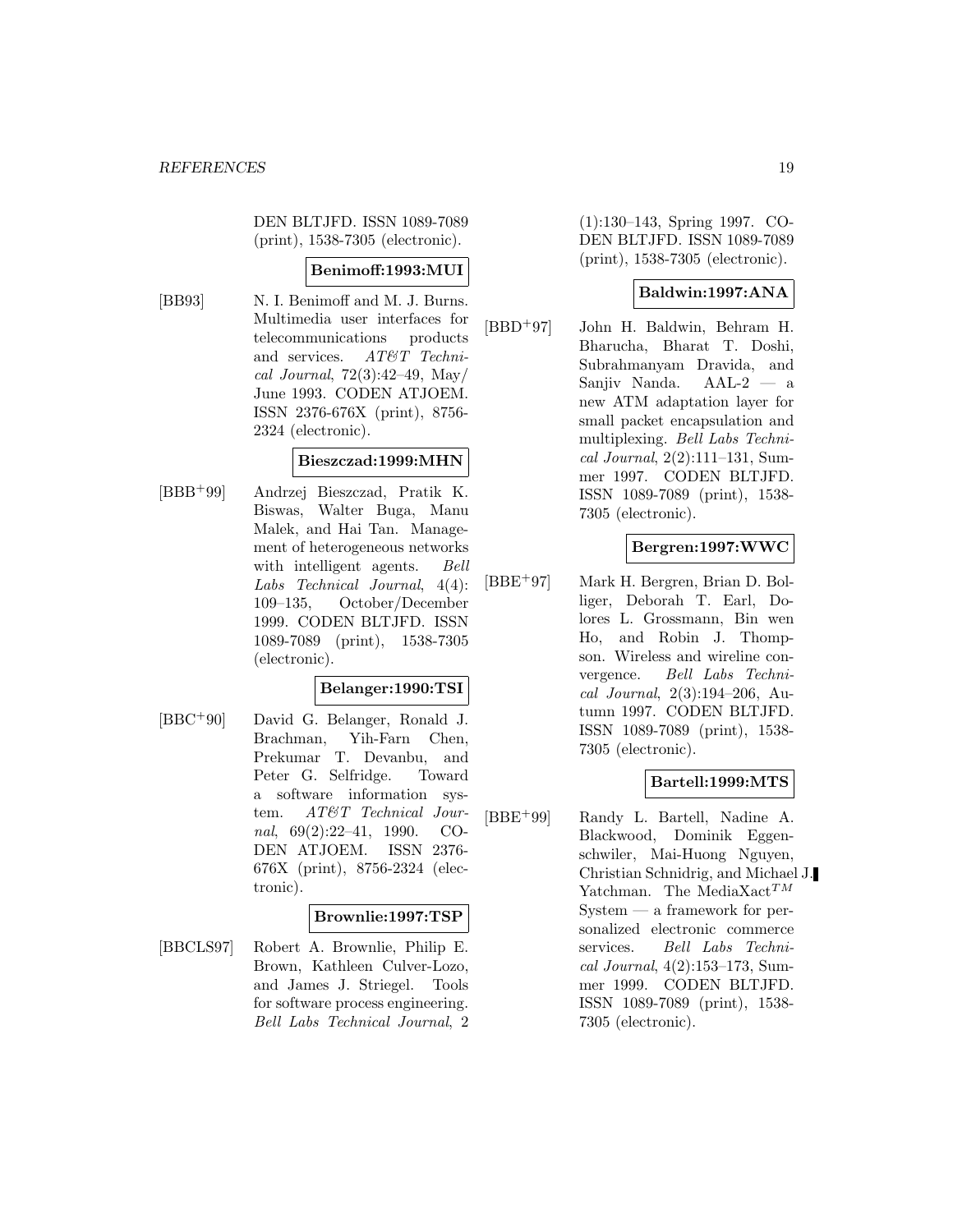### **Buchholz:1999:BFA**

[BBH<sup>+</sup>99] D. Bruce Buchholz, Charles C. Byers, Stephen J. Hinterlong, George D. Huensch, Rick L. Morrison, Trent R. Nanke, James P. Runyon, and Hsien-Chuen Yu. Broadband fiber access: A fiber-to-the-customer access architecture. Bell Labs Technical Journal, 4(1):282– 299, Spring 1999. CODEN BLTJFD. ISSN 1089-7089 (print), 1538-7305 (electronic).

#### **Baulier:1998:SRT**

[BBKS98] Gerald D. Baulier, Stephen M. Blott, Henry F. Korth, and Avi Silberschatz. Sunrise: A real-time event-processing system. Bell Labs Technical Journal, 3(1):3–18, Spring 1998. CO-DEN BLTJFD. ISSN 1089-7089 (print), 1538-7305 (electronic).

#### **Bankapur:1996:SDV**

[BBR<sup>+</sup>96] Rang J. Bankapur, Hugh J. Beuscher, James P. Runyon, Amalesh C. R. Sanku, and Chander S. Sehgal. Switched digital video access networks. Bell Labs Technical Journal, 1 (1):66–77, Spring 1996. CO-DEN BLTJFD. ISSN 1089-7089 (print), 1538-7305 (electronic).

#### **Barnard:1990:CDP**

[BC90] H. Jack Barnard and Robert B. Collicott. COMPAS. a developmentprocess support system.  $AT\&T$ Technical Journal, 69(2):52–64, 1990. CODEN ATJOEM. ISSN 2376-676X (print), 8756-2324 (electronic).

### **Beyler:1995:ABP**

[BCC<sup>+</sup>95] Eric R. Beyler, Olivier B. Clarisse, Edward A. Clark, Y. H. Levendel, and Robert E. Richardson. An ATM-based platform for rapid generation of multimedia applications.  $AT \mathcal{C}T$ Technical Journal, 74(5):106– 116, September/October 1995. CODEN ATJOEM. ISSN 2376- 676X (print), 8756-2324 (electronic).

#### **Benimoff:1994:AMS**

[BCD<sup>+</sup>94] N. I. Benimoff, R. E. Carlin, Jr., A. N. Daudelin, F. Remite, Jr., S. P. Shinners, and D. J. Daniro, Jr. AT&T message service. AT&T Technical Journal, 73(3):46–56, 1994. CO-DEN ATJOEM. ISSN 2376- 676X (print), 8756-2324 (electronic).

#### **Balachandran:1999:PER**

[BCEN99] Krishna Balachandran, Keith F. Conner, Richard P. Ejzak, and Sanjiv Nanda. A proposal for EGPRS radio link control using link adaptation and incremental redundancy. Bell Labs Technical Journal, 4(3):19–36, Autumn 1999. CODEN BLTJFD. ISSN 1089-7089 (print), 1538- 7305 (electronic).

#### **Belanger:1996:ASS**

[BCF<sup>+</sup>96] D. G. Belanger, Yih-Farn Chen, N. R. Fildes, B. Krishnamurthy, P. H. Rank, Jr., Kiem-Phong Vo, and T. E. Walker. Architecture styles and services: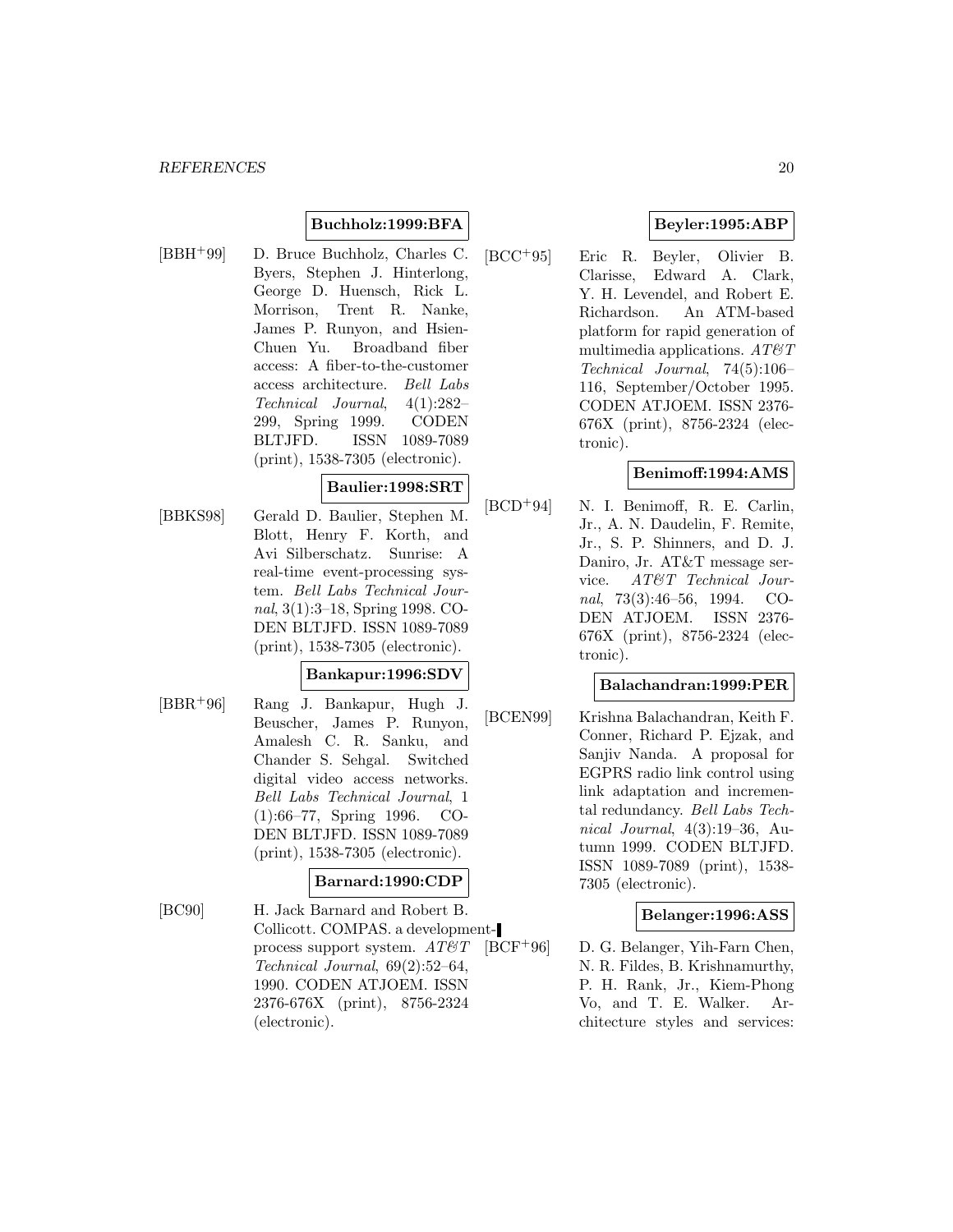an experiment involving the signal operations platformsprovisioning operations system. AT&T Technical Journal, 75(1):54–63, 1996. CO-DEN ATJOEM. ISSN 2376- 676X (print), 8756-2324 (electronic).

### **Boza:1994:ACS**

[BCG<sup>+</sup>94] L. B. Boza, T. J. Ciaccia, D. A. Gatenby, R. W. Muise, K. K. Ng, and G. M. Yanizeski. Achieving customer satisfaction through robust design.  $AT\&T$ Technical Journal, 73(1):48–58, 1994. CODEN ATJOEM. ISSN 2376-676X (print), 8756-2324 (electronic).

#### **Burman:1990:MES**

[BCH<sup>+</sup>90] David Y. Burman, Ke-Tsai Edward Chin, John Huber, Gerald M. Barr, Robert D. Storrs, Kaveh Hushyar, and Barbara A. Binder. Manufacturing execution. storeroom. AT&T Technical Journal, 69(4):81–89, July/August 1990. CODEN ATJOEM. ISSN 2376-676X (print), 8756-2324 (electronic).

#### **Bagga:1999:NMS**

[BCH<sup>+</sup>99] Yudhveer S. Bagga, Arati Chaudhury, Charleen E. Hird, Ted C. Lee, William W. Pretyka, Danilo L. Puseljic, Reza Shafie-Khorasani, Thomas P. Tignor, and Rulei Ting. A network management system solution for diverse and converged voice and data networks. Bell Labs Technical Journal, 4(4):

190–203, October/December 1999. CODEN BLTJFD. ISSN 1089-7089 (print), 1538-7305 (electronic).

### **Bennett:1991:INO**

[BCM91] Ronnie L. Bennett, Jerry C. Chen, and Thomas B. Morawski. Intelligent network OAM&P capabilities and evolutions for network elements. AT&T Technical Journal, 70(3–4):85–98, March/ April 1991. CODEN ATJOEM. ISSN 2376-676X (print), 8756- 2324 (electronic).

### **Baker:1995:IBR**

[BCRV95] Albert D. Baker, James Chen, Nancy T. Radics, and Lee A. Vallone. ISDN basic rate interface interoperability with key and hybrid systems.  $AT\mathcal{O}T$ Technical Journal, 74(4):94– 102, 1995. CODEN ATJOEM. ISSN 2376-676X (print), 8756- 2324 (electronic).

# **Belanger:1990:ESD**

[BCW90] D. G. Belanger, S. G. Chappell, and M. Wish. Evolution of software development environments. AT&T Technical Journal, 69(2):2–6, 1990. CO-DEN ATJOEM. ISSN 2376- 676X (print), 8756-2324 (electronic).

### **Borum:1995:MAG**

[BD95] John C. Borum and Barry F. Dambach. Meeting AT&T's global environmental goals. AT&T Technical Journal, 74 (6):36–43, 1995. CODEN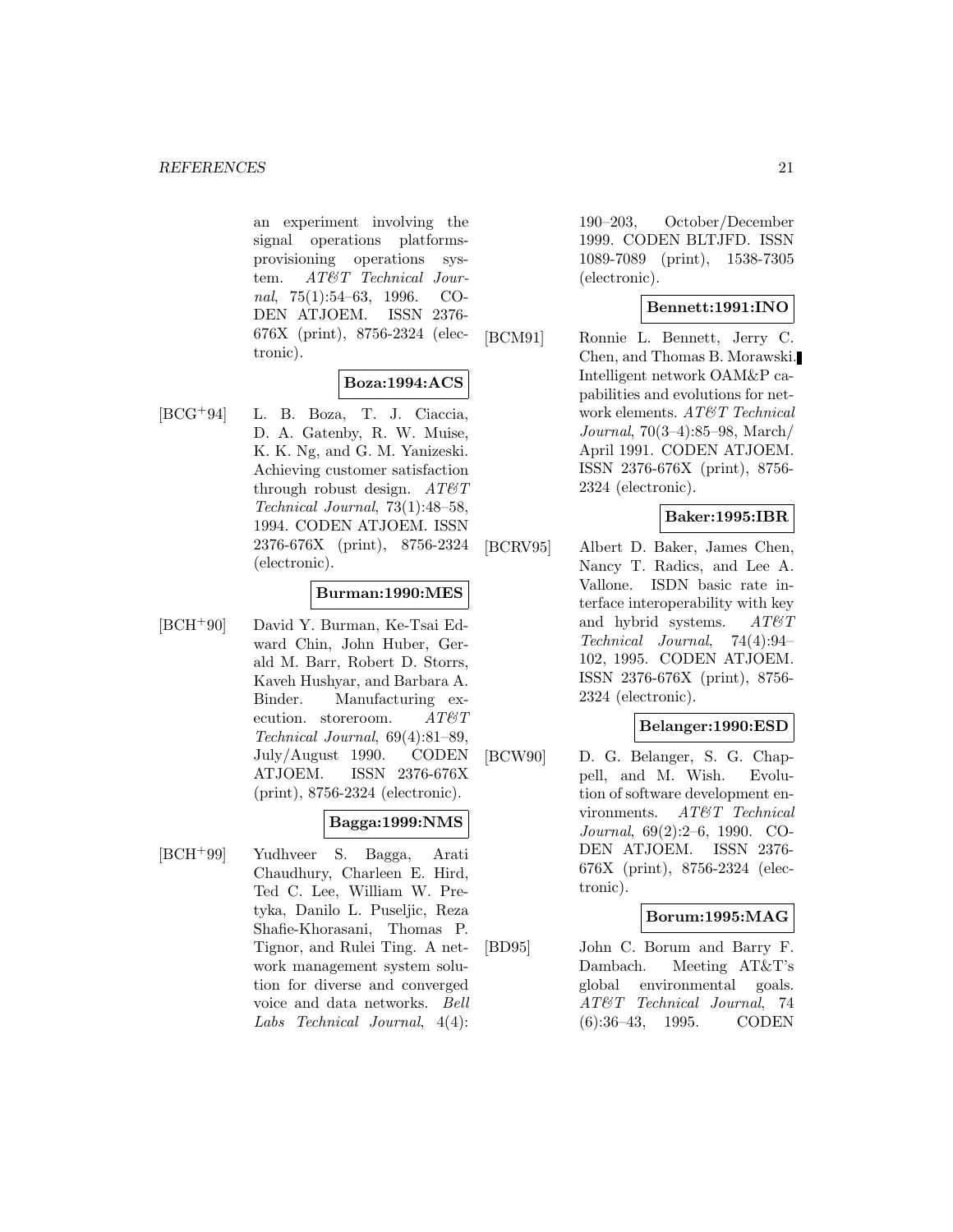ATJOEM. ISSN 2376-676X (print), 8756-2324 (electronic).

#### **Beacken:1995:PIA**

[BDGH95] Marc Beacken, Robert L. Doran, Michael J. Geller, and Julia Hirschberg. The provision of intelligent agent based enhanced multimedia network services. AT&T Technical Journal, 74 (5):68–77, September/October 1995. CODEN ATJOEM. ISSN 2376-676X (print), 8756-2324 (electronic).

#### **Benmohamed:1998:DIN**

[BDH<sup>+</sup>98] Lotfi M. Benmohamed, Subrahmanyam Dravida, P. Harshavardhana, Wing Cheong Lau, and Ajay K. Mittal. Designing IP networks with performance guarantees. Bell Labs Technical Journal, 3(4):273– 296, October/December 1998. CODEN BLTJFD. ISSN 1089- 7089 (print), 1538-7305 (electronic).

#### **Bar-David:1996:BCP**

[BDK96] Israel Bar-David and Rajeev Krishnamoorthy. Barker code position modulation for highrate communication in the ISM bands. Bell Labs Technical Journal,  $1(2):21-40$ , Summer 1996. CODEN BLTJFD. ISSN 1089-7089 (print), 1538- 7305 (electronic).

#### **Bergholm:1996:SDI**

[BDNT96] J. O. Bergholm, J. M. Davis, B. Nadji, and P. D. Ting. Service Design and Inventory System — an object-oriented reusable software asset.  $\boldsymbol{AT}\boldsymbol{\mathcal{B}}\boldsymbol{T}$ Technical Journal, 75(2):47–57, 1996. CODEN ATJOEM. ISSN 2376-676X (print), 8756-2324 (electronic).

### **Basinger:1994:TQM**

[BDPU94] Ronald G. Basinger, Michael J. DiMario, Thomas C. Pingel, and Michael J. Urban. Total quality management in the switching systems business unit. AT&T Technical Journal, 73(6): 7–18, 1994. CODEN ATJOEM. ISSN 2376-676X (print), 8756- 2324 (electronic).

### **Beck:1992:ALS**

[BDR<sup>+</sup>92] R. P. Beck, S. R. Desai, D. R. Ryan, R. W. Tower, D. Q. Vroom, and L. M. Wood. Architectures for large-scale reuse. AT&T Technical Journal, 71 (6):34–45, November/December 1992. CODEN ATJOEM. ISSN 2376-676X (print), 8756-2324 (electronic).

### **Budka:1999:ELS**

[BDRS99] Kenneth C. Budka, Richard J. DiPasquale, Bruno W. A. Rijsman, and Anekal B. Sripad. Engineering large SONET/SDH management networks. Bell Labs Technical Journal, 4(4): 136–154, October/December 1999. CODEN BLTJFD. ISSN 1089-7089 (print), 1538-7305 (electronic).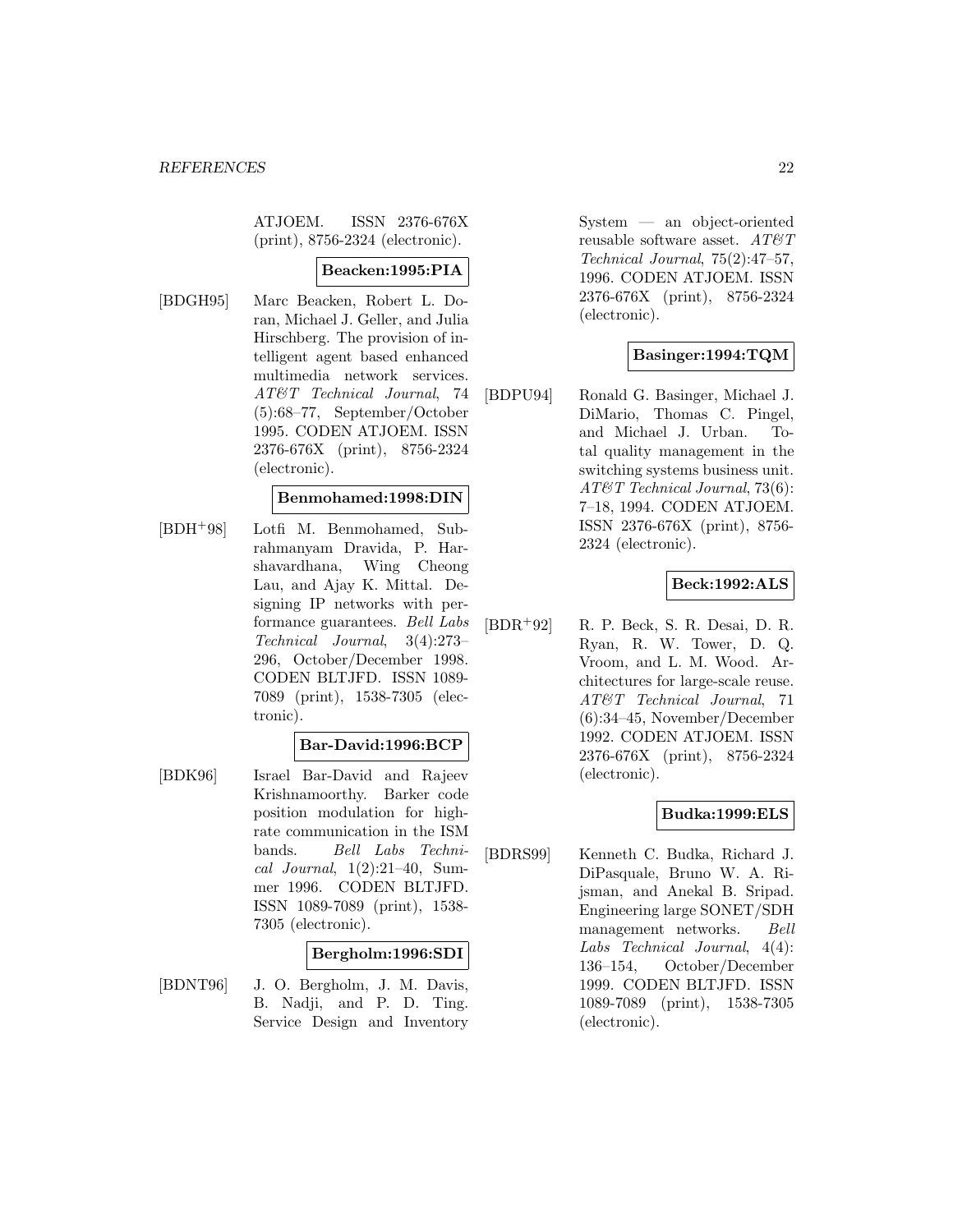#### **Berkley:1995:MRP**

[BE95] David A. Berkley and J. Robert Ensor. Multimedia research platforms. AT&T Technical Journal, 74(5):34–45, September/October 1995. CODEN ATJOEM. ISSN 2376-676X (print), 8756-2324 (electronic).

### **Baumhauer:1995:ATU**

[BEF<sup>+</sup>95] John C. Baumhauer, Jr., Scott H. Early, John H. Fikus, Steven L. Gay, and Michael A. Zuniga. Audio technology used in AT&T's terminal equipment. AT&T Technical Journal, 74(2):57–70, 1995. CO-DEN ATJOEM. ISSN 2376- 676X (print), 8756-2324 (electronic).

#### **Bierbauer:1991:SSM**

[BEFK91] John W. Bierbauer, Jonathan A. Eiseman, Faiq A. Fazal, and James J. Kulikowski. System simulation with MIDAS.  $AT \& T$ Technical Journal, 70(1):36–51, January/February 1991. CO-DEN ATJOEM. ISSN 2376- 676X (print), 8756-2324 (electronic).

#### **Bernstein:1993:ITP**

[Ber93] Lawrence Bernstein. Innovative technologies for preventing network outages.  $AT\&T$ Technical Journal, 72(4):4–10, July/August 1993. CODEN ATJOEM. ISSN 2376-676X (print), 8756-2324 (electronic).

### **Bernstein:1996:SL**

[Ber96] Larry Bernstein. Software in the large. AT&T Technical Journal, 75(1):5–14, 1996. CO-DEN ATJOEM. ISSN 2376- 676X (print), 8756-2324 (electronic).

### **Bernstein:1997:SIS**

[Ber97] Lawrence Bernstein. Software investment strategy. Bell Labs Technical Journal, 2(3): 233–242, Autumn 1997. CO-DEN BLTJFD. ISSN 1089-7089 (print), 1538-7305 (electronic).

#### **Berkley:1990:HEH**

[BF90] David A. Berkley and James L. Flanagan. Humanet: An experimental human-machine communications network based on ISDN wideband audio.  $AT\&T$ Technical Journal, 69(5):87–99, September/October 1990. CO-DEN ATJOEM. ISSN 2376- 676X (print), 8756-2324 (electronic).

#### **Bielawski:1997:RPS**

[BF97] William J. Bielawski III and David G. Furchtgott. 5ESS(R) packet switched network with ATM interconnect for CDMA. Bell Labs Technical Journal, 2 (2):203–212, Summer 1997. CO-DEN BLTJFD. ISSN 1089-7089 (print), 1538-7305 (electronic).

### **Brunsen:1991:ASH**

[BFF<sup>+</sup>91] Lynn J. Brunsen, Arthur A. Frigo, Dennis J. Fitch, Frank K. Graff, and Thomas P. Groszczyk.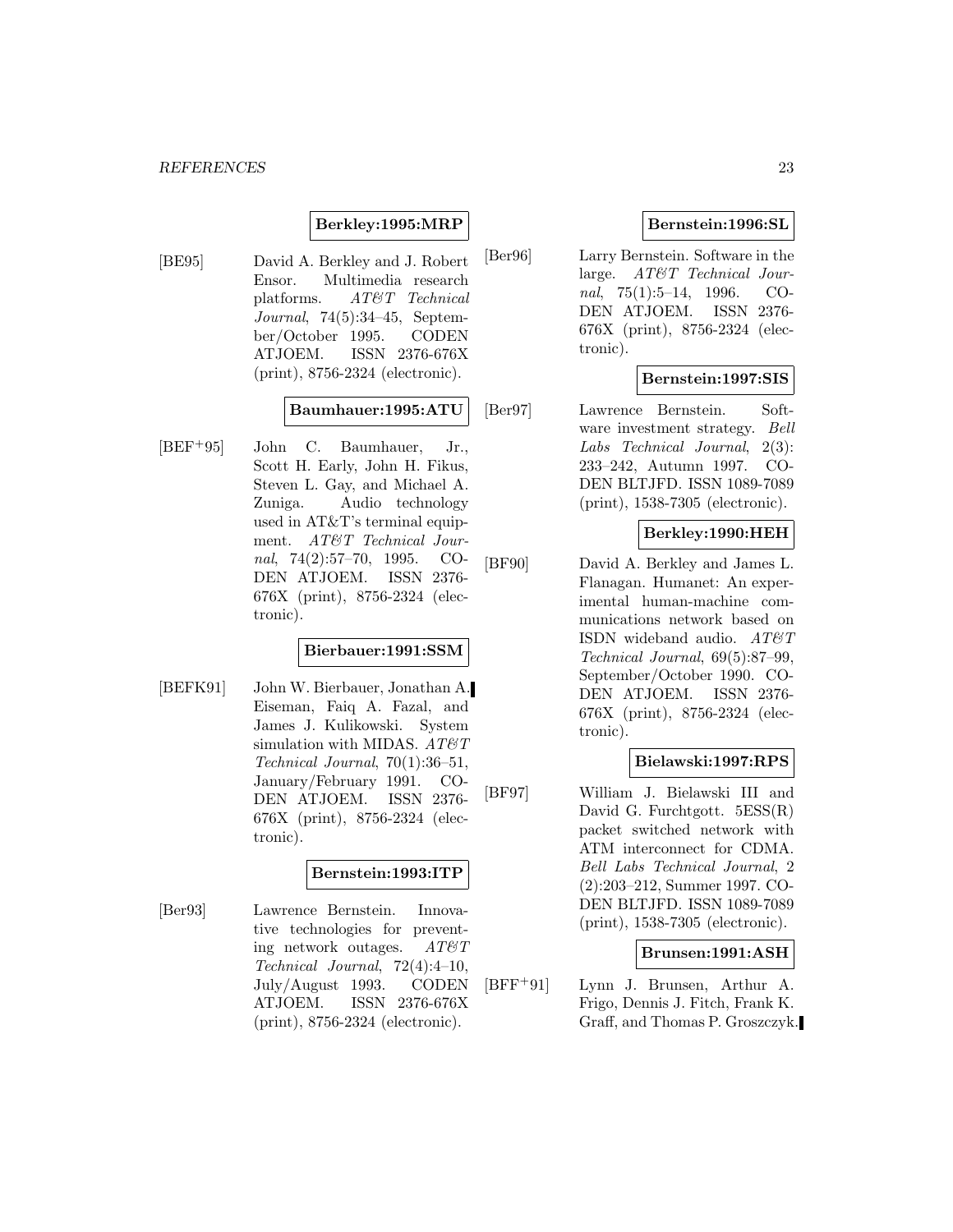AT&T 5ESS switch hardware development methodology. a procedure for ensuring quality. AT&T Technical Journal, 70(2):63–72, 1991. CO-DEN ATJOEM. ISSN 2376- 676X (print), 8756-2324 (electronic).

## **Betker:1997:HM**

[BFW97] Michael R. Betker, John S. Fernando, and Shaun P. Whalen. The history of the microprocessor. Bell Labs Technical Journal, 2(4):29–56, Autumn 1997. CODEN BLTJFD. ISSN 1089- 7089 (print), 1538-7305 (electronic).

#### **Bosco:1997:O**

[BG97] Harry L. Bosco and Richard D. Gitlin. Overview. Bell Labs Technical Journal, 2(2): 3–4, Summer 1997. CODEN BLTJFD. ISSN 1089-7089 (print), 1538-7305 (electronic).

#### **Berg:1993:WCH**

[BGH<sup>+</sup>93] Mark R. Berg, Neil E. Gallensky, Greg D. Hamilton, Won U. Huh, James L. Knight, Jr., and John J. Sangermano. Worldclass hardware and transmission design. AT&T Technical Journal, 72(2):62–73, March/ April 1993. CODEN ATJOEM. ISSN 2376-676X (print), 8756- 2324 (electronic).

#### **Borst:1997:WSS**

[BGK<sup>+</sup>97] Simon C. Borst, Sudheer A. Grandhi, Colin L. Kahn, Krishnan Kumaran, Boris D. Lubachevsky, and Donna M. Sand. Wireless simulation and self-organizing spectrum management. Bell Labs Technical Journal, 2(3):81–98, Autumn 1997. CODEN BLTJFD. ISSN 1089-7089 (print), 1538- 7305 (electronic).

## **Bullard:1995:PDL**

[BGM<sup>+</sup>95] Glenn S. Bullard, Stanley Golinski, Brenda D. Morrison, William T. Myrick, Robert W. Neal, Jr., Roger L. Rose, Paul J. Rutkowski, Edward T. Schafer, and Walter H. Thurmond. 1B processor deployment: leading the way to flawless execution. AT&T Technical Journal, 74(3):61–72, 1995. CO-DEN ATJOEM. ISSN 2376- 676X (print), 8756-2324 (electronic).

#### **Blonder:1990:IPM**

[BGT90] G. E. Blonder, R. A. Gottscho, and K. L. Tai. Interconnection processes and materials. AT&T Technical Journal, 69(6):46–59, November/December 1990. CO-DEN ATJOEM. ISSN 2376- 676X (print), 8756-2324 (electronic).

### **Benner:1991:AAS**

[BH91] Robert E. Benner and Joe M. Harris. Applications, algorithms, and software for massively parallel computing. AT&T Technical Journal, 70 (6):59–72, November/December 1991. CODEN ATJOEM. ISSN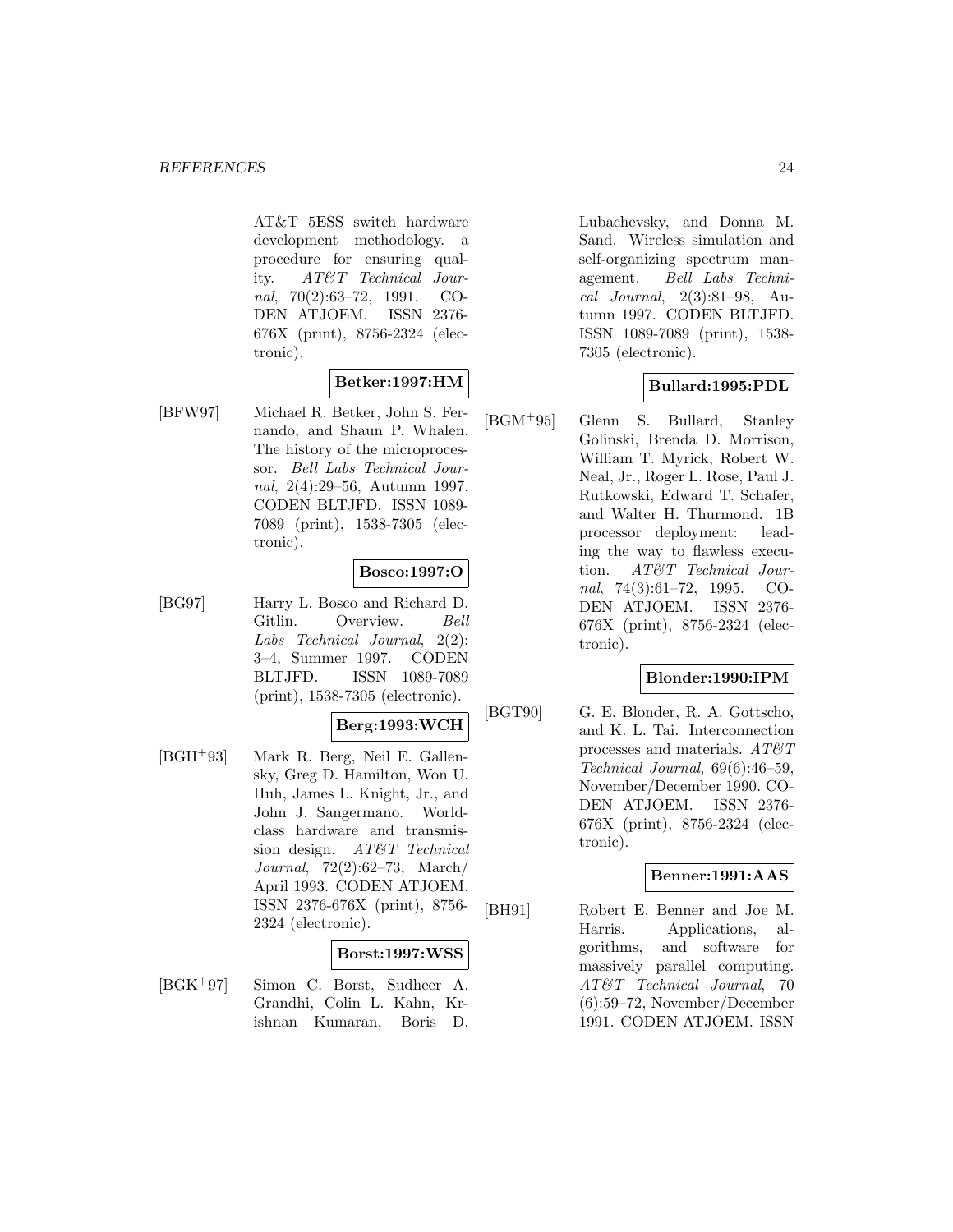2376-676X (print), 8756-2324 (electronic).

# **Benning:1997:ACM**

[BHZ97] Roger D. Benning, M. Garry Hodgins, and George G. Zipfel Jr. Active control of mechanical vibrations. Bell Labs Technical Journal, 2(2):246–257, Summer 1997. CODEN BLTJFD. ISSN 1089-7089 (print), 1538- 7305 (electronic).

## **Bess:1992:DDP**

[BJL92] C. Greg Bess, Walter W. Jones, and Edward E. Lewis. Design and development of a program-and-place surfacemount-assembly machine.  $AT\&T$ Technical Journal, 71(4):51–60, July/August 1992. CODEN ATJOEM. ISSN 2376-676X (print), 8756-2324 (electronic).

### **Budka:1997:CDP**

[BJS97] Kenneth C. Budka, Hong Jiang, and Steven E. Sommars. Cellular digital packet data networks. Bell Labs Technical Journal, 2 (3):164–181, Autumn 1997. CO-DEN BLTJFD. ISSN 1089-7089 (print), 1538-7305 (electronic).

#### **Brooks:1994:ST**

[BK94] Thomas A. Brooks and Michael M. Kaplan. Security technologies. AT&T Technical Journal, 73(5): 4–8, September/October 1994. CODEN ATJOEM. ISSN 2376- 676X (print), 8756-2324 (electronic).

## **Buehrer:1999:IAW**

[BKcL<sup>+</sup>99] R. Michael Buehrer, Achilles G. Kogiantis, Shang chieh Liu, Jiann an Tsai, and Dirck Uptegrove. Intelligent antennas for wireless communications — uplink. Bell Labs Technical Journal, 4(3):73–103, Autumn 1999. CODEN BLTJFD. ISSN 1089- 7089 (print), 1538-7305 (electronic).

### **Bohn:1992:FL**

[BKNP92] Joseph M. Bohn, Peter P. Kania, Michael J. Nemchik, and Robert C. Purkey. Fiber in the loop. AT&T Technical Journal, 71(1):31–45, January/February 1992. CODEN ATJOEM. ISSN 2376-676X (print), 8756-2324 (electronic).

#### **Benson:1990:RLS**

[BKP90] Kenneth E. Benson, Lionel C. Kimerling, and Peter T. Panousis. Reaching the limits in silicon processing. AT&T Technical Journal, 69(6):16–31, November/December 1990. CODEN ATJOEM. ISSN 2376-676X (print), 8756-2324 (electronic).

### **Bursh:1993:DRM**

[BKR<sup>+</sup>93] Talmage P. Bursh, Jr., Fredrick F. Kunzinger, LaJeana N. Roberts, Wesley L. Shanks, and Lisa A. Tantillo. Digital radio for mobile application.  $AT \mathcal{C}T$ Technical Journal, 72(4):19–26, July/August 1993. CODEN ATJOEM. ISSN 2376-676X (print), 8756-2324 (electronic).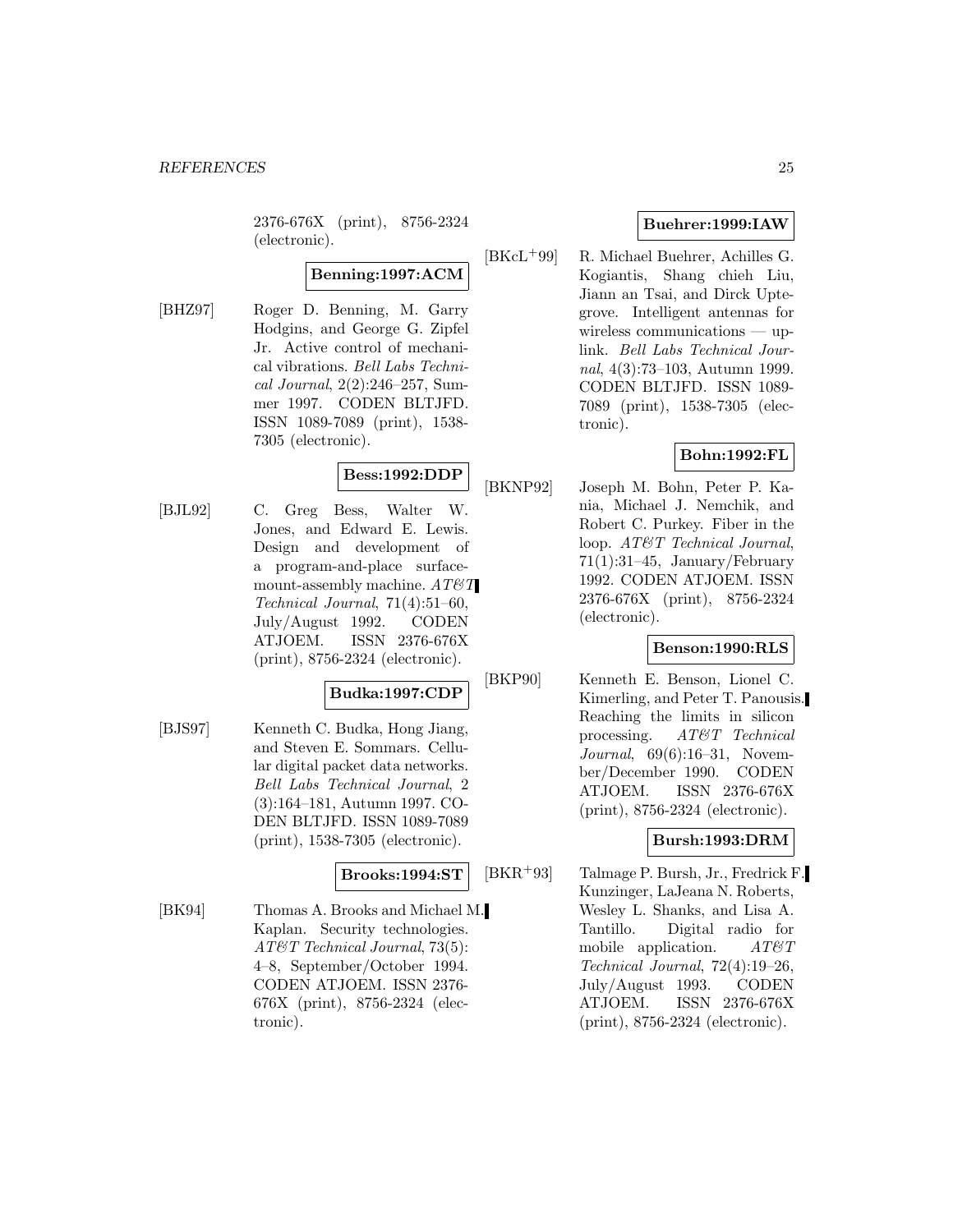### **Bergland:1990:IFE**

[BKSZ90] G. David Bergland, Geoffrey H. Krader, D. Paul Smith, and Paul M. Zislis. Improving the front end of the softwaredevelopment process for largescale systems. AT&T Technical Journal, 69(2):7–21, 1990. CODEN ATJOEM. ISSN 2376- 676X (print), 8756-2324 (electronic).

## **Blaze:1994:IMT**

[BLLR94] M. Blaze, J. Lacy, T. London, and M. Reiter. Issues and mechanisms for trustworthy systems: creating transparent mistrust. AT&T Technical Journal, 73(5):30–39, September/October 1994. CODEN ATJOEM. ISSN 2376-676X (print), 8756-2324 (electronic).

### **Betta:1995:ESI**

[BLR95] Carl E. Betta, John B. Lewis, and Larry A. Russell. The evolution of switch intelligence: an AT&T network perspective. AT&T Technical Journal,  $74(3):10-17$ , 1995. CO-DEN ATJOEM. ISSN 2376- 676X (print), 8756-2324 (electronic).

#### **Becker:1994:SIN**

[BLWW94] Daniel C. Becker, William J. Liss, Jr., Arthur Weinstein, and Elizabeth A. Wilson. Star-Keeper II NMS — management of a cell relay network.  $AT \mathcal{C}T$ Technical Journal, 73(4):46–55, 1994. CODEN ATJOEM. ISSN

2376-676X (print), 8756-2324 (electronic).

### **Brickell:1991:IID**

[BM91] E. F. Brickell and K. S. McCurley. Interactive identification and digital signatures.  $AT \& T$ Technical Journal, 70(6):73–86, November/December 1991. CO-DEN ATJOEM. ISSN 2376- 676X (print), 8756-2324 (electronic).

### **Blott:1999:ULB**

[BMB<sup>+</sup>99] Stephen M. Blott, Clifford E. Martin, Yuri J. Breitbart, José C. Brustoloni, Thomas R. Gramaglia, Henry F. Korth, David M. Kristol, Robert H. Liao, Eben L. Scanlon, and Avi Silberschatz. User-level billing and accounting in IP networks. Bell Labs Technical Journal, 4(4):237–251, October/December 1999. CO-DEN BLTJFD. ISSN 1089-7089 (print), 1538-7305 (electronic).

## **Benesty:1998:SSC**

[BMHS98] Jacob Benesty, Dennis R. Morgan, Joseph L. Hall, and M. Mohan Sondhi. Synthesized stereo combined with acoustic echo cancellation for desktop conferencing. Bell Labs Technical Journal, 3(3):148–158, Autumn 1998. CODEN BLTJFD. ISSN 1089-7089 (print), 1538- 7305 (electronic).

### **Berman:1994:CPS**

[BMW94] Jay I. Berman, Harry H. Moore IV, and Jon R. Wright. Classic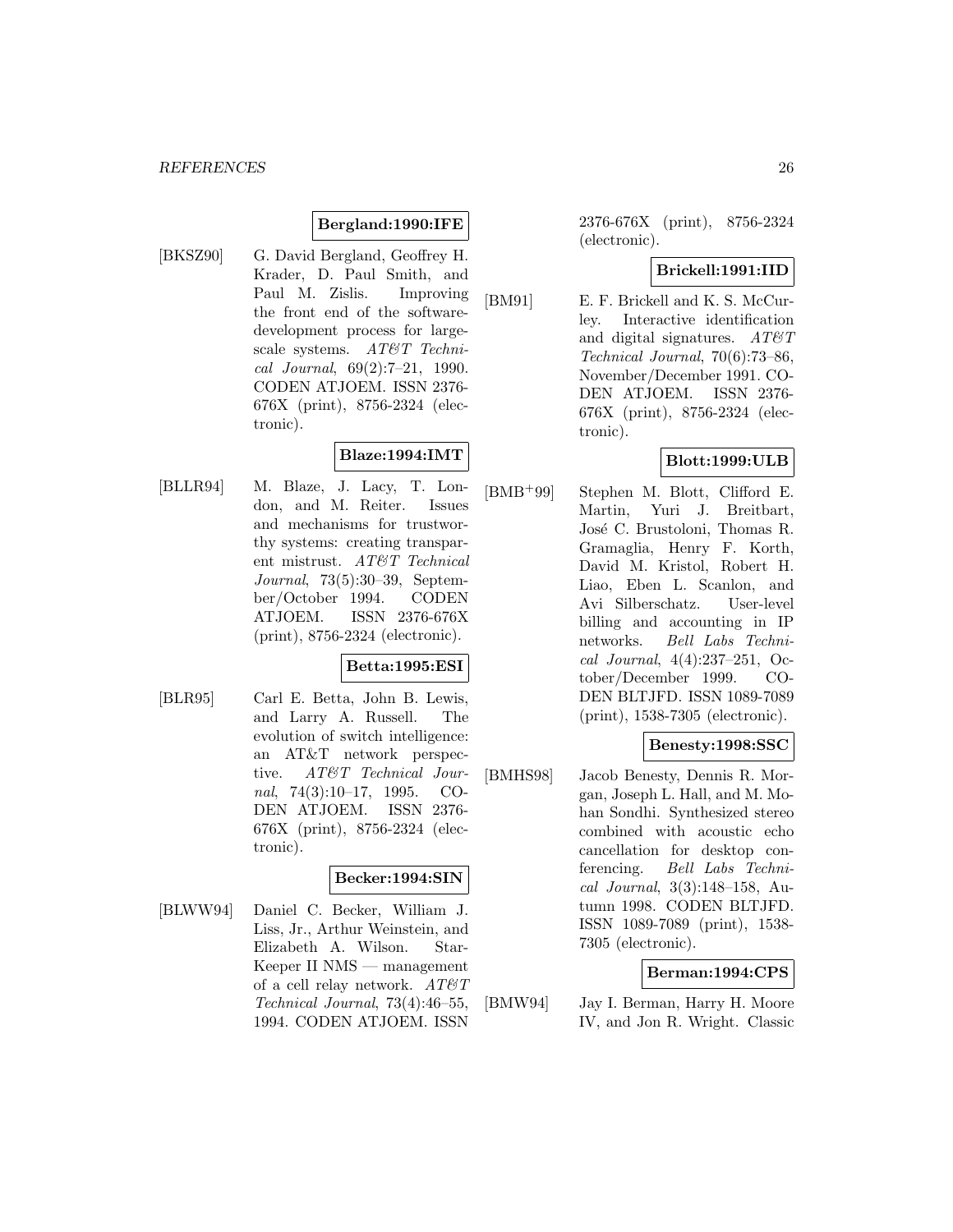and prose stories: enabling technologies for knowledge-based systems. AT&T Technical Journal, 73(1):69–80, 1994. CO-DEN ATJOEM. ISSN 2376- 676X (print), 8756-2324 (electronic).

### **Brinkman:1997:FSS**

[BP97] William F. Brinkman and Mark R. Pinto. The future of solid-state electronics. Bell Labs Technical Journal, 2(4): 57–75, Autumn 1997. CO-DEN BLTJFD. ISSN 1089-7089 (print), 1538-7305 (electronic).

#### **Brownlie:1992:RTA**

[BPP92] Robert Brownlie, James Prowse, and Madhav S. Phadke. Robust testing of AT&T PMX/ StarMAIL using OATS.  $AT\mathcal{O}T$ Technical Journal, 71(3):41– 47, May/June 1992. CODEN ATJOEM. ISSN 2376-676X (print), 8756-2324 (electronic).

### **Brown:1991:QEV**

[Bro91] P. G. Brown. QFD: echoing the voice of the customer.  $AT\mathcal{O}T$ Technical Journal, 70(2):18–32, 1991. CODEN ATJOEM. ISSN 2376-676X (print), 8756-2324 (electronic).

#### **Bohannon:1997:ADM**

[BRSS97] Philip L. Bohannon, Rajeev R. Rastogi, Avi Silberschatz, and S. Sudarshan. The architecture of the Dalí main memory storage manager. Bell Labs Technical Journal, 2(1):36–47, Spring 1997. CODEN BLTJFD.

ISSN 1089-7089 (print), 1538- 7305 (electronic).

### **Bush:1990:CTM**

[BRW90] M. Bush, K. Rasmussen, and Fai Wong. Conformance testing methodologies for OSI protocols. AT&T Technical Journal, 69(1):84–100, 1990. CO-DEN ATJOEM. ISSN 2376- 676X (print), 8756-2324 (electronic).

### **Buskens:1997:RMC**

[BSP97] Richard W. Buskens, Muhammad A. Siddiqui, and Sanjoy Paul. Reliable multicasting of continuous data streams. Bell Labs Technical Journal, 2(2): 151–174, Summer 1997. CO-DEN BLTJFD. ISSN 1089-7089 (print), 1538-7305 (electronic).

#### **Belanger:1992:RS**

[BSW92] D. G. Belanger, E. E. Sumner, Jr., and P. J. Weinberger. Research in software.  $AT\&T$ Technical Journal, 71(6):62–71, November/December 1992. CO-DEN ATJOEM. ISSN 2376- 676X (print), 8756-2324 (electronic).

### **Busschbach:1998:TQC**

[Bus98] Peter B. Busschbach. Toward QoS-capable virtual private networks. Bell Labs Technical Journal, 3(4):161–175, October/December 1998. CO-DEN BLTJFD. ISSN 1089-7089 (print), 1538-7305 (electronic).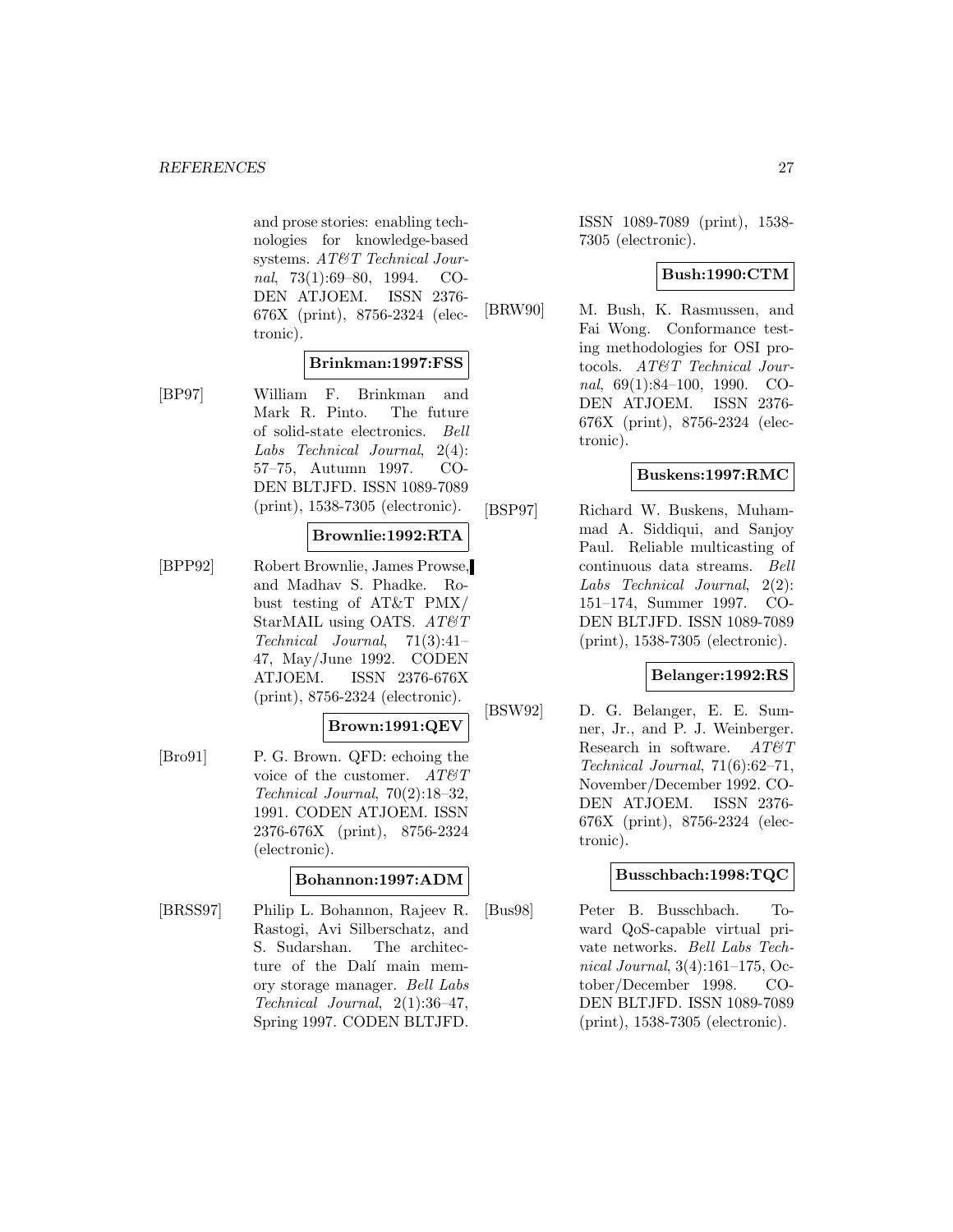#### **Balakrishnan:1998:QDS**

[BV98] Meera Balakrishnan and Ramanathan Venkateswaran. QoS and differentiated services in a multiservice network environment. Bell Labs Technical Journal, 3(4):222–239, October/December 1998. CO-DEN BLTJFD. ISSN 1089-7089 (print), 1538-7305 (electronic).

# **Cheng:1991:MST**

[CA91] Kwang-Ting Cheng and Vishwani D. Agrawal. Methods for synthesizing testable sequential circuits. AT&T Technical Journal, 70(1):64–86, January/February 1991. CODEN ATJOEM. ISSN 2376-676X (print), 8756-2324 (electronic).

## **Crochiere:1995:DSP**

[CB95] Ronald E. Crochiere and James R. Boddie. Digital signal processors: Toward Vision 2001. AT&T Technical Journal, 74(2):71–80, ???? 1995. CO-DEN ATJOEM. ISSN 2376- 676X (print), 8756-2324 (electronic).

### **Cunningham:1993:GIN**

[CBA93] J. P. Cunningham, C. D. Blewett, and J. S. Anderson. Graphical interfaces for network operations and management. AT&T Technical Journal, 72(3): 57–66, May/June 1993. CO-DEN ATJOEM. ISSN 2376- 676X (print), 8756-2324 (electronic).

## **Carlson:1996:EDO**

[CBH96] Andrew C. Carlson, William R. Brook, and Christopher L. F. Haynes. Experiences with distributed objects. AT&T Technical Journal, 75(2):58–67, 1996. CODEN ATJOEM. ISSN 2376- 676X (print), 8756-2324 (electronic).

### **Chen:1996:ITB**

[CC96] Stephen Chen and Tsun S. Chow. Information technology — best practices in design and development. AT&T Technical Journal, 75(1):3–4, 1996. CO-DEN ATJOEM. ISSN 2376- 676X (print), 8756-2324 (electronic).

## **Clougherty:1999:ARA**

[CCJ<sup>+</sup>99] Mark M. Clougherty, Donald E. Crowe, Kimerie W. Javitt, Fred C. Kemmerer, John Tardy, and John D. Unruh. The Any- $Media(R)$  access system — providing solutions for distribution and network independence. Bell Labs Technical Journal, 4(2): 98–127, Summer 1999. CO-DEN BLTJFD. ISSN 1089-7089 (print), 1538-7305 (electronic).

### **Coffield:1995:LEH**

[CCS95] Don R. Coffield, Robert G. Cole, and Vikram R. Saksena. The leading edge in highspeed data communications services: the Interspan Asynchronous Transfer Mode Service. AT&T Technical Journal, 74(4):38–49, 1995. CO-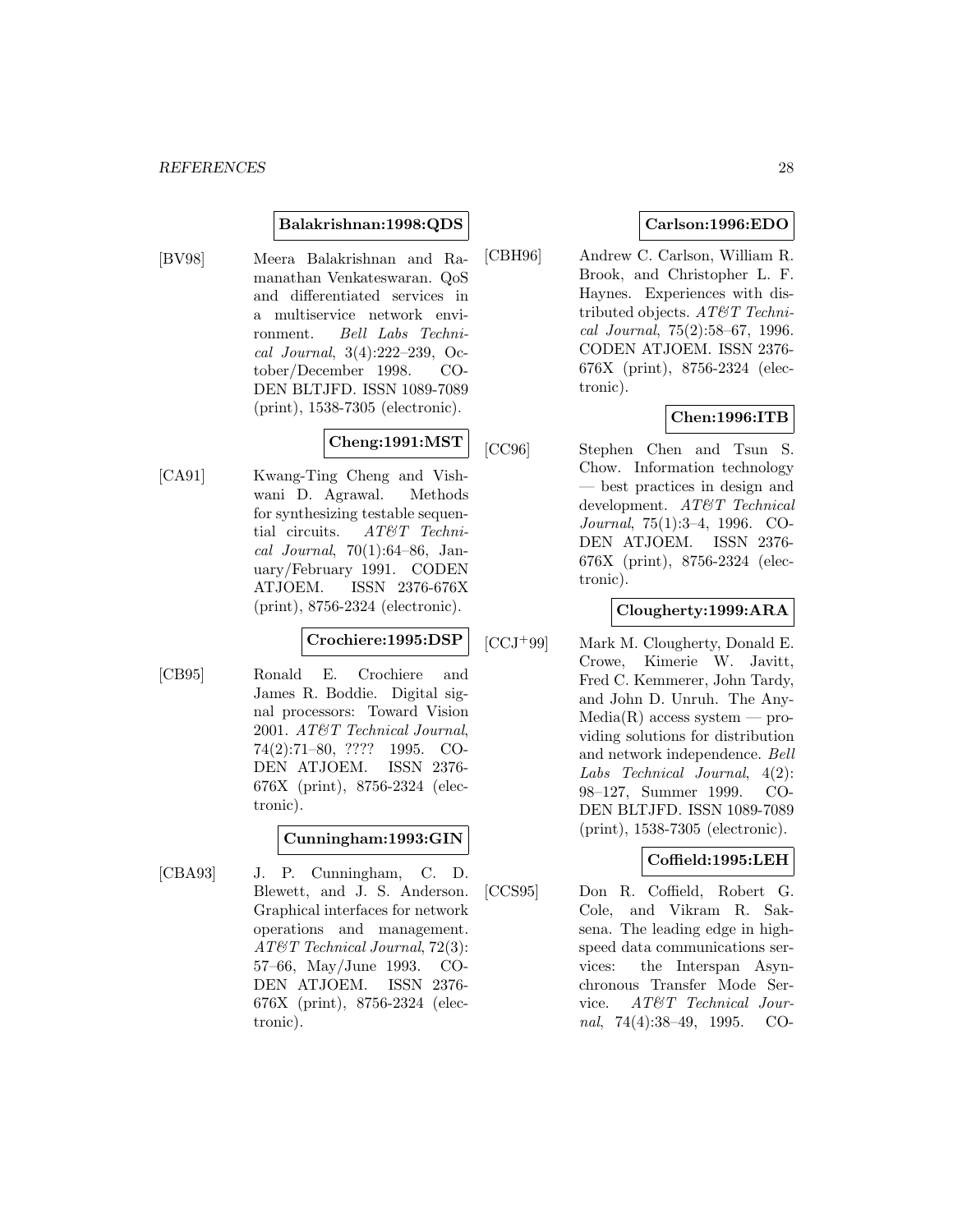DEN ATJOEM. ISSN 2376- 676X (print), 8756-2324 (electronic).

## **Crane:1994:TDD**

[CDK<sup>+</sup>94] F. Edward Crane III, Scott Davidson, Jack Kane, Charles E. Stroud, and Shianling Wu. Trends in digital device test methodologies. AT&T Technical Journal, 73(2):10–18, 1994. CODEN ATJOEM. ISSN 2376- 676X (print), 8756-2324 (electronic).

### **Chen:1998:VMN**

[CDT98] Zheng Chen, Kamala P. Das, and Benjamin Y. C. Tang. Voice and multiservice network design over ATM and IP networks. Bell Labs Technical Journal, 3(4):255–272, October/December 1998. CO-DEN BLTJFD. ISSN 1089-7089 (print), 1538-7305 (electronic).

#### **Carr:1999:HIS**

[CFH<sup>+</sup>99] David C. Carr, Karen A. Folliard, Steel T. Huang, Ann M. Kenney, and Julie A. MacGregor. How to implement a successful communication program: A case study. Bell Labs Technical Journal, 4(3):172–180, Autumn 1999. CODEN BLTJFD. ISSN 1089-7089 (print), 1538- 7305 (electronic).

### **Carboy:1990:SME**

[CFJ<sup>+</sup>90] James D. Carboy, George Foo, Lynn P. Jones, Lawrence E. Kinney, and Dan C. Krupka.

Striving for manufacturing excellence at the Denver Works: A summary. AT&T Technical Journal,  $69(4):5-18$ , July/ August 1990. CODEN ATJOEM. ISSN 2376-676X (print), 8756- 2324 (electronic).

#### **Cleaveland:1996:DSP**

[CFN96] J. Craig Cleaveland, Janet A. Fertig, and George W. Newsome. Dividing the software pie. AT&T Technical Journal, 75(2): 8–19, 1996. CODEN ATJOEM. ISSN 2376-676X (print), 8756- 2324 (electronic).

#### **Chen:1999:MON**

[CFR<sup>+</sup>99] Yi Chen, Mohammad T. Fatehi, Humberto J. La Roche, Jacob Z. Larsen, and Bruce L. Nelson. Metro optical networking. Bell Labs Technical Journal, 4(1): 163–186, Spring 1999. CO-DEN BLTJFD. ISSN 1089-7089 (print), 1538-7305 (electronic).

#### **Castillo:1992:OOD**

[CFW92] Cecilia M. Castillo, Elizabeth B. Flanagan, and Nancy W. Wilkinson. Object-oriented design and programming.  $AT \& T$ Technical Journal, 71(6):27–33, November/December 1992. CO-DEN ATJOEM. ISSN 2376- 676X (print), 8756-2324 (electronic).

#### **Cho:1990:PMP**

[CG90] Alfred Y. Cho and Alastair M. Glass. Photonic materials and processing. AT&T Technical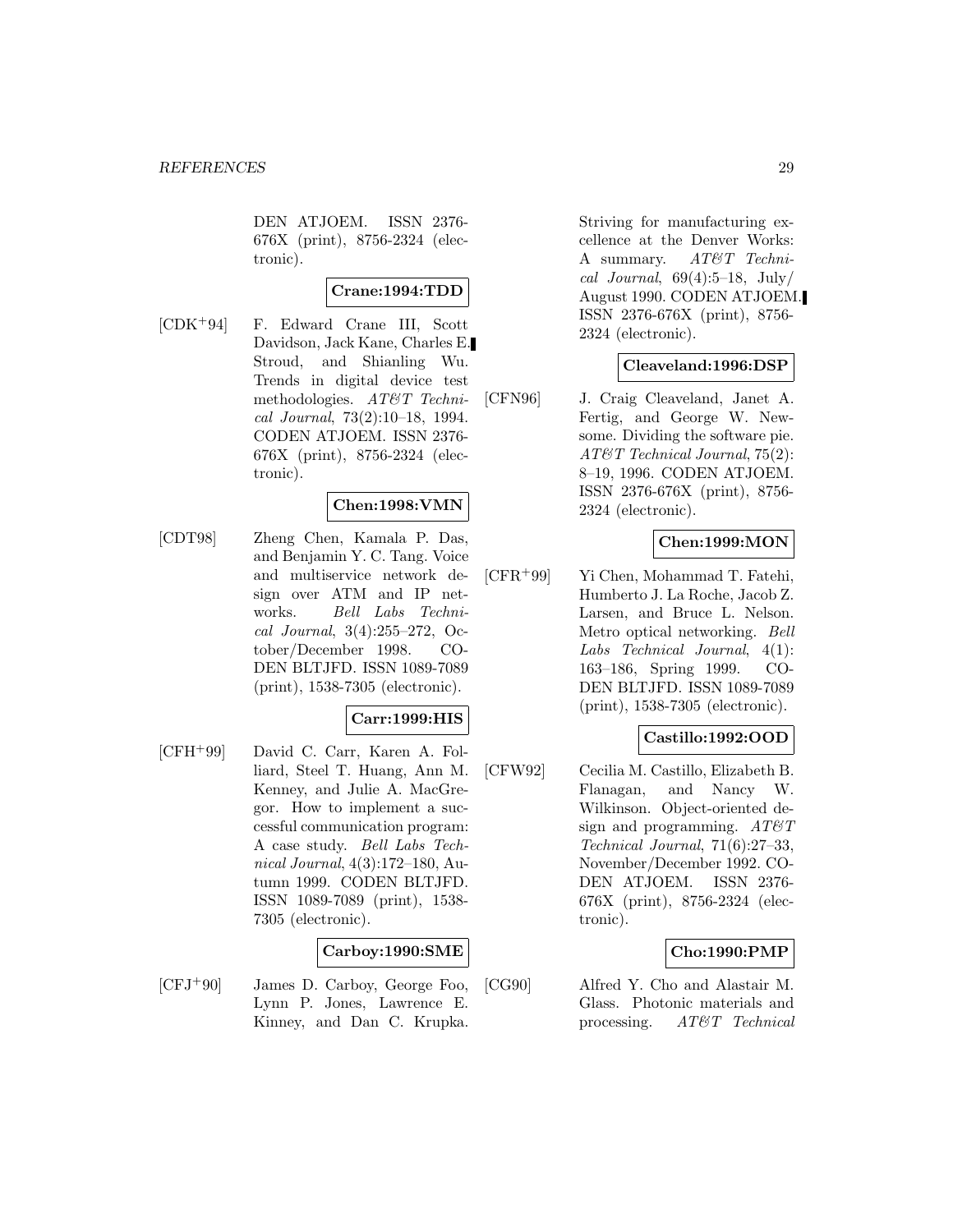Journal, 69(6):77–91, November/December 1990. CODEN ATJOEM. ISSN 2376-676X (print), 8756-2324 (electronic).

#### **Carver:1994:NDO**

 $[CGL+94]$  G. E. Carver, M. L. Gray, J. Levkoff, B. W. Miller, and S. B. Phatak. Non-destructive optical techniques for characterizing semiconductor materials and devices. AT&T Technical Journal, 73(2):66–76, 1994. CODEN ATJOEM. ISSN 2376- 676X (print), 8756-2324 (electronic).

#### **Christenson:1996:EFC**

[CH96] Dennis A. Christenson and Steel T. Huang. Estimating the fault content of software using the fix-on-fix model. Bell Labs Technical Journal, 1(1): 130–137, Spring 1996. CO-DEN BLTJFD. ISSN 1089-7089 (print), 1538-7305 (electronic).

#### **Chen:1998:SCP**

[Che98] Xiaoqiang Chen. Scalable call processing architectures for ATM switches. Bell Labs Technical Journal, 3(1):62–80, Spring 1998. CODEN BLTJFD. ISSN 1089-7089 (print), 1538- 7305 (electronic).

#### **Crouch:1993:IPV**

[CHJ93] Paul E. Crouch, J. Al Hicks, and John J. Jetzt. ISDN personal video. AT&T Technical Journal, 72(1):33–40, January/February 1993. CODEN

ATJOEM. ISSN 2376-676X (print), 8756-2324 (electronic).

#### **Choy:1999:RMF**

[CHKP99] Kwok-Chien Choy, Martin S. Halkyard, Shankar Krishnamoorthy, and Manas R. Panda. Reusable management frameworks for third-generation wireless networks. Bell Labs Technical Journal, 4(4):171–189, October/December 1999. CO-DEN BLTJFD. ISSN 1089-7089 (print), 1538-7305 (electronic).

### **Chraplyvy:1999:HCL**

[Chr99] Andrew R. Chraplyvy. Highcapacity lightwave transmission experiments. Bell Labs Technical Journal, 4(1):230–245, Spring 1999. CODEN BLTJFD. ISSN 1089-7089 (print), 1538- 7305 (electronic).

#### **Chuah:1999:MVP**

[CHV99] Mooi Choo Chuah and Enrique J. Hernandez-Valencia. Mobile virtual private dial-up services. Bell Labs Technical Journal, 4(3):51–72, Autumn 1999. CODEN BLTJFD. ISSN 1089-7089 (print), 1538- 7305 (electronic).

# **Chang:1999:MCS**

[CJST99] Edward S. Chang, Aridaman K. Jain, David M. Slade, and S. Lee Tsao. Managing cyber security vulnerabilities in large networks. Bell Labs Technical Journal, 4(4):252–272, October/December 1999. CO-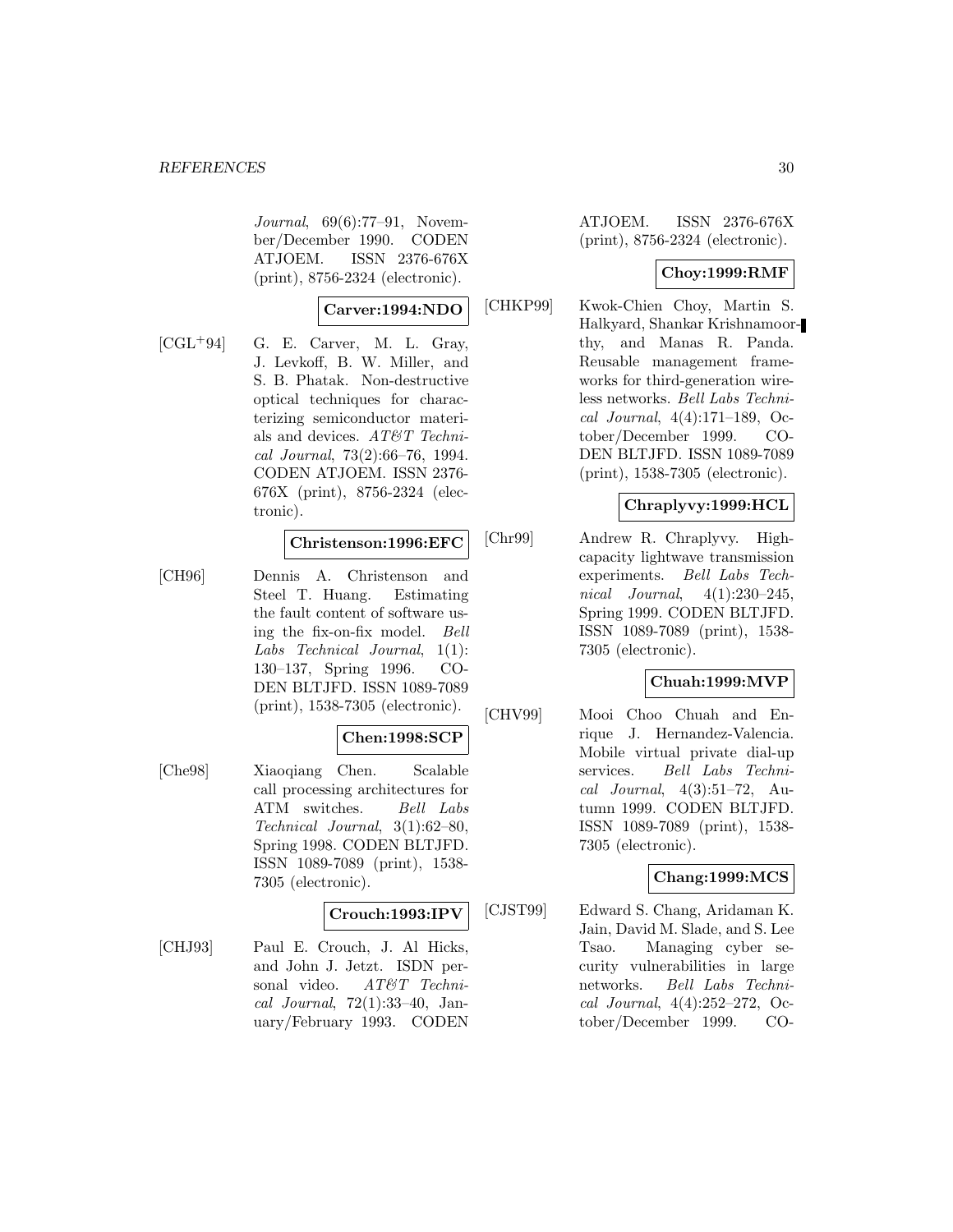DEN BLTJFD. ISSN 1089-7089 (print), 1538-7305 (electronic).

# **Crabill:1994:SPS**

[CK94] Edwin F. Crabill and James A. Kukla. Service processing systems for AT&T's intelligent network. AT&T Technical Journal, 73(6):39–47, 1994. CO-DEN ATJOEM. ISSN 2376- 676X (print), 8756-2324 (electronic).

# **Cox:1995:SCI**

[CKC<sup>+</sup>95] Richard V. Cox, Peter Kroon, Juin-Hwey Chen, Reed Thorkildsen, Kevin M. O'Dell, and David S. Isenberg. Speech coders: from idea to product. AT&T Technical Journal, 74(2):14–22, 1995. CO-DEN ATJOEM. ISSN 2376- 676X (print), 8756-2324 (electronic).

#### **Cohen:1992:LTU**

[CKL92] Melvin I. Cohen, Herwig Kogelnik, and Tingye Li. Lightwave technology: An update. AT&T Technical Journal, 71(1): 2–4, January/February 1992. CODEN ATJOEM. ISSN 2376- 676X (print), 8756-2324 (electronic).

#### **Chambers:1998:VA**

[CKLM98] Mahdi S. Chambers, Harbans Kaur, Terry G. Lyons, and Brian P. Murphy. Voice over ATM. Bell Labs Technical Journal, 3(4):176–191, October/December 1998. CODEN

BLTJFD. ISSN 1089-7089 (print), 1538-7305 (electronic).

### **Clemens:1997:SMT**

[Cle97] James T. Clemens. Silicon microelectronics technology. Bell Labs Technical Journal, 2(4): 76–102, Autumn 1997. CO-DEN BLTJFD. ISSN 1089-7089 (print), 1538-7305 (electronic).

### **Culver-Lozo:1992:EAM**

[CLG92] Kathleen Culver-Lozo and Vicki Glezman. Experiences applying methods supported by CASE tools. AT&T Technical Journal, 71(6):20–26, November/December 1992. CODEN ATJOEM. ISSN 2376-676X (print), 8756-2324 (electronic).

### **Carter:1999:DRP**

[CLN99] Galen L. Carter, Charles R. Lindemulder, and John M. Nichols. DEFINITY(R) ProLogix TM solutions rapid development. Bell Labs Technical Journal, 4 (3):181–190, Autumn 1999. CO-DEN BLTJFD. ISSN 1089-7089 (print), 1538-7305 (electronic).

#### **Cosky:1995:TMT**

[CLRW95] Michael J. Cosky, Barry L. Lively, Linda A. Roberts, and Blake L. Wattenbarger. Talking to machines today and tomorrow: Designing for the user. AT&T Technical Journal, 74(2): 81–91, ???? 1995. CODEN ATJOEM. ISSN 2376-676X (print), 8756-2324 (electronic).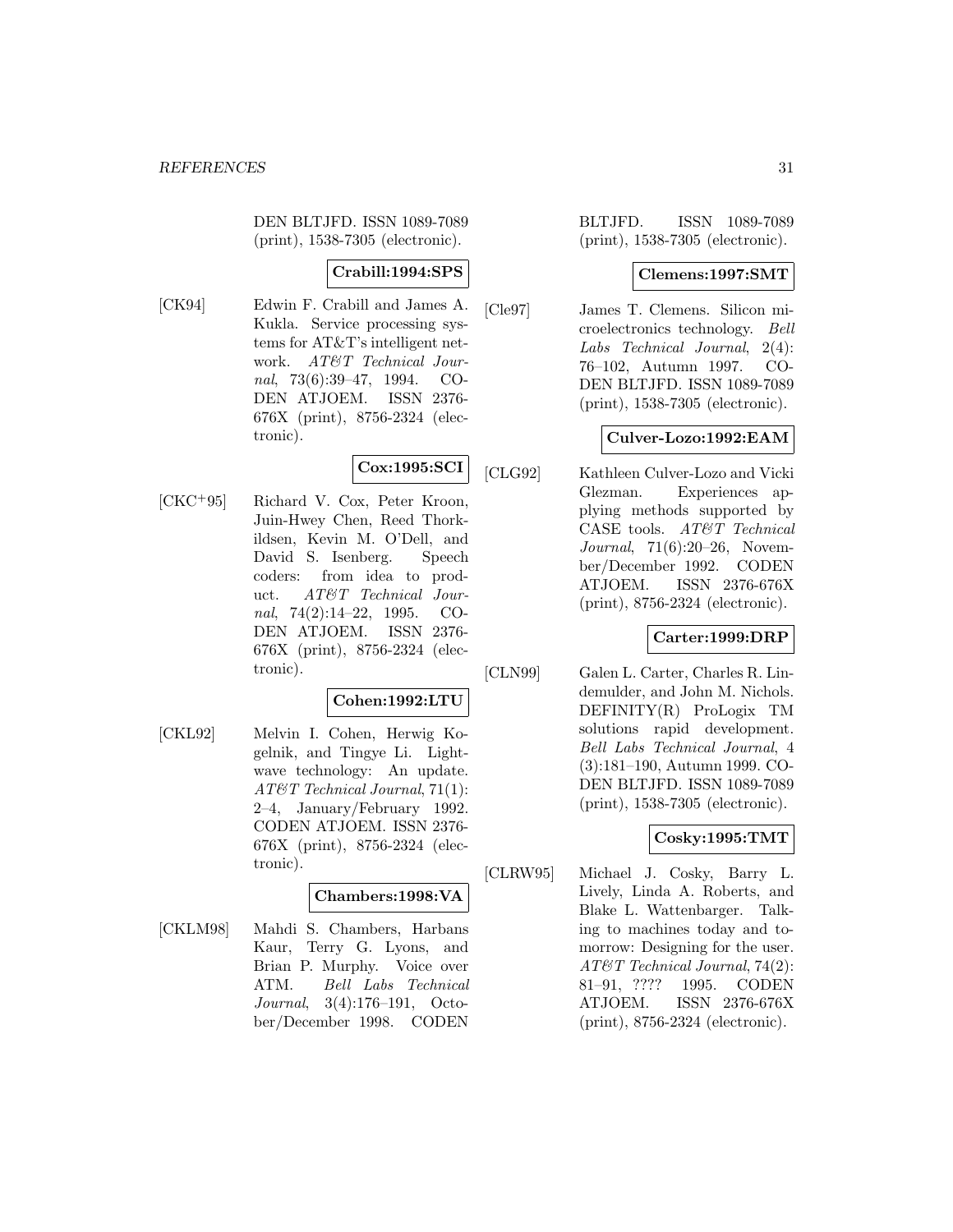### **Comizzoli:1990:RMP**

[CLS90] Robert B. Comizzoli, James M. Landwehr, and J. Douglas Sinclair. Robust materials and processes: Key to reliability.  $AT\mathcal{O}T$ Technical Journal, 69(6):113– 128, November/December 1990. CODEN ATJOEM. ISSN 2376- 676X (print), 8756-2324 (electronic).

#### **Choudhury:1995:EPM**

[CLW95] Gagan L. Choudhury, Kin K. Leung, and Ward Whitt. Efficiently providing multiple grades of service with protection against overloads in shared resources. AT&T Technical Journal, 74(4):50–63, 1995. CO-DEN ATJOEM. ISSN 2376- 676X (print), 8756-2324 (electronic).

#### **Chang:1993:WST**

[CMS93] J. J. C. Chang, R. A. Miska, and R. A. Shober. Wireless systems and technologies: an overview. AT&T Technical Journal, 72(4): 11–18, July/August 1993. CO-DEN ATJOEM. ISSN 2376- 676X (print), 8756-2324 (electronic).

### **Coplien:1991:IIS**

[Cop91] James O. Coplien. ISH-MAEL. an integrated software/ hardware maintenance and evolution environment.  $AT \& T$ Technical Journal, 70(1):52–63, January/February 1991. CO-DEN ATJOEM. ISSN 2376- 676X (print), 8756-2324 (electronic).

## **Colson:1992:TQM**

[CP92] J. S. Colson, Jr. and E. M. Prell. Total quality management for a large software project.  $AT\&T$ Technical Journal, 71(3):48– 56, May/June 1992. CODEN ATJOEM. ISSN 2376-676X (print), 8756-2324 (electronic).

### **Croak:1994:ETM**

[Cro94] M. R. Croak. Emerging technologies and the messaging market. AT&T Technical Journal, 73(3):4–6, 1994. CODEN ATJOEM. ISSN 2376-676X (print), 8756-2324 (electronic).

### **Cohen:1990:SME**

[CS90] Melvin I. Cohen and Laurence C. Seifert. Striving for manufacturing excellence. AT&T Technical Journal, 69(4): 2–4, July/August 1990. CO-DEN ATJOEM. ISSN 2376- 676X (print), 8756-2324 (electronic).

#### **Carpenter:1996:NWB**

[CS96] Jerry R. Carpenter and Michael J. Stima. New wireless business communications directions. Bell Labs Technical Journal, 1(2): 165–171, Summer 1996. CO-DEN BLTJFD. ISSN 1089-7089 (print), 1538-7305 (electronic).

### **Cyr:1998:WBS**

[CS98] Bernard L. Cyr and Michael R. Simmons. Wireless in-building services and architectures. Bell Labs Technical Journal, 3(1):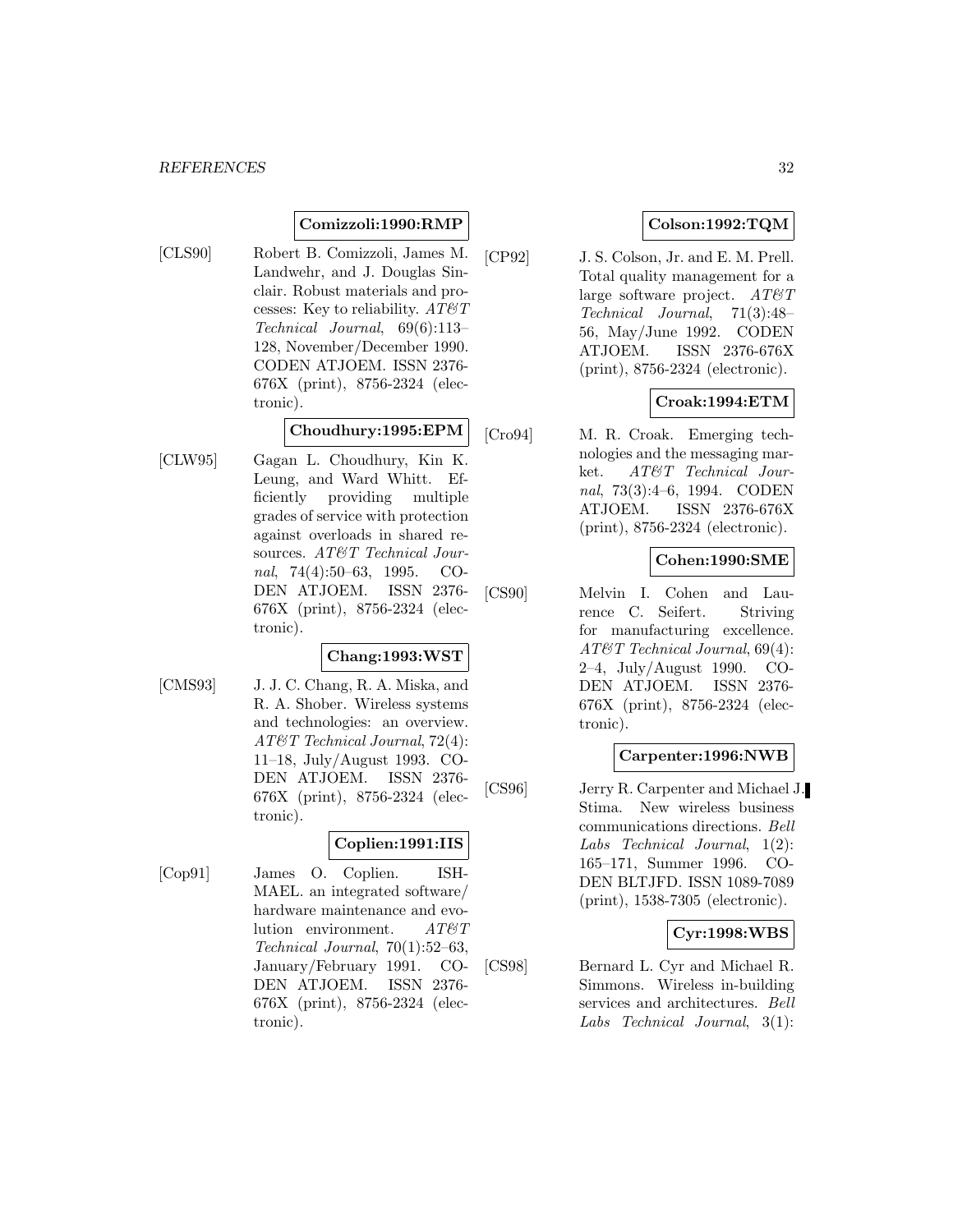30–38, Spring 1998. CO-DEN BLTJFD. ISSN 1089-7089 (print), 1538-7305 (electronic).

# **Chen:1997:EAI**

[CT97a] Xiaoqiang Chen and Duke Thanes Tantiprasut. Evolution of ATM internetworking. Bell Labs Technical Journal, 2(2): 82–110, Summer 1997. CO-DEN BLTJFD. ISSN 1089-7089 (print), 1538-7305 (electronic).

# **Chen:1997:VTM**

[CT97b] Xiaoqiang Chen and Duke Thanes Tantiprasut. A virtual topology management protocol for ATM LAN emulation. Bell Labs Technical Journal, 2(2): 132–150, Summer 1997. CO-DEN BLTJFD. ISSN 1089-7089 (print), 1538-7305 (electronic).

### **Chih-Lin:1996:EMS**

[CWH<sup>+</sup>96] Chih-Lin I, Charles A. Webb III, Howard C. Huang, Stephan ten Brink, Sanjiv Nanda, and Richard D. Gitlin. IS-95 enhancements for multimedia services. Bell Labs Technical Journal, 1(2):60–87, Summer 1996. CODEN BLTJFD. ISSN 1089- 7089 (print), 1538-7305 (electronic).

### **Deutschen:1996:AIS**

[DBL96] Nelson R. Deutschen, E. Jay Bowers, and Jerry W. Lankford. ASCC: the impact of a silver bullet. AT&T Technical Journal, 75(1):24–34, 1996. CO-DEN ATJOEM. ISSN 2376676X (print), 8756-2324 (electronic).

### **DAnjou:1995:DPC**

[DCGS95] Louis O. D'Anjou, Jae H. Choi, Werner J. Glantschnig, and Emil F. Stefanacci. Designing with plastics: considering part recyclability and the use of recycled materials. AT&T Technical Journal, 74(6):54–60, 1995. CODEN ATJOEM. ISSN 2376- 676X (print), 8756-2324 (electronic).

### **Doshi:1999:OND**

[DDH<sup>+</sup>99] Bharat T. Doshi, Subrahmanyam Dravida, P. Harshavardhana, Oded Hauser, and Yufei Wang. Optical network design and restoration. Bell Labs Technical Journal, 4(1): 58–84, Spring 1999. CODEN BLTJFD. ISSN 1089-7089 (print), 1538-7305 (electronic).

#### **Doshi:1998:CNG**

[DDHQ98] Bharat T. Doshi, Subrahmanyam Dravida, P. Harshavardhana, and M. Akber Qureshi. A comparison of nextgeneration IP-centric transport architectures. Bell Labs Technical Journal, 3(4):63–85, October/December 1998. CO-DEN BLTJFD. ISSN 1089-7089 (print), 1538-7305 (electronic).

#### **Doshi:1999:SDL**

[DDHV<sup>+</sup>99] Bharat T. Doshi, Subrahmanyam Dravida, Enrique J. Hernandez-Valencia, Wassim A. Matragi, M. Akber Qureshi,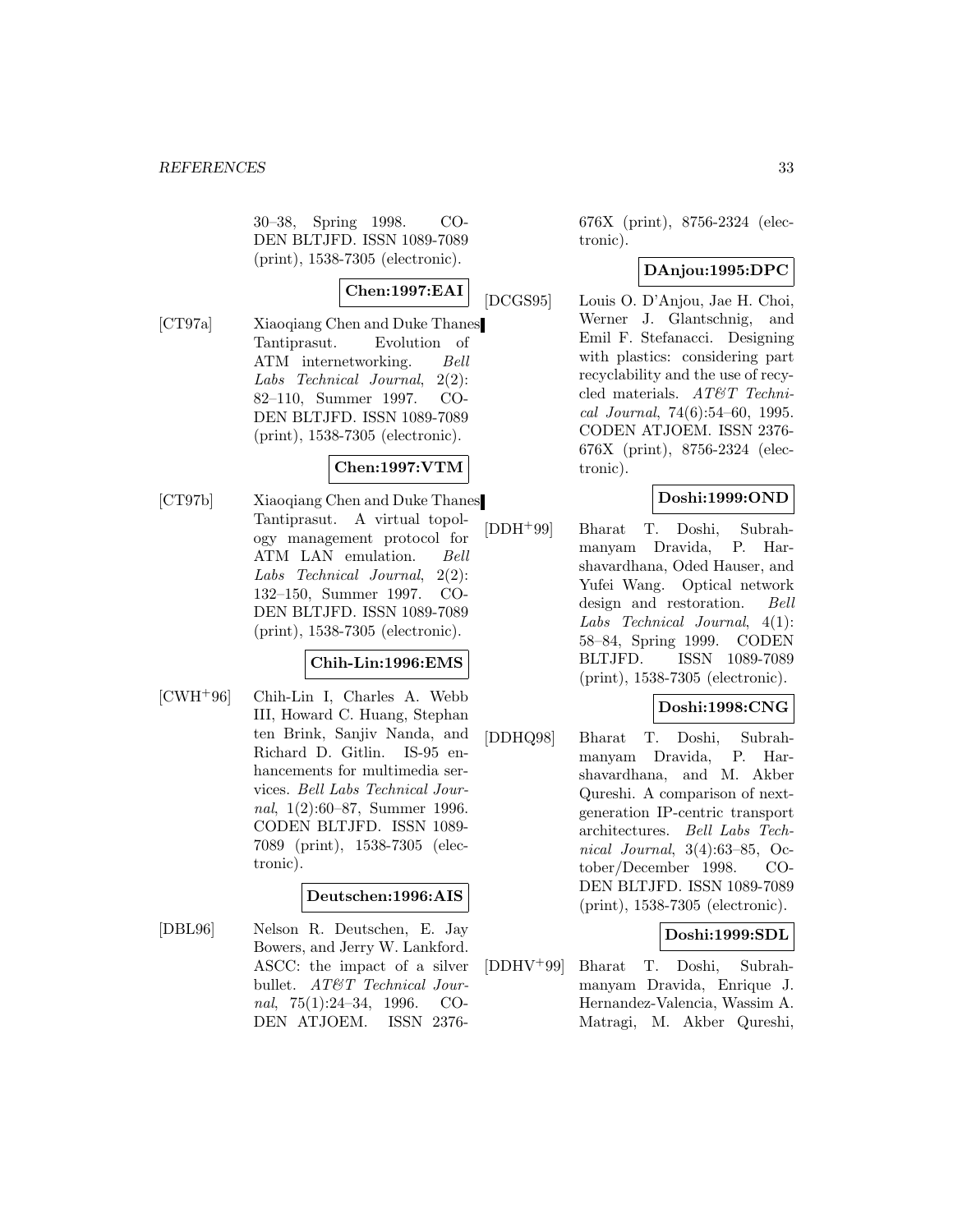Jon Anderson, and James S. Manchester. A simple data link protocol for high-speed packet networks. Bell Labs Techni $cal Journal$ , 4(1):85–104, Spring 1999. CODEN BLTJFD. ISSN 1089-7089 (print), 1538-7305 (electronic).

### **Doshi:1999:PAS**

[DDJ<sup>+</sup>99] Bharat T. Doshi, Subrahmanyam Dravida, Daniel R. Jeske, Kamala P. Murti, and Behrokh Samadi. Performance analysis of switch access systems. Bell Labs Technical Journal, 4(2):197–208, Summer 1999. CODEN BLTJFD. ISSN 1089-7089 (print), 1538-7305 (electronic).

# **Doshi:1996:BMA**

[DDM<sup>+</sup>96] Bharat T. Doshi, Subrahmanyam Dravida, Peter D. Magill, Curtis A. Siller Jr., and Kotikalapudi Sriram. A broadband multiple access protocol for STM, ATM, and variable length data services on hybrid fiber-coax networks. Bell Labs Technical Journal, 1(1):36–65, Spring 1996. CODEN BLTJFD. ISSN 1089-7089 (print), 1538- 7305 (electronic).

### **Dickinson:1995:GPM**

[DDS<sup>+</sup>95] David A. Dickinson, Clifton W. Draper, Manjini Saminathan, John E. Sohn, and George Williams. Green product manufacturing. AT&T Technical Journal, 74(6):26–35, 1995. CO-DEN ATJOEM. ISSN 2376676X (print), 8756-2324 (electronic).

### **Demetrescu:1999:LMA**

[Dem99] Cristian Demetrescu. LLC-MAC analysis of general packet radio service in GSM. Bell Labs Technical Journal, 4(3): 37–50, Autumn 1999. CO-DEN BLTJFD. ISSN 1089-7089 (print), 1538-7305 (electronic).

# **Dunlop:1997:MCI**

[DER97] Alfred E. Dunlop, William J. Evans, and Lawrence A. Rigge. Managing complexity in IC design — past, present, and future. Bell Labs Technical Journal, 2(4):103–125, Autumn 1997. CODEN BLTJFD. ISSN 1089-7089 (print), 1538- 7305 (electronic).

### **DAbadie:1992:FDP**

[DFLN92] Catherine A. D'Abadie, Michael W. Funk, Francine S. Litofsky, and David E. Nelsen. The fast decision process. AT&T Technical Journal,  $71(3):15-21$ , May/ June 1992. CODEN ATJOEM. ISSN 2376-676X (print), 8756- 2324 (electronic).

# **Denison:1999:NRN**

[DG99] Brett A. Denison and Federico Giovannetti. NetCare(R) Network Management Services — managing multi-vendor networks. Bell Labs Technical Journal, 4(4):225–236, October/December 1999. CO-DEN BLTJFD. ISSN 1089-7089 (print), 1538-7305 (electronic).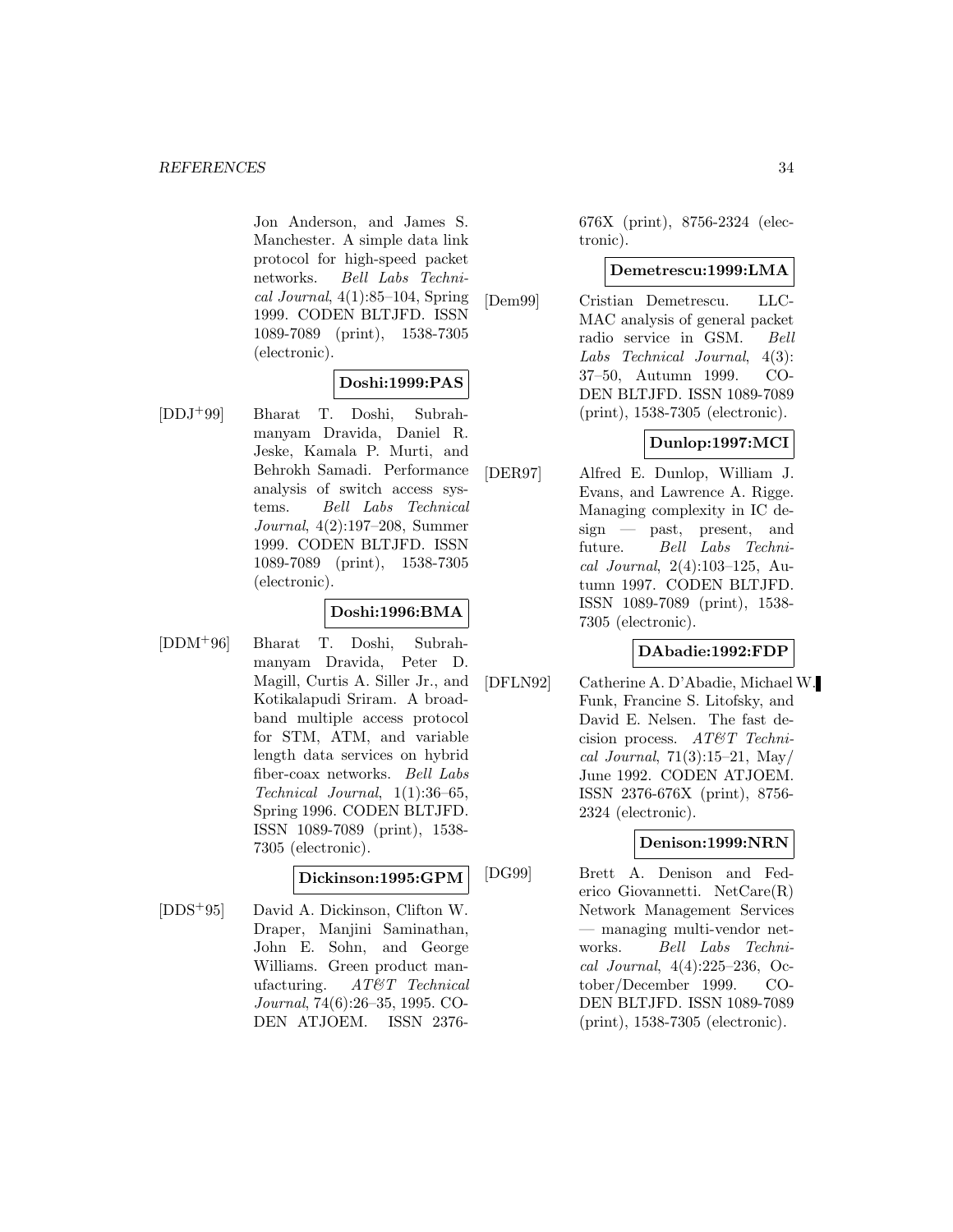### **Dowden:1998:NGN**

[DGM98] Douglas C. Dowden, Richard D. Gitlin, and Robert L. Martin. Next-generation networks. Bell Labs Technical Journal, 3(4): 3–14, October/December 1998. CODEN BLTJFD. ISSN 1089- 7089 (print), 1538-7305 (electronic).

### **Doshi:1998:PPC**

[DHVS<sup>+</sup>98] Bharat T. Doshi, Enrique J. Hernandez-Valencia, Kotikalapudi Sriram, Yung-Terng Wang, and On-Ching Yue. Protocols, performance, and controls for voice over wide area packet networks. Bell Labs Technical Journal, 3(4):297–337, October/December 1998. CO-DEN BLTJFD. ISSN 1089-7089 (print), 1538-7305 (electronic).

#### **DeDuck:1992:FOL**

[DJ92] Peter F. DeDuck and Steven R. Johnson. The FT-2000 OC-48 Lightwave System.  $AT\mathcal{O}T$ Technical Journal, 71(1):14–22, January/February 1992. CO-DEN ATJOEM. ISSN 2376- 676X (print), 8756-2324 (electronic).

### **Doshi:1990:IPE**

[DK90] Bharat T. Doshi and Dan C. Krupka. Integration of planning and execution operations. theory and concepts.  $AT \mathcal{C}T$ Technical Journal, 69(4):90–98, July/August 1990. CODEN ATJOEM. ISSN 2376-676X (print), 8756-2324 (electronic).

### **Demaio:1993:BAS**

[DK93a] M. Demaio and H. J. Kafka. Broadband applications and services prospectus.  $AT\mathcal{B}T$ Technical Journal, 72(6):23–28, 1993. CODEN ATJOEM. ISSN 2376-676X (print), 8756-2324 (electronic).

### **Dorato:1993:IDG**

[DK93b] Karen H. Dorato and Lisa J. Klau. ISDN design for global markets. AT&T Technical Journal, 72(2):50–61, March/April 1993. CODEN ATJOEM. ISSN 2376-676X (print), 8756-2324 (electronic).

#### **Drakopoulos:1995:EEI**

[DM95] E. Drakopoulos and M. J. Merges. Engineering and economic issues in managing the paradigm shift in computing environments. AT&T Technical Journal, 74(4):74–84, 1995. CO-DEN ATJOEM. ISSN 2376- 676X (print), 8756-2324 (electronic).

### **Dowden:1995:IBL**

[DMM<sup>+</sup>95] Douglas C. Dowden, Robert E. McLear III, Alan H. Miller, Susan D. Schlough, David A. Welch, Ralph A. Wilson III, and Stephen A. Zeile. Improving on the best: "like a 1A, only better". AT&T Technical Journal, 74(3):28–39, ???? 1995. CO-DEN ATJOEM. ISSN 2376- 676X (print), 8756-2324 (electronic).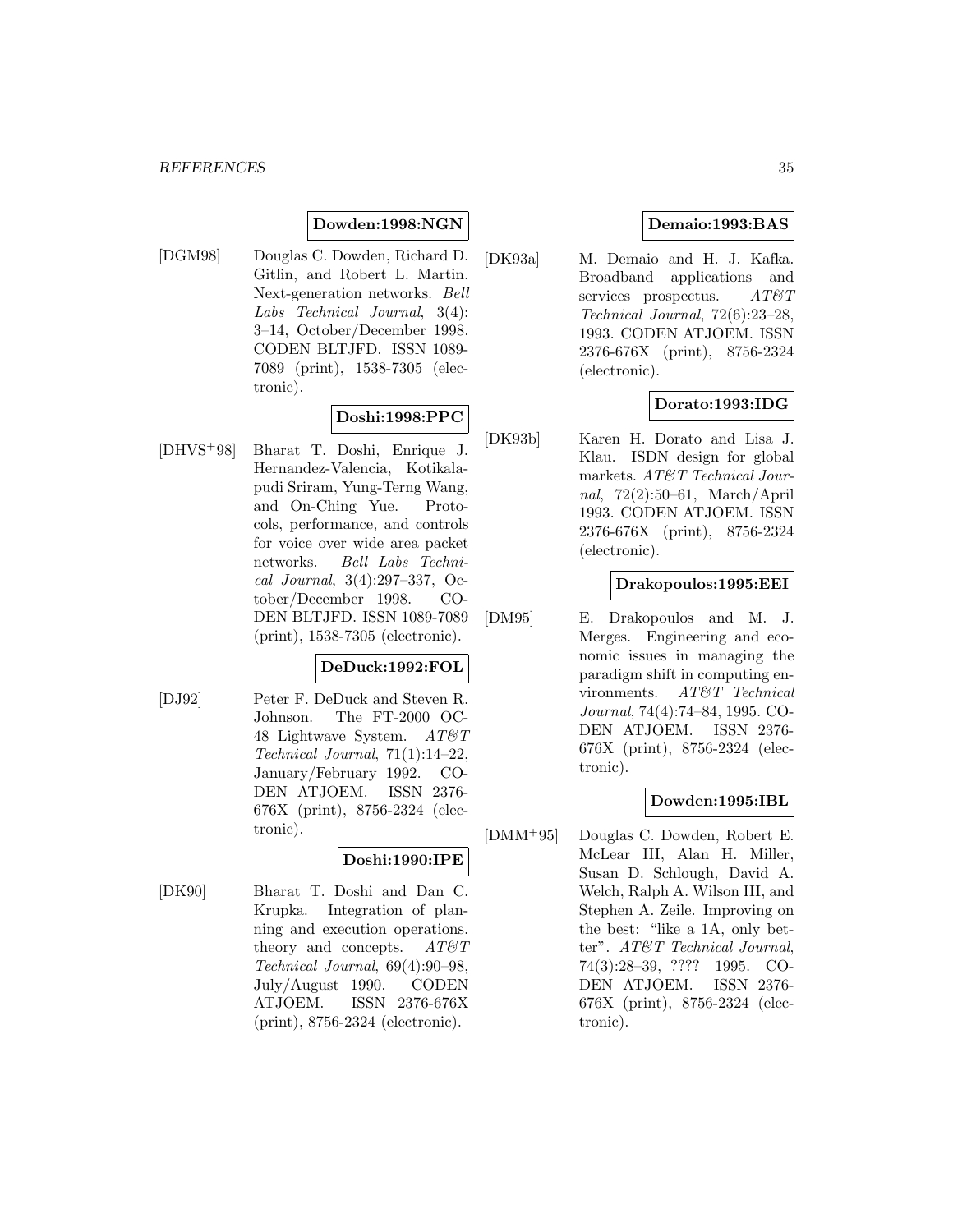#### **DAngelo:1994:SEM**

[DMW94] Diana M. D'Angelo, Bruce Mc-Nair, and Joseph E. Wilkes. Security in electronic messaging systems. AT&T Technical Journal, 73(3):7–13, 1994. CO-DEN ATJOEM. ISSN 2376- 676X (print), 8756-2324 (electronic).

### **Dorward:1997:ITO**

[DPP<sup>+</sup>97] Sean M. Dorward, Rob Pike, David Leo Presotto, Dennis M. Ritchie, Howard W. Trickey, and Philip Winterbottom. The Inferno $^{TM}$  operating system. Bell Labs Technical Journal, 2 (1):5–18, Spring 1997. CO-DEN BLTJFD. ISSN 1089-7089 (print), 1538-7305 (electronic).

### **Dahbura:1990:AGP**

[DS90] A. T. Dahbura and K. K. Sabnani. Algorithmic generation of protocol conformance tests. AT&T Technical Journal, 69 (1):101–118, 1990. CODEN ATJOEM. ISSN 2376-676X (print), 8756-2324 (electronic).

### **Ensor:1997:CMM**

[EA97] J. Robert Ensor and Sudhir R. Ahuja. Communication middleware for multi-party multimedia applications. Bell Labs Technical Journal, 2(1):74–85, Spring 1997. CODEN BLTJFD. ISSN 1089-7089 (print), 1538- 7305 (electronic).

#### **Eickmeyer:1995:NGU**

[EET95] John R. Eickmeyer, Bryson E. Epting, and Matthew V.

Thompson. The next generation in underwater acoustic detection. AT&T Technical Journal, 74(4):4–15, 1995. CODEN ATJOEM. ISSN 2376-676X (print), 8756-2324 (electronic).

### **Eick:1996:VCD**

[EF96] S. G. Eick and D. E. Fyock. Visualizing corporate data.  $AT\&T$ Technical Journal, 75(1):74–85, 1996. CODEN ATJOEM. ISSN 2376-676X (print), 8756-2324 (electronic).

### **Elwalid:1997:OMC**

[EFG<sup>+</sup>97] Anwar I. Elwalid, Glen G. Freundlich, Paul M. Gerhardt, Hassan Hagirahim, K. G. Ramakrishnan, and David Tse. An overview of the Multi-Media Communications eXchange (MMCX) and its performance characterization. Bell Labs Technical Journal, 2(2): 15–35, Summer 1997. CO-DEN BLTJFD. ISSN 1089-7089 (print), 1538-7305 (electronic).

### **Early:1993:VVT**

[EKD93] S. H. Early, A. Kuzma, and E. Dorsey. The VideoPhone  $2500 -$  video telephony on the public switched telephone network. AT&T Technical Journal, 72(1):22–32, January/February 1993. CODEN ATJOEM. ISSN 2376-676X (print), 8756-2324 (electronic).

#### **Ejzak:1997:BSH**

[EKK<sup>+</sup>97] Richard P. Ejzak, Douglas N. Knisely, Sarath Kumar, Sub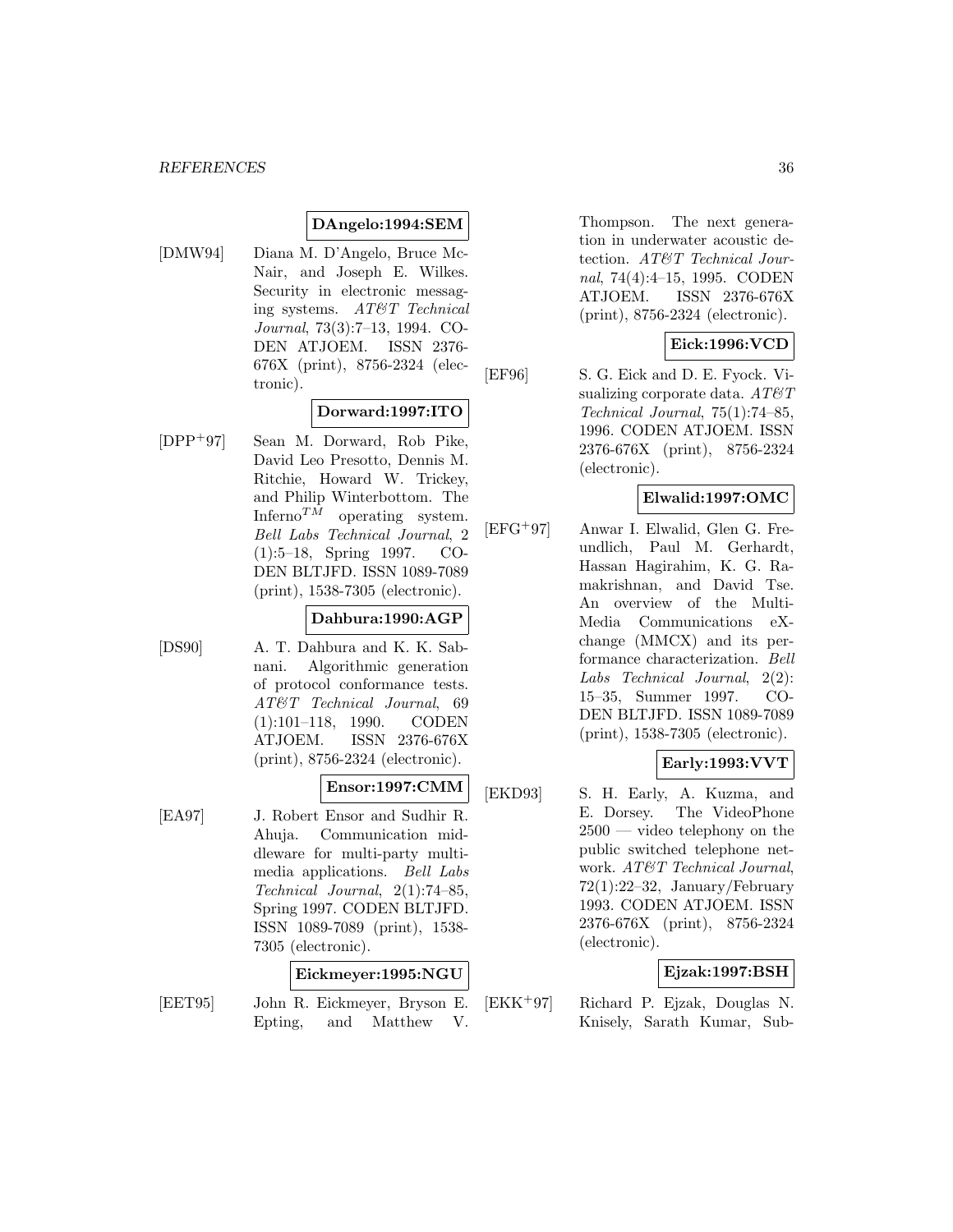hasis Laha, and Sanjiv Nanda. BALI: A solution for high-speed CDMA data. Bell Labs Technical Journal, 2(3):134–151, Autumn 1997. CODEN BLTJFD. ISSN 1089-7089 (print), 1538- 7305 (electronic).

# **Ebner:1992:ATP**

[ELC92] G. C. Ebner, T. K. Lybarger, and P. Coville. AT&T and telesystemes partnering in France. AT&T Technical Journal, 71(5):45–56, September/October 1992. CODEN ATJOEM. ISSN 2376-676X (print), 8756-2324 (electronic).

#### **Elliott:1992:PHA**

[Ell92] W. Andrew Elliott. Progressive hand assembly of circuit packs in a small-lot, high-mix environment. AT&T Technical Journal, 71(4):45–50, July/August 1992. CODEN ATJOEM. ISSN 2376- 676X (print), 8756-2324 (electronic).

#### **Elmendorf:1992:MQQ**

[Elm92] David C. Elmendorf. Managing quality and quality improvement. AT&T Technical Journal, 71(3):57–65, May/June 1992. CODEN ATJOEM. ISSN 2376- 676X (print), 8756-2324 (electronic).

#### **Erfani:1999:NME**

[ELMS99] Shervin Erfani, Victor B. Lawrence, Manu Malek, and Binay Sugla. Network management: Emerging trends and

challenges. Bell Labs Technical Journal, 4(4):3–22, October/December 1999. CO-DEN BLTJFD. ISSN 1089-7089 (print), 1538-7305 (electronic).

### **Eicker:1991:IST**

[EMS91] P. J. Eicker, D. J. Miller, and D. R. Strip. Intelligent systems and technologies for manufacturing. AT&T Technical Journal, 70(6):10–22, November/December 1991. CODEN ATJOEM. ISSN 2376-676X (print), 8756-2324 (electronic).

### **Eng:1997:ASM**

[EP97] Kai Y. Eng and Mark A. Pashan. Advances in sharedmemory designs for gigabit ATM switching. Bell Labs Technical Journal, 2(2):175– 187, Summer 1997. CODEN BLTJFD. ISSN 1089-7089 (print), 1538-7305 (electronic).

#### **Evans:1996:LCR**

[ESWW96] James G. Evans, R. Anthony Shober, Stephen A. Wilkus, and Gregory A. Wright. A low-cost radio for an electronic price label system. Bell Labs Technical Journal, 1(2):203–215, Summer 1996. CODEN BLTJFD. ISSN 1089-7089 (print), 1538- 7305 (electronic).

#### **Farley:1992:SUM**

[Far92] D. L. Farley. The 5ESS switch US market front end process. AT&T Technical Journal, 71(3): 8–14, May/June 1992. CO-DEN ATJOEM. ISSN 2376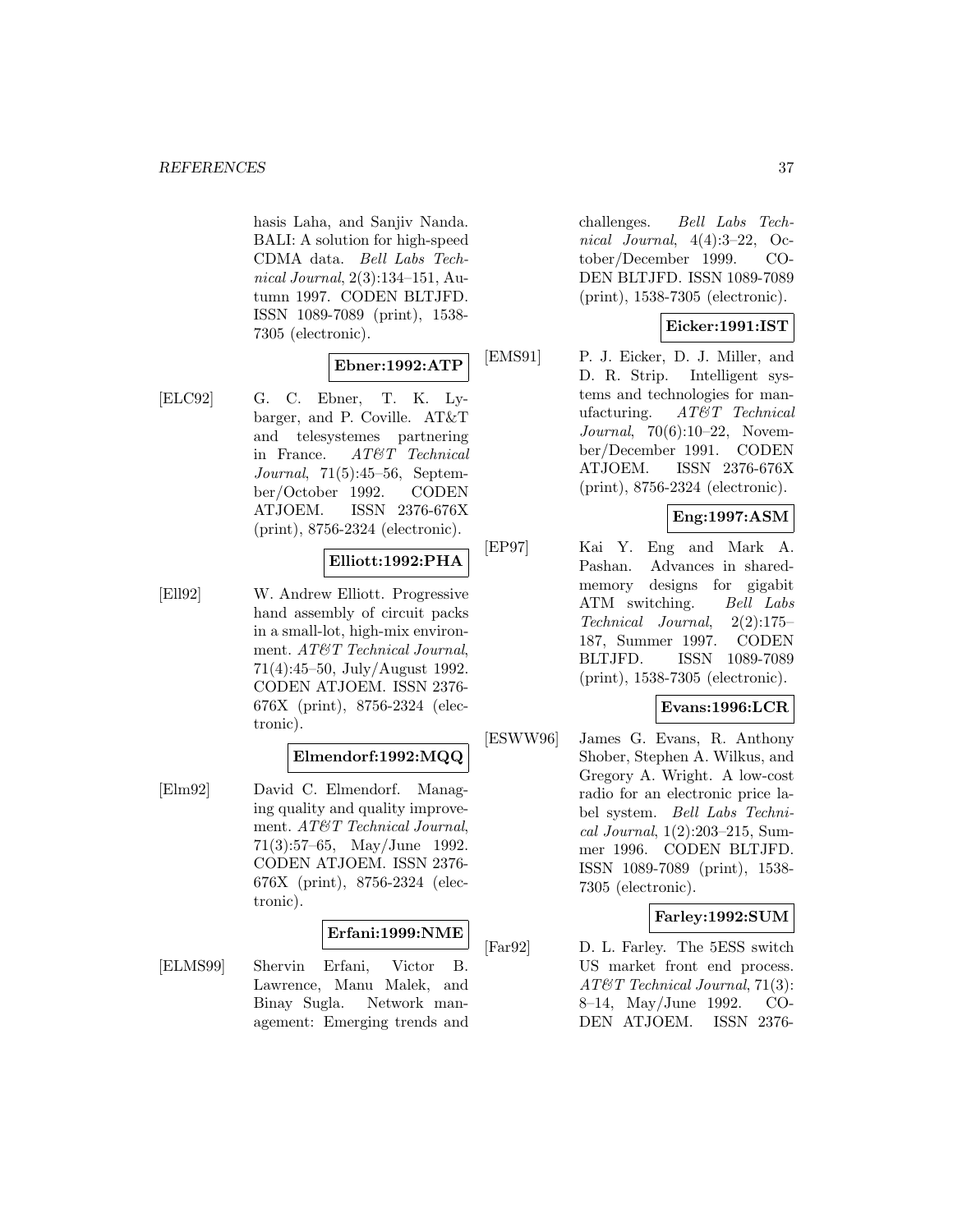676X (print), 8756-2324 (electronic).

**Farber:1993:UTA**

[Far93] J. M. Farber. Using technology to achieve ease of use. AT&T Technical Journal, 72 (3):4–6, May/June 1993. CO-DEN ATJOEM. ISSN 2376- 676X (print), 8756-2324 (electronic).

# **Furman:1999:SBS**

[FCT<sup>+</sup>99] Daniel S. Furman, Michael J. Cosky, David L. Thomson, Stephen A. O'Brien, and Eric E. Sumner Jr. Speech-based services. Bell Labs Technical Journal, 4(2):88–97, Summer 1999. CODEN BLTJFD. ISSN 1089- 7089 (print), 1538-7305 (electronic).

#### **Flanagan:1990:SPP**

[FD90] J. L. Flanagan and C. J. Del Riesgo. Speech processing: a perspective on the science and its applications.  $AT \& T$ Technical Journal, 69(5):2–13, September/October 1990. CO-DEN ATJOEM. ISSN 2376- 676X (print), 8756-2324 (electronic).

### **Feiner:1991:DPA**

[FE91] Alec Feiner and Katherine A. Edward. Development processes and applications at AT&T. an overview. AT&T Technical Journal, 70(2):2–6, 1991. CO-DEN ATJOEM. ISSN 2376- 676X (print), 8756-2324 (electronic).

# **Feiner:1992:OQP**

[FE92] Alec Feiner and Ketherine A. Edward. An overview of quality and project management processes at AT&T. AT&T Technical Journal,  $71(3):2-7$ , May June 1992. CODEN ATJOEM. ISSN 2376-676X (print), 8756- 2324 (electronic).

# **Foo:1992:VCF**

[FF92] George Foo and David J. Friedman. Variability and capability: The foundation of competitive operations performance. AT&T Technical Journal, 71(4): 2–9, July/August 1992. CO-DEN ATJOEM. ISSN 2376- 676X (print), 8756-2324 (electronic).

## **Fenton:1993:DDG**

[FFM93] Frank M. Fenton, Kenneth T. Fong, and Albert Mizrahi. Design and development for a global market. AT&T Technical Journal,  $72(2):2-5$ , March/ April 1993. CODEN ATJOEM. ISSN 2376-676X (print), 8756- 2324 (electronic).

### **Faynberg:1997:DWI**

[FGJL97] Igor Faynberg, Lawrence R. Gabuzda, Terry Jacobson, and Hui-Lan Lu. The development of the wireless intelligent network (WIN) and its relation to the international intelligent network standards. Bell Labs Technical Journal, 2(3):57–80, Autumn 1997. CODEN BLTJFD. ISSN 1089-7089 (print), 1538- 7305 (electronic).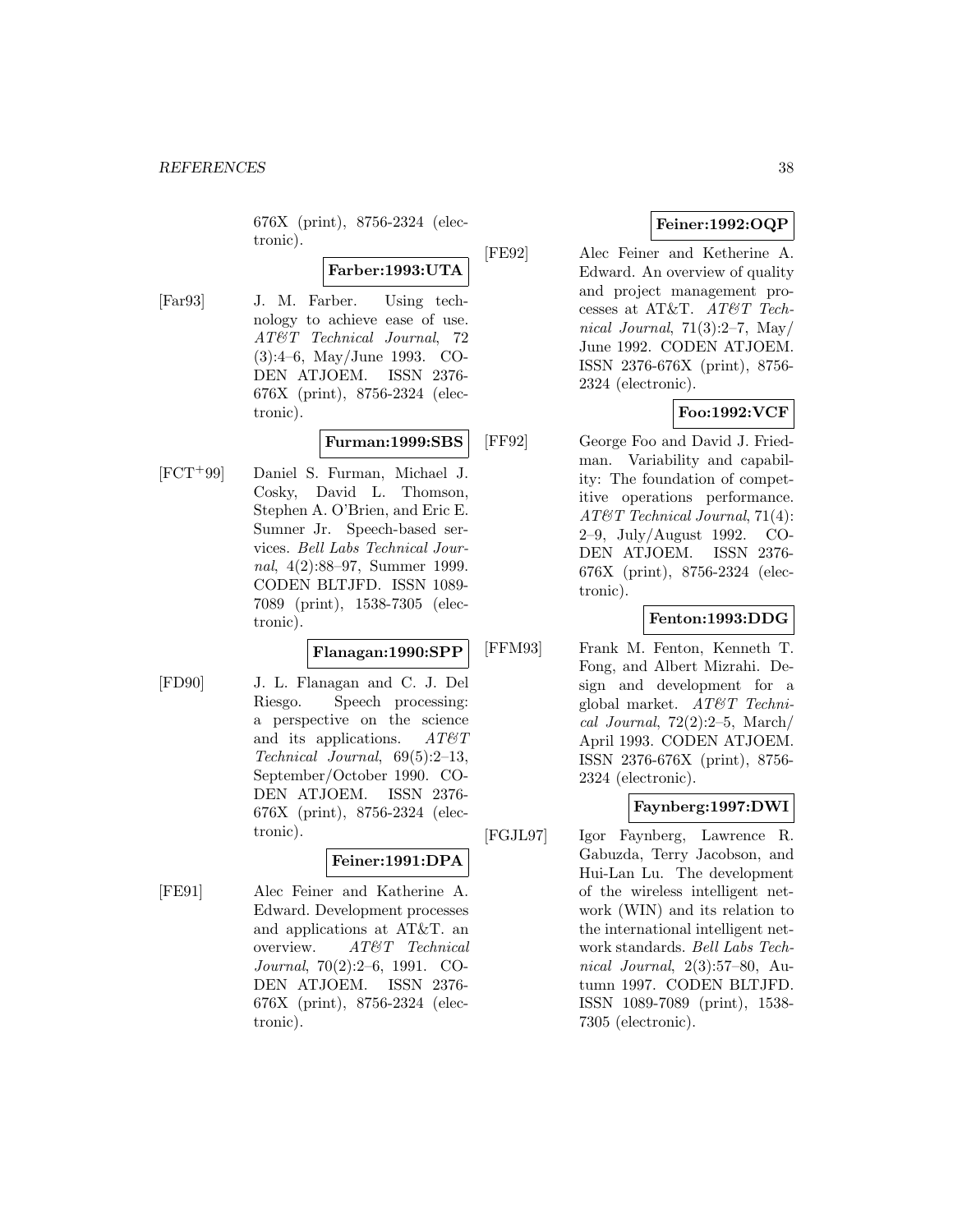# **Fallah:1991:DPA**

[FHM<sup>+</sup>91] M. H. Fallah, J. P. Holtman, J. F. Maranzano, D. P. Smith, and G. T. Tucker. Development process audits and reviews. AT&T Technical Journal,  $70(2):99-108$ , 1991. CO-DEN ATJOEM. ISSN 2376- 676X (print), 8756-2324 (electronic).

**Flora-Holmquist:1997:VFS**

[FHMOS97] Alan R. Flora-Holmquist, Edward Morton, James D. O'Grady, and Mark G. Staskauskas. The virtual finite-state machine design and implementation paradigm. Bell Labs Technical Journal, 2(1):96–113, Spring 1997. CODEN BLTJFD. ISSN 1089-7089 (print), 1538- 7305 (electronic).

### **Fowler:1992:TTB**

[FHO92] Glenn S. Fowler, James E. Humelsine, and Carl H. Olson. Tools and techniques for building and testing software systems. AT&T Technical Journal, 71(6):46–61, November/December 1992. CODEN ATJOEM. ISSN 2376-676X (print), 8756-2324 (electronic).

### **Fallah:1994:SPA**

[FJ94] M. Hosein Fallah and Ahmad M. Jrad.  $SQA - a$  proactive approach to assuring software quality. AT&T Technical Journal, 73(1):26–33, 1994. CODEN ATJOEM. ISSN 2376- 676X (print), 8756-2324 (electronic).

# **Fry:1996:NGW**

[FJL<sup>+</sup>96] George E. Fry, Albert Jordan, David Y. Lee, Anil S. Sawkar, Nitin J. Shah, and William C. Wiberg. Next generation wireless networks. Bell Labs Technical Journal, 1(2):88–96, Summer 1996. CODEN BLTJFD. ISSN 1089-7089 (print), 1538- 7305 (electronic).

## **Fossett:1992:ERC**

[FKCR92] L. D. Fossett, A. Kasper, S. Civaniar, and W. D. Radwill. Evolution of routing and capacity management in international switched networks. AT&T Technical Journal, 71 (5):13–23, September/October 1992. CODEN ATJOEM. ISSN 2376-676X (print), 8756-2324 (electronic).

### **Fischell:1990:IVT**

[FKF90] David R. Fischell, Sarbmeet S. Kanwal, and Daniel Furman. Interactive voice technology applications. AT&T Technical Journal, 69(5):61–76, September/October 1990. CODEN ATJOEM. ISSN 2376-676X (print), 8756-2324 (electronic).

### **Frisch:1993:ICP**

[FKK93] Howard D. Frisch, Bryan S. Katz, and James L. Knight. International considerations in PBX design. AT&T Technical Journal, 72(2):17–23, March/ April 1993. CODEN ATJOEM. ISSN 2376-676X (print), 8756- 2324 (electronic).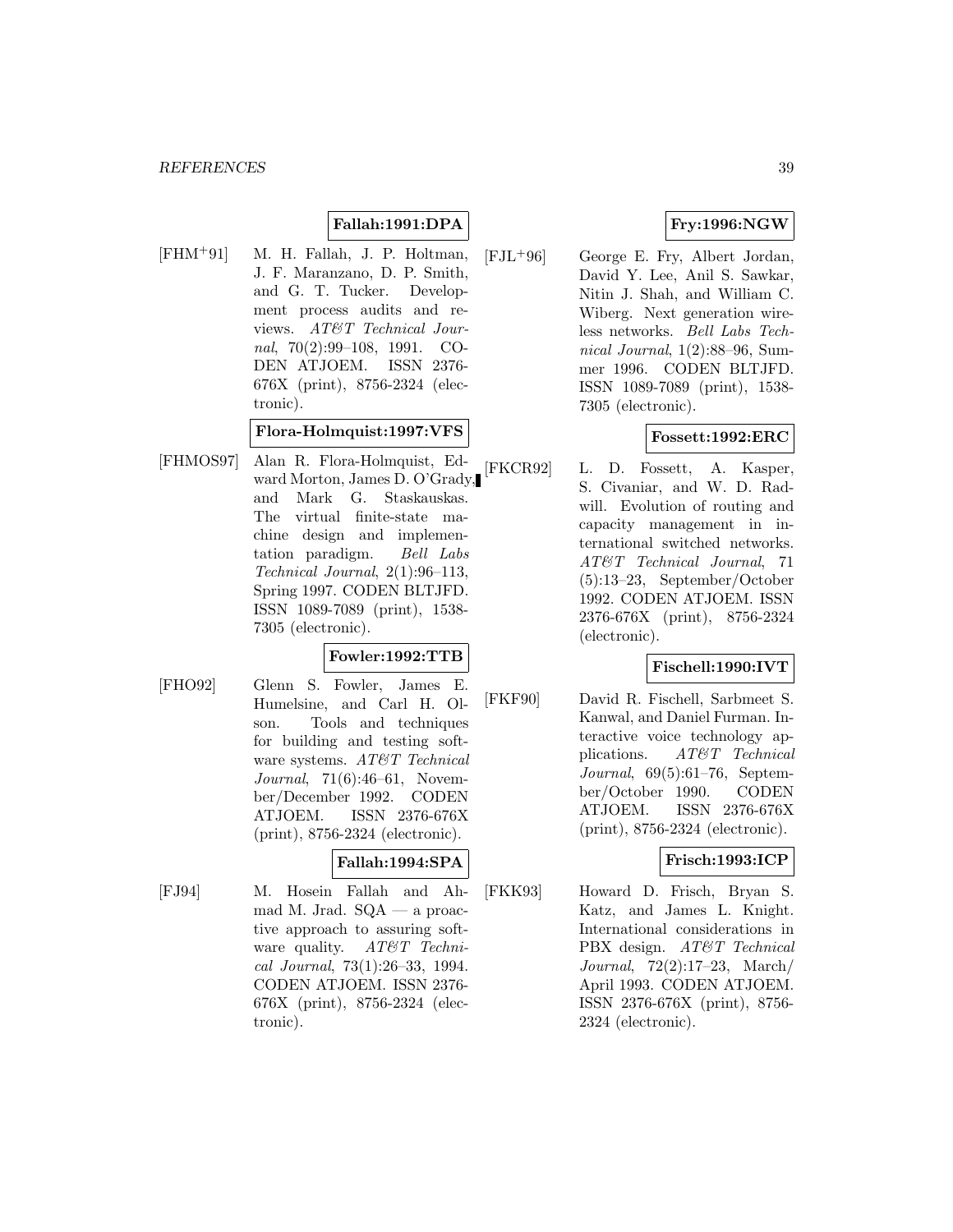#### **Fendick:1998:PTI**

[FKLS98] Kerry W. Fendick, Vijay P. Kumar, T. V. Lakshman, and Dimitrios Stiliadis. The PacketStar<sup>TM</sup>6400 IP switch — an IP switch for the converged network. Bell Labs Technical Journal, 3(4):32–47, October/December 1998. CO-DEN BLTJFD. ISSN 1089-7089 (print), 1538-7305 (electronic).

### **Farrell:1992:ISE**

[FKRW92] Brian L. Farrell, William Kahan, Jay W. Reightler, and Alan C. Woodard. Improving service efficiency in manufacturing integrated circuits.  $AT\&T$ Technical Journal, 71(4):37–44, July/August 1992. CODEN ATJOEM. ISSN 2376-676X (print), 8756-2324 (electronic).

# **Funka-Lea:1998:QRP**

[FLJL<sup>+</sup>98] Cynthia A. Funka-Lea, Carol L. Janczewski, Wing Cheong Lau, Ramesh Nagarajan, Yung-Terng Wang, and Zhi-Lei Xin. QoS routing and performance in packet networks: A visual simulation platform and case study. Bell Labs Technical Journal, 3(4):240–254, October/December 1998. CO-DEN BLTJFD. ISSN 1089-7089 (print), 1538-7305 (electronic).

#### **FitzGerald:1995:AIR**

[FM95] Cary W. FitzGerald and John P. Moosmiller. Architecture of the Intuity Response Application Programming Inter-

face (IRAPI). AT&T Technical Journal, 74(2):92–101, ???? 1995. CODEN ATJOEM. ISSN 2376-676X (print), 8756-2324 (electronic).

### **Flynn:1995:MIP**

[FO95] Lisa A. Flynn and Thomas M. O'Leary. Manufacturing issues of the 1B processor.  $AT\mathcal{O}T$ Technical Journal, 74(3):49–60, ???? 1995. CODEN ATJOEM. ISSN 2376-676X (print), 8756- 2324 (electronic).

### **Foster:1991:CCA**

[Fos91] Jeffrey C. Foster. CAE/CAD at AT&T: An introduction. AT&T Technical Journal, 70(1):2–8, January/February 1991. CO-DEN ATJOEM. ISSN 2376- 676X (print), 8756-2324 (electronic).

#### **Foschini:1996:LST**

[Fos96] Gerard J. Foschini. Layered space-time architecture for wireless communication in a fading environment when using multi-element antennas. Bell Labs Technical Journal, 1(2): 41–59, Summer 1996. CO-DEN BLTJFD. ISSN 1089-7089 (print), 1538-7305 (electronic).

#### **Fenton:1996:ATT**

[FS96] Frank M. Fenton and James D. Sipes. Architectural and technological trends in access: An overview. Bell Labs Technical Journal, 1(1):3–10, Spring 1996. CODEN BLTJFD. ISSN 1089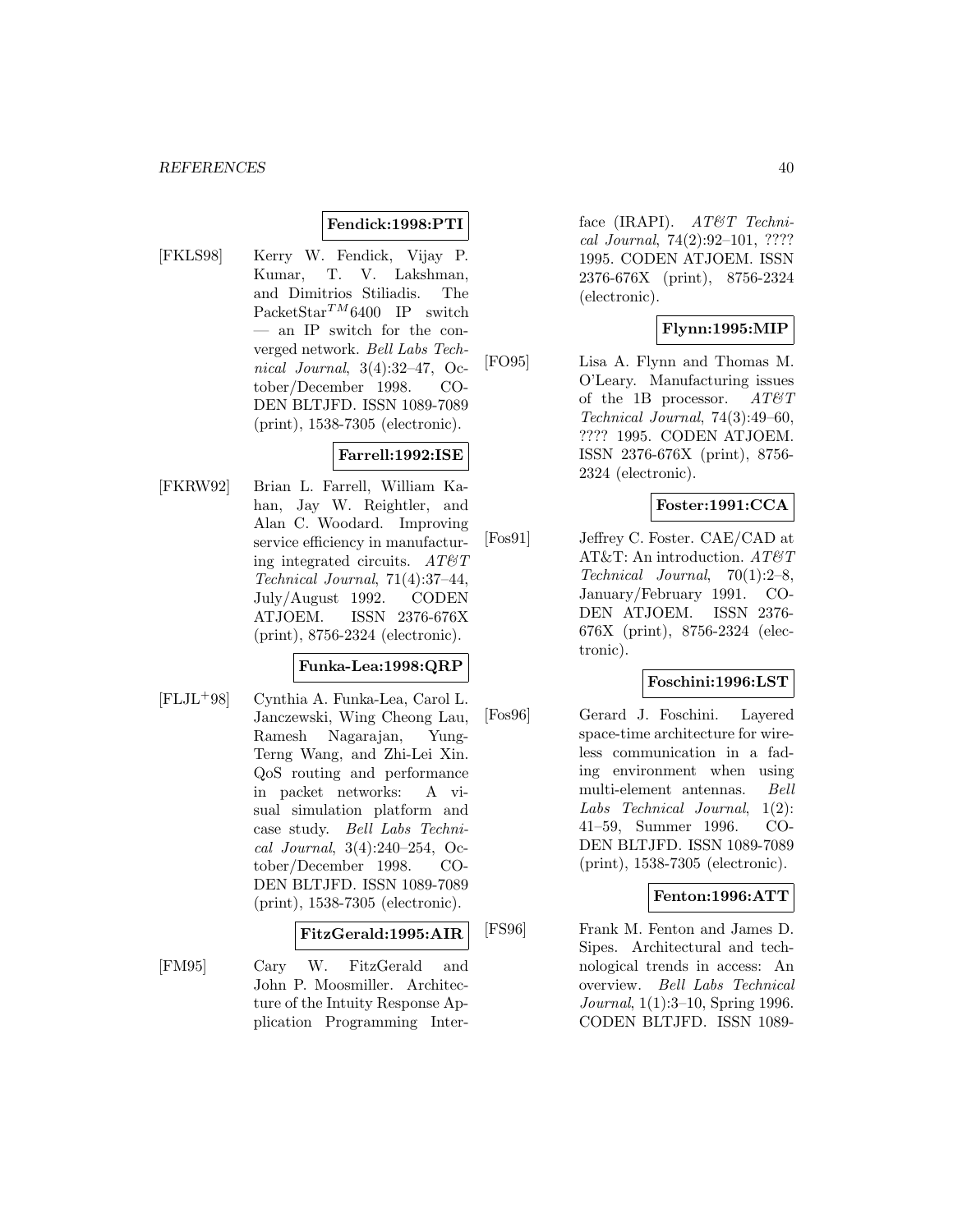7089 (print), 1538-7305 (electronic).

## **Foard:1991:SCN**

[FSV91] Christopher F. Foard, Leslie A. Spindel, and Pramode K. Verma. Switch-to-computer networking in the nineties: The evolution of AT&T's switchcomputer interface.  $AT\&T$ Technical Journal, 70(5):45–58, September/October 1991. CO-DEN ATJOEM. ISSN 2376- 676X (print), 8756-2324 (electronic).

#### **Fossaceca:1998:PTA**

[FSW98] John M. Fossaceca, James D. Sandoz, and Philip Winterbottom. The PathStar<sup>TM</sup> access server: Facilitating carrier-scale packet telephony. Bell Labs Technical Journal, 3(4):86–102, October/December 1998. CO-DEN BLTJFD. ISSN 1089-7089 (print), 1538-7305 (electronic).

#### **Garg:1999:TMC**

[Gar99] Vijay K. Garg. Trunk management in cellular/PCS networks. Bell Labs Technical Journal, 4 (3):120–133, Autumn 1999. CO-DEN BLTJFD. ISSN 1089-7089 (print), 1538-7305 (electronic).

### **Gould:1993:RSC**

[GCJM93] Kevin W. Gould, Richard V. Cox, Nikil S. Jayant, and Melvin J. Melchner. Robust speech coding for the indoor wireless channel.  $AT\&T$ Technical Journal, 72(4):64–73, July/August 1993. CODEN

ATJOEM. ISSN 2376-676X (print), 8756-2324 (electronic).

### **Graedel:1995:GPD**

[GCS95] Thomas E. Graedel, Paul Reaves Comrie, and Janine C. Sekutowski. Green product design. AT&T Technical Journal, 74(6):17–25, 1995. CO-DEN ATJOEM. ISSN 2376- 676X (print), 8756-2324 (electronic).

### **Gelman:1994:SBI**

[Gel94] Stacey Gelman. Silver bullet: an iterative model for process definition and improvement. AT&T Technical Journal, 73(4):35–45, 1994. CO-DEN ATJOEM. ISSN 2376- 676X (print), 8756-2324 (electronic).

#### **Gatenby:1990:DXD**

[GF90] D. A. Gatenby and G. Foo. Design for X (DFX): key to competitive, profitable products. AT&T Technical Journal, 69(3): 2–13, 1990. CODEN ATJOEM. ISSN 2376-676X (print), 8756- 2324 (electronic).

# **Graedel:1990:IEI**

[GG90] Thomas E. Graedel and Leslie A. Guth. The impact of environmental issues on materials and processes. AT&T Technical Journal, 69(6):129–140, November/December 1990. CODEN ATJOEM. ISSN 2376-676X (print), 8756-2324 (electronic).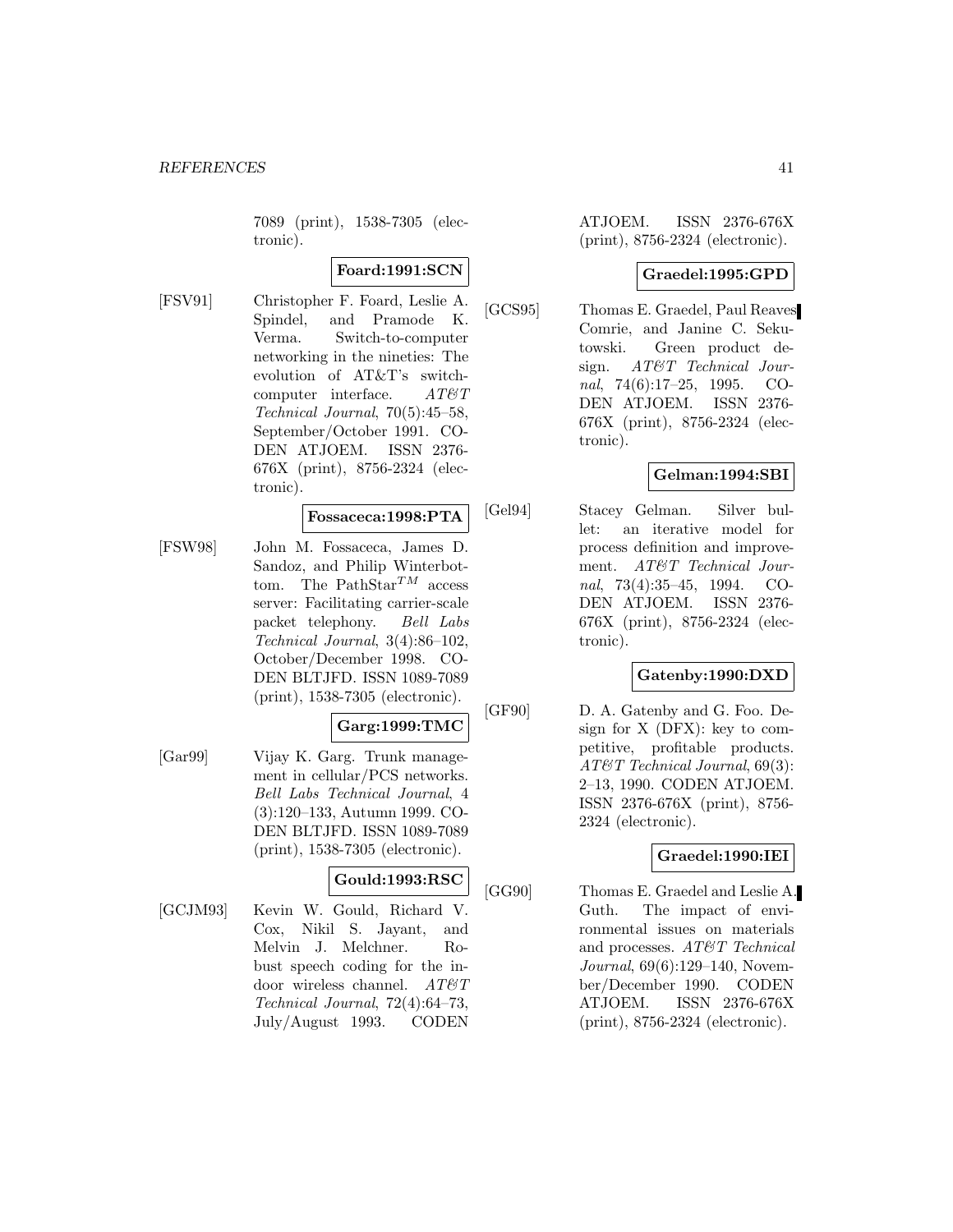# **Gana:1997:SMA**

[GH97] Akli Gana and Steel T. Huang. Statistical modeling applied to managing global 5ESS(R)-2000 switch software development. Bell Labs Technical Journal, 2 (1):144–153, Spring 1997. CO-DEN BLTJFD. ISSN 1089-7089 (print), 1538-7305 (electronic).

## **Godefroid:1998:SST**

[GHJ98] Patrice Godefroid, Robert S. Hanmer, and Lalita Jategaonkar Jagadeesan. Systematic software testing using VeriSoft — An analysis of the  $4 \text{ESS}^{TM}$  heart-beat monitor. Bell Labs Technical Journal, 3 (2):32–46, Summer 1998. CO-DEN BLTJFD. ISSN 1089-7089 (print), 1538-7305 (electronic).

### **Geusic:1992:QWL**

[GHK<sup>+</sup>92] J. E. Geusic, R. L. Hartman, Uziel Koren, Won-Tien Tsang, and D. P. Wilt. Quantum well lasers in telecommunications. AT&T Technical Journal, 71(1):75–83, January/February 1992. CODEN ATJOEM. ISSN 2376-676X (print), 8756-2324 (electronic).

#### **Gauldin:1993:WMS**

[GHK<sup>+</sup>93] Mark A. Gauldin, Jon H. Horwedel, Jack P. Kozik, Robin J. Thompson, and Randall J. Wilson. 5ESS wireless mobile switching center.  $AT \mathcal{C}T$ Technical Journal, 72(4):38–47, July/August 1993. CODEN ATJOEM. ISSN 2376-676X (print), 8756-2324 (electronic).

## **Goudreault:1999:IIA**

[GHN<sup>+</sup>99] Robert A. Goudreault, P. Harshavardhana, Ramesh Nagarajan, Carol Y. Sunada-Wong, and Mark R. Wilson. Impact of an integrated architecture for bandwidth management in a broadband network infrastructure. Bell Labs Technical Journal, 4(1):19–41, Spring 1999. CODEN BLTJFD. ISSN 1089- 7089 (print), 1538-7305 (electronic).

### **Gregus:1998:CSM**

[GLDT98] Jeffrey A. Gregus, Maureen Y. Lau, Yinon Degani, and King L. Tai. Chip-scale modules for high-level integration in the 21 st century. Bell Labs Technical Journal, 3(3):116–124, Autumn 1998. CODEN BLTJFD. ISSN 1089-7089 (print), 1538- 7305 (electronic).

#### **Gatenby:1994:CEE**

[GLH<sup>+</sup>94] David A. Gatenby, Paul M. Lee, Randall E. Howard, Kaveh Hushyar, Rich Layendecker, and John Wesner. Concurrent engineering: an enabler for fast, high-quality product realization. AT&T Technical Journal, 73(1):34–47, 1994. CO-DEN ATJOEM. ISSN 2376- 676X (print), 8756-2324 (electronic).

#### **Gelman:1992:CLS**

[GLM92] Stacey J. Gelman, Fred M. Lax, and Joseph F. Maranzano. Competing in large-scale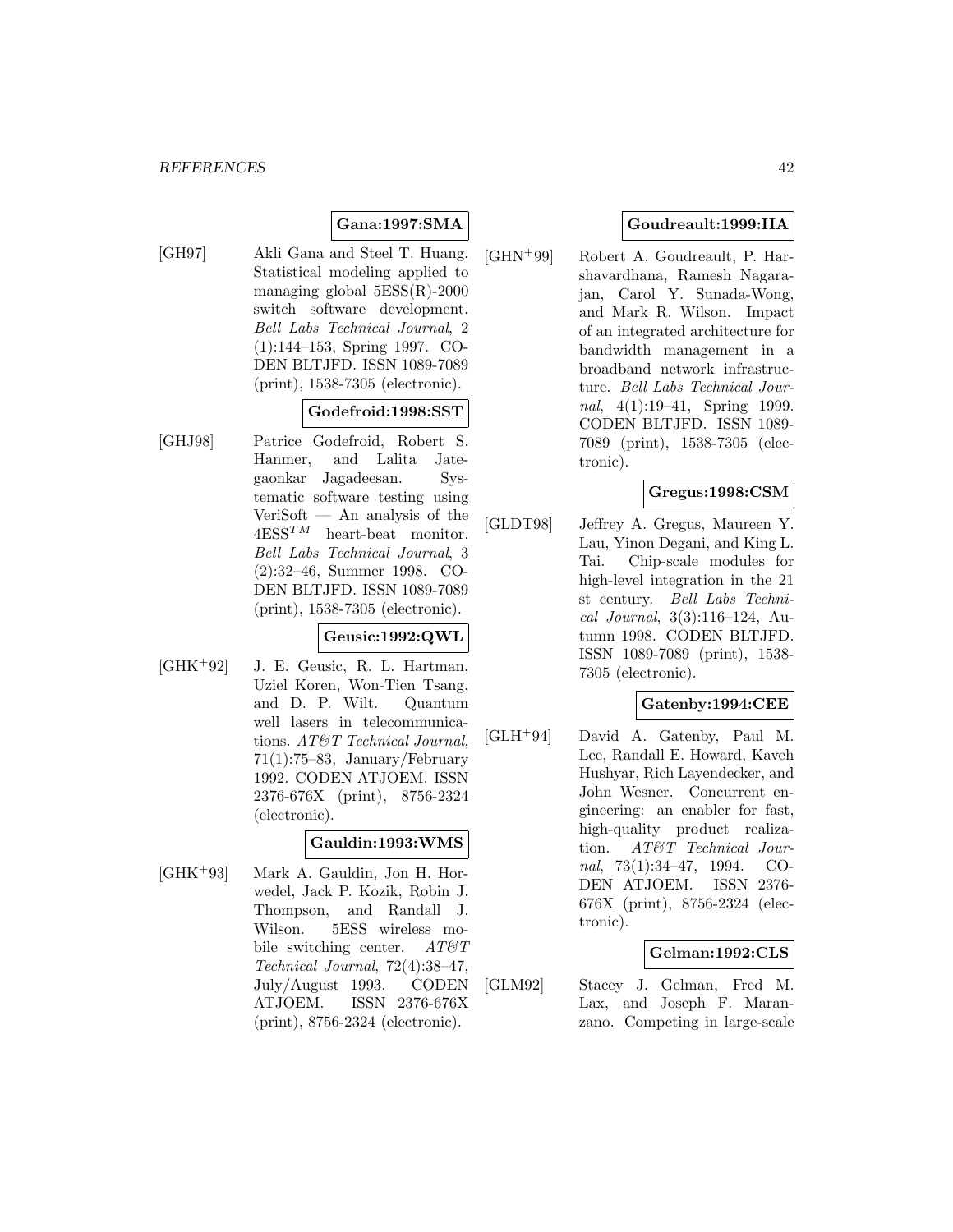software development.  $AT\&T$ Technical Journal, 71(6):2–11, November/December 1992. CO-DEN ATJOEM. ISSN 2376- 676X (print), 8756-2324 (electronic).

#### **Grzelak:1996:RDS**

[GMSW96] Stephen A. Grzelak, Harrison Miles Jr., Edward S. Szurkowski, and William P. Weber Jr. Residential data services via hybrid fiber-coax local access networks. Bell Labs Technical Journal, 1(1):88–99, Spring 1996. CODEN BLTJFD. ISSN 1089-7089 (print), 1538- 7305 (electronic).

## **Gagen:1996:HFC**

[GP96a] Paul F. Gagen and William E. Pugh. Hybrid fiber-coax access networks. Bell Labs Technical Journal, 1(1):28–35, Spring 1996. CODEN BLTJFD. ISSN 1089-7089 (print), 1538-7305 (electronic).

# **Gelman:1996:BBI**

[GP96b] Stacey J. Gelman and W. Douglas Peck. Bringing business information to AT&T network systems through a data warehouse. AT&T Technical Journal, 75(2):68–78, 1996. CO-DEN ATJOEM. ISSN 2376- 676X (print), 8756-2324 (electronic).

#### **Grimes:1991:SID**

[GRL<sup>+</sup>91] Gary J. Grimes, Mark S. Russo, Christopher Lanzafame, Christopher D. Near, and

Bryan S. Moffitt. Synchronization in intelligent digital networks. AT&T Technical Journal, 70(5):59–68, September/October 1991. CODEN ATJOEM. ISSN 2376-676X (print), 8756-2324 (electronic).

### **Glass:1992:MOH**

[GS92] K. K. Glass and L. M. Sanders. Management organizational handoffs with empowered teams. AT&T Technical Journal,  $71(3):22-30$ , May June 1992. CODEN ATJOEM. ISSN 2376-676X (print), 8756- 2324 (electronic).

### **Garg:1997:TNA**

[GS97] Vijay K. Garg and Elbert L. Sneed. TDMA for North American PCS systems. Bell Labs Technical Journal, 2(3): 207–220, Autumn 1997. CO-DEN BLTJFD. ISSN 1089-7089 (print), 1538-7305 (electronic).

### **Giles:1999:WAD**

[GS99] C. Randy Giles and Magaly Spector. The wavelength add/ drop multiplexer for lightwave communication networks. Bell Labs Technical Journal, 4(1): 207–229, Spring 1999. CO-DEN BLTJFD. ISSN 1089-7089 (print), 1538-7305 (electronic).

# **Goyal:1998:DBC**

[GUP98] Suresh Goyal, Sanjay S. Upasani, and Dhiren M. Patel. Designing best-in-class impacttolerant cellular phones and other portable products. Bell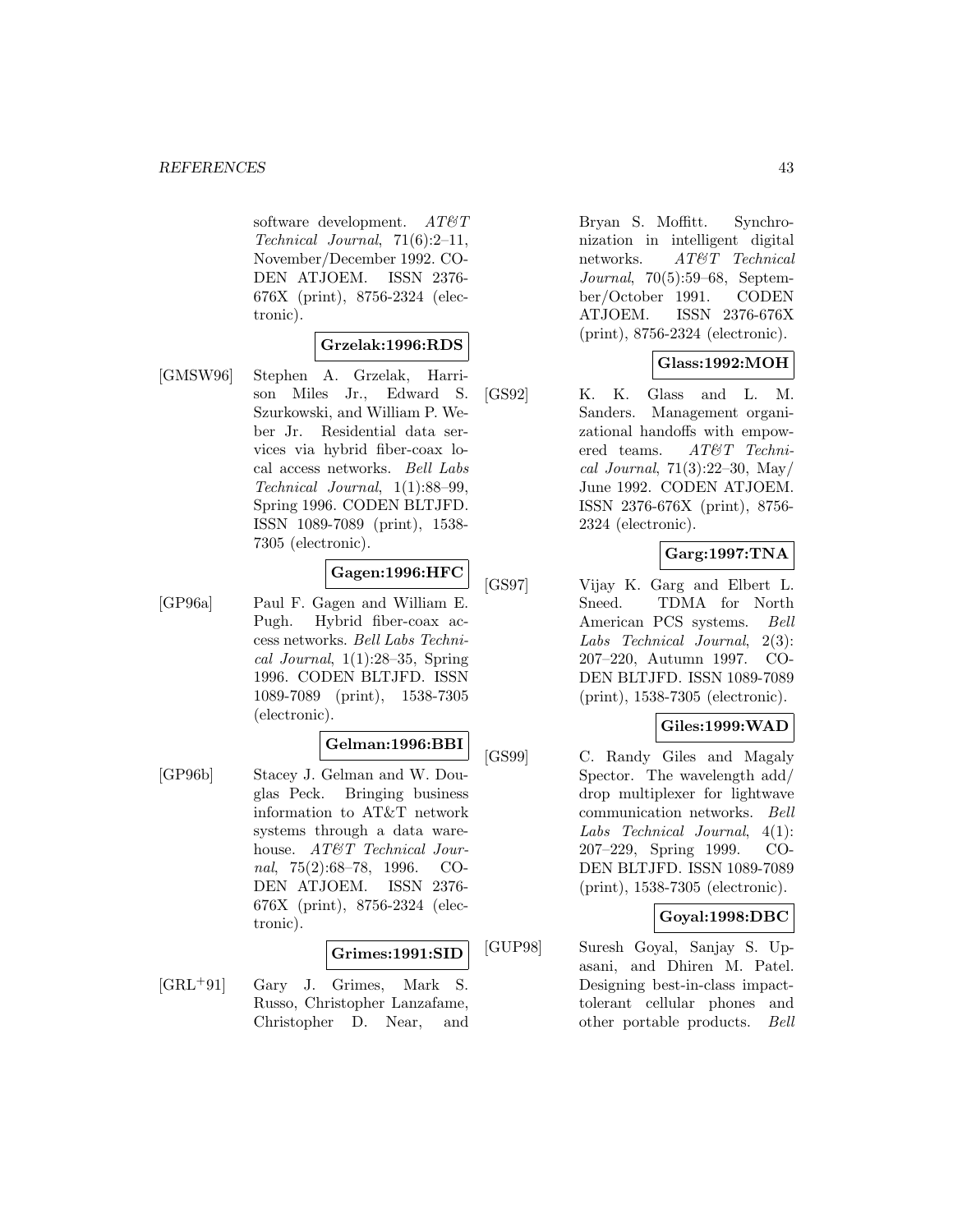Labs Technical Journal, 3(3): 159–174, Autumn 1998. CO-DEN BLTJFD. ISSN 1089-7089 (print), 1538-7305 (electronic).

#### **Greenspan:1992:PDT**

[GWB92] Steven L. Greenspan, John J. Wisowaty, and Raymond E. Bright, Jr. Product definition through the design-by-use process. AT&T Technical Journal, 71(3):31–40, May/June 1992. CODEN ATJOEM. ISSN 2376- 676X (print), 8756-2324 (electronic).

#### **Gitlin:1996:EWW**

[GZ96] Richard D. Gitlin and George I. Zysman. The expanding world of wireless technology. Bell Labs Technical Journal, 1(2): 3–6, Summer 1996. CODEN BLTJFD. ISSN 1089-7089 (print), 1538-7305 (electronic).

### **Gitlin:1997:O**

[GZ97] Richard D. Gitlin and George I. Zysman. Overview. Bell Labs Technical Journal, 2(3): 3–4, Autumn 1997. CODEN BLTJFD. ISSN 1089-7089 (print), 1538-7305 (electronic).

#### **Hornbach:1993:SNG**

[HBCS93] Barbara H. Hornbach, William J. Bielawski, Ronald J. Canniff, and Paul A. Stiling. 5ESS-2000 switch: The next generation switching system.  $AT \mathcal{C}T$ Technical Journal, 72(5):4–13, September/October 1993. CO-DEN ATJOEM. ISSN 2376676X (print), 8756-2324 (electronic).

### **Harrison:1996:PPS**

[HC96] Neil B. Harrison and James O. Coplien. Patterns of productive software organizations. Bell Labs Technical Journal, 1(1): 138–145, Spring 1996. CO-DEN BLTJFD. ISSN 1089-7089 (print), 1538-7305 (electronic).

#### **Heirman:1993:IMP**

[HCS93] Donald N. Heirman, Steven M. Crosby, and Douglas C. Smith. International mandatory product standards. AT&T Technical Journal, 72(2):25–40, March/ April 1993. CODEN ATJOEM. ISSN 2376-676X (print), 8756- 2324 (electronic).

#### **Hall:1991:ASC**

[HCWW91] Harry M. Hall, Christopher D. Carson, Earle H. West, and Lonnie D. Whitehead. The AT&T service ciruit node: A new element for providing intelligent network services.  $AT\&T$ Technical Journal, 70(3–4):72– 84, March/April 1991. CO-DEN ATJOEM. ISSN 2376- 676X (print), 8756-2324 (electronic).

#### **Horenkamp:1993:SCS**

[HE93] John J. Horenkamp and J. Scott Eudy. Structured cabling systems for the global premises distribution market. AT&T Technical Journal, 72(2):41–49, March/April 1993. CODEN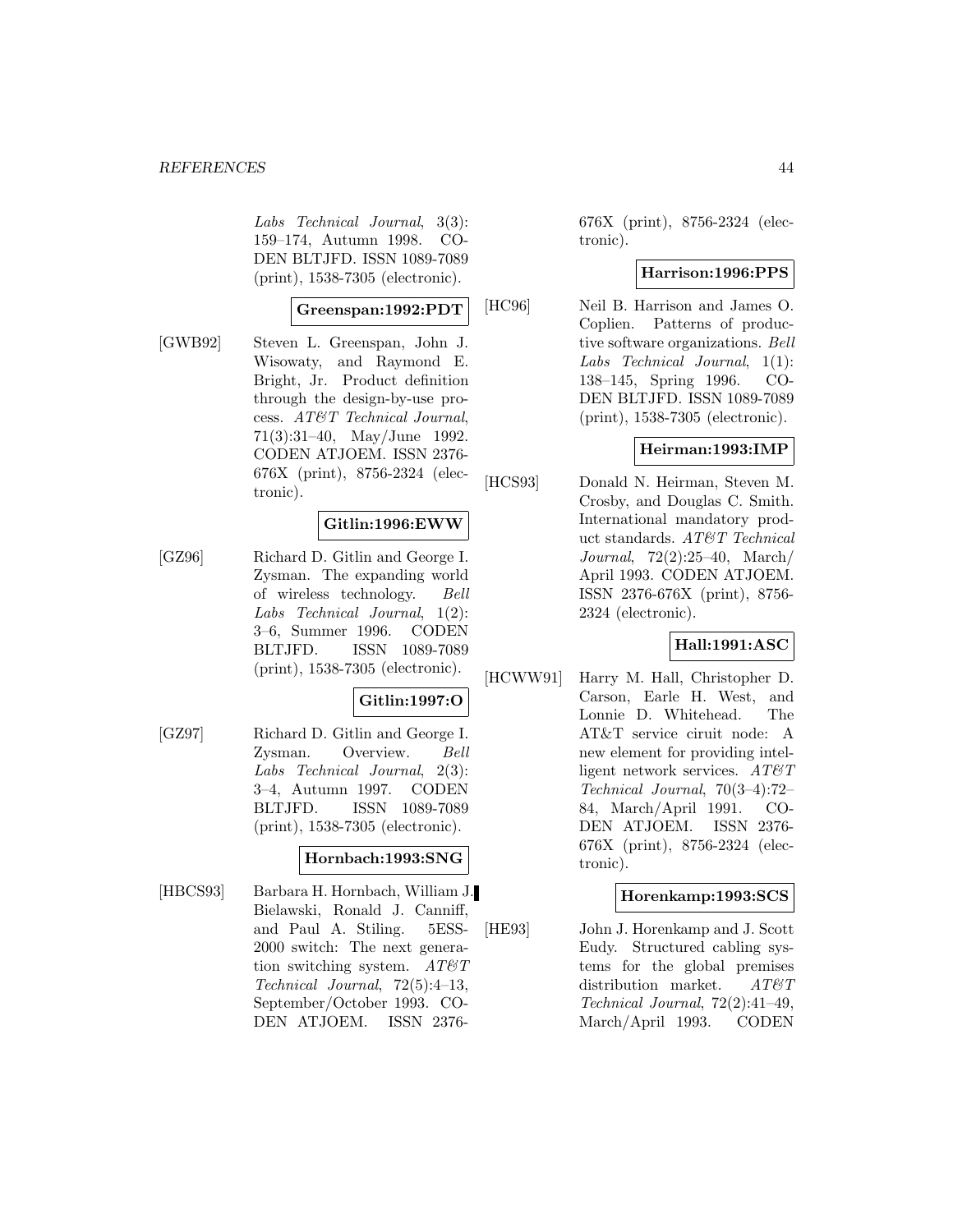ATJOEM. ISSN 2376-676X (print), 8756-2324 (electronic).

# **He:1998:CIN**

[HE98] Taosong He and Stephen G. Eick. Constructing interactive network visual interfaces. Bell Labs Technical Journal, 3(2): 47–57, Summer 1998. CO-DEN BLTJFD. ISSN 1089-7089 (print), 1538-7305 (electronic).

### **Hendrix:1990:MET**

[Hen90] Stanley A. Hendrix. Manufacturing execution: Theory and concepts.  $AT\mathcal{C}T$ Technical Journal, 69(4):33–52, July/August 1990. CODEN ATJOEM. ISSN 2376-676X (print), 8756-2324 (electronic).

#### **Holland:1994:SEC**

 $[HHJ+94]$  Hans G. Holland, C. P. Huang, Charles E. Jeschke, Robert A. Pergande, Lee C. Stecher, and David J. Stelte. The 5ESS-2000 switch: exceeding customer expectations. AT&T Technical Journal, 73(6):28–38, 1994. CO-DEN ATJOEM. ISSN 2376- 676X (print), 8756-2324 (electronic).

### **Hsueh:1994:SPA**

[HHMP94] T. Richard Hsueh, Thomas F. Houghton, Joseph F. Maranzano, and Gerald P. Pasternack. Software production: from art/ craft to engineering.  $AT \mathcal{C}T$ Technical Journal, 73(1):59–68, 1994. CODEN ATJOEM. ISSN 2376-676X (print), 8756-2324 (electronic).

# **Harvey:1991:CCS**

[HHP91] Dean E. Harvey, Shannon M. Hogan, and John Y. Payseur. Call center solutions.  $AT \& T$ Technical Journal, 70(5):36–44, September/October 1991. CO-DEN ATJOEM. ISSN 2376- 676X (print), 8756-2324 (electronic).

### **Hansen:1997:CES**

[HJ97] Mark H. Hansen and David A. James. A computing environment for spatial data analysis in the microelectronics industry. Bell Labs Technical Journal, 2 (1):114–129, Spring 1997. CO-DEN BLTJFD. ISSN 1089-7089 (print), 1538-7305 (electronic).

### **Hassler:1995:RDC**

[HJKN95] Kerry W. Hassler, Cynthia C. Jones, Joylee E. Kohler, and Robert D. Nalbone. Revolutionizing DEFINITY call centers in the 1990s. AT&T Technical Journal, 74(4):64–73, 1995. CODEN ATJOEM. ISSN 2376- 676X (print), 8756-2324 (electronic).

### **Hermann:1995:ECA**

[HK95] Ferdinand Hermann and Peter Kleinsorge. Environmental certification of ATT-GIS in Augsburg, Germany. AT&T Technical Journal, 74(6):72–78, 1995. CODEN ATJOEM. ISSN 2376- 676X (print), 8756-2324 (electronic).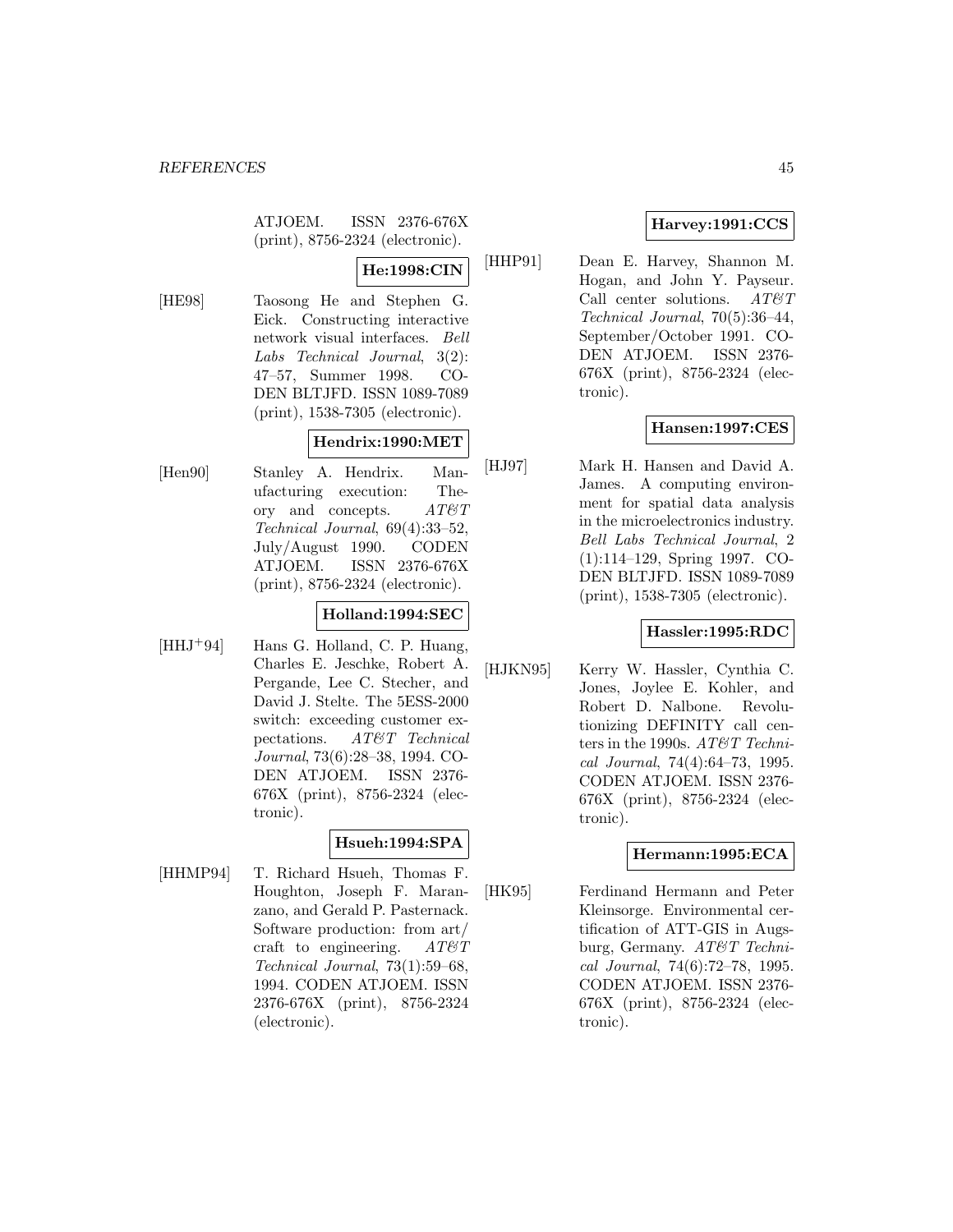### **Huang:1996:CSF**

[HKBW96] Yennun Huang, Chandra M. R. Kintala, Lawrence Bernstein, and Yi-Min Wang. Components for software fault tolerance and rejuvenation. AT&T Technical Journal, 75(2):29–37, 1996. CO-DEN ATJOEM. ISSN 2376- 676X (print), 8756-2324 (electronic).

# **Horn:1993:SBM**

[HLMS93] D. N. Horn, T. G. Lyons, J. C. Mitchell, and D. L. Skran. A standards-based multimedia conferencing bridge.  $AT \mathcal{C}T$ Technical Journal, 72(1):41–49, January/February 1993. CO-DEN ATJOEM. ISSN 2376- 676X (print), 8756-2324 (electronic).

#### **Hinton:1992:FSP**

[HM92] H. Scott Hinton and David A. B. Miller. Free-space photonics in switching. AT&T Technical Journal, 71(1):84–92, January/February 1992. CODEN ATJOEM. ISSN 2376-676X (print), 8756-2324 (electronic).

### **Heirman:1990:DME**

[HMC90] D. N. Heirman, R. C. Morris, and S. M. Crosby. Design for multinational EMC compliance. AT&T Technical Journal, 69(3):28–45, 1990. CO-DEN ATJOEM. ISSN 2376- 676X (print), 8756-2324 (electronic).

## **Hillis:1995:IAP**

[HMD<sup>+</sup>95] Margaret A. Hillis, Gail W. Minkus, Craig L. DeCaluwe, Michael N. Meyers, and Edward T. Schafer. An improved approach to product quality through testing. AT&T Technical Journal, 74(3):40–48, ???? 1995. CODEN ATJOEM. ISSN 2376-676X (print), 8756-2324 (electronic).

### **Ho:1999:RTP**

[HMH99] L. Lawrence Ho, Christopher J. Macey, and Ronald G. Hiller. Real-time performance monitoring and anomaly detection in the Internet: An adaptive, objective-driven, mix-andmatch approach. Bell Labs Technical Journal, 4(4):23–41, October/December 1999. CO-DEN BLTJFD. ISSN 1089-7089 (print), 1538-7305 (electronic).

## **Hayden:1990:SDA**

[HMMS90] C. C. Hayden, J. C. Mitchell, J. Mukerji, and F. A. Schmidt. The Software Development Assistant. AT&T Technical Journal, 69(2):76–89, 1990. CO-DEN ATJOEM. ISSN 2376- 676X (print), 8756-2324 (electronic).

#### **Holzmann:1990:AAP**

[Hol90] G. J. Holzmann. Algorithms for automated protocol verification. AT&T Technical Journal, 69(1):32–44, 1990. CO-DEN ATJOEM. ISSN 2376- 676X (print), 8756-2324 (electronic).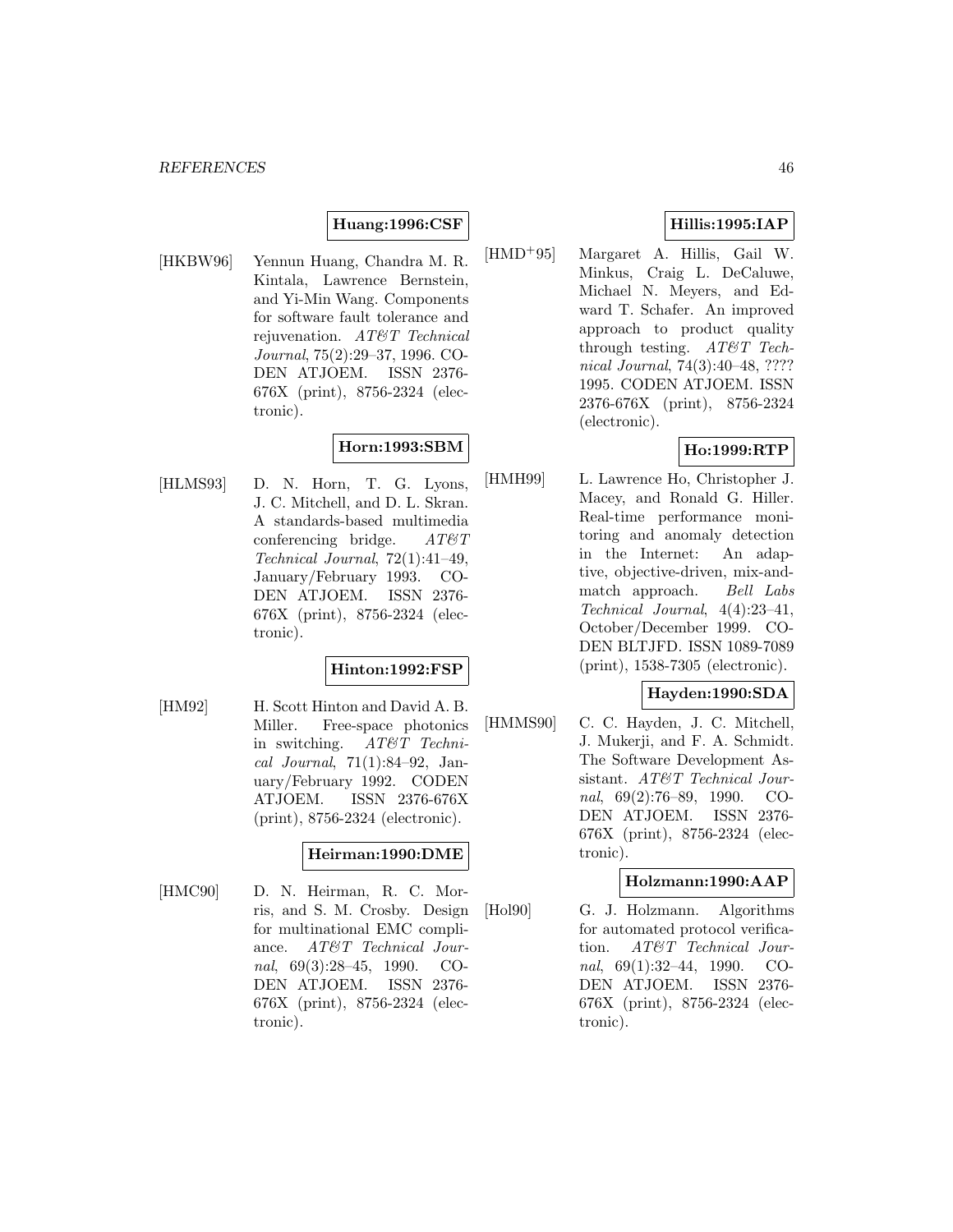#### **Holzmann:1997:DTR**

[HPR97] Gerard J. Holzmann, Doron A. Peled, and Margaret H. Redberg. Design tools for requirements engineering. Bell Labs Technical Journal, 2(1):86–95, Spring 1997. CODEN BLTJFD. ISSN 1089-7089 (print), 1538- 7305 (electronic).

#### **Henneman:1993:NDT**

[HR93] Richard L. Henneman and David M. Rubini. New directions in transaction terminal interfaces. AT&T Technical Journal,  $72(3):50-56$ , May/ June 1993. CODEN ATJOEM. ISSN 2376-676X (print), 8756- 2324 (electronic).

# **Hirschberg:1990:VRS**

[HRRS90] Julia B. Hirschberg, Stephen A. Riederer, James E. Rowley, and Ann K. Syrdal. Voice response systems: Technologies and applications. AT&T Technical Journal, 69(5):42–51, September/October 1990. CODEN ATJOEM. ISSN 2376-676X (print), 8756-2324 (electronic).

#### **Hsu:1995:ASE**

[HS95] Jiunn Carl Hsu and Larry A. Seese. AT&T switching evolution challenge. AT&T Technical Journal, 74(3):6–9, 1995. CO-DEN ATJOEM. ISSN 2376- 676X (print), 8756-2324 (electronic).

#### **Holzmann:1998:IRT**

[HS98] Gerard J. Holzmann and Margaret H. Smith. Interval reduc-

tion through requirements analysis. Bell Labs Technical Journal, 3(2):22–31, Summer 1998. CODEN BLTJFD. ISSN 1089- 7089 (print), 1538-7305 (electronic).

#### **Hossain:1999:PBN**

[HSGR99] Ashfaq Hossain, Houshing F. Shu, Charles R. Gasman, and Randolph A. Royer. Policybased network load management. Bell Labs Technical Journal, 4(4):95–108, October/December 1999. CODEN BLTJFD. ISSN 1089-7089 (print), 1538-7305 (electronic).

#### **He:1998:CAC**

[HW98] Linhai He and Albert K. Wong. Connection admission control design for GlobeView(R)-2000 ATM core switches. Bell Labs Technical Journal, 3(1):94–111, Spring 1998. CODEN BLTJFD. ISSN 1089-7089 (print), 1538- 7305 (electronic).

#### **Hlavacek:1997:AMI**

[HZ97] Donna M. Hlavacek and Robert J. Zurawski. Alternative methods for introducing new wireless intelligent network services using triggers and queries. Bell Labs Technical Journal, 2(3): 20–29, Autumn 1997. CO-DEN BLTJFD. ISSN 1089-7089 (print), 1538-7305 (electronic).

#### **Infosino:1991:MAP**

[IPU91] William J. Infosino, Sam H. Parker, and David G. Unger. Market analysis and product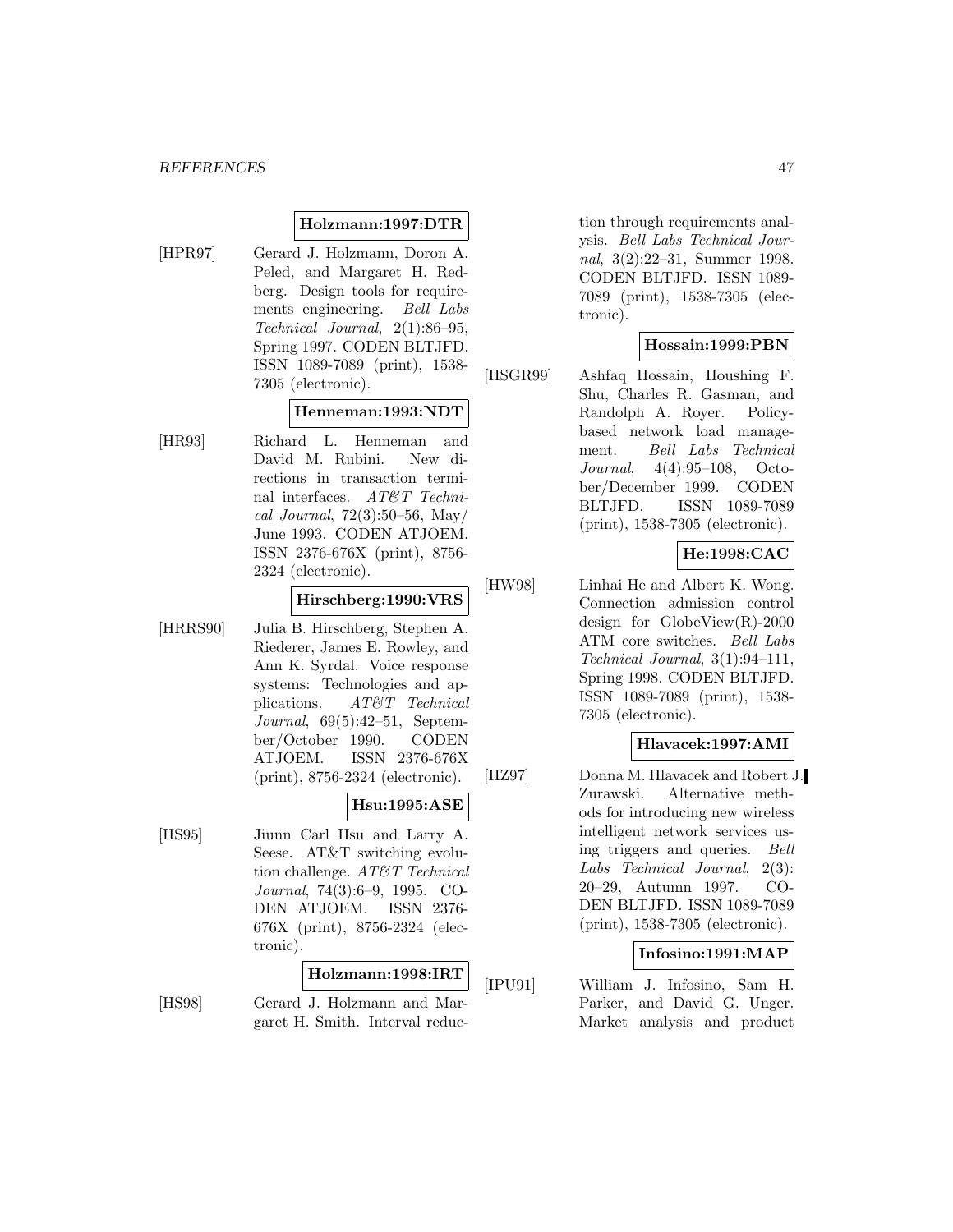design for telecommunications equipment and services.  $AT\mathcal{O}T$ Technical Journal, 70(2):7–17, 1991. CODEN ATJOEM. ISSN 2376-676X (print), 8756-2324 (electronic).

# **Joyce:1991:MDC**

[JAC91] John A. Joyce, Marc C. Ayres, and Robert F. Cruickshank, III. Managing design changes. AT&T Technical Journal, 70 (3–4):73–83, March/April 1991. CODEN ATJOEM. ISSN 2376- 676X (print), 8756-2324 (electronic).

#### **Jackman:1998:MOF**

[Jac98] Neil A. Jackman. Multilayer optical filters with random errors. Bell Labs Technical Journal, 3 (1):112–121, Spring 1998. CO-DEN BLTJFD. ISSN 1089-7089 (print), 1538-7305 (electronic).

#### **Jayant:1995:MTD**

[JALR95] Nikil Jayant, Bryan D. Ackland, Victor B. Lawrence, and Lawrence R. Rabiner. Multimedia: technology dimensions and challenges. AT&T Technical Journal, 74(5):14–33, September/October 1995. CODEN ATJOEM. ISSN 2376-676X (print), 8756-2324 (electronic).

# **Jayant:1995:ACT**

[JC95] Nikil S. Jayant and Edward Y. Chen. Audio compression: technology and applications.  $AT \mathcal{C}T$ Technical Journal, 74(2):23–34, 1995. CODEN ATJOEM. ISSN

2376-676X (print), 8756-2324 (electronic).

### **Jayant:1990:CSW**

[JLP90] N. S. Jayant, V. B. Lawrence, and D. P. Prezas. Coding of speech and wideband audio. AT&T Technical Journal, 69 (5):25–41, September/October 1990. CODEN ATJOEM. ISSN 2376-676X (print), 8756-2324 (electronic).

#### **Johnson:1999:AON**

[JN99] Steven R. Johnson and Virginia L. Nichols. Advanced optical networking — Lucent's MONET network elements. Bell Labs Technical Journal, 4(1): 145–162, Spring 1999. CO-DEN BLTJFD. ISSN 1089-7089 (print), 1538-7305 (electronic).

#### **Jackman:1999:OCC**

[JPMK99] Neil A. Jackman, Sunita H. Patel, Benny P. Mikkelsen, and Steven K. Korotky. Optical cross connects for optical networking. Bell Labs Technical Journal, 4(1):262–281, Spring 1999. CODEN BLTJFD. ISSN 1089-7089 (print), 1538-7305 (electronic).

#### **Juang:1995:DAS**

[JPT95] Biing-Hwang Juang, Robert J. Perdue, Jr., and David L. Thomson. Deployable automatic speech recognition systems: advances and challenges. AT&T Technical Journal, 74 (2):45–56, 1995. CODEN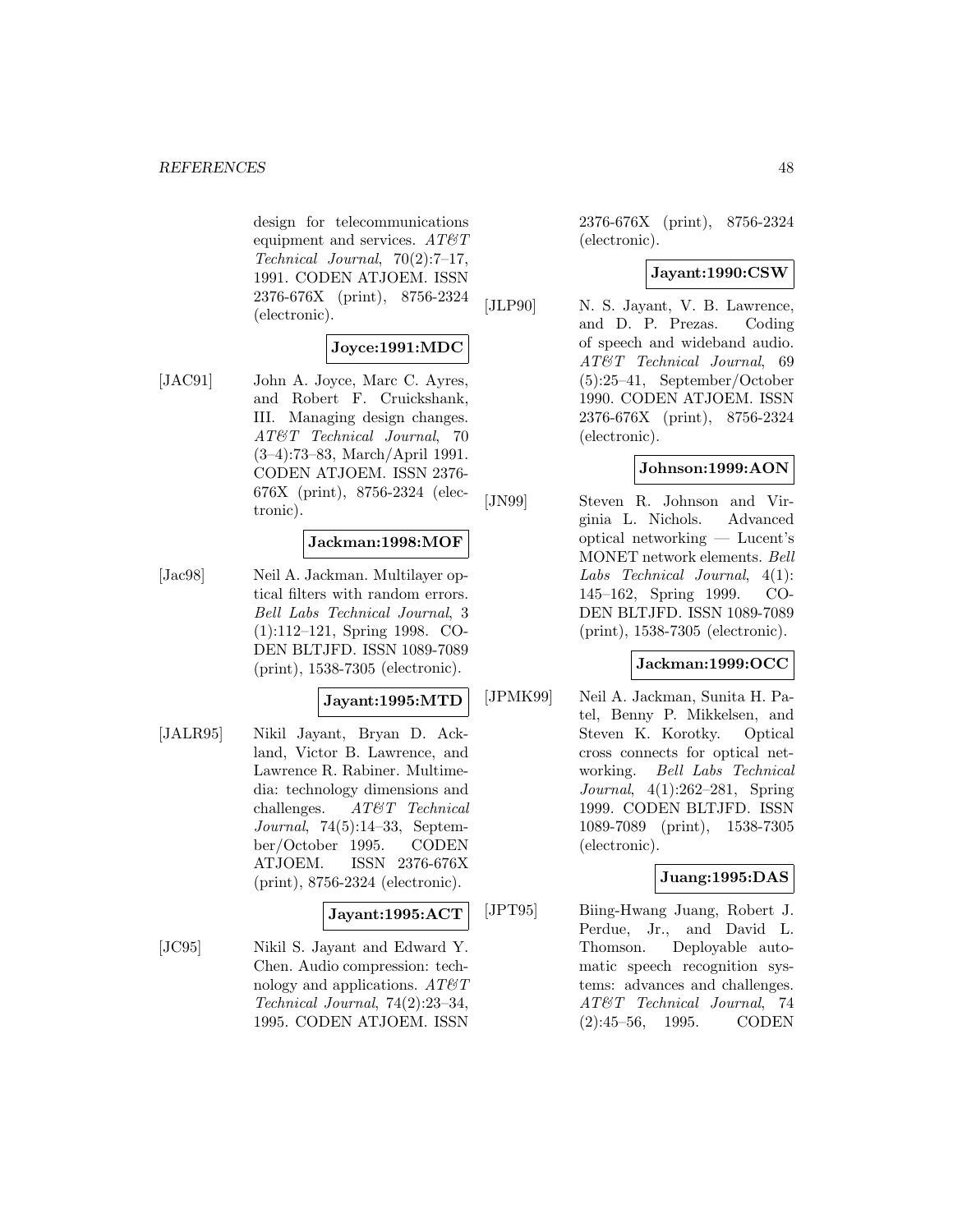ATJOEM. ISSN 2376-676X (print), 8756-2324 (electronic).

## **Jackel:1995:OCR**

[JSS<sup>+</sup>95] Lawrence D. Jackel, David Sharman, Charles E. Stenard, B. Ivan Strom, and Derek Zuckert. Optical character recognition for self-service banking. AT&T Technical Journal, 74(4):16–24, 1995. CO-DEN ATJOEM. ISSN 2376- 676X (print), 8756-2324 (electronic).

#### **Johnson:1996:USS**

[JW96] Graham I. Johnson and Mark G. Westwater. Usability and selfservice information technology: cognitive engineering in product design and evaluation.  $AT \mathcal{C}T$ Technical Journal, 75(1):64–73, 1996. CODEN ATJOEM. ISSN 2376-676X (print), 8756-2324 (electronic).

## **Jorgensen:1991:RHM**

[JY91] James L. Jorgensen and David S. Yaney. Radiation-hardened microelectronics. AT&T Technical Journal, 70(6):31–36, November/December 1991. CODEN ATJOEM. ISSN 2376-676X (print), 8756-2324 (electronic).

### **Khoe:1999:DLC**

[KBB99] Hoo-Yin Khoe, A. Craig Bolling, and Arupjyoti Bhuyan. Digital loop carrier solutions for voice and data networks. Bell Labs Technical Journal, 4(2): 209–217, Summer 1999. CO-

DEN BLTJFD. ISSN 1089-7089 (print), 1538-7305 (electronic).

#### **Kruisbrink:1997:SDE**

[KBP97] J. Casper Kruisbrink, Jaap Bood, and Mary Ann Parsons. On-site data evolution for a  $5ESS(R)$  switch retrofit. Bell Labs Technical Journal, 2 (1):65–73, Spring 1997. CO-DEN BLTJFD. ISSN 1089-7089 (print), 1538-7305 (electronic).

## **Khetarpal:1997:SSM**

[KD97] Rakesh Khetarpal and S. Krishna Dronamraju. SMART — a solution for managing the capacity, growth, and performance of wireless networks. Bell Labs Technical Journal, 2(3): 182–193, Autumn 1997. CO-DEN BLTJFD. ISSN 1089-7089 (print), 1538-7305 (electronic).

#### **Kinney:1990:HOM**

[KDF90] Lawrence E. Kinney, Elizabeth T. Denning, and George Foo. High-option manufacturing: The Denver Works Information System Architecture. AT&T Technical Journal, 69 (4):110–116, July/August 1990. CODEN ATJOEM. ISSN 2376- 676X (print), 8756-2324 (electronic).

### **Kordahi:1995:IMT**

[KGC95] Maurice E. Kordahi, Robert F. Gleason, and Ta-Mu Chien. Installation and maintenance technology for undersea cable systems. AT&T Technical Journal, 74(1):60–74, 1995. CO-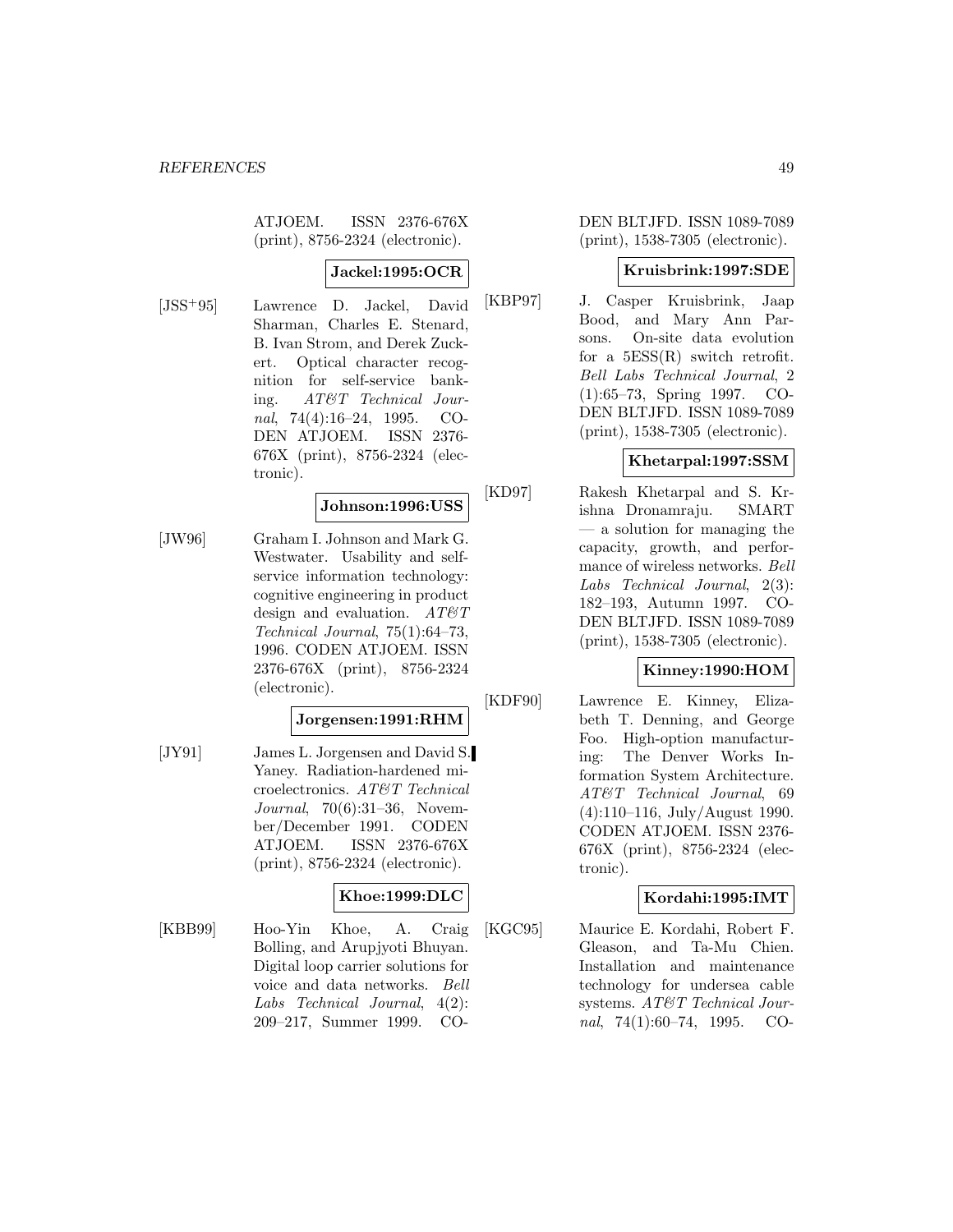DEN ATJOEM. ISSN 2376- 676X (print), 8756-2324 (electronic).

# **Khanna:1997:PTA**

[Kha97] Sanjeev Khanna. A polynomial time approximation scheme for the SONET ring loading problem. Bell Labs Technical Journal, 2(2):36–41, Summer 1997. CODEN BLTJFD. ISSN 1089- 7089 (print), 1538-7305 (electronic).

### **Kowalski:1990:IEO**

[KHD90] T. J. Kowalski, Yean-Ming Huang, and H. V. Diamantidis. An interpretive environment for operations support systems. AT&T Technical Journal, 69(2):42–51, 1990. CO-DEN ATJOEM. ISSN 2376- 676X (print), 8756-2324 (electronic).

### **Kinney:1990:MP**

[Kin90] Lawrence E. Kinney. Material planning. AT&T Technical Journal, 69(4):19–32, July/August 1990. CODEN ATJOEM. ISSN 2376-676X (print), 8756-2324 (electronic).

### **Kriaras:1997:TGM**

[KJPR97] Ioannis N. Kriaras, André W. Jarvis, Vincent E. Phillips, and Derek J. Richards. Thirdgeneration mobile network architectures for the Universal Mobile Telecommunications System (UMTS). Bell Labs Technical Journal, 2(3):99– 117, Autumn 1997. CODEN

BLTJFD. ISSN 1089-7089 (print), 1538-7305 (electronic).

# **Koch:1992:PIC**

[KK92] Thomas L. Koch and Uziel Koren. Photonic integrated circuits. AT&T Technical Journal,  $71(1):63-74$ , January/February 1992. CODEN ATJOEM. ISSN 2376-676X (print), 8756-2324 (electronic).

### **Kirova:1998:DCS**

[KK98] Vassilka D. Kirova and Howard G. Kradjel. The DirSA case study: An introduction to software architecture technology. Bell Labs Technical Journal, 3(3): 125–138, Autumn 1998. CO-DEN BLTJFD. ISSN 1089-7089 (print), 1538-7305 (electronic).

### **Knisely:1998:CTG**

[KLR98] Douglas N. Knisely, Quinn Li, and Nallepilli S. Ramesh. cdma2000: A third-generation radio transmission technology. Bell Labs Technical Journal, 3 (3):63–78, Autumn 1998. CO-DEN BLTJFD. ISSN 1089-7089 (print), 1538-7305 (electronic).

# **Kamerman:1997:WRI**

[KM97] Ad Kamerman and Leo Monteban. WaveLAN(R)-II: a highperformance wireless LAN for the unlicensed band. Bell Labs Technical Journal, 2(3): 118–133, Autumn 1997. CO-DEN BLTJFD. ISSN 1089-7089 (print), 1538-7305 (electronic).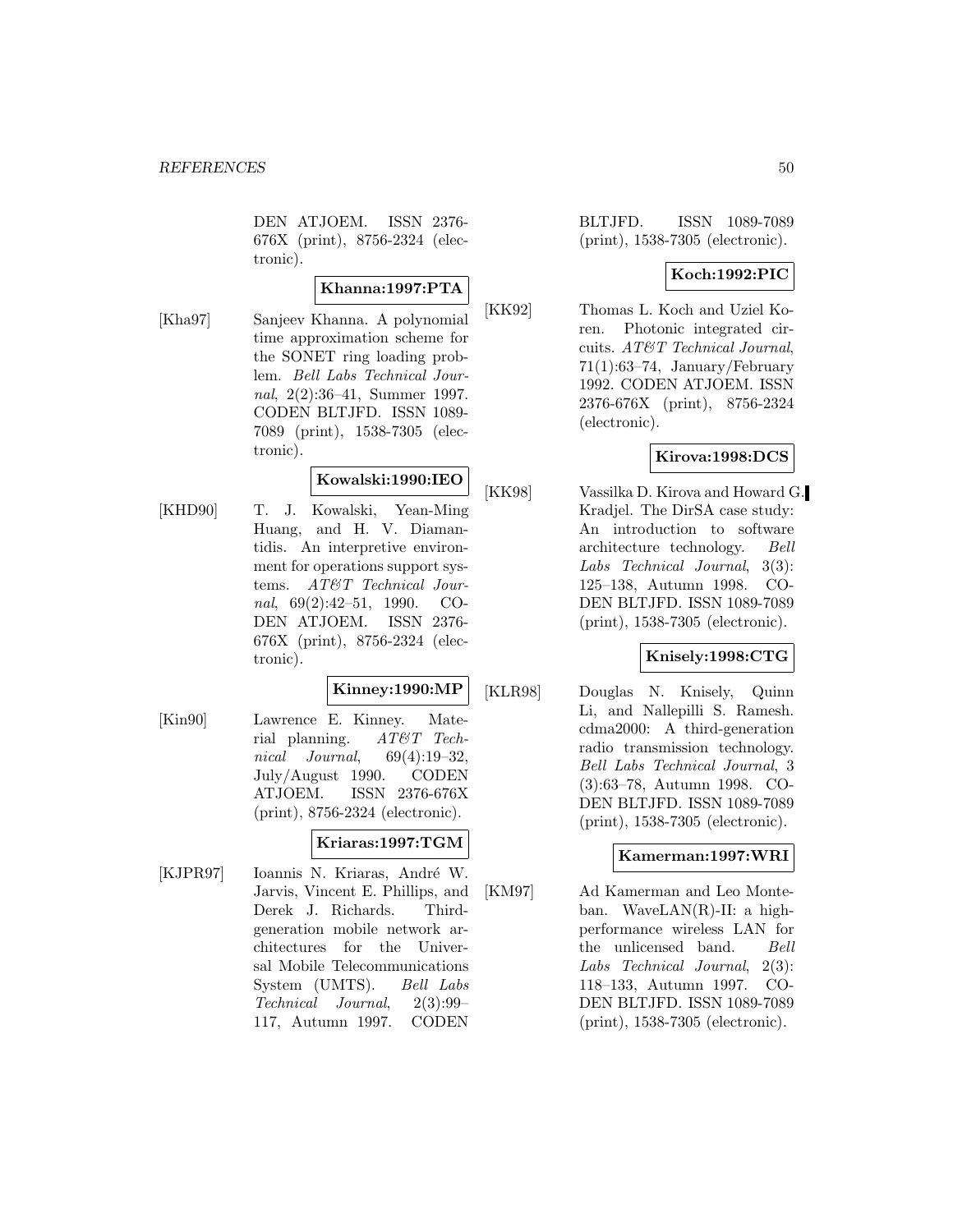**Kozik:1998:VSN**

[KMS98] Jack Kozik, Warren A. Montgomery, and John J. Stanaway Jr. Voice services in nextgeneration networks: The evolution of the intelligent network and its role in generating new revenue opportunities. Bell Labs Technical Journal, 3(4):124–143, October/December 1998. CODEN BLTJFD. ISSN 1089-7089 (print), 1538-7305 (electronic).

### **Kettler:1992:AGI**

[KNS<sup>+</sup>92] H. W. Kettler, G. Natarajan, E. W. Scher, P. Y. Shih, and P. Marr Wainscott. AT&T's global intelligent network architecture. AT&T Technical Journal, 71(5):30–35, September/October 1992. CODEN ATJOEM. ISSN 2376-676X (print), 8756-2324 (electronic).

#### **Kerfoot:1995:FDU**

[KR95] Franklin W. Kerfoot and Peter K. Runge. Future directions for undersea communications. AT&T Technical Journal, 74(1):93–102, 1995. CO-DEN ATJOEM. ISSN 2376- 676X (print), 8756-2324 (electronic).

# **Kowalik:1998:DBT**

[KRS98] John Kowalik Jr., John J. Rosinski, and Bradford R. Siepman. Digital business telephones — project laser. Bell Labs Technical Journal, 3(1): 122–133, Spring 1998. CO-

#### DEN BLTJFD. ISSN 1089-7089 (print), 1538-7305 (electronic).

#### **Kocan:1998:UPA**

[KRZ98] Kristin F. Kocan, Patricia A. Riley, and Robert J. Zurawski. Universal premises access to voice band and ATM networks using a broadband interworking gateway. Bell Labs Technical Journal, 3(2):93–108, Summer 1998. CODEN BLTJFD. ISSN 1089-7089 (print), 1538- 7305 (electronic).

#### **Kamath:1993:RBO**

[KSS93] Yogeesh H. Kamath, Ruth E. Smilan, and Jean G. Smith. Reaping benefits with objectoriented technology. AT&T Technical Journal, 72(5):14–24, September/October 1993. CO-DEN ATJOEM. ISSN 2376- 676X (print), 8756-2324 (electronic).

#### **Kythe:1996:PDB**

[Kyt96] Dave K. Kythe. The promise of distributed business components. AT&T Technical Journal, 75(2):20–28, 1996. CO-DEN ATJOEM. ISSN 2376- 676X (print), 8756-2324 (electronic).

#### **Lee:1997:APA**

[LB97] Anne Y. Lee and Bohdan L. Bodnar. Architecture and performance analysis of packetbased mobile switching centerto-base station traffic communications for TDMA. Bell Labs Technical Journal, 2(3):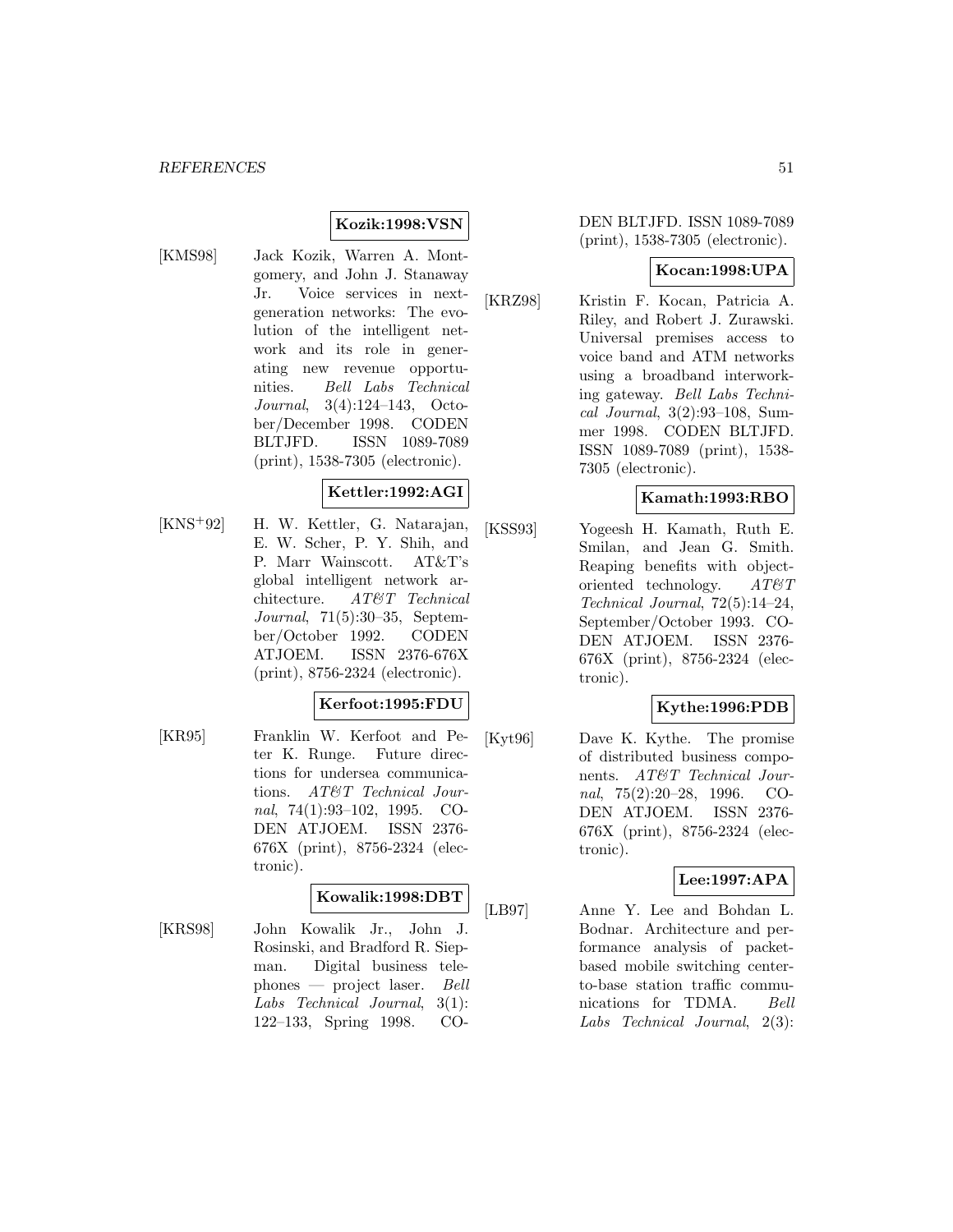46–56, Autumn 1997. CO-DEN BLTJFD. ISSN 1089-7089 (print), 1538-7305 (electronic).

## **LuValle:1998:SEA**

[LCK<sup>+</sup>98] Michael J. LuValle, Leon R. Copeland, Sriraman Kannan, Justin B. Judkins, and Paul J. Lemaire. A strategy for extrapolation in accelerated testing. Bell Labs Technical Journal, 3 (3):139–147, Autumn 1998. CO-DEN BLTJFD. ISSN 1089-7089 (print), 1538-7305 (electronic).

### **Layadi:1999:IPE**

[LCL99] Nace Layadi, Jennifer I. Colonell, and John Tseng-Chung Lee. An introduction to plasma etching for VLSI circuit technology. Bell Labs Technical Journal, 4(3): 155–171, Autumn 1999. CO-DEN BLTJFD. ISSN 1089-7089 (print), 1538-7305 (electronic).

### **Lee:1993:SBL**

[LGPR93] Chin-Hui Lee, Jean-Luc Gauvain, Roberto Pieraccini, and Lawrence R. Rabiner. Subwordbased large-vocabulary speech recognition. AT&T Technical Journal, 72(5):25–36, September/October 1993. CODEN ATJOEM. ISSN 2376-676X (print), 8756-2324 (electronic).

# **Liss:1995:NPO**

[LK95] Jonathan M. Liss and Kathleen A. Kurek. Network planning, operation, and maintenance practices for undersea communication systems.  $AT\mathcal{C}T$ Technical Journal, 74(1):75–82,

1995. CODEN ATJOEM. ISSN 2376-676X (print), 8756-2324 (electronic).

### **Libman:1995:IVN**

[LMMN95] Roger E. Libman, Mowaffak T. Midani, Irene J. Morgan, and Hung Tan Nguyen. The interactive video network: an overview of the Video Manager and the V Protocol. AT&T Technical Journal, 74(5):92–105, September/October 1995. CODEN ATJOEM. ISSN 2376-676X (print), 8756-2324 (electronic).

### **Lanzerotti:1995:SLS**

[LMMT95] Louis J. Lanzerotti, Lester V. Medford, Carol G. Maclennan, and David J. Thomson. Studies of large-scale Earth potentials across oceanic distances.  $AT \& T$ Technical Journal, 74(3):73–84, 1995. CODEN ATJOEM. ISSN 2376-676X (print), 8756-2324 (electronic).

#### **Laudise:1990:CRP**

[LMN90] R. A. Laudise, D. W. McCall, and S. R. Nagel. The critical role of processing in leadingedge product capability.  $AT\&T$ Technical Journal, 69(6):9–15, November/December 1990. CO-DEN ATJOEM. ISSN 2376- 676X (print), 8756-2324 (electronic).

#### **Lie:1992:GTD**

[LMN<sup>+</sup>92] Gwan K. Lie, Thomas L. McRoberts, Jan Neuteboom, Robert E. Schleicher, and Jeffrey D. Wiggs. Global team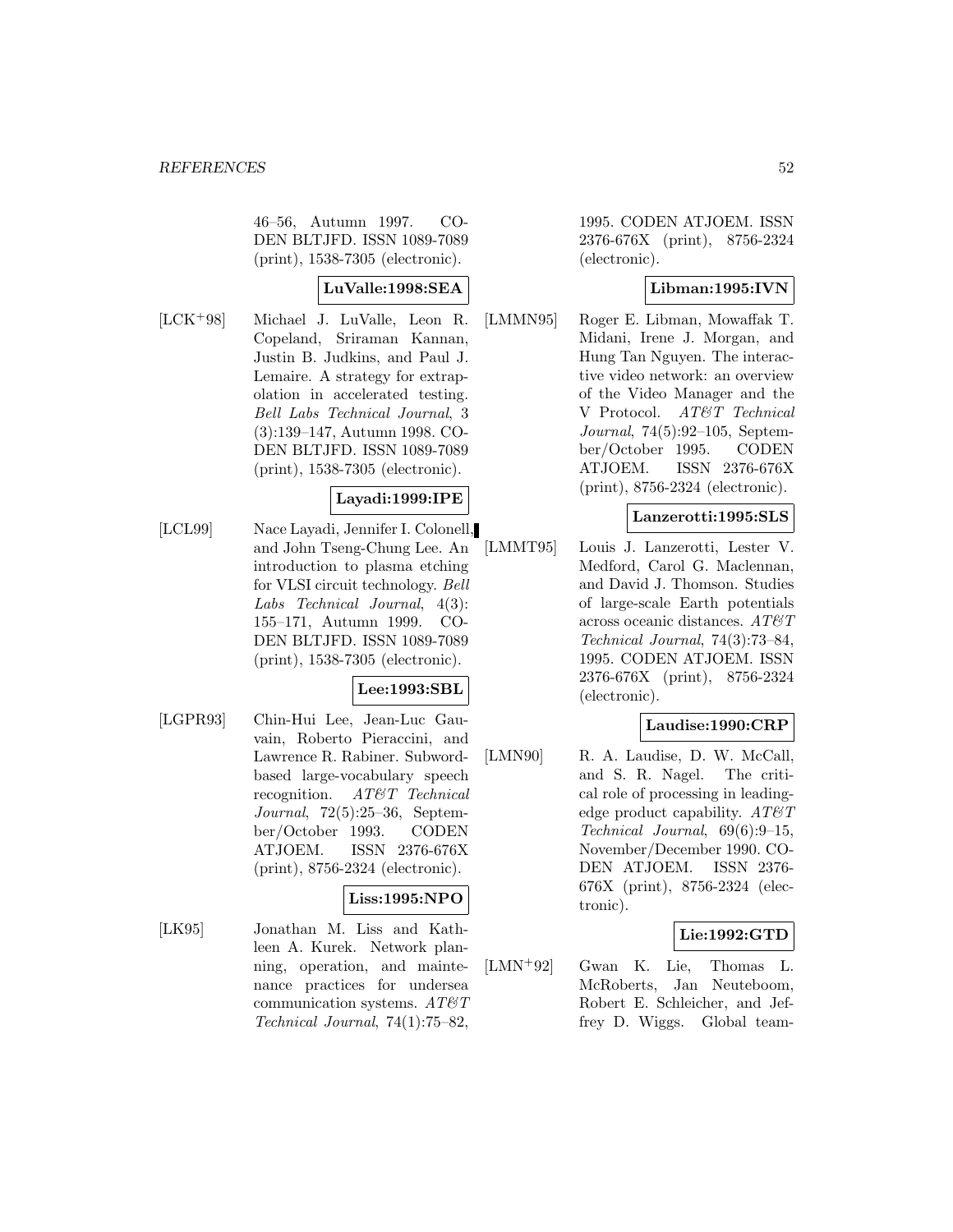work: Developing international ISDN capabilities for the 5ESS switch. AT&T Technical Journal, 71(5):24–29, September/October 1992. CODEN ATJOEM. ISSN 2376-676X (print), 8756-2324 (electronic).

### **Lynch:1995:DDO**

[LMW95] Robert L. Lynch, Richard L. Maybach, and Philip F. Walch. Design and deployment of optically amplified undersea systems. AT&T Technical Journal, 74(1):83–92, 1995. CO-DEN ATJOEM. ISSN 2376- 676X (print), 8756-2324 (electronic).

#### **Lied:1997:ISR**

[LPH97] Robert Lied, Lynn P. Pautler, and Patrick E. Helmers. Introducing software reuse technology. Bell Labs Technical Journal, 2(1):188–199, Spring 1997. CODEN BLTJFD. ISSN 1089- 7089 (print), 1538-7305 (electronic).

# **Lin:1998:NIM**

[LPS98] Geng Lin, John D. Price, and Tanjore K. Srinivas. Network information models and OneVi $sion(R)$  architecture. Bell Labs Technical Journal, 3(4):208– 221, October/December 1998. CODEN BLTJFD. ISSN 1089- 7089 (print), 1538-7305 (electronic).

#### **Lakshmi-Ratan:1999:LTS**

[LR99] Ramnath A. Lakshmi-Ratan. The Lucent Technologies Softswitch

— Realizing the promise of convergence. Bell Labs Technical Journal, 4(2):174–195, Summer 1999. CODEN BLTJFD. ISSN 1089-7089 (print), 1538- 7305 (electronic).

### **Luss:1990:IPE**

[LRW90] Hanan Luss, Moshe B. Rosenwein, and Elizabeth T. Wahls. Integration of planning and execution operations: Finalassembly sequencing.  $AT\mathcal{O}T$ Technical Journal, 69(4):99– 109, July/August 1990. CO-DEN ATJOEM. ISSN 2376- 676X (print), 8756-2324 (electronic).

### **Lawrence:1996:BAH**

[LSWZ96] Victor B. Lawrence, Luke J. Smithwick, Jean-Jacques Werner, and Nikolaos A. Zervos. Broadband access to the home on copper. Bell Labs Technical Journal, 1(1):100–114, Spring 1996. CODEN BLTJFD. ISSN 1089- 7089 (print), 1538-7305 (electronic).

#### **Lanzerotti:1997:WHA**

[LTM97] Louis J. Lanzerotti, David J. Thomson, and Carol G. Maclennan. Wireless at high altitudes — environmental effects on space-based assets. Bell Labs Technical Journal, 2(3): 5–19, Autumn 1997. CO-DEN BLTJFD. ISSN 1089-7089 (print), 1538-7305 (electronic).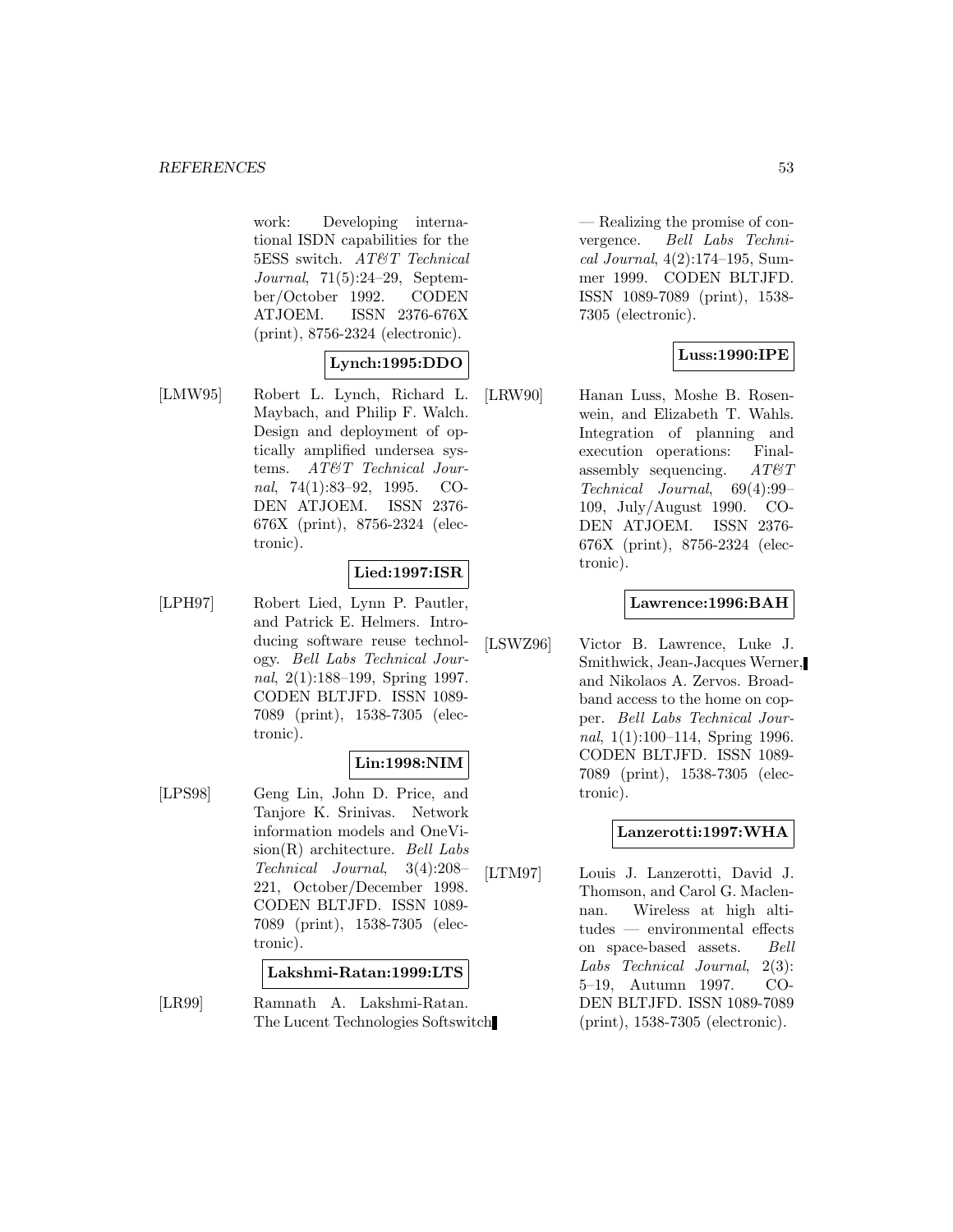### **Martin:1997:DNS**

[MAB<sup>+</sup>97] Samuel Martin, Vance D. Archer III, David M. Boulin, Michel R. Frei, Kwok K. Ng, and Ran-Hong Yan. Device noise in silicon RF technologies. Bell Labs Technical Journal, 2 (3):30–45, Autumn 1997. CO-DEN BLTJFD. ISSN 1089-7089 (print), 1538-7305 (electronic).

## **Martin:1997:O**

[Mar97] Robert L. Martin. Overview. Bell Labs Technical Journal, 2 (1):3–4, Spring 1997. CO-DEN BLTJFD. ISSN 1089-7089 (print), 1538-7305 (electronic).

### **Mayer:1991:SNI**

[MASY91] Robert L. Mayer, Ronald G. Appleton, E. Lee Sneed, and Stanley Y. Yeh. Service Net-2000: An intelligent network evolution. AT&T Techni $cal Journal. 70(3-4):99-110,$ March/April 1991. CODEN ATJOEM. ISSN 2376-676X (print), 8756-2324 (electronic).

### **Maxemchuk:1994:EDD**

[Max94] N. F. Maxemchuk. Electronic document distribution. AT&T Technical Journal, 73 (5):73–80, September/October 1994. CODEN ATJOEM. ISSN 2376-676X (print), 8756- 2324 (electronic). URL http: //www.cl.cam.ac.uk/~fapp2/ steganography/bibliography/ 034157.html.

### **Mayo:1992:PSE**

[May92] J. S. Mayo. Partnering: a strategic element of globalization [international telecommunications. AT&T Technical Journal, 71(5):2–5, September/October 1992. CODEN ATJOEM. ISSN 2376-676X (print), 8756-2324 (electronic).

## **Miller:1991:DNS**

[MC91] John A. Miller and Chung Ping Cheng. Designing networking solutions for the nineties: A new approach. AT&T Technical Journal, 70(5):14–26, September/October 1991. CODEN ATJOEM. ISSN 2376-676X (print), 8756-2324 (electronic).

### **Morgan:1991:SCT**

[MCG<sup>+</sup>91] Michael J. Morgan, Michael J. Cosky, Thomas M. Gruenenfelder, T. Curtis Holmes, Jr., and Gerald A. Raack. Service creation technologies for the intelligent network.  $AT\&T$ Technical Journal, 70(3–4):58– 71, March/April 1991. CO-DEN ATJOEM. ISSN 2376- 676X (print), 8756-2324 (electronic).

#### **McGrath:1992:LT**

[McG92] Carl J. McGrath. AM lightwave technology. AT&T Technical Journal, 71(1):23–30, January/February 1992. CODEN ATJOEM. ISSN 2376-676X (print), 8756-2324 (electronic).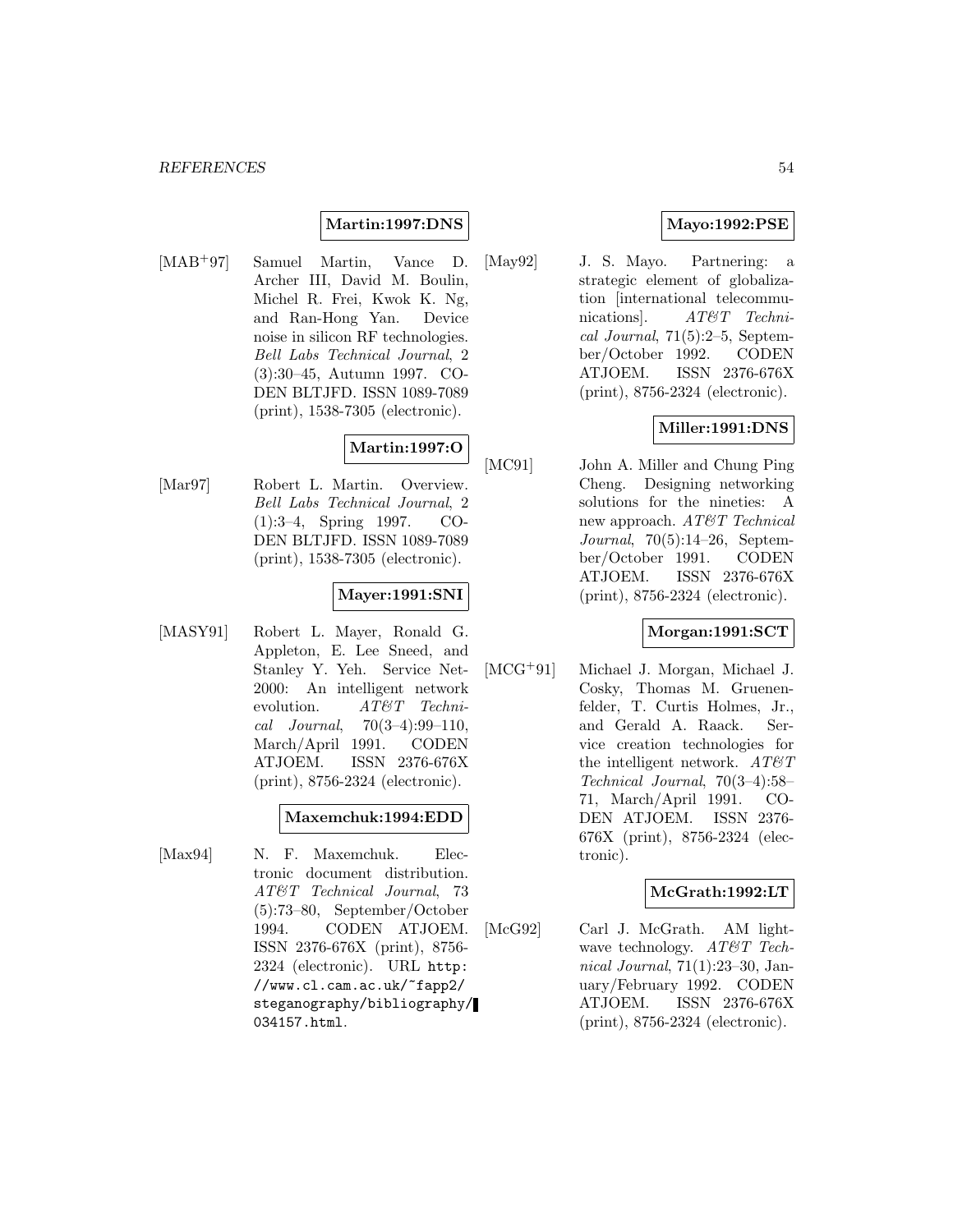#### **Miyoshi:1991:STB**

[MG91] Dennis S. Miyoshi and Mary W. Green. Security and technology. A better mousetrap.  $AT \mathcal{C}T$ Technical Journal, 70(6):87–91, November/December 1991. CO-DEN ATJOEM. ISSN 2376- 676X (print), 8756-2324 (electronic).

## **Midha:1997:SCM**

[Mid97] Anil K. Midha. Software configuration management for the 21st Century. Bell Labs Technical Journal,  $2(1):154-165$ , Spring 1997. CODEN BLTJFD. ISSN 1089-7089 (print), 1538- 7305 (electronic).

# **Millen:1993:PBU**

[Mil93] David R. Millen. Pen-based user interfaces. AT&T Technical Journal, 72(3):21–27, May/ June 1993. CODEN ATJOEM. ISSN 2376-676X (print), 8756- 2324 (electronic).

#### **Mitra:1994:IAM**

[Mit94] Nilotpal Mitra. Introduction to the ASN.1 macro replacement notation. AT&T Technical Journal, 73(3):66–79, 1994. CODEN ATJOEM. ISSN 2376- 676X (print), 8756-2324 (electronic).

## **Meyer:1996:WES**

[MJP<sup>+</sup>96] Michael J. Meyer, Terry Jacobson, Maria E. Palamara, Elizabeth A. Kidwell, Robert E. Richton, and Giovanni Vannucci. Wireless enhanced 9-1- 1 service — making it a reality.

Bell Labs Technical Journal, 1 (2):188–202, Summer 1996. CO-DEN BLTJFD. ISSN 1089-7089 (print), 1538-7305 (electronic).

### **Mortenson:1995:UOA**

[MJSS95] Robert L. Mortenson, B. Scott Jackson, Seymour Shapiro, and William F. Sirocky. Undersea optically amplified repeatered technology, products, and challenges. AT&T Technical Journal, 74(1):33–46, 1995. CO-DEN ATJOEM. ISSN 2376- 676X (print), 8756-2324 (electronic).

## **Moghe:1998:TQA**

[MK98] Pratyush Moghé and Asawaree Kalavade. Terminal QoS of adaptive applications. Bell Labs Technical Journal, 3(2): 76–92, Summer 1998. CO-DEN BLTJFD. ISSN 1089-7089 (print), 1538-7305 (electronic).

#### **Manzione:1990:PEP**

[ML90] Louis T. Manzione and David J. Lando. Polymers in electronics packaging. AT&T Technical Journal, 69(6):60–76, November/December 1990. CODEN ATJOEM. ISSN 2376-676X (print), 8756-2324 (electronic).

#### **McKinney:1998:SCN**

[MMO<sup>+</sup>98] R. D. McKinney, Warren A. Montgomery, Hamza Ouibrahim, Paul Sijben, and John J. Stanaway Jr. Service-centric networks. Bell Labs Technical Journal, 3(3):98–115, Autumn 1998. CODEN BLTJFD. ISSN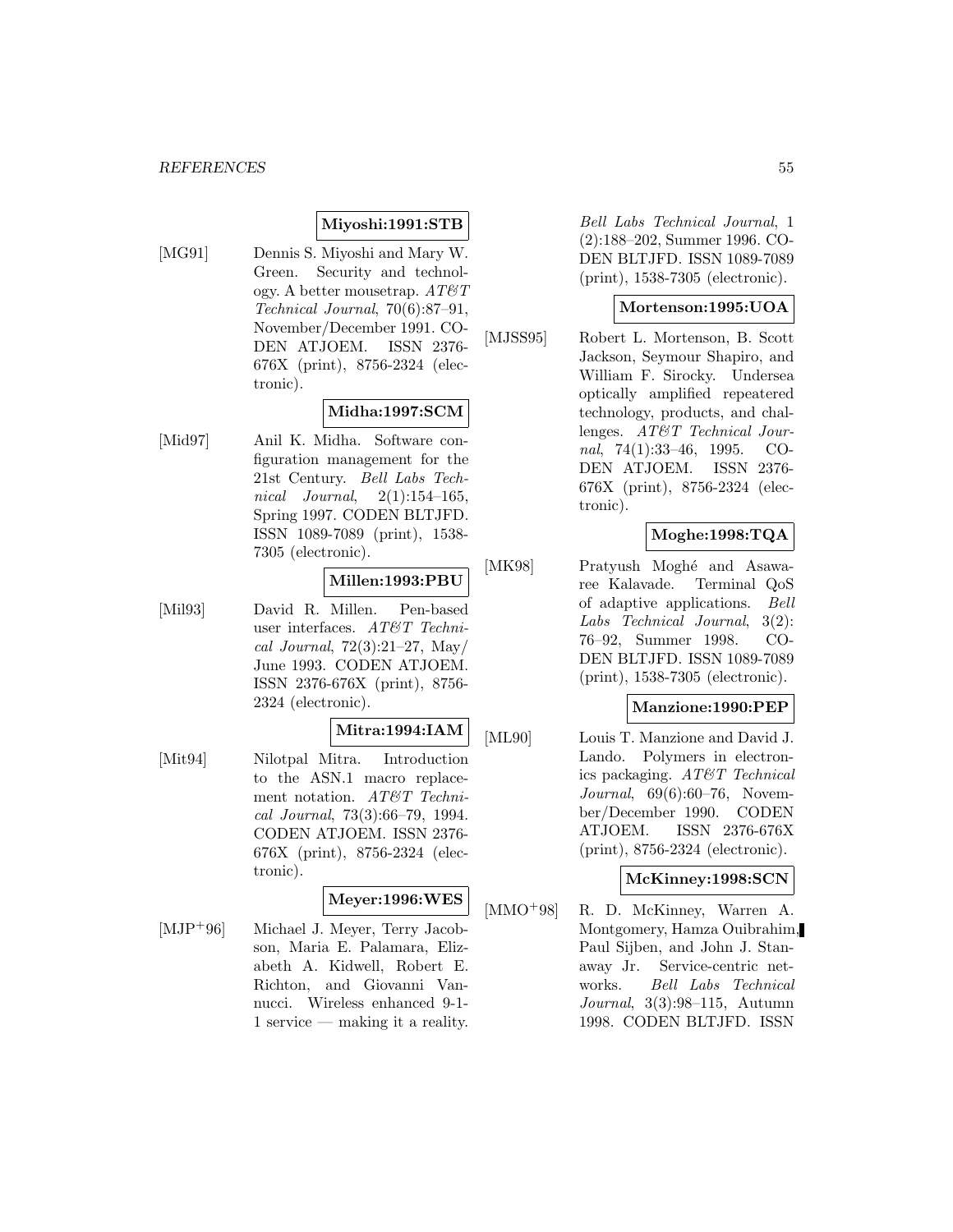1089-7089 (print), 1538-7305 (electronic).

### **Mitra:1998:VDT**

[MMR98] Debasis Mitra, John A. Morrison, and K. G. Ramakrishnan. VPN DESIGNER: A tool for design of multiservice virtual private networks. Bell Labs Technical Journal, 3(4):15–31, October/December 1998. CO-DEN BLTJFD. ISSN 1089-7089 (print), 1538-7305 (electronic).

#### **Marion:1991:MPM**

[MR91] Edwin D. Marion and Eric J. Riddleberger. Modular project management. AT&T Technical Journal, 70(2):49–62, 1991. CO-DEN ATJOEM. ISSN 2376- 676X (print), 8756-2324 (electronic).

#### **Melliar-Smith:1997:KSI**

[MSHT97] C. Mark Melliar-Smith, Douglas E. Haggan, and William W. Troutman. Key steps to the integrated circuit. Bell Labs Technical Journal, 2(4):15–28, Autumn 1997. CODEN BLTJFD. ISSN 1089-7089 (print), 1538- 7305 (electronic).

#### **Moreland:1996:STD**

[MSSU96] James P. Moreland, Eileen M. Sieli, Mary Socratous, and Susan C. Udovic. Small-team development in a competitive environment. AT&T Technical Journal, 75(1):15–23, 1996. CO-DEN ATJOEM. ISSN 2376- 676X (print), 8756-2324 (electronic).

### **Mitchell:1990:BPS**

[MVC90] James W. Mitchell, Jorge Louis Valdes, and Gary Cadet. Benign precursors for semiconductor processing. AT&T Technical Journal, 69(6):101–112, November/December 1990. CODEN ATJOEM. ISSN 2376-676X (print), 8756-2324 (electronic).

## **Mitra:1997:HVP**

[MZ97] Debasis Mitra and Ilze Ziedins. Hierarchical virtual partitioning — algorithms for virtual private networking. Bell Labs Technical Journal, 2(2):68–81, Summer 1997. CODEN BLTJFD. ISSN 1089-7089 (print), 1538- 7305 (electronic).

#### **Narayanamurti:1991:UST**

[NA91] Venkatesh Narayanamurti and Dan E. Arvizu. Using Sandia technologies to improve national competitiveness. AT&T Technical Journal,  $70(6):2-9$ , November/December 1991. CODEN ATJOEM. ISSN 2376-676X (print), 8756-2324 (electronic).

### **Nagel:1998:ESL**

[Nag98] Menno H. Nagel. Environmental supply-line engineering: Eco-supplier development coupled to eco-design — a new approach. Bell Labs Technical Journal, 3(2):109–123, Summer 1998. CODEN BLTJFD. ISSN 1089-7089 (print), 1538- 7305 (electronic).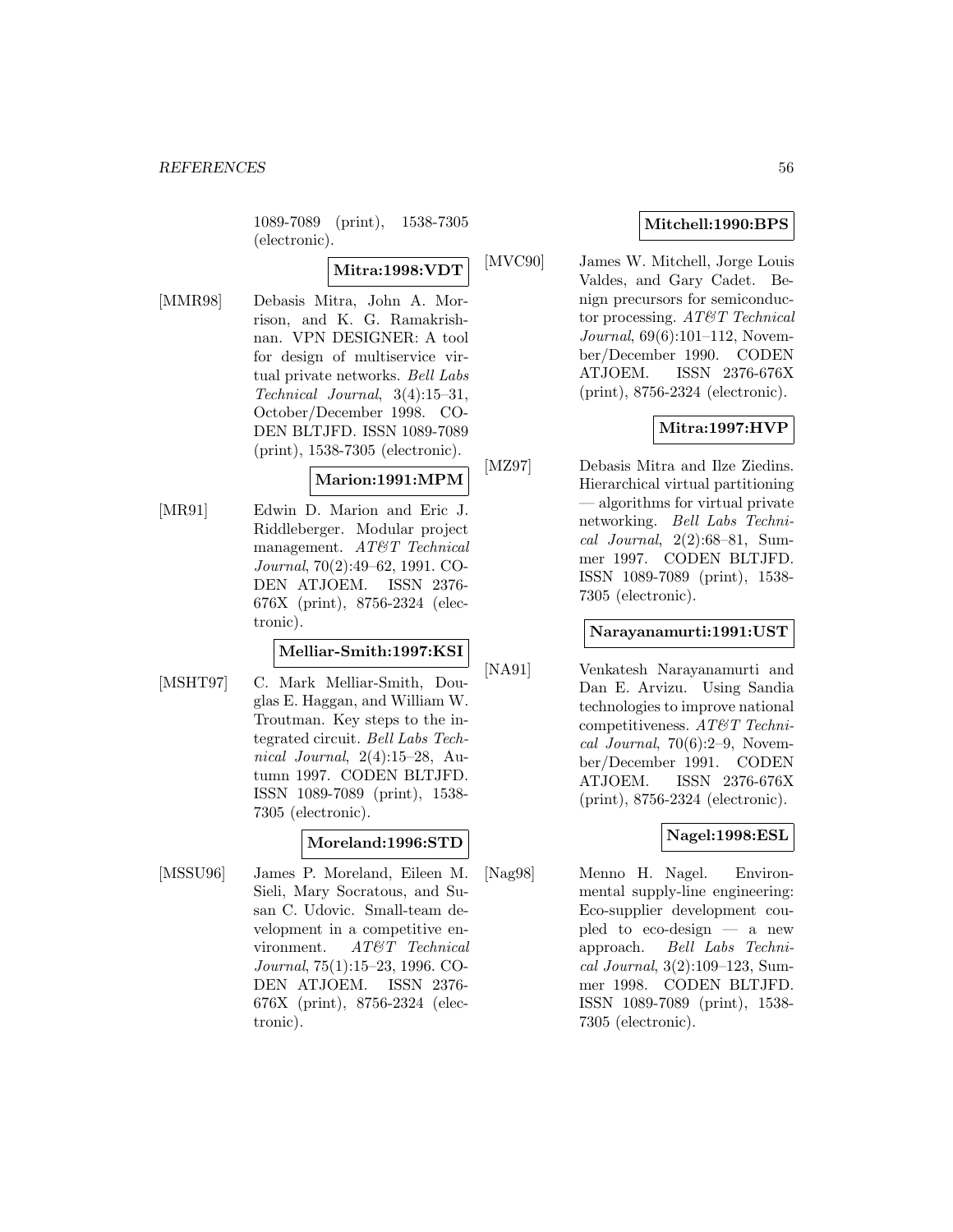#### **Netravali:1997:ISS**

[Net97] Arun N. Netravali. The impact of solid-state electronics on computing and communications. Bell Labs Technical Journal, 2(4):126–154, Autumn 1997. CODEN BLTJFD. ISSN 1089-7089 (print), 1538- 7305 (electronic).

**Narayanaswamy:1998:UDD**

[NHK98] Shankar Narayanaswamy, Jianying Hu, and Ramanujan S. Kashi. Using data on digital cellular and PCS voice networks. Bell Labs Technical Journal, 3 (2):58–75, Summer 1998. CO-DEN BLTJFD. ISSN 1089-7089 (print), 1538-7305 (electronic).

#### **Nissenbaum:1999:DHN**

[Nis99] Henry D. Nissenbaum. A directory-hosted network management information model: A CIM/DEN implementation. Bell Labs Technical Journal, 4 (4):55–74, October/December 1999. CODEN BLTJFD. ISSN 1089-7089 (print), 1538-7305 (electronic).

### **Nordin:1993:SDP**

[NL93] Ronald A. Nordin and Anthony F. J. Levi. A system design perspective on optical interconnection technology.  $AT\mathcal{O}T$ Technical Journal, 72(5):37–49, September/October 1993. CO-DEN ATJOEM. ISSN 2376- 676X (print), 8756-2324 (electronic).

### **Noh:1998:ASS**

[Noh98] Tai H. Noh. ATM scenarios for SDH/SONET networks. Bell Labs Technical Journal, 3 (1):81–93, Spring 1998. CO-DEN BLTJFD. ISSN 1089-7089 (print), 1538-7305 (electronic).

### **Odlyzko:1994:PKC**

[Odl94] Andrew M. Odlyzko. Public key cryptography.  $AT\&T$ Technical Journal, 73(5):17–23, September/October 1994. CO-DEN ATJOEM. ISSN 2376- 676X (print), 8756-2324 (electronic). URL http://www. research.att.com/~amo/doc/ arch/public.key.crypto.pdf; http://www.research.att. com/~amo/doc/arch/public. key.crypto.ps; http://www. research.att.com/~amo/doc/ arch/public.key.crypto.tex.

#### **Okrasinski:1995:EME**

[OOM95] Thomas A. Okrasinski, Craig C. Onori, and Joseph M. Morabito. Energy management and the environment. AT&T Technical Journal, 74(6):44–53, 1995. CO-DEN ATJOEM. ISSN 2376- 676X (print), 8756-2324 (electronic).

### **Opaluch:1993:TWI**

[OT93] R. E. Opaluch and Yao-Chung Tsao. Ten ways to improve usability engineering-designing user interfaces for ease of use. AT&T Technical Journal, 72(3): 75–88, May/June 1993. CO-DEN ATJOEM. ISSN 2376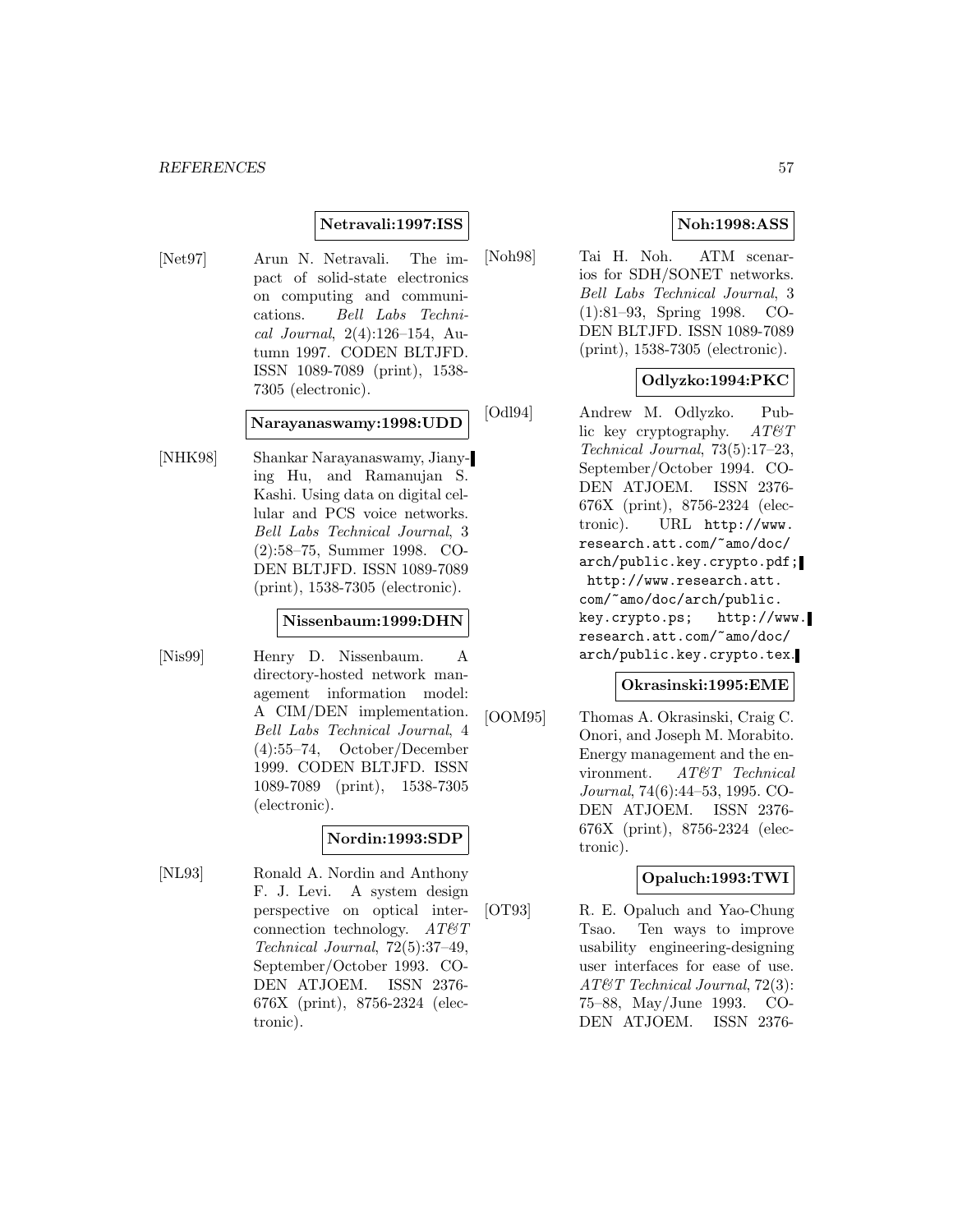676X (print), 8756-2324 (electronic).

# **Patel:1990:MPC**

[Pat90] C. Kumar N. Patel. Materials and processing: Core competencies and strategic resources. AT&T Technical Journal, 69(6): 2–8, November/December 1990. CODEN ATJOEM. ISSN 2376- 676X (print), 8756-2324 (electronic).

#### **Parker:1999:UMV**

[PBBV99] Martin F. Parker, Gordon R. Brunson, W. J. Barnett Jr., and Gregory M. Vaudreuil. Unified messaging — a value-creating engine for next-generation network services. Bell Labs Technical Journal, 4(2):71–87, Summer 1999. CODEN BLTJFD. ISSN 1089-7089 (print), 1538- 7305 (electronic).

### **Peercy:1991:SLS**

[Pee91] Paul S. Peercy. Strained-layer semiconductor research and development at Sandia.  $AT\&T$ Technical Journal, 70(6):49–58, November/December 1991. CO-DEN ATJOEM. ISSN 2376- 676X (print), 8756-2324 (electronic).

#### **Penzias:1997:NFY**

[Pen97] Arno A. Penzias. The next fifty years: Some likely impacts of solid-state technology. Bell Labs Technical Journal, 2(4): 155–168, Autumn 1997. CO-DEN BLTJFD. ISSN 1089-7089 (print), 1538-7305 (electronic).

### **Philen:1992:OFS**

[PGGA<sup>+</sup>92] D. L. Philen, M. Q. Garvin, J. Garcia-Arce, W. M. M. Botermans, and E. Gomez Chili. Optical fiber system design for TelMex. AT&T Technical Journal, 71(5):36–44, September/October 1992. CODEN ATJOEM. ISSN 2376-676X (print), 8756-2324 (electronic).

## **Parker:1992:QIU**

[PH92] T. Paul Parker and Gordon L. Harrison. Quality improvement using environmental stress testing. AT&T Technical Journal, 71(4):10–23, July/August 1992. CODEN ATJOEM. ISSN 2376- 676X (print), 8756-2324 (electronic).

## **Pittampalli:1999:TGC**

[Pit99] Eshwar Pittampalli. Thirdgeneration CDMA wireless standards and harmonization. Bell Labs Technical Journal, 4 (3):6–18, Autumn 1999. CO-DEN BLTJFD. ISSN 1089-7089 (print), 1538-7305 (electronic).

# **Perdue:1990:AVP**

[PLS90] R. J. Perdue, J. M. Leikness, and J. B. Sharp. AT&T voice processing system architectures. AT&T Technical Journal, 69 (5):52–60, September/October 1990. CODEN ATJOEM. ISSN 2376-676X (print), 8756-2324 (electronic).

### **Pike:1999:SRA**

[PR99] Rob Pike and Dennis M. Ritchie. The Styx(R) archi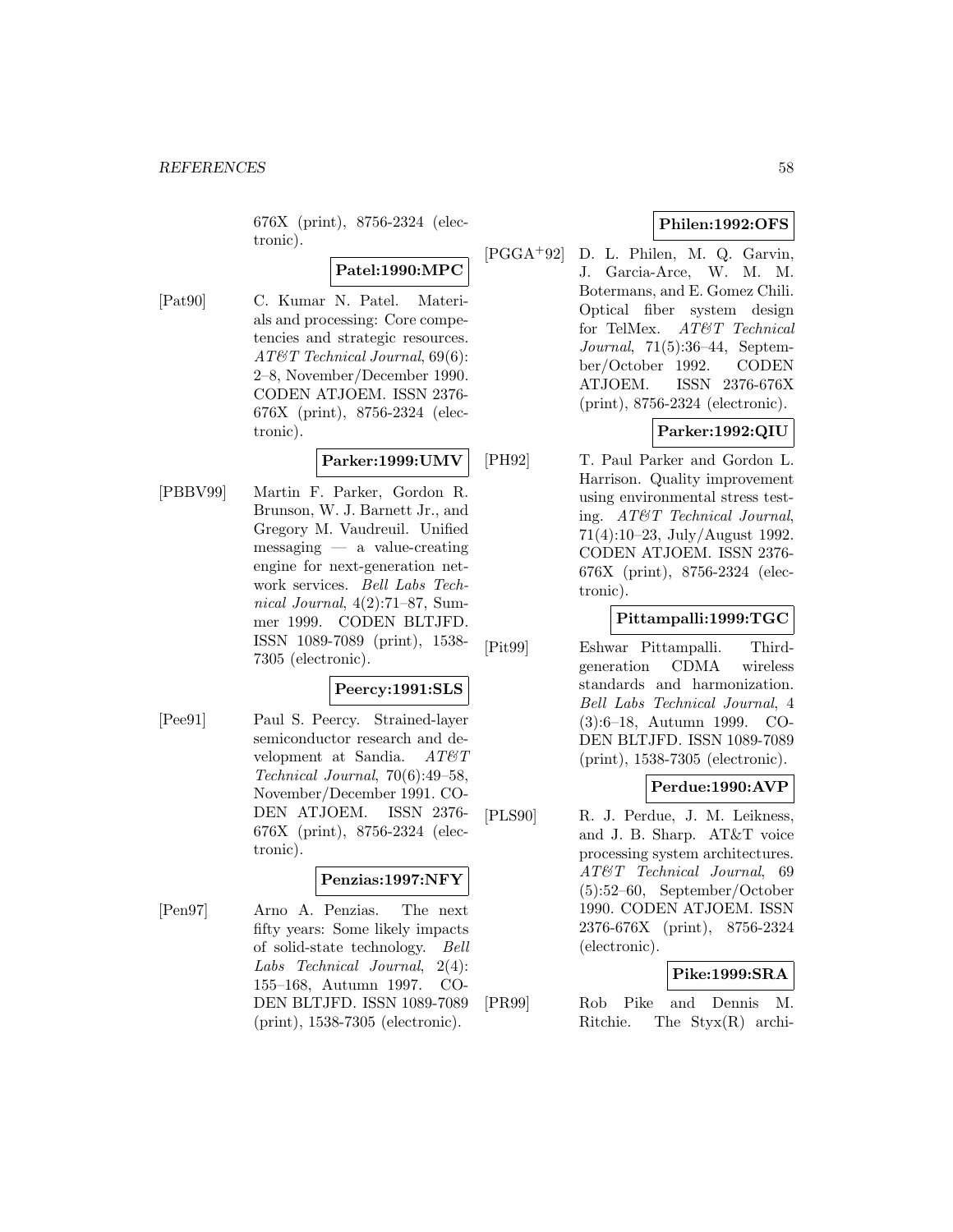tecture for distributed systems. Bell Labs Technical Journal, 4 (2):146–152, Summer 1999. CO-DEN BLTJFD. ISSN 1089-7089 (print), 1538-7305 (electronic).

### **Porta:1996:DCP**

[PSS96] Thomas F. La Porta, Krishan K. Sabnani, and Anil S. Sawkar. Distributed call processing for wireless mobile networks. Bell Labs Technical Journal, 1(2):127–142, Summer 1996. CODEN BLTJFD. ISSN 1089-7089 (print), 1538-7305 (electronic).

### **Rabiner:1995:TVV**

[Rab95] Lawrence R. Rabiner. Toward Vision 2001: voice and audio processing considerations. AT&T Technical Journal, 74(2): 4–13, 1995. CODEN ATJOEM. ISSN 2376-676X (print), 8756- 2324 (electronic).

#### **Russo:1991:INP**

[RAMS<sup>+</sup>91] Ernest G. Russo, M. Tawfik Abdel-Moneim, Linda L. Sand, Laura J. Shaw, Patricia D. Taska, and Ronald J. Wojcik. Intelligent network platforms in the US. AT&T Technical Journal, 70(3–4):26–43, March/ April 1991. CODEN ATJOEM. ISSN 2376-676X (print), 8756- 2324 (electronic).

#### **Refi:1999:OFO**

[Ref99] James J. Refi. Optical fibers for optical networking. Bell Labs Technical Journal, 4(1):

246–261, Spring 1999. CO-DEN BLTJFD. ISSN 1089-7089 (print), 1538-7305 (electronic).

## **Rexing:1991:SPM**

[Rex91] Gerald L. Rexing. Software project management. moving beyond project plans.  $AT\mathcal{O}T$ Technical Journal, 70(2):40–48, 1991. CODEN ATJOEM. ISSN 2376-676X (print), 8756-2324 (electronic).

### **Riggs:1996:STF**

[RFS96] Victoria G. Riggs, Robert C. Fairfield, and Juan Segura. The speech transcoding frame 2000 for GSM cellular systems. Bell Labs Technical Journal, 1(2): 7–20, Summer 1996. CO-DEN BLTJFD. ISSN 1089-7089 (print), 1538-7305 (electronic).

### **Ryva:1991:CNE**

[RHNS91] George J. Ryva, Brian T. Howard, John A. Newell, and John H. Sun. Corporate networking. evolution and architecture. AT&T Technical Journal, 70(5):2–13, September/October 1991. CODEN ATJOEM. ISSN 2376-676X (print), 8756-2324 (electronic).

# **Rodriguez-Moral:1997:LIF**

[RM97] Antonio Rodriguez-Moral. LI-BRA — an integrated framework for type of service-based adaptive routing in the Internet and intranets. Bell Labs Technical Journal, 2(2):42–67, Summer 1997. CODEN BLTJFD.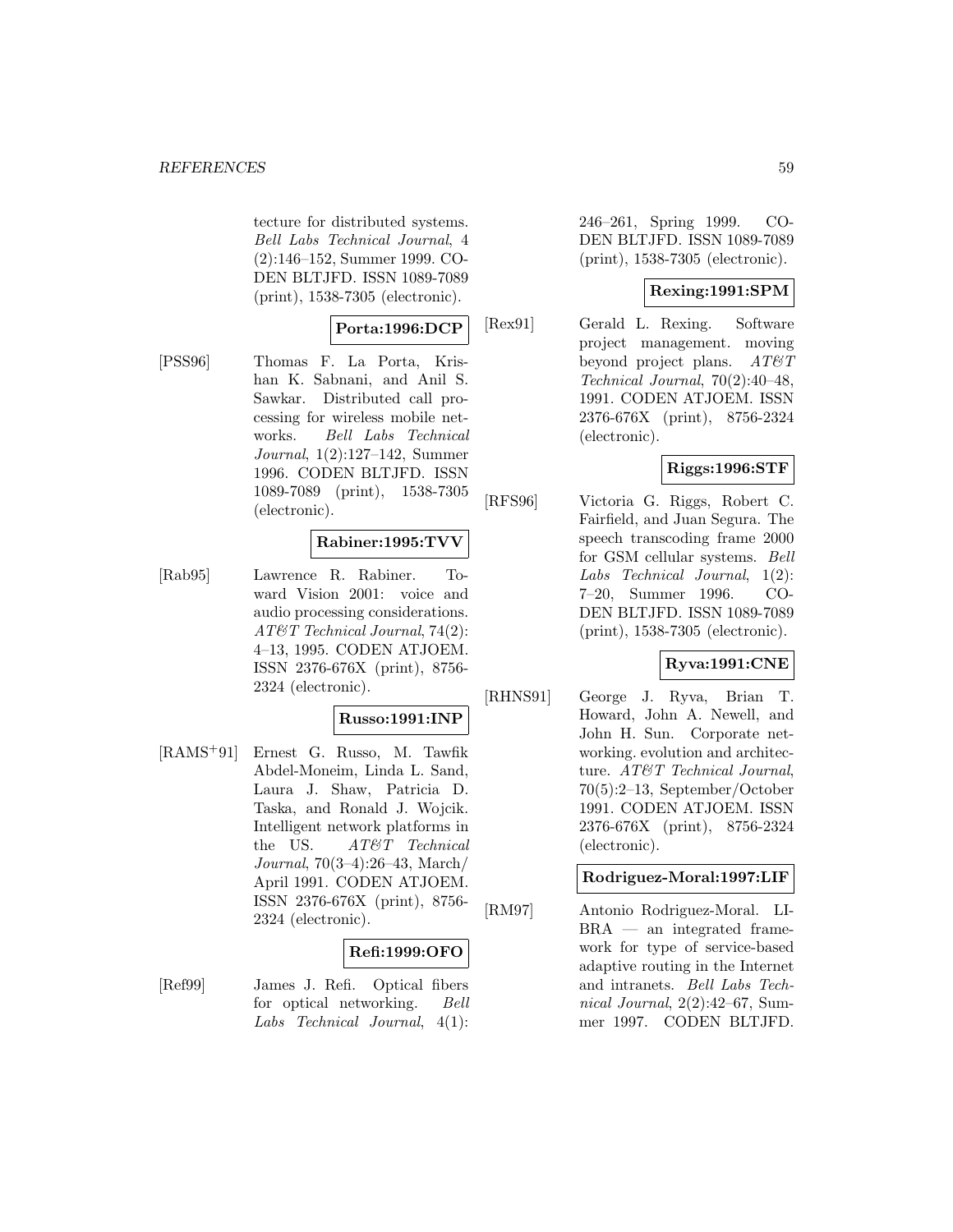ISSN 1089-7089 (print), 1538- 7305 (electronic).

# **Roy:1997:LPT**

[RMN97] Pradip K. Roy, Sailesh M. Merchant, and Arun K. Nanda. Layering processes and their applications in silicon microelectronics. Bell Labs Technical Journal, 2(2):234–245, Summer 1997. CODEN BLTJFD. ISSN 1089-7089 (print), 1538- 7305 (electronic).

# **Roche:1997:HSD**

[RMR<sup>+</sup>97] Humberto J. La Roche, Stephen L. Myers, James P. Runyon, Gerald S. Soloway, and David W. Spears. High-speed data services using the Switched Digital Broadband Access System. Bell Labs Technical Journal, 2 (2):188–202, Summer 1997. CO-DEN BLTJFD. ISSN 1089-7089 (print), 1538-7305 (electronic).

#### **Ross:1997:FSA**

[Ros97] Ian M. Ross. The foundation of the silicon age. Bell Labs Technical Journal, 2(4):3–14, Autumn 1997. CODEN BLTJFD. ISSN 1089-7089 (print), 1538- 7305 (electronic).

### **Rubinstein:1991:CNA**

[RRW91] Charles B. Rubinstein, George J. Ryva, and Peter S. Warwick. Corporate networking applications. AT&T Technical Journal, 70(5):27–35, September/October 1991. CODEN ATJOEM. ISSN 2376-676X (print), 8756-2324 (electronic).

#### **Reichmanis:1990:CLM**

[RT90] Elsa Reichmanis and Larry F. Thompson. Challenges in lithographic materials and processes. AT&T Technical Journal, 69 (6):32–45, November/December 1990. CODEN ATJOEM. ISSN 2376-676X (print), 8756-2324 (electronic).

### **Runge:1992:ULS**

[Run92] Peter K. Runge. Undersea lightwave systems. AT&T Technical Journal,  $71(1):5-13$ , January/February 1992. CODEN ATJOEM. ISSN 2376-676X (print), 8756-2324 (electronic).

### **Rising:1998:IQP**

[RW98] Linda S. Rising and Jack E. Watson. Improving quality and productivity in training: a new model for the hightech learning environment. Bell Labs Technical Journal, 3(1): 134–143, Spring 1998. CO-DEN BLTJFD. ISSN 1089-7089 (print), 1538-7305 (electronic).

#### **Romascanu:1999:SMN**

[RZ99] Dan Romascanu and Itai E. Zilbershtein. Switch monitoring — The new generation of monitoring for local area networks. Bell Labs Technical Journal, 4(4):42–54, October/December 1999. CODEN BLTJFD. ISSN 1089-7089 (print), 1538-7305 (electronic).

#### **Schesser:1995:DRC**

[SAES95] Joel Schesser, Stuart M. Abbott, Robert L. Easton, and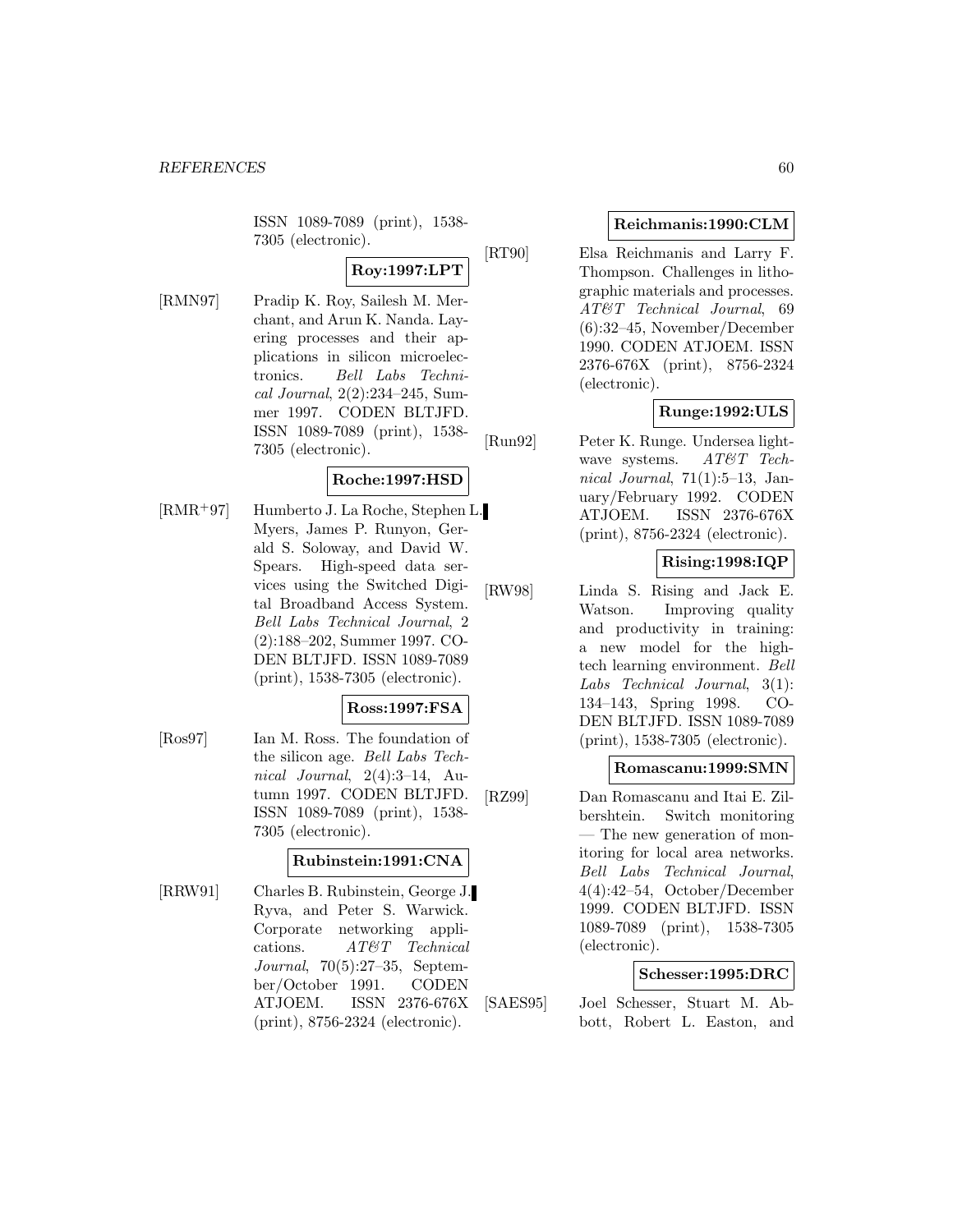M. S. Stix. Design requirements for the current generation of undersea cable systems.  $AT\mathcal{O}T$ Technical Journal, 74(1):16–32, 1995. CODEN ATJOEM. ISSN 2376-676X (print), 8756-2324 (electronic).

#### **Silverio:1993:EGK**

[SBH<sup>+</sup>93] Vincent J. Silverio, Sandra J. Brown, Warren B. Houck, Giorgio Marinzoli, and Stacey D. Sern. Evolution of global key-system platforms.  $AT\mathcal{O}T$ Technical Journal, 72(2):6–16, March/April 1993. CODEN ATJOEM. ISSN 2376-676X (print), 8756-2324 (electronic).

#### **Shankar:1999:MMC**

[SC99] Ravi V. Shankar and Ashish K. Chatterjee. Managing the management communications network in optical transport systems. Bell Labs Technical Journal, 4(4):155–170, October/December 1999. CODEN BLTJFD. ISSN 1089-7089 (print), 1538-7305 (electronic).

#### **Scheer:1995:IUS**

[Sch95] Randall J. Scheer. Internationalizing UNIX software projects. AT&T Technical Journal, 74(3):85–94, 1995. CO-DEN ATJOEM. ISSN 2376- 676X (print), 8756-2324 (electronic).

#### **Schultz:1998:AAD**

[Sch98] Thomas A. Schultz. ADEPT — the Advanced Database Environment for Planning and

Tracking. Bell Labs Technical Journal, 3(3):3–9, Autumn 1998. CODEN BLTJFD. ISSN 1089-7089 (print), 1538- 7305 (electronic).

### **Scribner:1994:OSE**

[Scr94] N. Scribner. The Operations System Evolution Laboratory. AT&T Technical Journal, 73(4):29–34, 1994. CO-DEN ATJOEM. ISSN 2376- 676X (print), 8756-2324 (electronic).

### **Siller:1990:AMB**

[SD90] Curtis A. Siller, Jr. and Walter Debus, Jr. Application of memory-based digital filtering to high-speed digital radio. AT&T Technical Journal, 69(5): 100–115, September/October 1990. CODEN ATJOEM. ISSN 2376-676X (print), 8756-2324 (electronic).

#### **Seifert:1995:ATE**

[Sei95] Laurence C. Seifert. AT&T technology and the environment. AT&T Technical Journal, 74(6):4–7, 1995. CODEN ATJOEM. ISSN 2376-676X (print), 8756-2324 (electronic).

#### **Sharp:1994:NSH**

[SEKS94] Ronald L. Sharp, Steven R. Eisen, W. E. Kleppinger, and Mark E. Smith. Network security in a heterogeneous environment. AT&T Technical Journal, 73(5):52–60, September/October 1994. CODEN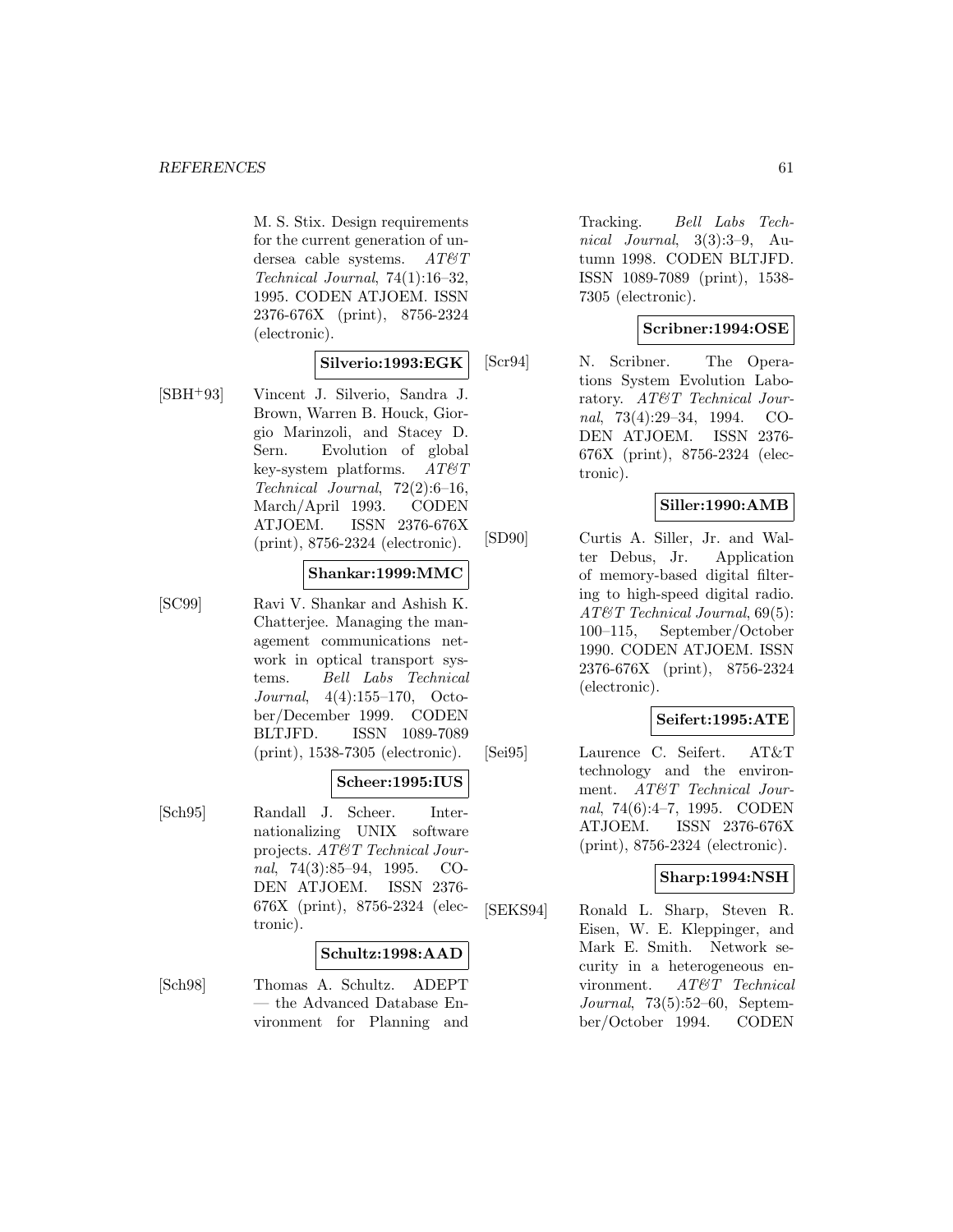ATJOEM. ISSN 2376-676X (print), 8756-2324 (electronic).

### **Stulen:1991:DSX**

[SF91] Richard H. Stulen and Richard R. Freeman. Developing a soft Xray projection lithography tool. AT&T Technical Journal, 70 (6):37–48, November/December 1991. CODEN ATJOEM. ISSN 2376-676X (print), 8756-2324 (electronic).

#### **Spencer:1999:DRE**

[SH99] Douglas A. Spencer and Kenneth W. Howard. DEFIN-ITY(R) enterprise communications server ATM integration. Bell Labs Technical Journal, 4 (2):21–42, Summer 1999. CO-DEN BLTJFD. ISSN 1089-7089 (print), 1538-7305 (electronic).

### **Sieli:1991:MPP**

[Sie91] Eileen M. Sieli. Managing a project as a process.  $AT\mathcal{O}T$ Technical Journal, 70(2):33–39, 1991. CODEN ATJOEM. ISSN 2376-676X (print), 8756-2324 (electronic).

#### **Sipress:1995:UCT**

[Sip95] Jack M. Sipress. Undersea communications technology.  $AT\&T$ Technical Journal, 74(1):4–7, 1995. CODEN ATJOEM. ISSN 2376-676X (print), 8756-2324 (electronic).

#### **Sable:1991:IND**

[SK91] Edward G. Sable and Herbert W. Kettler. Intelligent network directions. AT&T

Technical Journal, 70(3–4):2– 10, March/April 1991. CO-DEN ATJOEM. ISSN 2376- 676X (print), 8756-2324 (electronic).

### **Sobrinho:1996:RTT**

[SK96] João L. Sobrinho and A. S. Krishnakumar. Real-time traffic over the IEEE 802.11 medium access control layer. Bell Labs Technical Journal, 1(2): 172–187, Summer 1996. CO-DEN BLTJFD. ISSN 1089-7089 (print), 1538-7305 (electronic).

#### **Schmidt:1991:IEC**

[SKS91] Judith L. Schmidt, Thaddeus J. Kowalski, and David S. Smull. An incremental environment for computer-aided design tools. AT&T Technical Journal, 70  $(1):101-110$ , January/February 1991. CODEN ATJOEM. ISSN 2376-676X (print), 8756-2324 (electronic).

#### **Stafford:1995:UNR**

[SMS95] E. K. Stafford, J. Mariano, and M. M. Sanders. Undersea nonrepeatered technologies, challenges, and products.  $AT\&T$ Technical Journal, 74(1):47–59, 1995. CODEN ATJOEM. ISSN 2376-676X (print), 8756-2324 (electronic).

#### **Sproat:1995:TSS**

[SO95] R. W. Sproat and J. P. Olive. Text-to speech synthesis.  $AT\mathcal{O}T$ Technical Journal, 74(2):35–44, 1995. CODEN ATJOEM. ISSN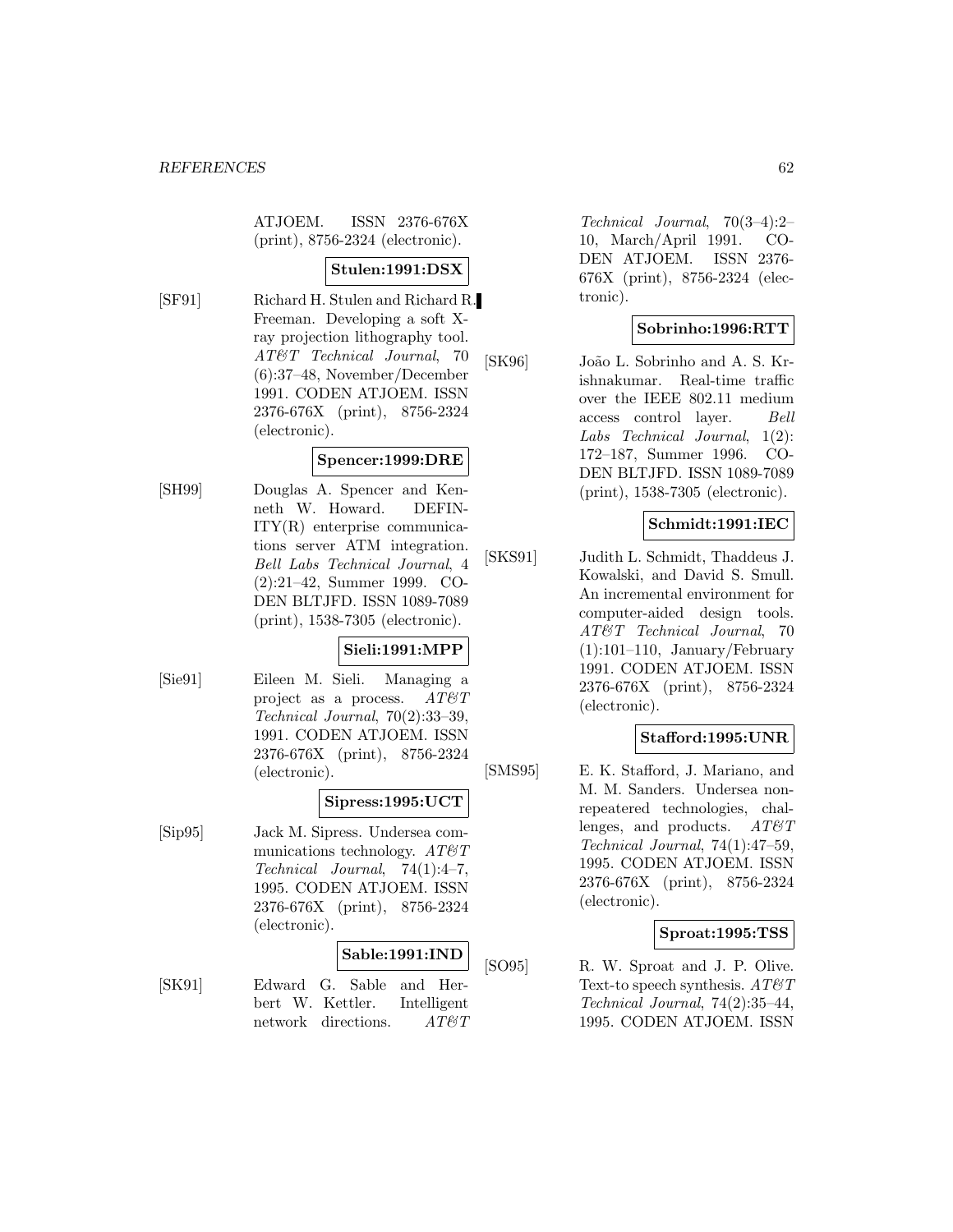2376-676X (print), 8756-2324 (electronic).

# **Sproat:1998:MTS**

[Spr98] Richard William Sproat, editor. Multilingual text-to-speech synthesis: the Bell Labs approach. Kluwer Academic Publishers Group, Norwell, MA, USA, and Dordrecht, The Netherlands, 1998. ISBN 0-7923-8027- 4. xxvi + 300 pp. LCCN TK7882.S65 M86 1998. URL http://www.loc.gov/catdir/ enhancements/fy0821/97031463 d.html; http://www.loc. gov/catdir/enhancements/fy0821/ 97031463-t.html. With a foreword by Louis Pols.

#### **Schulzrinne:1998:SIP**

[SR98] Henning G. Schulzrinne and Jonathan D. Rosenberg. The Session Initiation Protocol: Providing advanced telephony services across the Internet. Bell Labs Technical Journal, 3(4): 144–160, October/December 1998. CODEN BLTJFD. ISSN 1089-7089 (print), 1538-7305 (electronic).

# **Schmalzried:1991:CVT**

[SS91] T. E. Schmalzried and D. S. Stewart. Characterizing voice transmission performance for evolving business networks. AT&T Technical Journal, 70 (5):69–80, September/October 1991. CODEN ATJOEM. ISSN 2376-676X (print), 8756-2324 (electronic).

### **Sansone:1992:ITM**

[SS92] Frank P. Sansone and Howard M. Singer. Improving time to market in consumer products. AT&T Technical Journal, 71(3): 66–72, May/June 1992. CO-DEN ATJOEM. ISSN 2376- 676X (print), 8756-2324 (electronic).

### **Sijben:1998:BGI**

[SS98] Paul G. A. Sijben and Louise F. A. Spergel. Bridging the gap to IP telephony. Bell Labs Technical Journal, 3(4):192–207, October/December 1998. CO-DEN BLTJFD. ISSN 1089-7089 (print), 1538-7305 (electronic).

#### **Sherman:1994:SNA**

[SSM94] S. A. Sherman, R. Skibo, and R. S. Murray. Secure network access using multiple applications of AT&T's Smart Card. AT&T Technical Journal, 73 (5):61–72, September/October 1994. CODEN ATJOEM. ISSN 2376-676X (print), 8756-2324 (electronic).

### **Seshadri:1993:ATM**

[SSW93] Nambi Seshadri, Carl-Erik W. Sundberg, and Vijitha Weerackody. Advanced techniques for modulation, error correction, channel equalization, and diversity. AT&T Technical Journal, 72(4):48–63, July/August 1993. CODEN ATJOEM. ISSN 2376- 676X (print), 8756-2324 (electronic).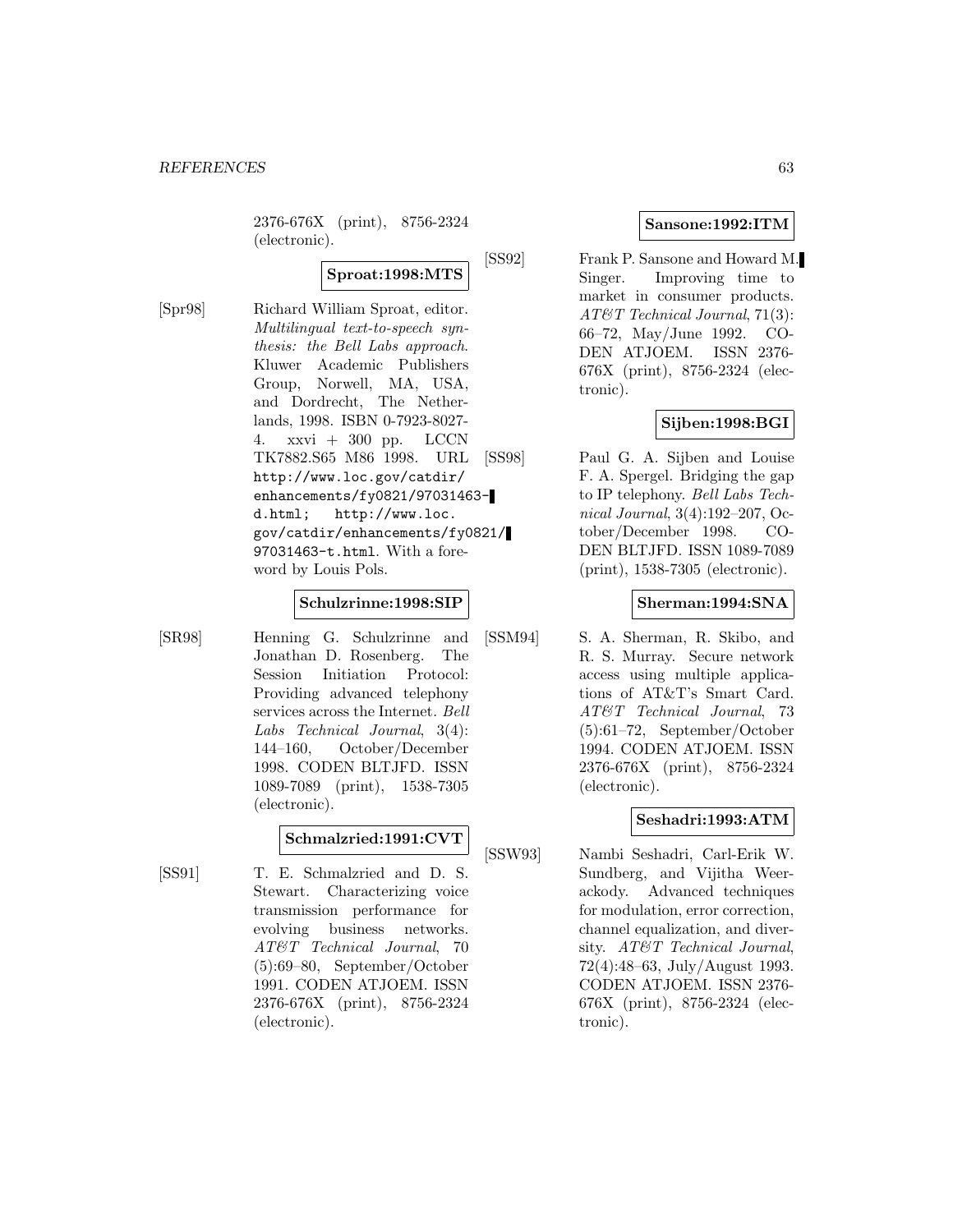### **Sun:1999:OFA**

[SSZS99] Yan Sun, Atul K. Srivastava, Jianhui Zhou, and James W. Sulhoff. Optical fiber amplifiers for WDM optical networks. Bell Labs Technical Journal, 4 (1):187–206, Spring 1999. CO-DEN BLTJFD. ISSN 1089-7089 (print), 1538-7305 (electronic).

#### **Stanzione:1994:OSP**

[Sta94] Dan Stanzione. Operations systems: a perspective.  $AT\&T$ Technical Journal, 73(4):4–13, 1994. CODEN ATJOEM. ISSN 2376-676X (print), 8756-2324 (electronic).

#### **Subrahmanyam:1991:ASM**

[Sub91] Pasupathi A. Subrahmanyam. Automated synthesis of mixedmode (asynchronous and synchronous) systems.  $AT\mathcal{O}T$ Technical Journal, 70(1):111– 124, January/February 1991. CODEN ATJOEM. ISSN 2376- 676X (print), 8756-2324 (electronic).

#### **Sulgrove:1996:SSP**

[Sul96] Robert N. Sulgrove. Scoping software projects.  $AT\&T$ Technical Journal, 75(1):35–45, 1996. CODEN ATJOEM. ISSN 2376-676X (print), 8756-2324 (electronic).

### **Sykes:1992:GIN**

[SV92] Jack S. Sykes and Eldred J. Visser. Globalization of intelligent network services.  $AT\&T$ Technical Journal, 71(5):6–12,

September/October 1992. CO-DEN ATJOEM. ISSN 2376- 676X (print), 8756-2324 (electronic).

#### **Szurkowski:1995:IMS**

[SW95] Edward S. Szurkowski and Jack C. Warner. Interactive multimedia services for consumers and businesses.  $AT \& T$ Technical Journal, 74(5):117– 129, September/October 1995. CODEN ATJOEM. ISSN 2376- 676X (print), 8756-2324 (electronic).

### **Stevens:1999:PBM**

[SW99] Mark L. Stevens and Walter J. Weiss. Policy-based management for IP networks. Bell Labs Technical Journal, 4(4):75–94, October/December 1999. CO-DEN BLTJFD. ISSN 1089-7089 (print), 1538-7305 (electronic).

#### **Torabi:1998:TGM**

[TB98] Mohammad Torabi and Rolfe E. Buhrke. Third-generation mobile telecommunications and virtual home environment: A prioritization analysis. Bell Labs Technical Journal, 3(3): 50–62, Autumn 1998. CO-DEN BLTJFD. ISSN 1089-7089 (print), 1538-7305 (electronic).

### **Trotter:1998:LSD**

[TCG<sup>+</sup>98] John A. Trotter, Mark R. Cravatts, Gary L. Griffith, Paul Krzyzanowski, Wilfred E. Lehder Jr., Steve J. Nossen, and Cormac J. Sreenan. Lowspeed data over the PWT wire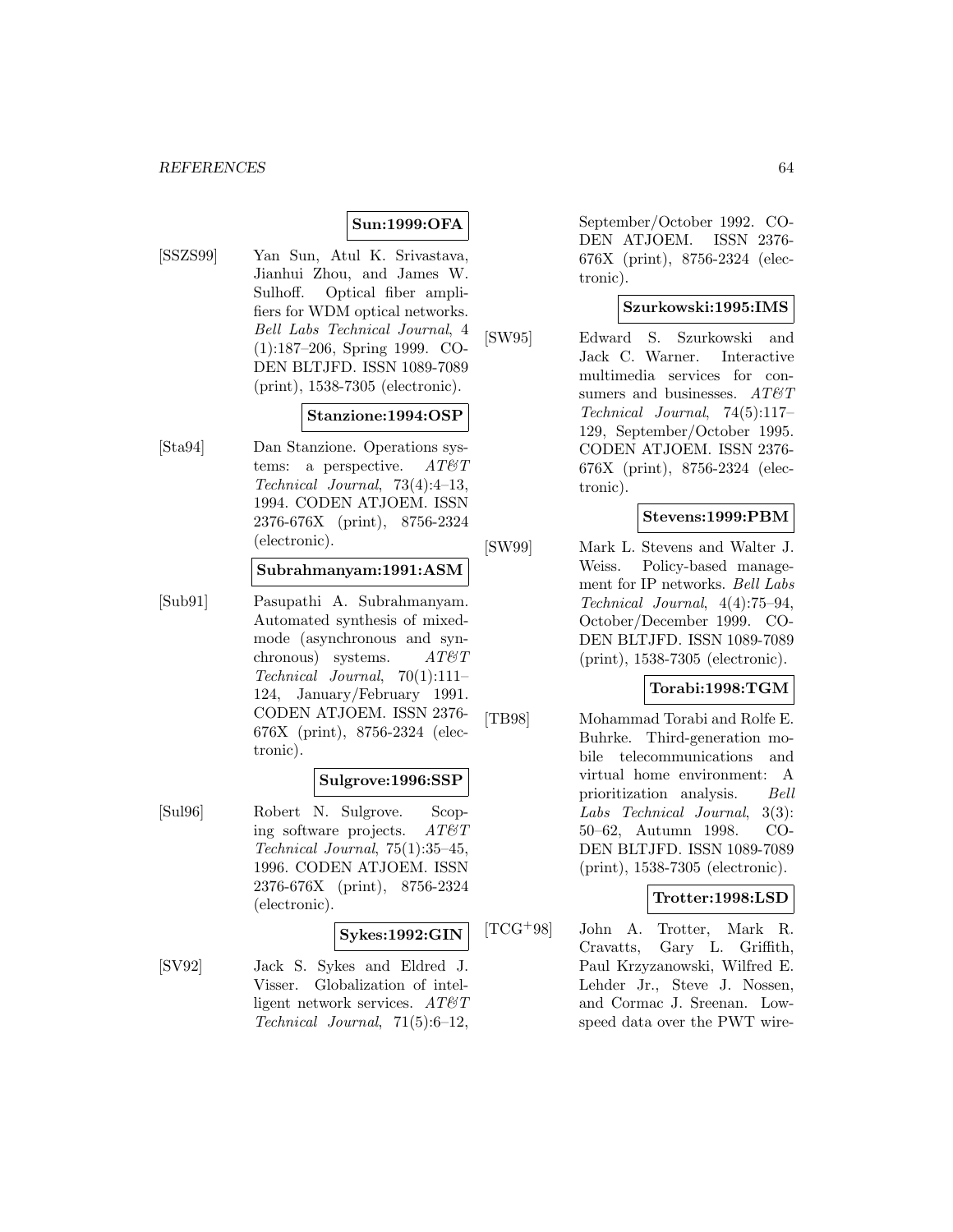less phone system. Bell Labs Technical Journal, 3(1):19–29, Spring 1998. CODEN BLTJFD. ISSN 1089-7089 (print), 1538- 7305 (electronic).

### **Tebbs:1999:RTI**

[Teb99] Robert G. Tebbs. Real-time IP facsimile: Protocol and gateway requirements. Bell Labs Technical Journal, 4(2):128–145, Summer 1999. CODEN BLTJFD. ISSN 1089-7089 (print), 1538- 7305 (electronic).

### **Teger:1995:MVR**

[Teg95] Sandra L. Teger. Multimedia from vision to reality.  $AT \mathcal{C} T$ Technical Journal, 74(5):4–13, September/October 1995. CO-DEN ATJOEM. ISSN 2376- 676X (print), 8756-2324 (electronic).

### **Toth:1991:MAG**

[Tot91] Michael S. Toth. MAKCAL: An application generator for advice. AT&T Technical Journal, 70(1): 9–20, January/February 1991. CODEN ATJOEM. ISSN 2376- 676X (print), 8756-2324 (electronic).

#### **Townes:1999:HLH**

[Tow99] Charles H. Townes. How the Laser Happened: Adventures of a Scientist. Oxford University Press, Walton Street, Oxford OX2 6DP, UK, 1999. ISBN 0-19-512268- 2 (hardcover), 0-19-515376-6, 1- 280-47085-2. 200 pp. LCCN QC687.2 .T68 1999. URL

http://www.loc.gov/catdir/ enhancements/fy0603/98022216d.html; http://www.loc. gov/catdir/enhancements/fy0603/ 98022216-t.html; http:// www.loc.gov/catdir/enhancements/ fy0724/98022216-b.html.

### **Thompson:1995:SCG**

[TSS95] Robin J. Thompson, J. J. Schiet, and Steven L. Stevens. 5ESS-2000 switch cellular gateway. AT&T Technical Journal, 74(4):85–93, 1995. CO-DEN ATJOEM. ISSN 2376- 676X (print), 8756-2324 (electronic).

### **Tuch:1993:DWI**

[Tuc93] Bruce Tuch. Development of WaveLAN, an ISM band wireless LAN. AT&T Technical Journal, 72(4):27–37, July/August 1993. CODEN ATJOEM. ISSN 2376-676X (print), 8756-2324 (electronic).

### **Tull:1992:QPI**

[Tul92] Bernie D. Tull, Jr. Quality and productivity in injection mold tool construction: A view from manufacturing.  $AT\&T$ Technical Journal, 71(4):61–68, July/August 1992. CODEN ATJOEM. ISSN 2376-676X (print), 8756-2324 (electronic).

#### **Townsend:1995:UTB**

[TWN95] Richard L. Townsend, Jr., Jean-Jacques Werner, and Mai-Huong Nguyen. Using technology to bring ATM to the desktop. AT&T Technical Jour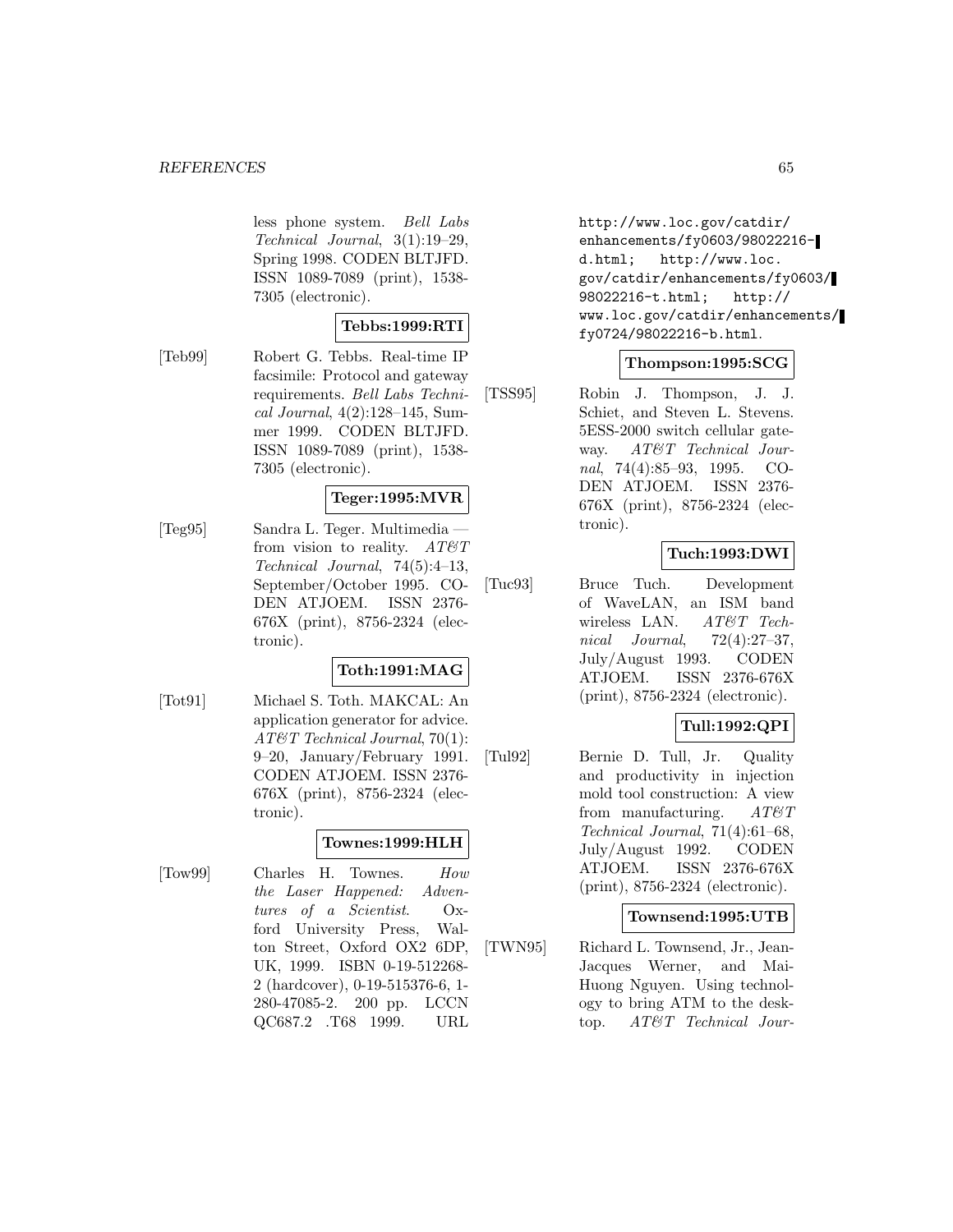nal, 74(4):25–37, 1995. CO-DEN ATJOEM. ISSN 2376- 676X (print), 8756-2324 (electronic).

$$
\fbox{}{\bf Tarallo:} 1999:O
$$

[TZ99] Joseph A. Tarallo and George I. Zysman. Overview. Bell Labs Technical Journal, 4(3): 3–5, Autumn 1999. CODEN BLTJFD. ISSN 1089-7089 (print), 1538-7305 (electronic).

### **Ufongene:1999:MCA**

[Ufo99] Charles Mmaduka Ufongene. A model for the cost analysis of wireless access architectures. Bell Labs Technical Journal, 4 (3):134–154, Autumn 1999. CO-DEN BLTJFD. ISSN 1089-7089 (print), 1538-7305 (electronic).

#### **Uyar:1990:AVI**

[ULS90] M. U. Uyar, A. Lapone, and K. K. Sabnani. Algorithmic verification of ISDN network layer protocol. AT&T Technical Journal, 69(1):17–31, 1990. CODEN ATJOEM. ISSN 2376- 676X (print), 8756-2324 (electronic).

#### **vandenBroecke:1997:UDP**

[vdBC97] Just A. van den Broecke and James O. Coplien. Using design patterns to build a framework for multimedia networking. Bell Labs Technical Journal, 2(1):166–187, Spring 1997. CODEN BLTJFD. ISSN 1089- 7089 (print), 1538-7305 (electronic).

#### **Veeraraghavan:1997:CCA**

[Vee97] Malathi Veeraraghavan. Connection control in ATM networks. Bell Labs Technical Journal,  $2(1):48-64$ , Spring 1997. CODEN BLTJFD. ISSN 1089-7089 (print), 1538-7305 (electronic).

## **Vehse:1991:MRC**

[VNB91] Robert C. Vehse, Stephen F. Nygren, and A. Duane Butherus. Managing an R&D contract with the government.  $AT\mathcal{O}T$ Technical Journal, 70(2):84–98, 1991. CODEN ATJOEM. ISSN 2376-676X (print), 8756-2324 (electronic).

### **Verma:1990:NAS**

[VPR<sup>+</sup>90] Mahendra K. Verma, Dimitrios P. Prezas, Thomas L. Russell, Jr., Mostafa Hasham Sherif, and Reed Thorkildsen. Novel applications of speech processing in AT&T network systems products.  $AT\&T$ Technical Journal, 69(5):77–86, September/October 1990. CO-DEN ATJOEM. ISSN 2376- 676X (print), 8756-2324 (electronic).

### **vanSoest:1997:BTW**

[vSV97] Tim van Soest and Ren´e Verkuil. The best of three worlds — Building a distributed application as a step toward business objects. Bell Labs Technical Journal, 2(1):200– 219, Spring 1997. CODEN BLTJFD. ISSN 1089-7089 (print), 1538-7305 (electronic).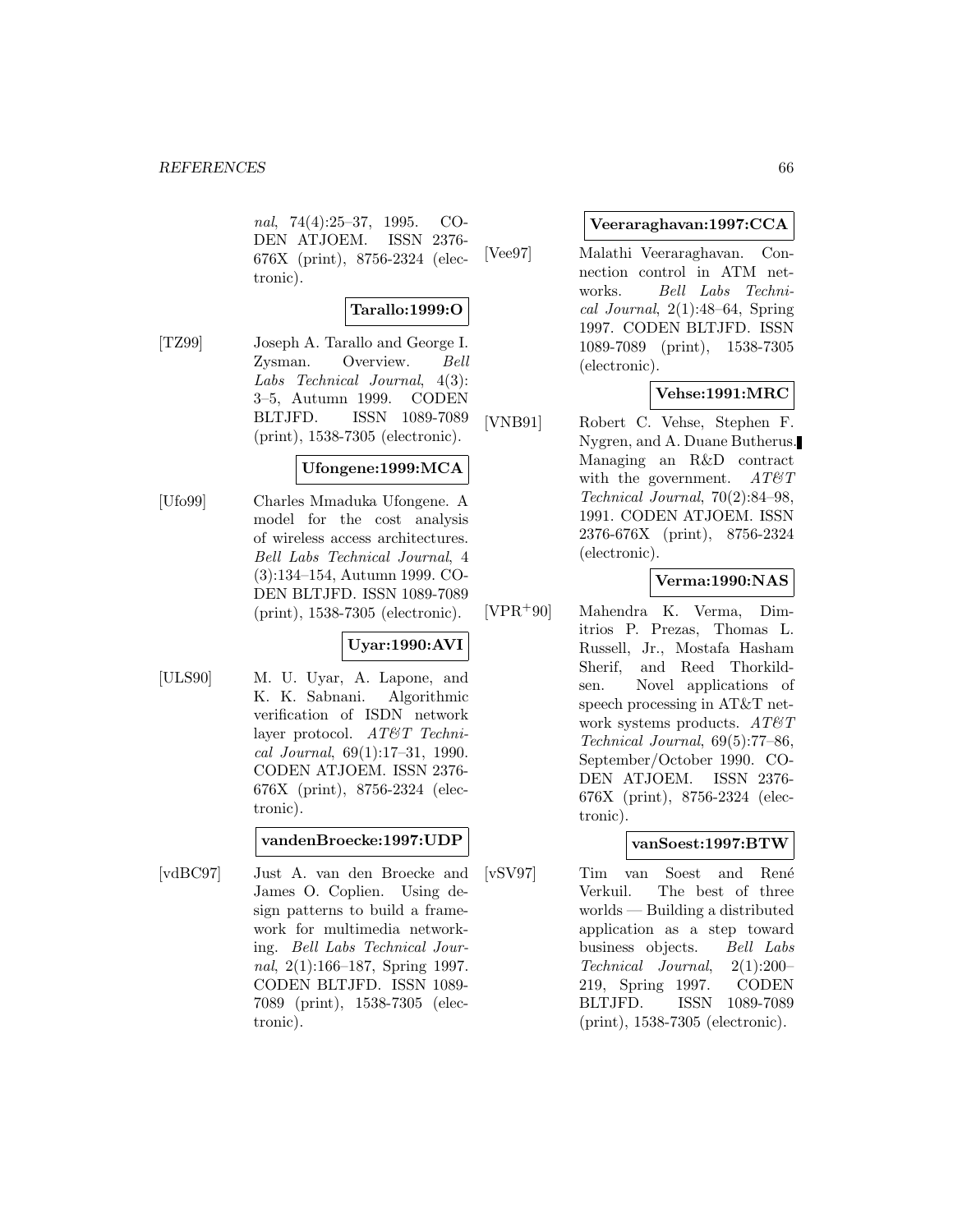#### *REFERENCES* 67

### **Walker:1990:DOF**

[Wal90] Kenneth L. Walker. Directions in optical fibers.  $AT \mathcal{C}T$ Technical Journal, 69(6):92– 100, November/December 1990. CODEN ATJOEM. ISSN 2376- 676X (print), 8756-2324 (electronic).

#### **Wasser:1992:OD**

[Was92] Daniel J. Wasser. Optical datalinks.  $AT\&Techni$ cal Journal, 71(1):46–52, January/February 1992. CODEN ATJOEM. ISSN 2376-676X (print), 8756-2324 (electronic).

### **Wyatt:1991:EGI**

[WBE<sup>+</sup>91] George Y. Wyatt, Alvin Barshefsky, Robert V. Epley, Marc P. Kaplan, and Krish P. Krishnan. The evolution of global intelligent network architecture. AT&T Technical Journal, 70 (3–4):11–25, March/April 1991. CODEN ATJOEM. ISSN 2376- 676X (print), 8756-2324 (electronic).

### **Wei:1999:ECO**

[WCW99] Leping Wei, Yi Chen, and Gerald G. Wong. The evolution of China's optical fiber networks. Bell Labs Technical Journal, 4 (1):125–144, Spring 1999. CO-DEN BLTJFD. ISSN 1089-7089 (print), 1538-7305 (electronic).

### **Wenger:1992:ASA**

[WDM<sup>+</sup>92] G. M. Wenger, D. A. Dickinson, G. C. Munie, G. P. Tashjian, and R. G. Furrow. Aqueous and semi-aqueous cleaning processes. AT&T Technical Journal, 71(2):45–51, 1992. CO-DEN ATJOEM. ISSN 2376- 676X (print), 8756-2324 (electronic).

### **Weiss:1998:QDS**

[Wei98] Walter Weiss. QoS with differentiated services. Bell Labs Technical Journal, 3(4):48–62, October/December 1998. CO-DEN BLTJFD. ISSN 1089-7089 (print), 1538-7305 (electronic).

## **Whang:1998:VPT**

 $[WFK+98]$  Kevin K. Whang, William Fink, Bala Krishnamurthy, I-Far Lin, David M. Rouse, and Henrik V. Sorensen. Voice over PacketStar<sup>TM</sup> gateway solution for service provider networks. Bell Labs Technical Journal, 3(4):103–123, October/December 1998. CODEN BLTJFD. ISSN 1089-7089 (print), 1538-7305 (electronic).

### **Wattenbarger:1993:SCA**

[WGHL93] Blake L. Wattenbarger, Roger B. Garberg, Edward S. Halpern, and Barry L. Lively. Serving customers with automatic speech recognition – humanfactors issues. AT&T Technical Journal,  $72(3):28-41$ , May/ June 1993. CODEN ATJOEM. ISSN 2376-676X (print), 8756- 2324 (electronic).

### **Whetzel:1996:IWW**

[Whe96] J. K. Whetzel. Integrating the World Wide Web and database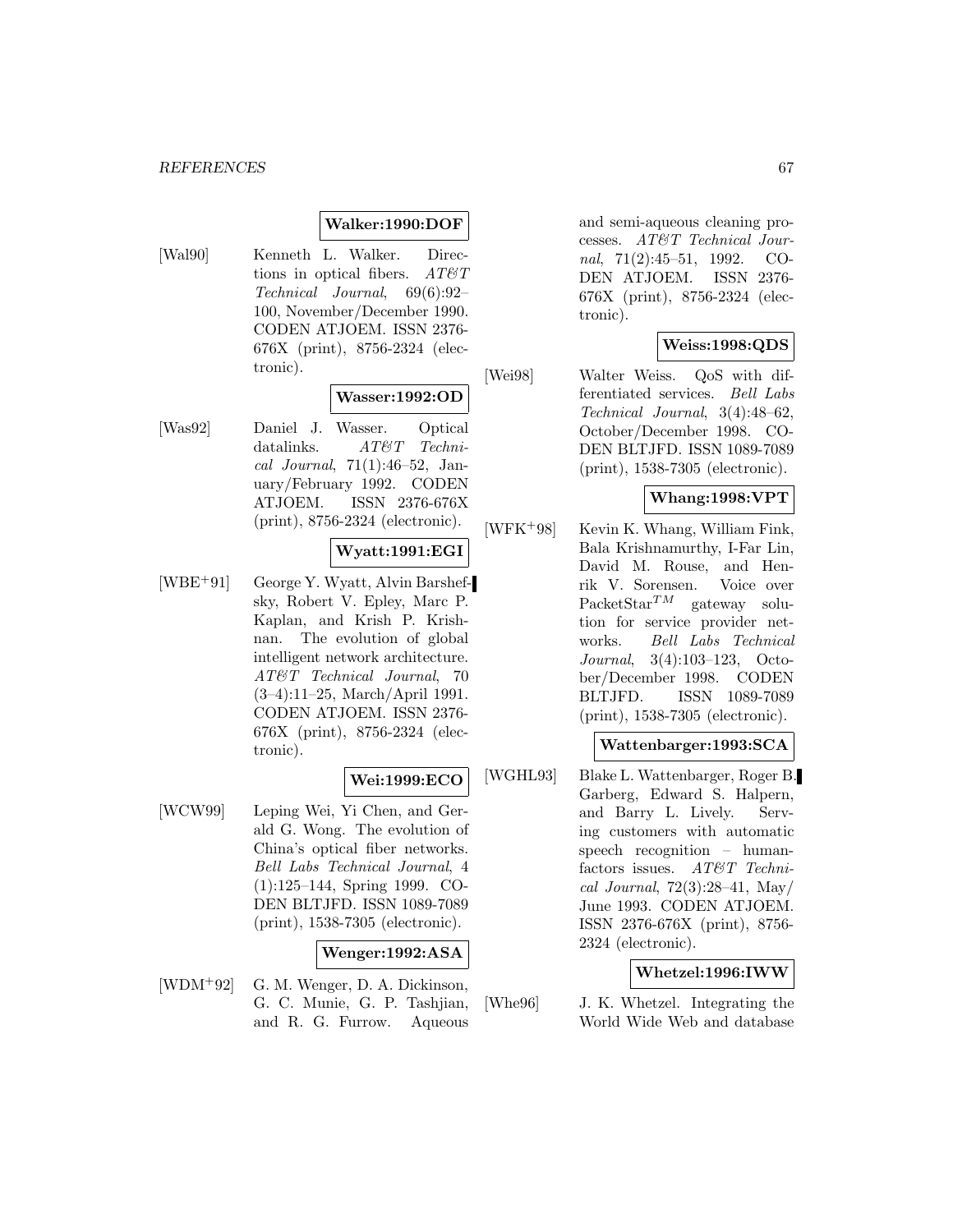technology. AT&T Technical Journal, 75(2):38–46, 1996. CO-DEN ATJOEM. ISSN 2376- 676X (print), 8756-2324 (electronic).

### **Whang:1999:NEM**

[WJC99] Kevin K. W. Whang, Rajnish Jain, and Paul Chan. Network element management architecture for the 7  $R/E^{TM}$  Trunk Access Gateway. Bell Labs Technical Journal, 4(4):204–224, October/December 1999. CO-DEN BLTJFD. ISSN 1089-7089 (print), 1538-7305 (electronic).

### **Workman:1991:IAA**

[WKS<sup>+</sup>91] Alexandra M. Workman, Murthy V. Kolipakam, Janis B. Sharpless, Vilma Stoss, and Hans van der Veer. International applications of AT&T's intelligent network platforms. AT&T Technical Journal, 70(3–4):44–57, March/ April 1991. CODEN ATJOEM. ISSN 2376-676X (print), 8756- 2324 (electronic).

### **Wang:1998:WVI**

[WMGL98] Jin Wang, Peter J. McCann, Patvardhana B. Gorrepati, and Chung-Zin Liu. Wireless voiceover-IP and implications for third-generation network design. Bell Labs Technical Journal, 3(3):79–97, Autumn 1998. CODEN BLTJFD. ISSN 1089- 7089 (print), 1538-7305 (electronic).

## **Wilpon:1990:SRL**

[WMRG90] Jay G. Wilpon, Rajendra P. Mikkilineni, David B. Roe, and Sedat Gokcen. Speech recognition: From the laboratory to the real world. AT&T Technical Journal, 69(5):14–24, September/October 1990. CODEN ATJOEM. ISSN 2376-676X (print), 8756-2324 (electronic).

# **Wightman:1995:DEA**

[WMS95] Glenn C. Wightman, Gregory C. Munie, and Bryan K. Stolte. Design for environment attributes of the AT&T 5ESS switch. AT&T Technical Journal, 74(6):61–71, 1995. CO-DEN ATJOEM. ISSN 2376- 676X (print), 8756-2324 (electronic).

### **Wilson:1994:CPD**

[WN94] Randall J. Wilson and John J. Mac Namara. Cellular and PCS digital-mobile-services switching center.  $AT\&T$  Technical Journal, 73(6):55–61, 1994. CODEN ATJOEM. ISSN 2376- 676X (print), 8756-2324 (electronic).

#### **Weerackody:1996:TJC**

[WPE96] Vijitha Weerackody, Christine Podilchuk, and Anthony Estrella. Transmission of JPEGcoded images over wireless channels. Bell Labs Technical Journal, 1(2):111–126, Summer 1996. CODEN BLTJFD. ISSN 1089-7089 (print), 1538- 7305 (electronic).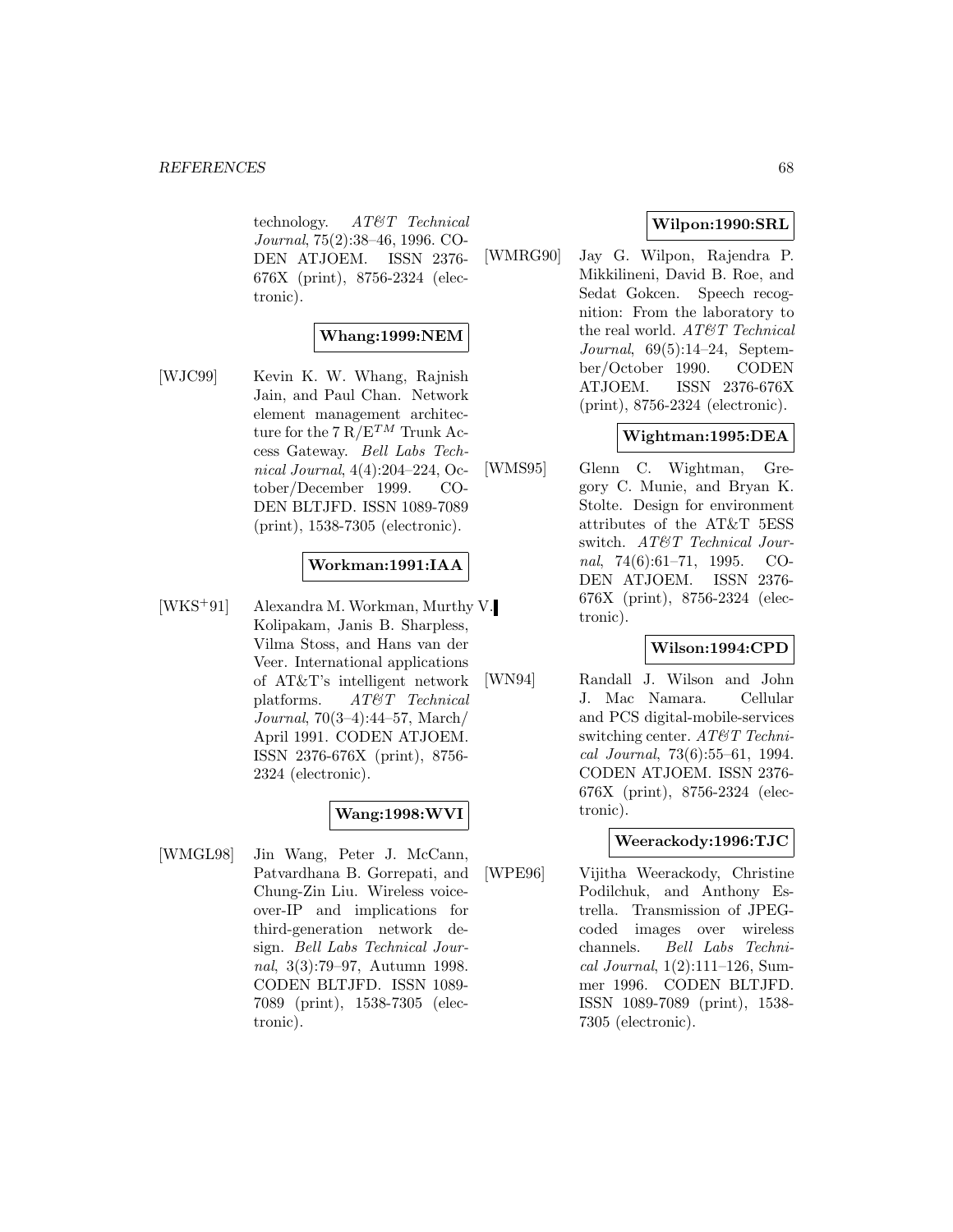#### **Weissman:1991:ECM**

[WS91] S. H. Weissman and J. C. Sekutowski. Environmentally conscious manufacturing: a technology for the nineties.  $AT\mathscr{C}T$ Technical Journal, 70(6):23–30, November/December 1991. CO-DEN ATJOEM. ISSN 2376- 676X (print), 8756-2324 (electronic).

# **Wu:1991:PTI**

[Wu91] E. Wu. PEST: a tool for implementing pseudo-exhaustive self-test.  $AT\&T$  Technical Journal, 70(1):87–100, January/February 1991. CODEN ATJOEM. ISSN 2376-676X (print), 8756-2324 (electronic).

## **Wilson:1999:FFF**

[WWS<sup>+</sup>99] Gordon C. Wilson, Thomas H. Wood, J. Anthony Stiles, Robert D. Feldman, Jean-Marc P. Delavaux, Thomas H. Daugherty, and Peter D. Magill. FiberVista: An FTTH or FTTC system delivering broadband data and CATV services. Bell Labs Technical Journal, 4 (1):300–322, Spring 1999. CO-DEN BLTJFD. ISSN 1089-7089 (print), 1538-7305 (electronic).

#### **Warwick:1993:TGS**

[WYKO93] Collin A. Warwick, Ran-Hong Yan, Young Ock Kim, and Abbas Ourmazd. Toward gigascale silicon integrated circuits. AT&T Technical Journal, 72 (5):50–58, September/October 1993. CODEN ATJOEM. ISSN

2376-676X (print), 8756-2324 (electronic).

#### **Xu:1997:RST**

[Xu97] Kevin Houzhi Xu. Reliable stream transmission protocols in mobile computing environments. Bell Labs Technical Journal, 2(3):152–163, Autumn 1997. CODEN BLTJFD. ISSN 1089-7089 (print), 1538- 7305 (electronic).

### **Yau:1994:BST**

[YBC<sup>+</sup>94] C. W. Yau, J. Beausang, F. E. Crane III, N. T. Jarwala, and R. E. Tulloss. Boundary-scan testing for electronic subassemblies and systems.  $AT\mathcal{O}T$ Technical Journal, 73(2):40–48, 1994. CODEN ATJOEM. ISSN 2376-676X (print), 8756-2324 (electronic).

#### **Yu:1997:ESS**

[YBH97] Weider D. Yu, Alvin Barshefsky, and Steel T. Huang. An empirical study of software faults preventable at a personal level in a very large software development environment. Bell Labs Technical Journal, 2(3):221–232, Autumn 1997. CODEN BLTJFD. ISSN 1089-7089 (print), 1538- 7305 (electronic).

#### **Yoder:1994:AAS**

[YFF94] Keith W. Yoder, Gijs Franken, and Alan W. Fulton. AT&T ATM switching-network products. AT&T Technical Journal, 73(6):48–54, 1994. CO-DEN ATJOEM. ISSN 2376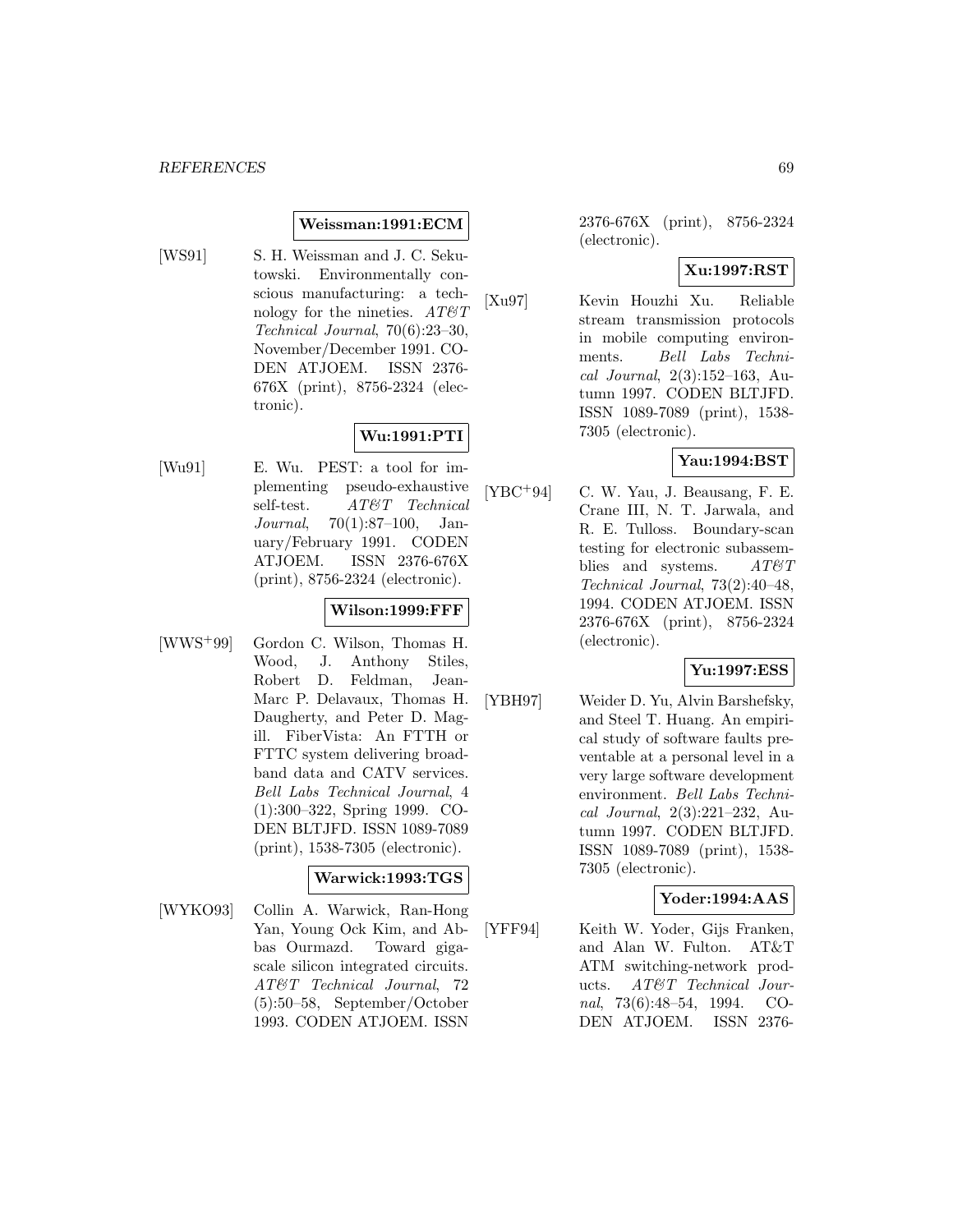676X (print), 8756-2324 (electronic).

## **Yochum:1996:IHR**

[YLB96] D. S. Yochum, E. P. Laws, and G. K. Barlow. An integrated human resources approach to moving information technology professionals toward best in class. AT&T Technical Journal, 75(1):46–53, 1996. CODEN ATJOEM. ISSN 2376- 676X (print), 8756-2324 (electronic).

## **Yeung:1995:QPU**

[YS95] Man Keung Yeung and Tanjore K. Srinivas. Quick prototyping using JAM\* for the customized FT-2 project.  $AT\&T$ Technical Journal, 74(2):102– 110, ???? 1995. CODEN ATJOEM. ISSN 2376-676X (print), 8756-2324 (electronic).

### **Yu:1990:SPM**

[YSH90] W. D. Yu, P. Smith, and S. T. Huang. Software productivity measurements.  $AT\&T$ Technical Journal, 69(3):110– 120, 1990. CODEN ATJOEM. ISSN 2376-676X (print), 8756- 2324 (electronic).

### **Yu:1998:SFP**

[Yu98] Weider D. Yu. A software fault prevention approach in coding and root cause analysis. Bell Labs Technical Journal, 3 (2):3–21, Summer 1998. CO-DEN BLTJFD. ISSN 1089-7089 (print), 1538-7305 (electronic).

# **Zyskind:1992:EDF**

[ZGSD92] John L. Zyskind, C. Randy Giles, Jay R. Simpson, and David J. DiGiovanni. Erbiumdoped fiber amplifiers and the next generation of lightwave systems. AT&T Technical Journal, 71(1):53–62, January/February 1992. CODEN ATJOEM. ISSN 2376-676X (print), 8756-2324 (electronic).

### **Zimmerman:1993:TMM**

[Zim93] Michael A. Zimmerman. The technology of molded multichip modules. AT&T Technical Journal, 72(5):73–83, September/October 1993. CODEN ATJOEM. ISSN 2376-676X (print), 8756-2324 (electronic).

## **Zsakany:1995:AUC**

[ZMRR95] J. C. Zsakany, N. W. Marshall, J. M. Roberts, and D. G. Ross. The application of undersea cable systems in global networking. AT&T Technical Journal, 74(1):8–15, 1995. CO-DEN ATJOEM. ISSN 2376- 676X (print), 8756-2324 (electronic).

### **Zeger:1999:CCA**

[ZN99] Linda M. Zeger and Mark E. Newbury. CDMA capacity with added carriers in a cellular network. Bell Labs Technical Journal, 4(3):104–119, Autumn 1999. CODEN BLTJFD. ISSN 1089-7089 (print), 1538- 7305 (electronic).